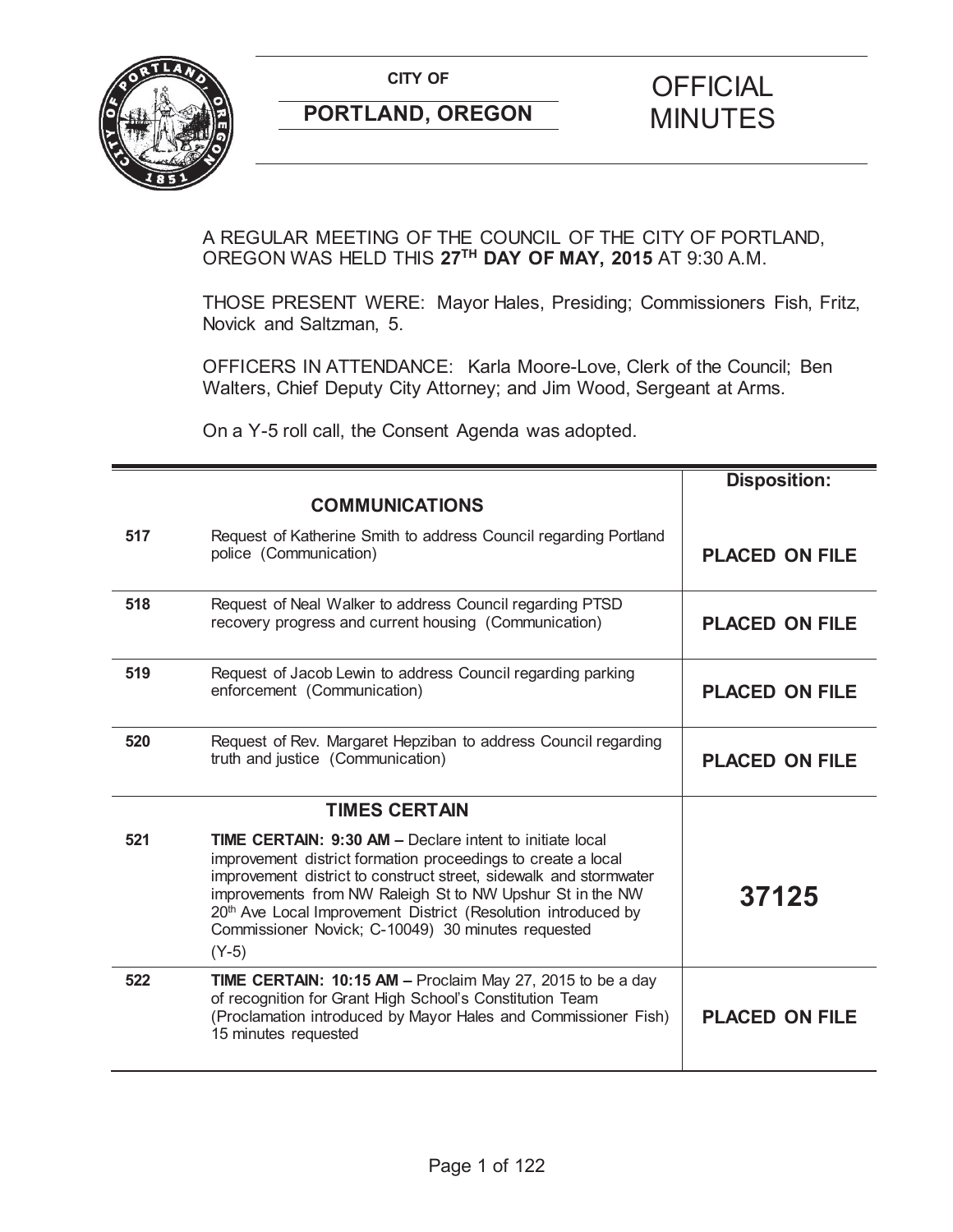|           | 1010y 21, 2010                                                                                                                                                                                                                                                                                                                                                             |                                                                                |
|-----------|----------------------------------------------------------------------------------------------------------------------------------------------------------------------------------------------------------------------------------------------------------------------------------------------------------------------------------------------------------------------------|--------------------------------------------------------------------------------|
|           | <b>CONSENT AGENDA - NO DISCUSSION</b>                                                                                                                                                                                                                                                                                                                                      |                                                                                |
|           | <b>Mayor Charlie Hales</b>                                                                                                                                                                                                                                                                                                                                                 |                                                                                |
|           | <b>Bureau of Planning &amp; Sustainability</b>                                                                                                                                                                                                                                                                                                                             |                                                                                |
| $*523$    | Authorize application to Metro Regional Government for a package<br>of five grants for a total amount of \$1,559,500 as part of the<br>Community Planning and Development Grant program<br>(Ordinance)<br>$(Y-5)$                                                                                                                                                          | 187137                                                                         |
|           | <b>Office of Management and Finance</b>                                                                                                                                                                                                                                                                                                                                    |                                                                                |
| $*_{524}$ | Ratify a Letter of Agreement between the City on behalf of the<br>Bureau of Emergency Communications and the American<br>Federation of State, County and Municipal Employees Local 189<br>that allows employees in the Emergency Communication Support<br>Specialist Classification to trade full or partial shifts of less than a<br>FLSA workweek (Ordinance)<br>$(Y-5)$ | 187138                                                                         |
|           | <b>Commissioner Nick Fish</b>                                                                                                                                                                                                                                                                                                                                              |                                                                                |
|           | <b>Position No. 2</b>                                                                                                                                                                                                                                                                                                                                                      |                                                                                |
|           | <b>Bureau of Environmental Services</b>                                                                                                                                                                                                                                                                                                                                    |                                                                                |
| 525       | Authorize grant agreement awarding up to \$73,000 in FY 15/16 to<br>Southwest Neighborhoods, Inc. to provide outreach, technical<br>assistance and community involvement for watershed projects in<br>Fanno and Willamette watersheds (Ordinance)                                                                                                                          | <b>PASSED TO</b><br><b>SECOND READING</b><br><b>JUNE 3, 2015</b><br>AT 9:30 AM |
| 526       | Authorize a contract with AT&T Corp. for the Inner NE Sanitary<br>Sewer Extension Project No. E10205 and the payment of \$37,667<br>(Second Reading Agenda 503)<br>$(Y-5)$                                                                                                                                                                                                 | 187139                                                                         |
|           | <b>Commissioner Dan Saltzman</b>                                                                                                                                                                                                                                                                                                                                           |                                                                                |
|           | <b>Position No. 3</b>                                                                                                                                                                                                                                                                                                                                                      |                                                                                |
|           | <b>Portland Housing Bureau</b>                                                                                                                                                                                                                                                                                                                                             |                                                                                |
| 527       | Accept a grant of up to \$6,000 from MPower Oregon for energy<br>efficiency improvements at 1103 SW Stark St (Ordinance)                                                                                                                                                                                                                                                   | <b>PASSED TO</b><br><b>SECOND READING</b><br><b>JUNE 3, 2015</b><br>AT 9:30 AM |
| 528       | Adopt and authorize the submission of the Action Plan FY 2015-<br>2016 for the Community Development Block Grant, HOME<br>Investment Partnership, Emergency Solutions Grant, and Housing<br>Opportunities for Persons with AIDS Program to the U.S.<br>Department of Housing and Urban Development (Second Reading<br>Agenda 504)<br>$(Y-5)$                               | 187140                                                                         |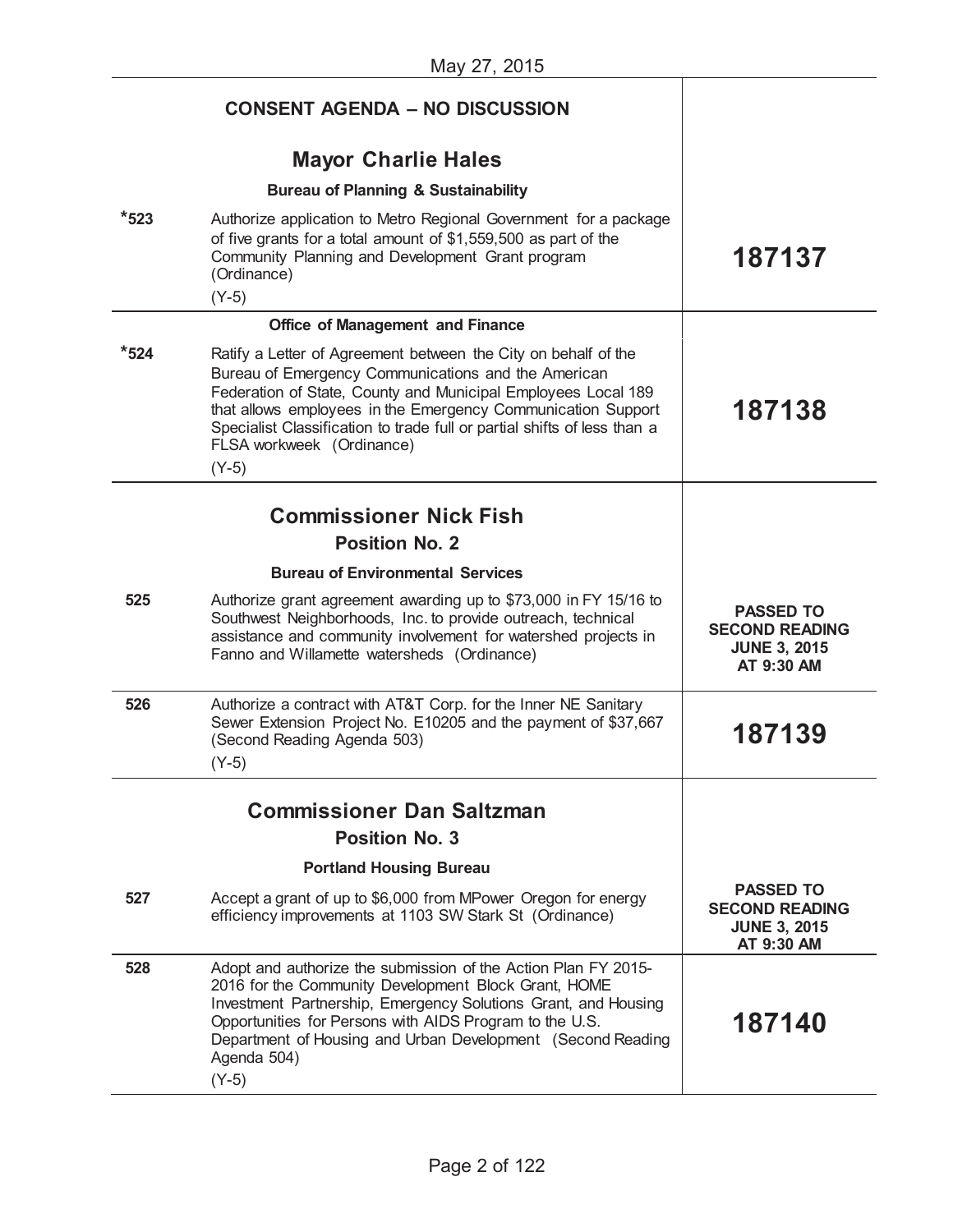| May 27, 2015 |                                                                                                                                                                                                                                                     |                                                                                |
|--------------|-----------------------------------------------------------------------------------------------------------------------------------------------------------------------------------------------------------------------------------------------------|--------------------------------------------------------------------------------|
|              | <b>Commissioner Steve Novick</b><br><b>Position No. 4</b>                                                                                                                                                                                           |                                                                                |
|              | <b>Bureau of Transportation</b>                                                                                                                                                                                                                     |                                                                                |
| $*529$       | Amend Intergovernmental Agreement with Oregon Department of<br>Transportation for the Tryon and Stephens Headwaters<br>Neighborhood St Plan Project to increase the grant amount by<br>\$20,000 (Ordinance; amend Contract No. 30004042)<br>$(Y-5)$ | 187141                                                                         |
| 530          | Authorize an Intergovernmental Agreement with the Oregon<br>Department of Transportation, Metro, Multnomah County,<br>Washington County and Clackamas County for preparing a<br>Regional Over-Dimensional Truck Route Study (Ordinance)             | <b>PASSED TO</b><br><b>SECOND READING</b><br><b>JUNE 3, 2015</b><br>AT 9:30 AM |
|              | <b>REGULAR AGENDA</b>                                                                                                                                                                                                                               |                                                                                |
|              | <b>Mayor Charlie Hales</b>                                                                                                                                                                                                                          |                                                                                |
| 531          | Proclaim May 27-June 1, 2015 to be 28th Annual Great Blue Heron<br>Week (Proclamation introduced by Mayor Hales) 10 minutes<br>requested                                                                                                            | <b>PLACED ON FILE</b>                                                          |
|              | <b>Bureau of Planning &amp; Sustainability</b>                                                                                                                                                                                                      |                                                                                |
| 532          | Revise residential solid waste and recycling collection rates and<br>charges, effective July 1, 2015 (Second Reading Agenda 514;<br>amend Code Chapter 17.102)<br>$(Y-5)$                                                                           | 187142                                                                         |
|              | <b>Office of Management and Finance</b>                                                                                                                                                                                                             |                                                                                |
| $*533$       | Authorize a borrowing of not more than \$31,885,000 in anticipation<br>of the Fire and Police Disability and Retirement Fund levy for fiscal<br>year 2015-2016 (Ordinance)<br>$(Y-5)$                                                               | 187143                                                                         |
| 534          | Grant a franchise to Qwest Broadband Services, Inc. dba<br>Century Link to operate a Cable System (Second Reading Agenda<br>407)<br>$(Y-5)$                                                                                                         | 187144                                                                         |
|              | <b>Commissioner Nick Fish</b><br><b>Position No. 2</b>                                                                                                                                                                                              |                                                                                |
|              | <b>Bureau of Environmental Services</b>                                                                                                                                                                                                             |                                                                                |
| 535          | Authorize a contract with the lowest responsive bidder for<br>construction of SW Stephenson & SW Hamilton Drainage and road<br>shoulder improvements BES project E10131 for \$560,000<br>(Ordinance)<br>10 minutes requested                        | <b>PASSED TO</b><br><b>SECOND READING</b><br><b>JUNE 3, 2015</b><br>AT 9:30 AM |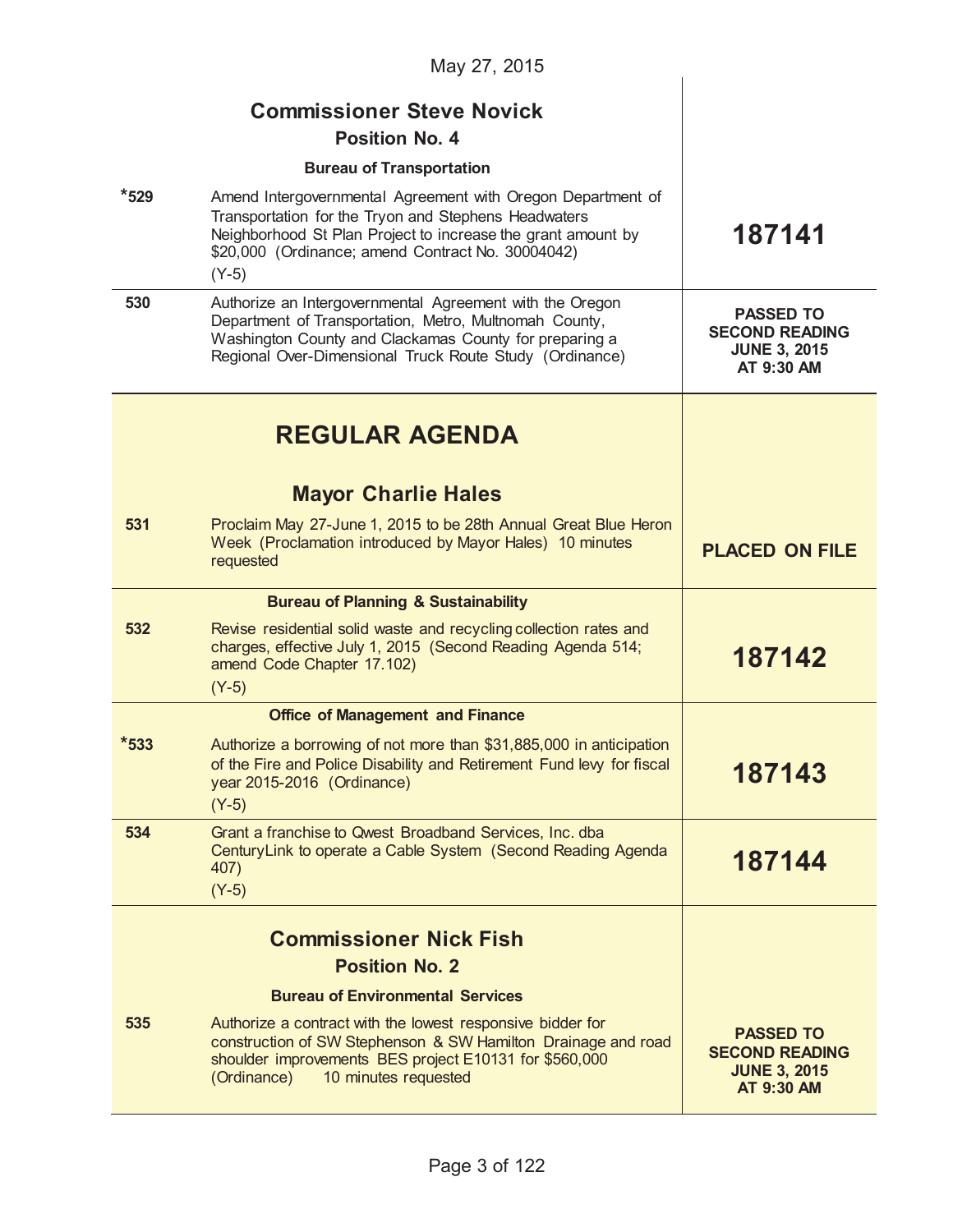| 536       | Revise sewer and stormwater rates, charges and fees in<br>accordance with the FY 2015-2016 Sewer User Rate Study<br>(Second Reading Agenda 515)<br>$(Y-5)$                                                                                                                                                                                        | 187145                      |
|-----------|---------------------------------------------------------------------------------------------------------------------------------------------------------------------------------------------------------------------------------------------------------------------------------------------------------------------------------------------------|-----------------------------|
|           | <b>Water Bureau</b>                                                                                                                                                                                                                                                                                                                               |                             |
| 537       | Authorize the rates and charges for water and water-related<br>services during the FY beginning July 1, 2015 to June 30, 2016<br>and fix an effective date (Second Reading Agenda 516)<br>$(Y-5)$                                                                                                                                                 | 187146                      |
|           |                                                                                                                                                                                                                                                                                                                                                   |                             |
|           | <b>Commissioner Steve Novick</b>                                                                                                                                                                                                                                                                                                                  |                             |
|           | <b>Position No. 4</b>                                                                                                                                                                                                                                                                                                                             |                             |
|           | <b>Bureau of Transportation</b>                                                                                                                                                                                                                                                                                                                   |                             |
| 538       | Revise transportation fees, rates and charges for FY 2015-16 and<br>fix an effective date (Second Reading Agenda 495)<br>$(Y-5)$                                                                                                                                                                                                                  | 187147                      |
|           |                                                                                                                                                                                                                                                                                                                                                   |                             |
|           | <b>Commissioner Amanda Fritz</b>                                                                                                                                                                                                                                                                                                                  |                             |
|           | <b>Position No. 1</b>                                                                                                                                                                                                                                                                                                                             |                             |
|           | <b>Bureau of Development Services</b>                                                                                                                                                                                                                                                                                                             |                             |
| 539       | Amend fee schedules for site development and enforcement<br>(Second Reading Agenda 494)<br>$(Y-5)$                                                                                                                                                                                                                                                | 187148                      |
|           | <b>Portland Parks &amp; Recreation</b>                                                                                                                                                                                                                                                                                                            |                             |
| $*540$    | Amend fee schedules for tree permits in development situations<br>(Ordinance) 30 minutes requested<br>$(Y-5)$                                                                                                                                                                                                                                     | 187149                      |
| $*_{541}$ | Accept the South Waterfront Greenway Central District<br>Improvements Project No. P00193 constructed by James W.<br>Fowler Co. as complete and authorize final payment in the amount<br>of \$1,001 (Ordinance; Contract No. 30002713) 15 minutes<br>requested for items 541 and 542<br>Motion to add emergency clause: Moved by Fish and seconded | 187152<br><b>AS AMENDED</b> |
|           | by Fritz. $(Y-5)$<br>$(Y-5)$                                                                                                                                                                                                                                                                                                                      |                             |
| 542       | Transmit evaluation report on the alternative contracting method                                                                                                                                                                                                                                                                                  |                             |
|           | for the South Waterfront Greenway Central District Improvements<br>(Report; Contract No. 30002713)                                                                                                                                                                                                                                                |                             |
|           | Motion to accept the report: Moved by Fritz and seconded by<br>Fish.                                                                                                                                                                                                                                                                              | <b>ACCEPTED</b>             |
|           | $(Y-5)$                                                                                                                                                                                                                                                                                                                                           |                             |
| 543       | Accept Park System Development Charge Methodology Update<br>Report for implementation and amend the applicable sections of<br>City Code (Second Reading Agenda 510; amend Code Chapter<br>17.13)<br>(Y-3; N-2 Saltzman, Novick)                                                                                                                   | 187150<br><b>AS AMENDED</b> |
|           |                                                                                                                                                                                                                                                                                                                                                   |                             |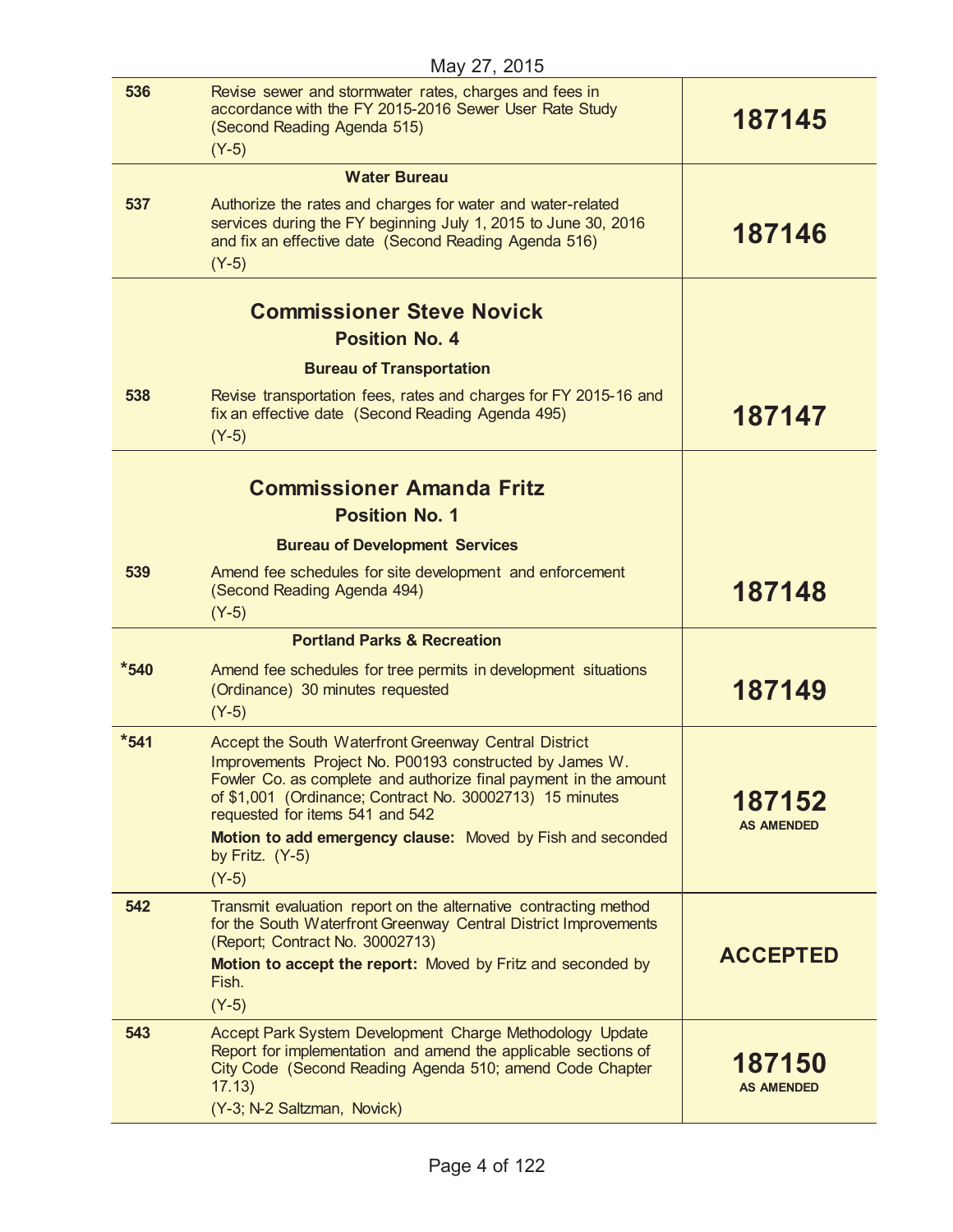## **City Auditor Mary Hull Caballero**

**544** Amend Code to eliminate barriers to accessing administrative appeal processes, including establishing a minimum notice requirement and limiting fees charged to initiate an appeal (Second Reading 512; add Code Chapter 3.130; amend Code Chapter 22.10) (Y-5)

**187151 AS AMENDED**

At 12:16 p.m., Council recessed.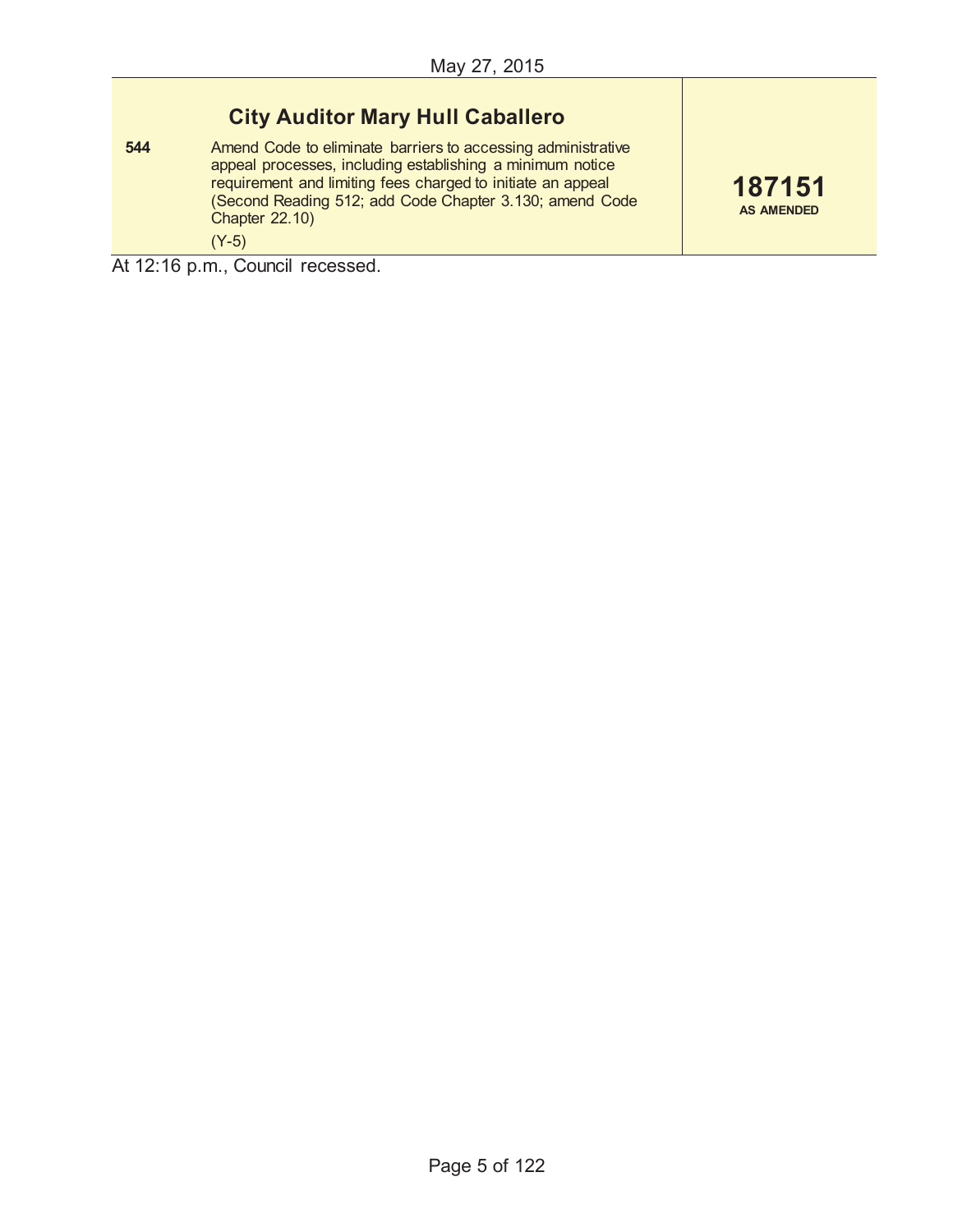A RECESSED MEETING OF THE COUNCIL OF THE CITY OF PORTLAND, OREGON WAS HELD THIS **27TH DAY OF MAY, 2015** AT 2:00 P.M.

THOSE PRESENT WERE: Mayor Hales, Presiding; Commissioners Fish, Fritz, Novick and Saltzman, 5.

OFFICERS IN ATTENDANCE: Karla Moore-Love, Clerk of the Council; Denis Vannier, Deputy City Attorney; and John Paolazzi, Sergeant at Arms.

At 3:02 p.m. Council recessed the meeting as Budget Committee and reconvened as Portland Development Commission Budget Committee.

|          |                                                                                                                                                                                                                                                                                                                                                                                 | <b>Disposition:</b> |
|----------|---------------------------------------------------------------------------------------------------------------------------------------------------------------------------------------------------------------------------------------------------------------------------------------------------------------------------------------------------------------------------------|---------------------|
| 545      | TIME CERTAIN: 2:00 PM - Approval of the FY 2015-16 Budget for<br>the City of Portland (Mayor convenes Council as Budget<br>Committee) 45 minutes requested<br>Motion to approve budget adjustments in City Budget Office<br>memo, Attachments B, C and D dated May 21, 2015: Moved by<br>Fish and seconded by Fritz. (Y-5)<br>Motion to approve the budget as amended: Moved by | <b>APPROVED</b>     |
|          | Fish and seconded by Novick. (Y-5)                                                                                                                                                                                                                                                                                                                                              |                     |
|          | <b>Motion to approve the tax levies:</b> Moved by Fritz and<br>seconded by Saltzman. (Y-5)                                                                                                                                                                                                                                                                                      |                     |
| 546      | <b>TIME CERTAIN: 2:45 PM</b> - Approve the Annual Budget for the<br>Portland Development Commission for FY 2015-2016 (Mayor<br>convenes Council as Portland Development Commission Budget<br>Committee) 15 minutes requested<br>$(Y-5)$                                                                                                                                         | <b>APPROVED</b>     |
| $\cdots$ | <b>A</b> 100<br>$\sim$                                                                                                                                                                                                                                                                                                                                                          |                     |

At 3:16 p.m., Council recessed.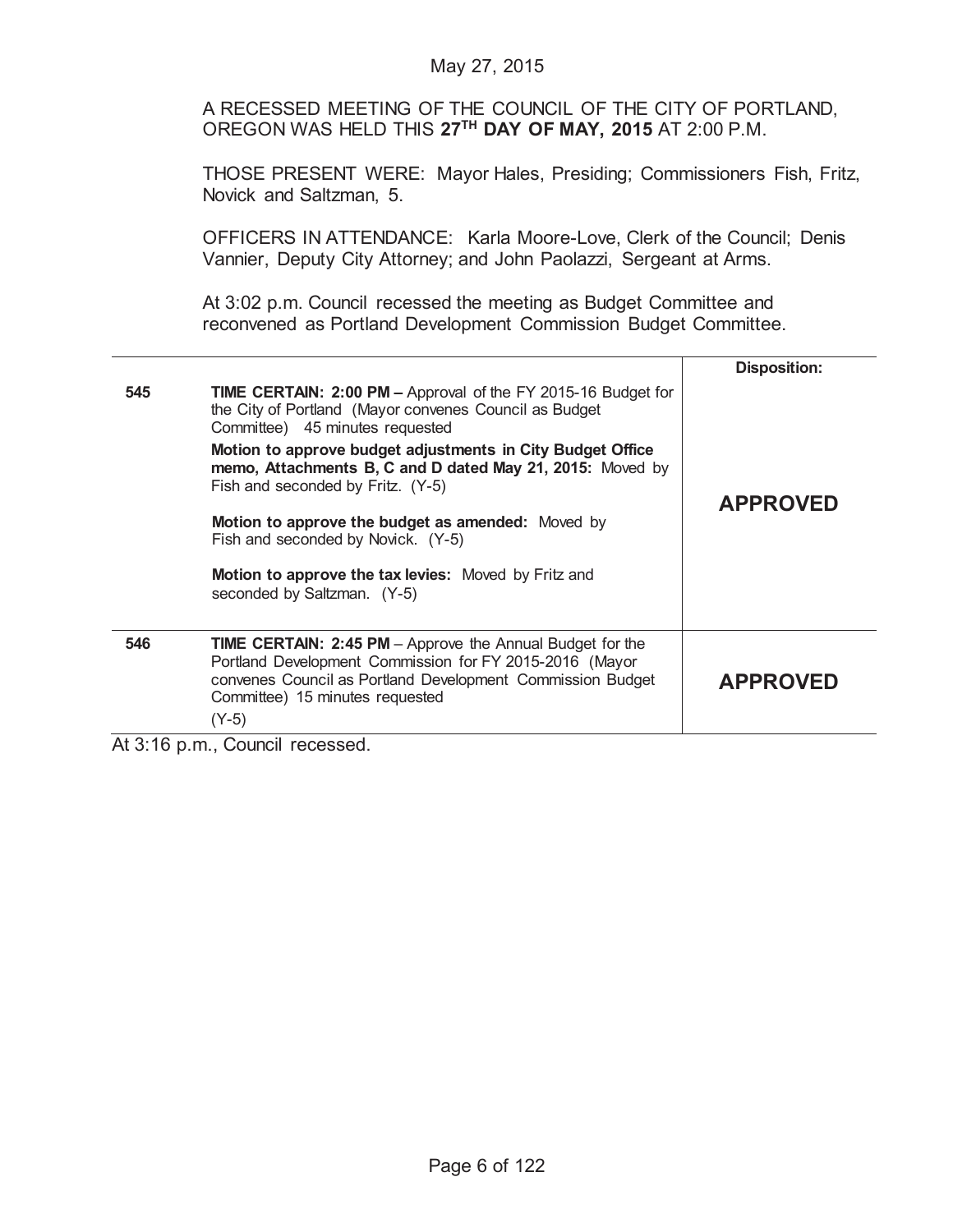A RECESSED MEETING OF THE COUNCIL OF THE CITY OF PORTLAND, OREGON WAS HELD THIS **28TH DAY OF MAY, 2015** AT 2:00 P.M.

THOSE PRESENT WERE: Mayor Hales, Presiding; Commissioners Fish, Fritz, Novick and Saltzman, 5. Commissioner Saltzman left at 5:46 p.m.

OFFICERS IN ATTENDANCE: Karla Moore-Love, Clerk of the Council; Linly Rees, Deputy City Attorney; and Mike Cohen, Sergeant at Arms.

| 547 | TIME CERTAIN: 2:00 PM - Appeal of Portland Water Bureau and<br>Mt. Tabor Neighborhood Association against Historic Landmarks<br>Commission's decision to approve with conditions a proposal to<br>disconnect the Mt. Tabor Reservoirs from the public drinking water<br>system at Mt. Tabor Park located at 6325 SE Division St (Hearing; |  |
|-----|-------------------------------------------------------------------------------------------------------------------------------------------------------------------------------------------------------------------------------------------------------------------------------------------------------------------------------------------|--|
|     | LU 14-218444 HR EN) 4 hours requested                                                                                                                                                                                                                                                                                                     |  |

**Disposition:**

**CONTINUED TO JUNE 25, 2015 AT 2:00 PM TIME CERTAIN**

At 5:52 p.m., Council adjourned.

**MARY HULL CABALLERO**

Auditor of the City of Portland

By Karla Moore-Love Clerk of the Council

For a discussion of agenda items, please consult the following Closed Caption File.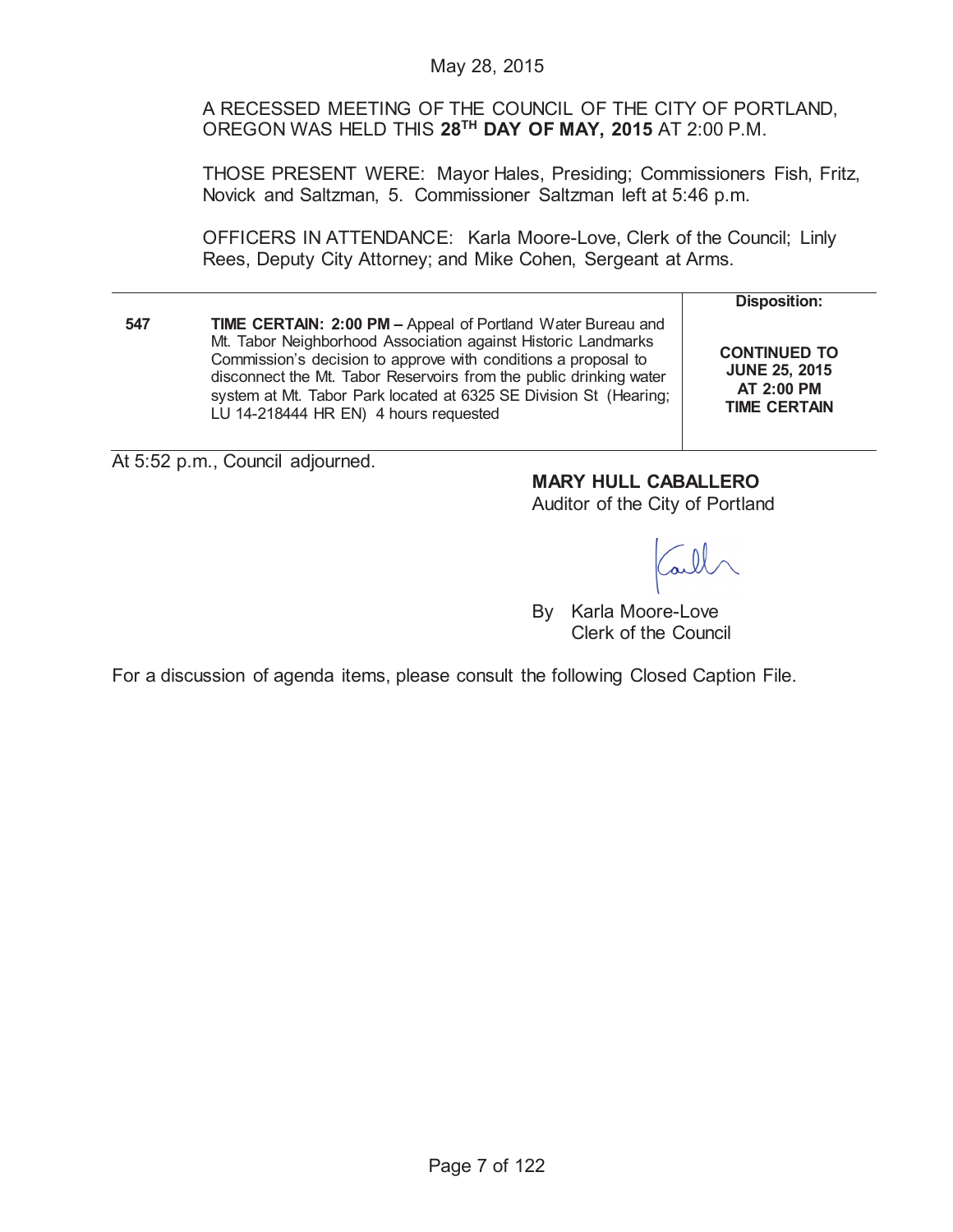## May 27, 2015 **Closed Caption File of Portland City Council Meeting**

This file was produced through the closed captioning process for the televised City Council broadcast and should not be considered a verbatim transcript. Key: **\*\*\*\*\*** means unidentified speaker.

## **MAY 27, 2015 9:30 AM**

**Hales:** Good morning. Welcome to the May 27th meeting of the Portland City Council Would you please call the roll?

**Fish:** Here. **Saltzman:** Here. **Novick:** Here. **Fritz:** Here. **Hales:** Here. **Hales:** Welcome, everyone. We're going to start with communications items and then go to a couple of time certain items. We'll deal with Council procedure a little later, but first, we'll hear from individual citizens who have signed up to speak starting with 517. **Item 517.**

**Hales:** Good morning.

**Katherine Smith:** Good morning. My name is Katherine Smith, and I'm addressing this mainly to Mayor Hales, but it's good for the Portland City Commissioners to hear -- **Fish:** Excuse me -- can we have regular order? I don't think we allow people to stand -- **Hales:** Yeah, you can't do this -- go have a seat. Anywhere in the auditorium you'll welcome to have a seat.

**\*\*\*\*\*:** [indistinguishable]

**Hales:** Yeah, back behind the columns if you want to film. Go ahead, please.

**Smith:** OK. Dear Mayor Hales and Portland City Commissioners, I am back here again because those same Tigard cops -- about eight to 10 of them -- are still shooting me with microwave, ultrasound, voice-to-skull command weapons, machine sleep deprivation remotely 20 to 24 hours a day for more than three years and several years before that, but shooting me less often. They tell me every day, they shoot my son when he's sleeping with these to give him cancer. Their intent is obviously to murder us. My ex-Tigard neighbor lady participates in this by telling them also -- those Tigard cops -- where to shoot us daily or how to harass us. Since I have lots of experience with being tortured, burned, etc., and reporting it, I know that the way to stop these assaults is to report it to the police. They collect evidence, arrest and prosecute. The other people that your City employees have referred me to don't have authority to make the Portland cops do their duty to protect me and my son. They mainly shoot me in Portland because I live here. It sure seems like some of your City employees don't want Portland police to have anything to do with my case, because some of them -- cops -- purposely ignore and suppress my evidence and reports. And that is called hindering prosecution. Also, by not doing anything to stop those Tigard cops, they are facilitating these attempted murders. Why would you do that? Why would they do that, you might wonder? As I've said before, some of the crooked cops don't want the public to know they have these kinds of weapons that can work through the walls and be set up remotely to use on anyone they choose, including kids. Some of the Tigard cops said that they harass lots of kids out of school, and that they are the main reason for Oregon's very low graduation rate. This may sound very unusual to some of you, but if you know what kind of harassment and trauma that some of the Tigard cops enjoy, you will know this is a very good possibility. The Oregon cops also have signed a confidentiality agreement to not discuss these weapons with the public. But Mayor Hales, you are the Police Commissioner, and so they can discuss these weapons and my case with you. Somebody is giving you very bad and negligent advice, it seems, telling you to not talk to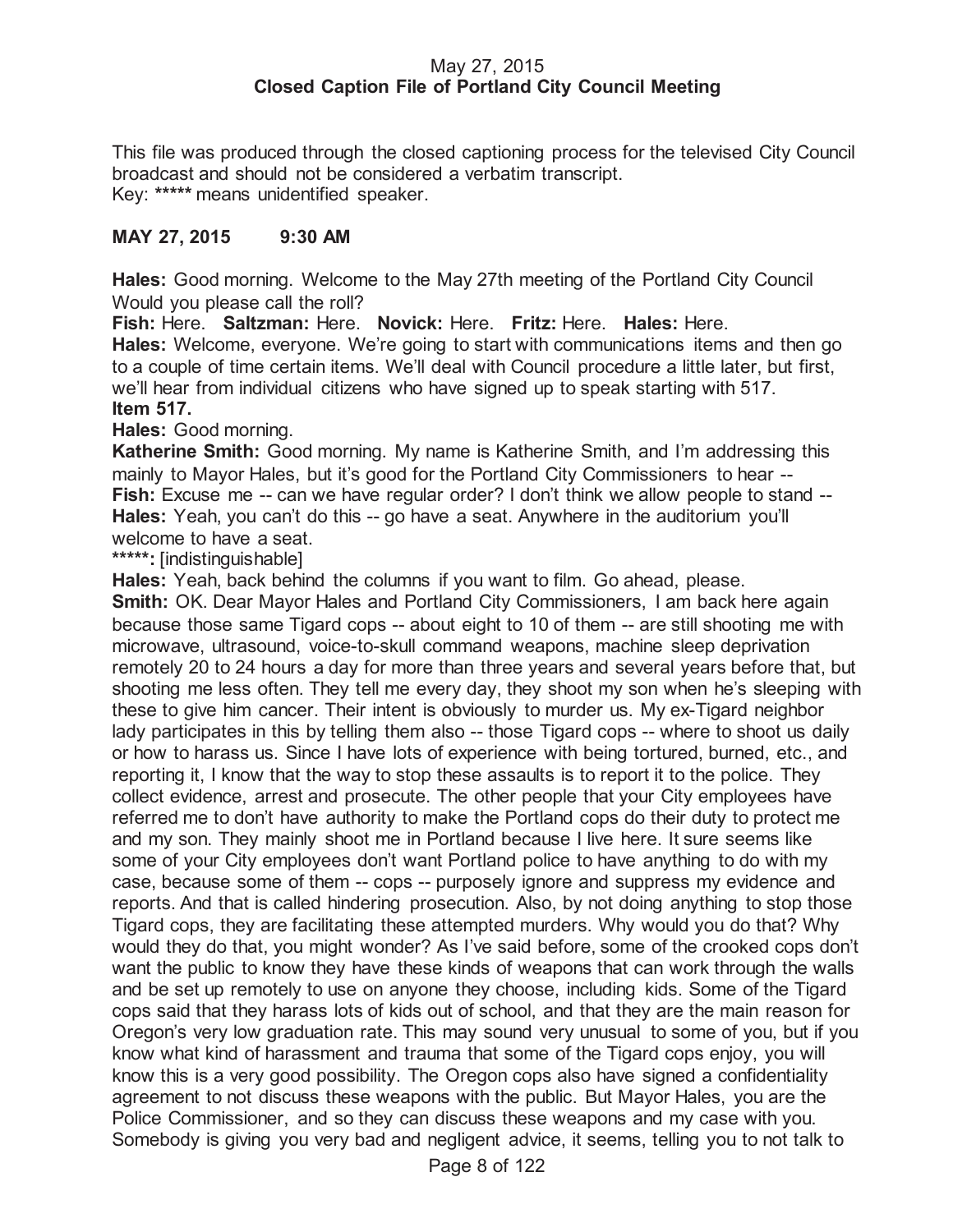Portland police directly, but they rather refer me to IPR, Tigard police department, City of Tigard, Project Respond, or Portland Women's Crisis Line. And at least one of your City Attorneys I've heard is telling Cindy Reyes, your assistant, to not let me have a meeting with you with no justification -- [beeping] --

**Hales:** Katherine, you're out of time. Thank you very much. You take care.

**Smith:** Can I ask you this last question? Can you please tell me the legal reason for not addressing this issue?

**Hales:** Katherine, you're out of time, thank you --

**Smith:** You don't wanna answer it --

**Hales:** Thank you very much --

**Smith:** OK, you're avoiding my questions.

**Item 518.**

**Moore-Love:** He informed us he will not be speaking today.

**Item 519.**

**Hales:** Good morning, welcome.

**Jacob Lewin:** Good morning, thank you. Haven't been here in a while. Really like the new vegetable garden downstairs. My name is Jacob Lewin. On Thursday, April 9th, just before 7:00 p.m., I interacted with a parking enforcement officer on NW Davis near Broadway. I had pulled into a loading zone at 6:55 with the intention of staying with the car until 7:00 in case a truck needed the space. I understand that I did not have the right to park there at that time. Within seconds, a parking enforcement officer approached and I asked politely if I could stay in the space. He said because I was arguing with him, he was going to give me a ticket. I was not arguing, I told him if he had told me I couldn't stay, I would have left and said nothing more. He then launched into a condescending tirade saying how could he arbitrarily let someone stay in that space? Should it be just because I was white? I said if he was looking for criteria to use as discretion, he could consider it was 6:55, there was a vacant parking space just ahead, and that if I stayed with a car and a truck came, I could then move and make way. He said it would be illegal for a truck to stop and wait for me to leave. I then rolled my eyes -- it's true, I rolled my eyes -- and he said, "now, you're rolling your eyes" and said he would issue me a double warning -- whatever that is -- and that I had better be careful because as soon as an officer spotted my car out of compliance in any way, I'd get a ticket. He then said he was a decent person and I could become one, too. I said "thank you" and left and he stomped off.

Well, I understand when you give people power to levy fines it can go to their head and their arrogance emerges. The job description calls for the ability to remain calm and professional during verbal abuse and threats, but there was no verbal abuse from me. The officer was clearly trying to intimidate me. What does the City do when it's hiring to make sure the candidate can remain calm and professional? Portland's been growing fast. Maybe we're losing our civility, but I don't want to let it go easily.

This also would apply to all the other City positions where public interaction is necessary and where the employee has a measure of power. It would be a good time to review how hiring is done for parking enforcement, since there is a possibility of a new wave of hiring coming. Thank you.

**Novick:** Mr. Lewin, can you say again exactly where and when that occurred so I can try to figure out who was working that beat?

**Lewin:** Sure. Thursday, April 9th, 6:55, NW Davis near Broadway.

**Novick:** Near Broadway.

**Lewin:** Yeah. Thank you.

**Hales:** Thanks very much. Appreciate you bringing this to our attention. **Item 520.**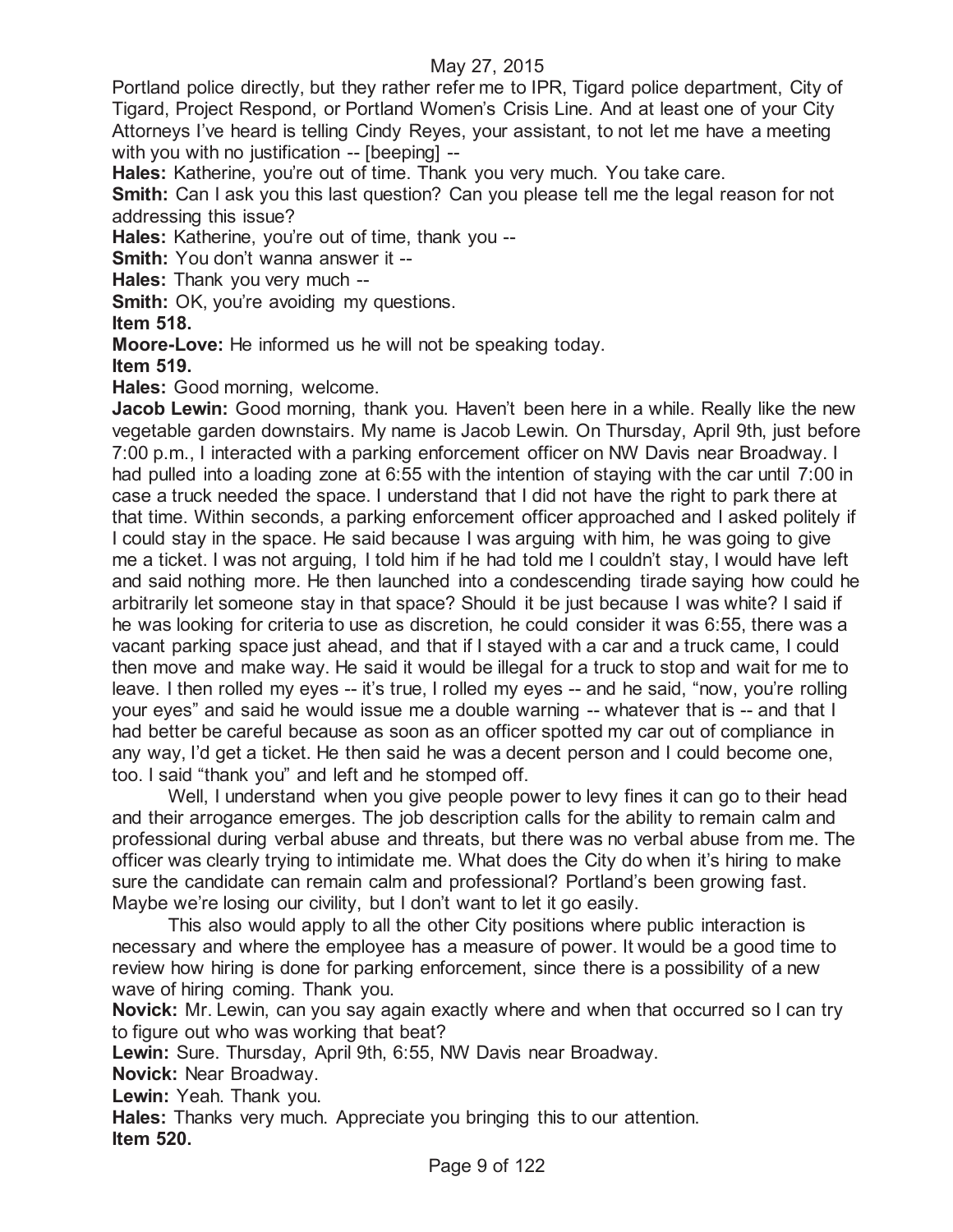**Hales:** Ms. Hepziban, are you here? I guess she's not here. We'll move on to the regular calendar. Let me just make some basic comments about rules of procedure.

The purpose of the City Council meetings is the orderly consideration of the public's business. Preservation of order and decorum is necessary for due consideration of these matters by Council. The public is welcome to attend Council meetings. During the meeting, there will be time limited opportunities for public comment on various agenda items. Although citizens can sign up for communications, public testimony on a Council calendar item must address the matter being considered on that item. If you're here to testify, please just state your name for the record, we don't need your address. If you are a lobbyist registered under the City's Code, please disclose that information at the start of your testimony and let us know what organization you're representing, if you're here on behalf of an organization. Unless otherwise informed, each community member will have three minutes to speak in front of Council. At two minutes and 30 seconds, you'll hear a beep and a light will flash on the box before you. At three minutes, you'll hear four beeps and the lights will flash again. That's the time for the next person to speak.

We ask that you respect the time limits so there's time to hear from everyone who signed up to speak. If you have handouts, please give them to our Council Clerk and she'll distribute them to Council members. Any conduct that disrupts the meeting -- for example, shouting during other people's testimony or interrupting testimony -- will not be allowed. If you're interested in showing support for fellow citizens, feel free to give a thumbs up or a wave of the hand. If you disagree, you're free to do the opposite as well, but we're trying to create an atmosphere in this chamber everyone here has their say and where politeness is observed. This is a warning that anyone disrupting that process may be escorted from Council chambers and excluded from City Hall.

If needed, the Council will take a half hour break at either 12:00 or 12:30, depending on our schedule, and I'll announce that before we take the break.

With that, let's move to the consent calendar. I don't believe we have anything withdrawn from the consent calendar, is that right? No members want to remove anything. So, a roll call on the consent calendar as printed, please.

#### **Roll on consent agenda.**

**Fish:** Aye. **Saltzman:** Aye. **Novick:** Aye. **Fritz:** Aye. **Hales:** Aye. **Item 521.**

**Hales:** Commissioner Novick.

**Novick:** Colleagues, welcome to another episode of "Andrew Aebi magically solves problems."

**Andrew Aebi, Portland Bureau of Transportation:** Thank you very much, Commissioner Novick. Good morning, Mayor Hales and City Commissioners. Andrew Aebi, local improvement district administrator. Pleasure to be here with you this morning. Karla, can we go ahead and switch to the presentation?

This is an aerial view of the Con-way properties in Northwest Portland near the U.S. 30 ramp. This picture was taken about 2012 -- don't have an exact date on that picture - but this gives you a general aerial overview of where the project is located.

This is the area of Con-way properties that underwent a master planning effort over the past few years. And Con-way worked very closely with the Northwest District Association on developing that master plan, and also of course worked with PBOT and ODOT and other partners. The blocks that you see identified here are blocks that are going to be redeveloped. These blocks are for the most part currently surface projects.

This LID is one of relatively few we have that have 100% petition support. It's also the first street LID that I've brought to Portland City Council in Northwest Portland since the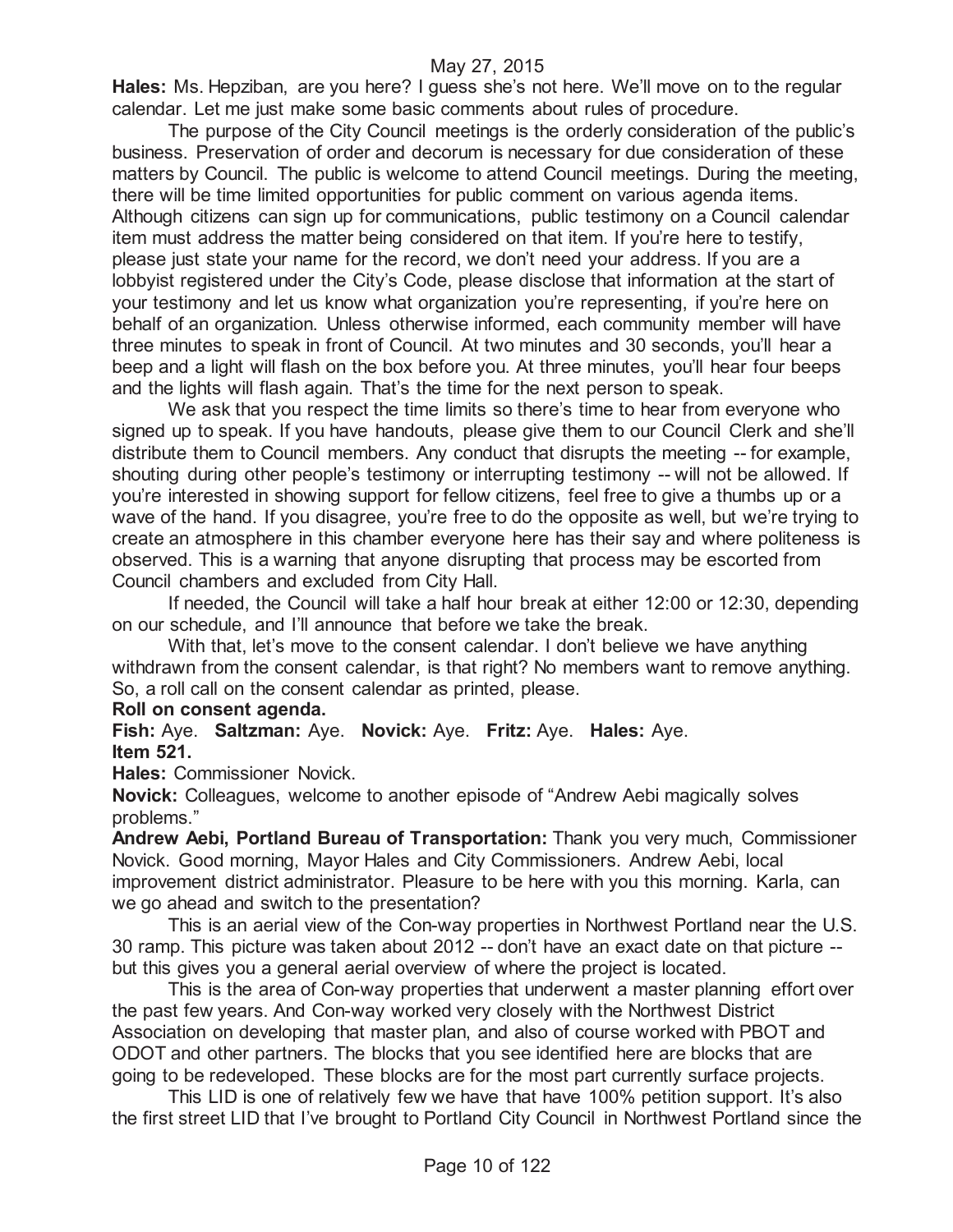Northwest 13th Avenue LID a little less than 10 years ago. And I'll mention something briefly on that in a minute.

One thing I would just call your attention to -- on the LID boundary, it's a little bit gerrymandered here. The intent was not to make it look like an artfully mastered congressional district, but rather the scope of improvements is broader than just NW 20th Avenue. We're looking at making some improvements along the freeway frontage roads, and most importantly, we're looking do two things. We're looking to reconstruct NW Thurmond Street between 20th and 21st Avenues. Currently, that's a dead-end street. We're looking to make improvements to NW 23rd Avenue south of Vaughn Street.

This is the objective of the project. The ideal for this project originated at the neighborhood level from the Northwest District Association -- and they are here to speak today. What we currently have -- when people drive to Northwest Portland, there's a really bad wave on Interstate 405 as you come off the Fremont Bridge and head on 405 southbound. So, what we've been finding is some of the people who would otherwise just simply stay on 405 to say, exit at Everett/Glisan or Burnside/Couch -- what they often do is take the U.S. 30 ramp up here to NW 23rd and Vaughn where they currently make a legal U-turn. They come back on U.S. 30 to get on 405, and that puts them in the right lane to take either the Everett/Glisan or the Burnside/Couch exit.

The red line is where some of that traffic is going today, and the green line shows the new circulation we're looking to add with this project. Instead, people coming up the U.S. 30 ramp can come up 23rd and Vaughn. If they're trying to get into the Northwest district, instead of making a U-turn or a left turn at 23rd, they can make a right at 23rd and make a right on Wilson. You can see where that green line is the new NW 20th connection and gives them a new way to get into the district.

So, here's a real-life example of what the traffic looks like coming on the U.S. 30 ramp. You can see the cars backed up there on the left side of the freeway waiting to make that U-turn at 23rd and Vaughn. And that will be eliminated with this project. **Fritz:** That will no longer be allowed?

**Aebi:** The left turn will be still allowed, but the U-turn will be eliminated. Thank you for allowing me to clarify that.

This is another view of that new connection shown in green and you can see where the Con-way side is. What's important to note is that this is not just simply adding vehicle system capacity, but we're also adding a multimodal connection. What we're planning to do is to add bike lanes to this new NW 20th Avenue connection under U.S. 30, and also build sidewalks with ornamental street lighting and make it an attractive environment not only for people to drive but also to walk and to bike as well.

Here's a financial recap of what the LID looks like. Keep in mind that the costs that I'm presenting to you this morning don't include right-of-way costs, which we will note will most likely be added to the LID formation ordinance come June of this summer. The project costs exclusive of right-of-way are \$4.3 million. We are offering -- PBOT is offering SDC credits to Con-way equal to 25.7554% of project cost, or about \$1.7 million will the ineligible portion being \$2.6 million.

The best way to think about this is Con-way gets roughly a one-quarter credit on their LID, yet they are generating one quarter of the usage of the increased vehicle capacity. Rather than getting a three-quarter credit for the trips served by NW 20th Avenue to properties other than Con-way, they are getting roughly a one-fourth credit.

I wanted to show you here what the existing building square footage is -- about 331,000 square feet. As of 2012 -- and this is subject to change -- but as of 2012, as they were going through their master planning process, they were looking to add about two million square feet of building space. So, if that amount holds, then upon future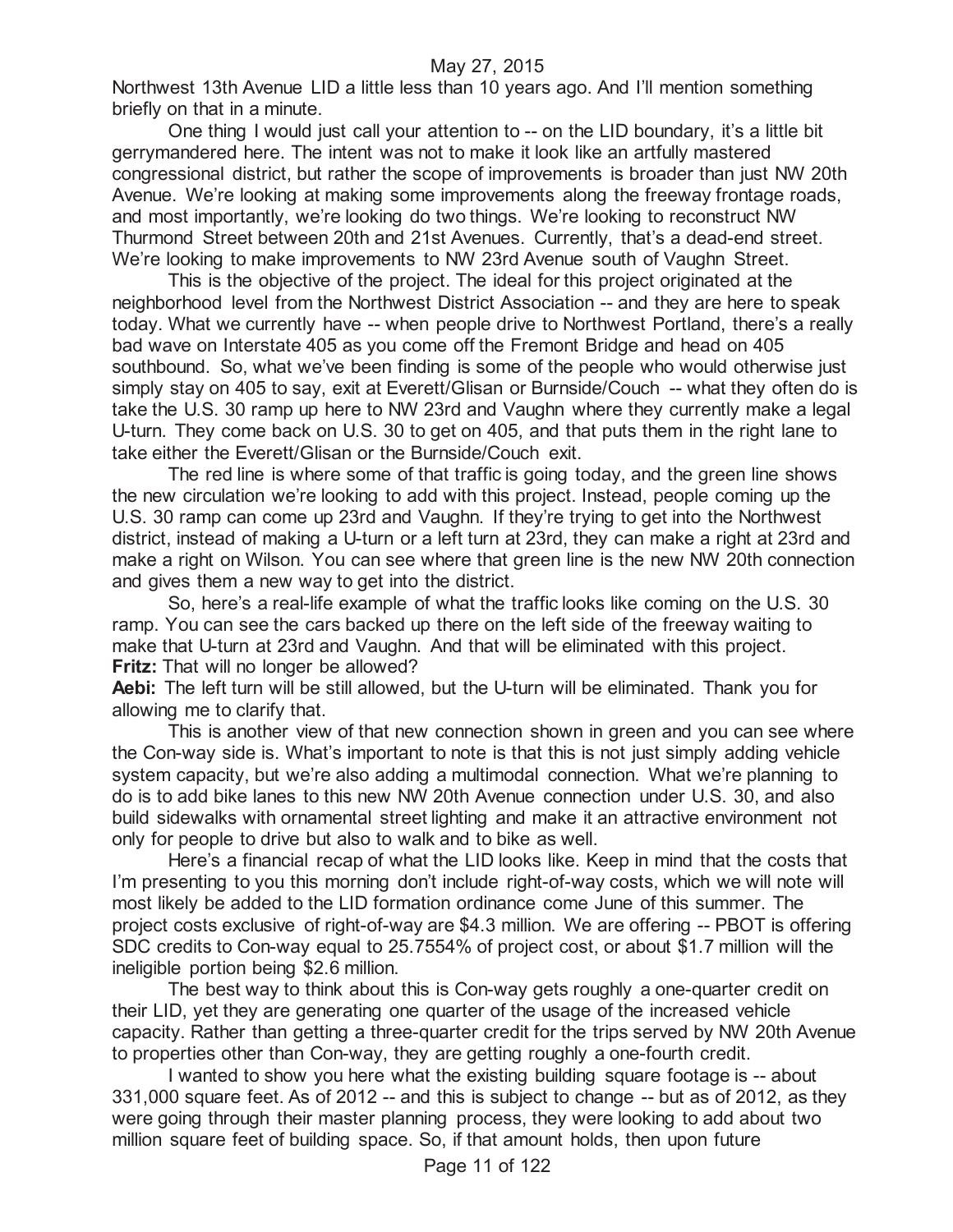development, Con-way would peak at about 2,338,000 square feet. I looked at a recently sale nearby of a relatively new building built about two years ago that sold I believe last year -- that was about \$265 per square foot. So, if we were to apply that number to NW 20th when these surface parking lots get redeveloped, we could be on the cusp of these transportation improvements enabling 532 million dollars' worth of private development in Northwest Portland. That's not a prediction, but that's just simply giving an example of what we might be looking at.

And then finally, what I wanted to recap for you this morning is less than 10 years ago, we were here closing out the NW 13th Avenue Phase 2 LID, which is seven blocks away from this LID at NW 20th and Raleigh. A couple years ago, I worked with PDC to ascertain the value that the good quality infrastructure that we built added to the Pearl District. Remember, NW 13th was one of the very last areas to develop in the Pearl District. PDC contributed \$861,305 towards that LID. Over nine years, the real market value along NW 13th Avenue went from \$49 million to \$228 million. So, there was \$178 million increase in real market value along NW 13th Avenue with that \$861,000 PDC investment. So, the payoff we got with that PDC investment was worth \$207 of real market increase for every dollar that PDC invested. So, I'm confident we will see equally impressive results with the PBOT investment in the SDC credits -- PDC is not funding this project.

That wraps up my presentation, I'm happy to answer any questions you might have this morning.

**Hales:** Thanks very much. Questions for Andrew?

**Fritz:** So, if you eliminate the U-turn, won't that make congestion on 405 more difficult for people what who want to get to Everett rather than Vaughn?

**Aebi:** We don't think so, because -- and I'll let ODOT speak to this a little more in detail -but what you have right now is you have cars coming over the Fremont Bridge that add to congestion on U.S. 30 as they wait to make the U-turn. And when they come back around, they're aggravating the congestion as the people that go the correct way on 405 try to do the weave to get over to the exits. I'm going let ODOT speak to that in a little more detail, but we think that eliminating the perverse incentive to make that U-turn coupled with most importantly that right turn movement underneath the freeway really gives people a third option to get into Northwest in addition to the two existing exits that we have now. If there are no more questions, I know we have some folks here to testify.

**Hales:** Do you have invited testimony, Commissioner? I know there are folks from ODOT and the property owners and the neighborhood here.

**Novick:** I don't think we formally, did but I think it would be great to hear from ODOT first. **Hales:** Thanks very much, Andrew. Come on up. Good morning.

**Shelli Romero:** Good morning. Hello, Mayor Hales, members of Council. Thank you for the opportunity to provide this testimony before you today. My name is Shelli Romero and I am the area manager west for ODOT region one.

Some years back, ODOT and PBOT began to discuss the new development and expansion of Con-way in the Northwest industrial area, and we referred to a traffic study that was conducted by Kittelson and Associates that showed that the queues on the I-405 off-ramp onto NW Vaughn would dramatically increase without improvements and redistribution and recirculation of traffic by 2035. In part, this is because the left-hand turn lane from the off-ramp onto NW 23rd or the U-turn at NW Thurmond lacked sufficient storage for the anticipated volume of traffic that are utilizing these facilities. So, what you're seeing today is the result of an effort made by many in the development review phase and that's really what laid the foundation for establishing this local improvement district to provide new circulation to the area where Con-way is implementing their master plan.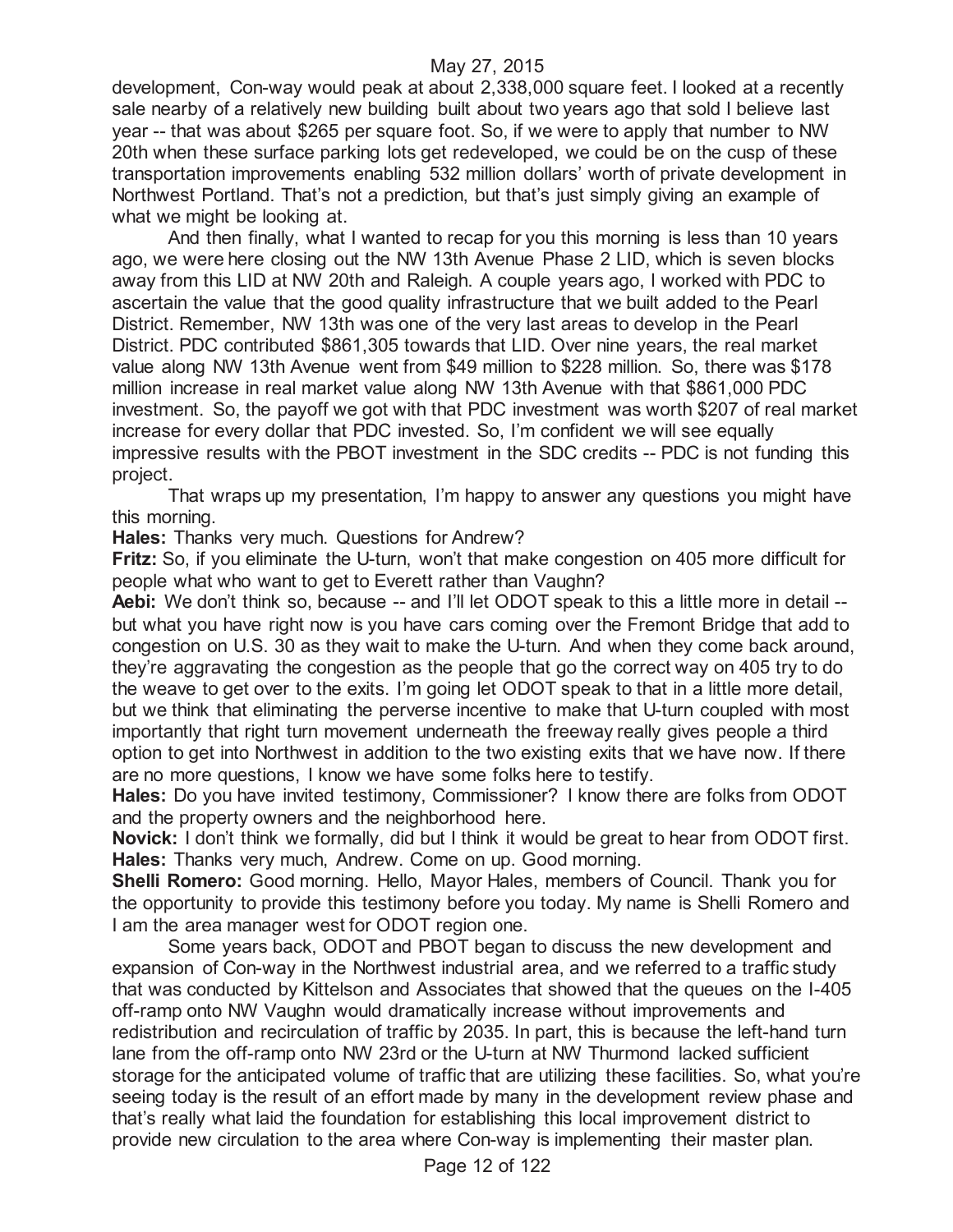ODOT believes that this project has many traffic circulation and safety benefits. One of these benefits is that the new circulation pattern will reduce congestion at the northwest off-ramp in particular for the left-hand turn movements on to NW 23rd and Thurmond and potentially reduce the number of rear end crashes and backups to I-405. This is the second local improvement district project that ODOT has had the opportunity to partner up with PBOT on and to make needed improvements to our transportation system. Several years ago, ODOT contributed funding for the NE 97th green street local improvement district, and the ODOT funding was used to improve a section of the I-205 shared use path where drainage was an issue.

But back to this project. One of the most exciting things about adopting this resolution today is that it reflects collaboration and cooperation and agreement with ODOT, PBOT, the developer, and the neighborhood association to address the future transportation circulation needs. This is a terrific example of public and private partnerships to maximize the efficiency of our existing infrastructure by redistributing traffic to the underutilized far right-hand lanes at the NW Vaughn off-ramp.

Going forward, ODOT will continue to work with PBOT to play an active role in reviewing plans and specifications and aid in the acquisition of permits to help make this a successful project.

In closing, I want to acknowledge the ODOT region one planning and traffic section staff, including Avi Tayar, who's with me today, Marah Danielson; and also acknowledge PBOT staff Kurt Krueger, Bob Haley, and Andrew Aebi for their efforts. Thank you very much.

**Hales:** Thank you. ODOT really has been working effectively with us, and we want to let you know and hope you take the message back to your colleagues with region one that when you work so cooperatively with these detailed, fine-grain projects in the urban environment, it's very helpful to what the City is trying to accomplish. It's noted and appreciated here.

**Romero:** Thank you. Will do.

**Fritz:** Could you further respond to my question regarding the merge on 405 for people coming out of the district? I would never have thought to have taken that ramp and do the U-turn. I have remarked on how many people are stacked up doing that, but that's interesting that that's the reason. What I've experienced is difficulty in getting out at the far right lanes and onto I-5 south.

**Romero:** Sure. I'm going to have Avi help me out with that one.

**Fritz:** Thank you.

**Hales:** Good morning.

**Avi Tayar:** Good morning. Again, my name is Avi Tayar, I'm with ODOT development review -- the lead engineer. The issue is basically redistributing the trips, I guess, from the off ramp. So rather than utilizing the left turn with the short space provided for the storage, it's taking some of those trips to the right turn lane and basically circulating with three rights to get to more or less the same area.

As far as the U-turn trips, Kittelson and Associates' traffic study indicated there are a lot of short cuts that people -- 405 trips coming southbound basically. Rather than using 405 to continue, using the off-ramp on 405 and Vaughn exit to make the exits and U-turn and come back to 405, possibly saving time or cutting short their storage of waiting in line to basically approach those exists.

**Fritz:** But if those people decide now that doing a longer route is no longer worth their effort, wouldn't there then be more people staying on 405 and make that spaghetti junction merge even more difficult?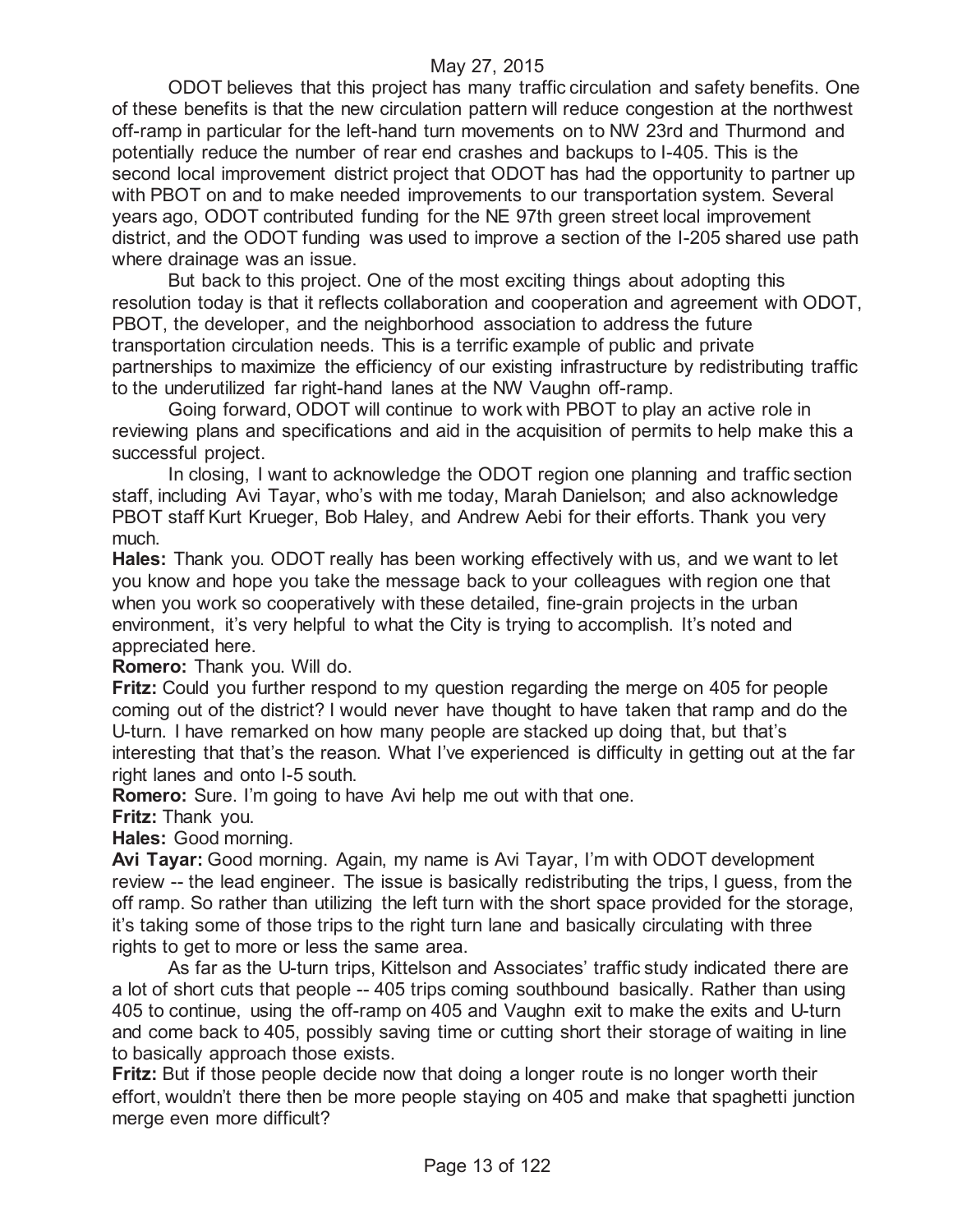**Tayar:** I'm not sure exactly how long that we're trying to save or realistically whether they're saving time by utilizing the U-turn, but in reality, basically the [indistinguishable] on the left turn would be reduced by providing the right turn lane and the recirculation to the right and finding that the U-turn is not servicing. Potentially, if they were trying to get to Burnside, they will be able to do it when the right turn as opposed to the left or the U-turn and going self.

**Fritz:** I understand how it's better for the Northwest district and it solves the problem at Vaughn and 23rd. What I'm concerned about is on 405 -- if all of those cars now stay on 405 and they're trying to merge to get off at the Couch or Everett Street exits, that's going to make it even more difficult.

**Tayar:** I'm not sure exactly what the delay was in terms of those trips -- not saying on the que to eventually get exit from 405 and utilizing this U-turn -- it's not going to improve it necessarily, as you indicate, but I don't think it'll be any different than what it has been in the past.

**Fritz:** Have you modeled that?

**Tayar:** Kittelson is the one who modeled it, and I don't have the result in front of me. **Romero:** One thing we will be doing is ODOT will be closing that -- so when you for the Uturn, that Thurmond offshoot -- and I know what some of the movements in traffic make that U-turn movement to take that Thurman offshoot. And for safety reasons, we're going to be closing that offshoot onto Thurmond. So, any trips generated from that U-turn movement would be eliminated.

**Fritz:** That's not my concern, my concern is on 405.

**Romero:** Right.

**Fritz:** That's a very difficult stretch the road to navigate. Is there any thought of what's going to happen there?

**Romero:** You know, I think what I would -- just to be honest -- I need to get back to you on that. Why don't I note your question and we'll get you an answer back.

**Fritz:** Thank you very much.

**Romero:** Sure.

**Hales:** Thanks very much.

**Romero:** Thank you.

**Hales:** Other questions for Shelli or Avi? Thank you very much, appreciate you both being here. Others that would like to speak on this item?

**Moore-Love:** I have five other people signed up to testify.

**Hales:** Good morning, and welcome back to City Hall.

**Jeanne Harrison:** Good morning. Hello, Mayor and Commissioners, my name is Jeanne Harrison. I'm here representing the NWDA transportation committee, I'm the chair of that committee.

Members of our committee work closely with Con-way and the City to look at how we might best solve the problem of 23rd and Vaughn because we knew that traffic would increase there. And actually, some of our more creative members came up with the idea of the jug handle. And while it might not be intuitive, it does make it a lot easier for people to navigate once they know what to do. I think signage is going to be really important.

What I wanted to do first -- and I forgot -- is to thank Andrew Aebi for taking on the LID project. Although he says he has been working on it a long time, to me, this has gone very smoothly and quickly, and we're really looking forward to having NW 20th built as a complete street with bike lanes and with sidewalks. Thank you.

**Hales:** Thank you very much. Good morning, welcome.

**Craig Boretz:** Good morning, Mayor Hales, good to see you, Commissioners. I'm Craig Boretz with Con-way, the property owner. I'm really here to thank everybody -- Andrew,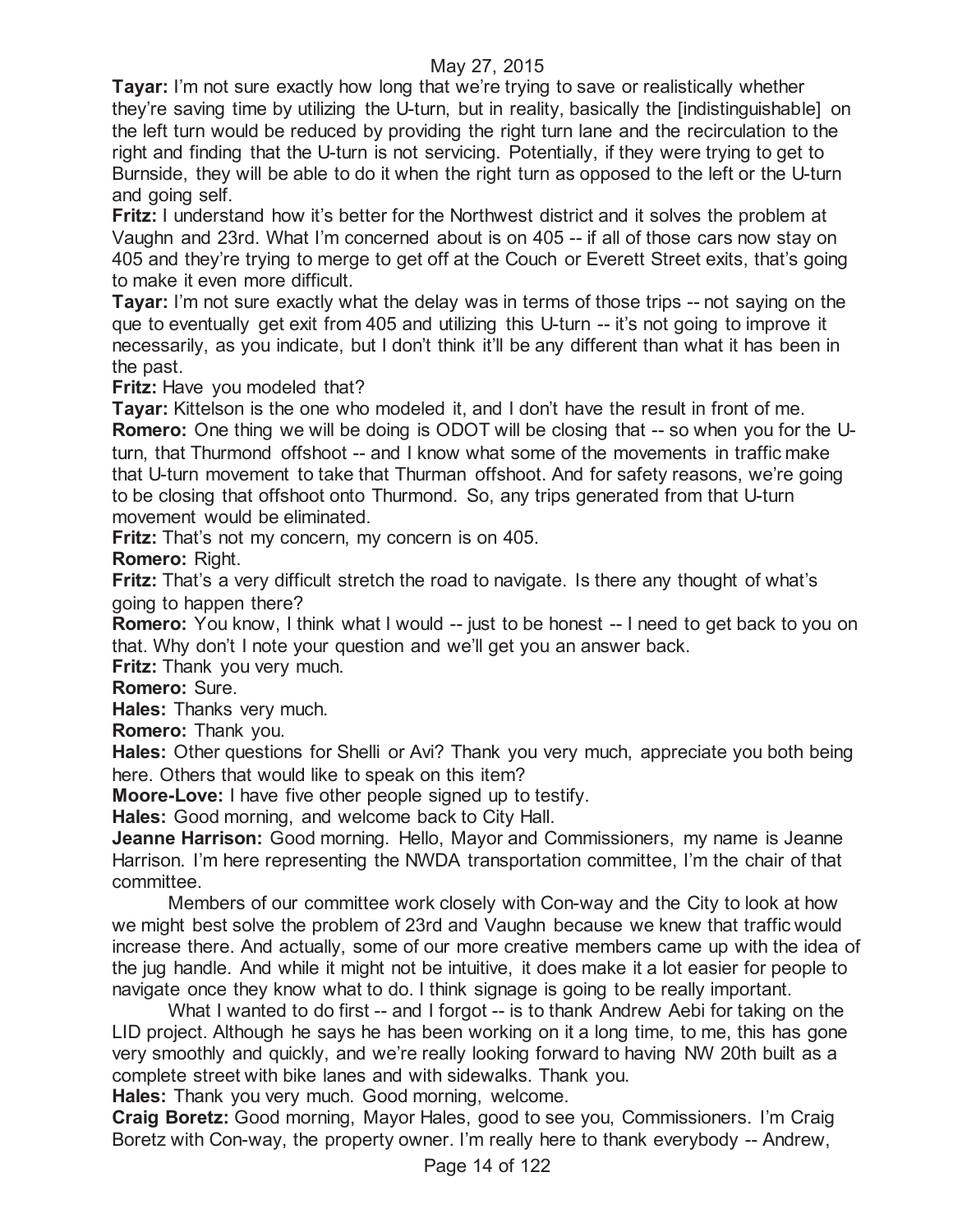Rich Eisenhauer, all the folks at PBOT that worked on this; ODOT; and of course our development team; and the Northwest Neighborhood Association. It was really definitely a collaborative effort, which you all heard about.

I'm excited to get this done. It's one of the next phases in the Con-way master plan, and we've got some really exciting things coming on stream, which you probably heard about. The New Seasons opens up in August -- that's an exciting time as well.

While not being a traffic engineer, I can try to address your question, Commissioner Fritz. Just from experience, I think that if people are doing that U-turn and then trying to get off at Everett or Burnside, with the free right-hand turn off of the 405 down Wilson, they have access to 19th as well as 20th and they can shoot up 19th to get access to Everett and Burnside from that angle. I think that might free up some of the pressure you might just see on 405.

**Hales:** OK. Questions? Thank you both very much. Did you sign up?

**David Davis:** Yep, David Davis.

**Hales:** Come on up. You do need to speak on this particular item. Have a seat, please. **Davis:** Alright, I will. So, this is --

**Hales:** Put your name in the record and speak on this item, please.

**Davis:** My name is David Davis.

**Hales:** Thank you. Go ahead.

**Davis:** And this is in regard to ODOT, right? Well, ODOT's running a lot of these homeless raids --

**Hales:** This is in regard to --

**Davis:** And you guys have --

**Hales:** Sir, sir, excuse me -- I'm going to interrupt your testimony and tell you you're being disruptive --

**Davis:** [indistinguishable] -- with landscaping --

**Hales:** You're being disruptive. Let me give you your instructions. Are you going listen? **Davis:** What are my instructions?

**Hales:** Your instructions are to speak to this local improvement district and only to this item, sir. If you have testimony -- sir, OK, you're out of order, you've been warned. You're going to be removed from the chambers. Go ahead.

**Davis:** [indistinguishable, sound recording from bull horn]

**Hales:** No, you're going to go, sir. OK. Sorry, folks. Anyone else who would like to speak on this item, come on up.

**Moore-Love:** I show two more people.

**Hales:** Good morning.

**Tom Di Chiara:** Good morning. [inaudible] We are developing several parcels within the Con-way master plan, the New Seasons project which will be later this summer that will also include some apartments, and we are currently working on three additional blocks to the north will contain additional housing, retail, and an office conversion from one of the existing Con-way buildings. So, we're pleased the LID has kept pace with the development, which I think proceeded probably quicker than a lot of people realized or expected, since the master plan was adopted. There's a lot going on today and a lot that will be happening over the coming years, so having these improvements in place roughly coinciding with the delivery of the additional phase could time well.

I'll also just comment a little bit on our experience with construction on the first projects. We've been using the jug handle route to route our construction. With the NWDA, we did a lot of planning to mitigate traffic going through the neighborhood. So, our construction traffic has been using that route. So while it is a little counterintuitive today, it's actually worked really, really effectively to get trucks out of the district without going down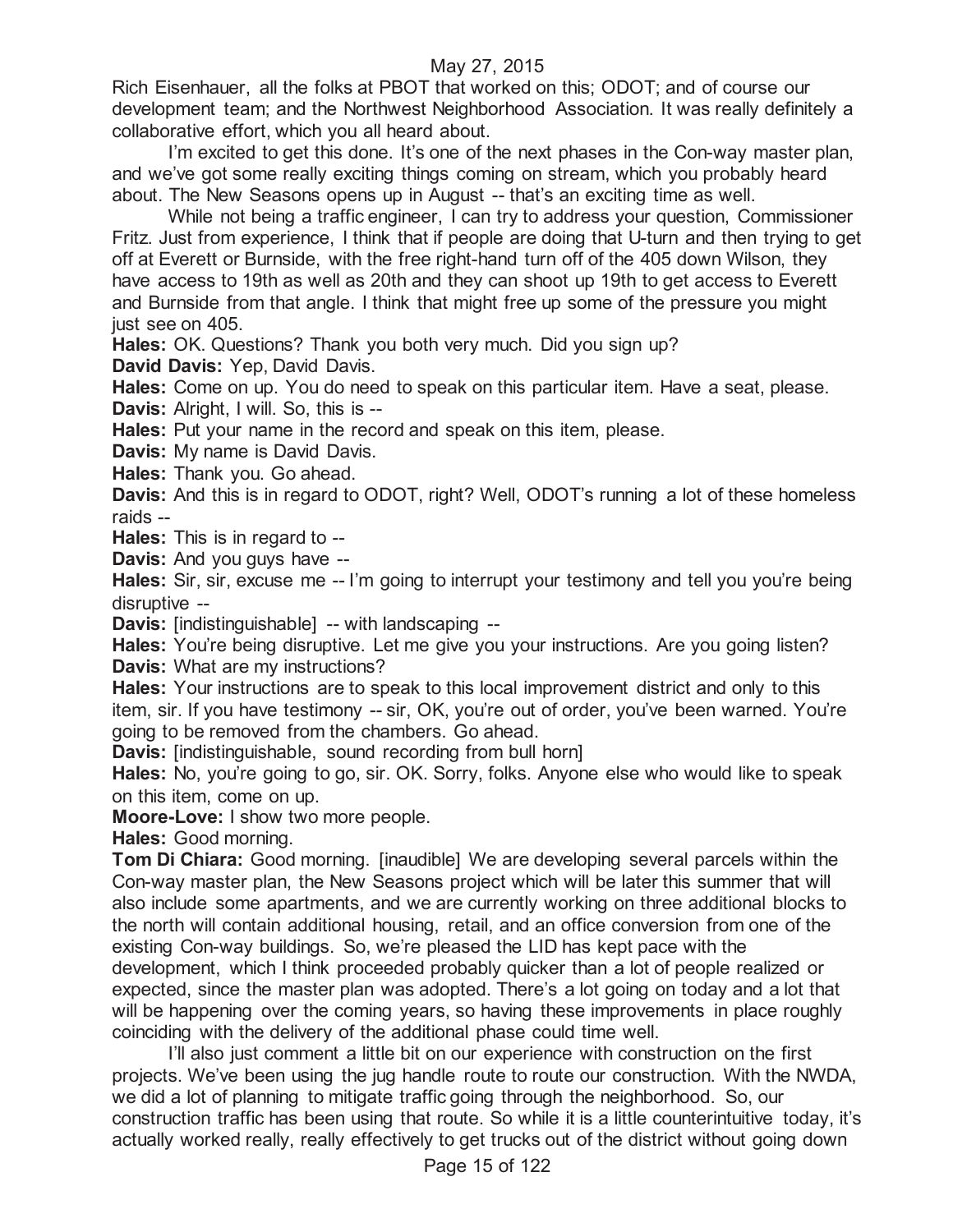23rd. I think that should not be understated. When that route that becomes more visible and signed, it's going to have -- it's going to provide a great alternative for people to get into the district.

Just a final thought. I want to commend Con-way for agreeing to shoulder the burden of this LID and be the bank, essentially, until the individual parcels are developed. We're shouldering our portion of it for the projects that we're doing, but we could have gone through a much larger process and expanded the contributors to the district. The fact that Con-way has agreed to do that despite only contributing a share of the demand is something that should be stated for the record, and I think that speaks to Con-way's commitment to the neighborhood. Thank you.

**Hales:** Thank you. Good morning.

**Ron Walters:** Good morning. My name's Ron Walters, I'm here on behalf of the Northwest District Association. In the interest of time, I'll simply say we're pleased to support the LID and work with all of the participants in the City to have a smooth implementation that'll improve the Northwest district area. Thank you.

**Hales:** Thank you both. Anyone else on this item? Commissioner Fritz, you have a couple of questions. Are you content to adopt the resolution and follow up on those later? **Fritz:** Yes. Thank you for asking.

**Fish:** Mayor, I had one question of either Andrew or the Commissioner-in-Charge. I'm just trying to understand one detail. If you're on 23rd and you want to get on 405, it would now be a signal?

**Hales:** There is now a signal.

**Aebi:** There's currently a signal at 23rd and Vaughn.

**Fish:** There's a signal, but there's a signal and a sign that says no right on red. If you're on 23rd and you want to turn right and get on 405. And so there's a sign that says no turn - no right turn on red. Does that change?

**Aebi:** You know, I'm not a traffic engineer, either, and I'm beginning to think we should have had the traffic engineer here today, and we can certainly bring her back in four weeks. My assumption would be that once the U-turn goes away, there might be some opportunity to remove that. You want to add to that, Jill?

**Jill Long:** Yes -- I'm Jill Long --

**Fish:** This is great, this is government in the open! This is very good. [laughs]

**Long:** I'm land use counsel for Con-way, I'm with Lane Powell. And I am also not a traffic engineer, but I'm really familiar with the project. And that will become a free right. Because of the elimination of the U-turn, there's no reason to have the signal now.

**Fish:** So, Mike Houck -- Mikel Houck has raised his thumb, so --

**\*\*\*\*\*:** He lives in the neighborhood -- [laughter]

**Fish:** The early polling on this seems to be very strong. I'll just make an observation. To quote Shakespeare, the no right on red was more honored in the breach than the observance. And I noticed on 23rd that most everybody made that turn, and I think -- Mike Houck --

**Hales:** No confessions needed.

**Fish:** No confessions needed. Get a lawyer if you're going to follow up with us. [laughter] I think the most sympathetic explanation is it's a very busy intersection. There are a lot of lights and signs. And I think it's perfectly reasonable for someone just to assume if no one's around and they can make that right, they would. If by eliminating the U-turn that becomes a right turn as a right, that actually has some other therapeutic benefits, because that street often gets backed up because people can't make a right turn on red. So, I think that's a plus. Plus, it ends a practice that is currently more illegal than legal at that intersection.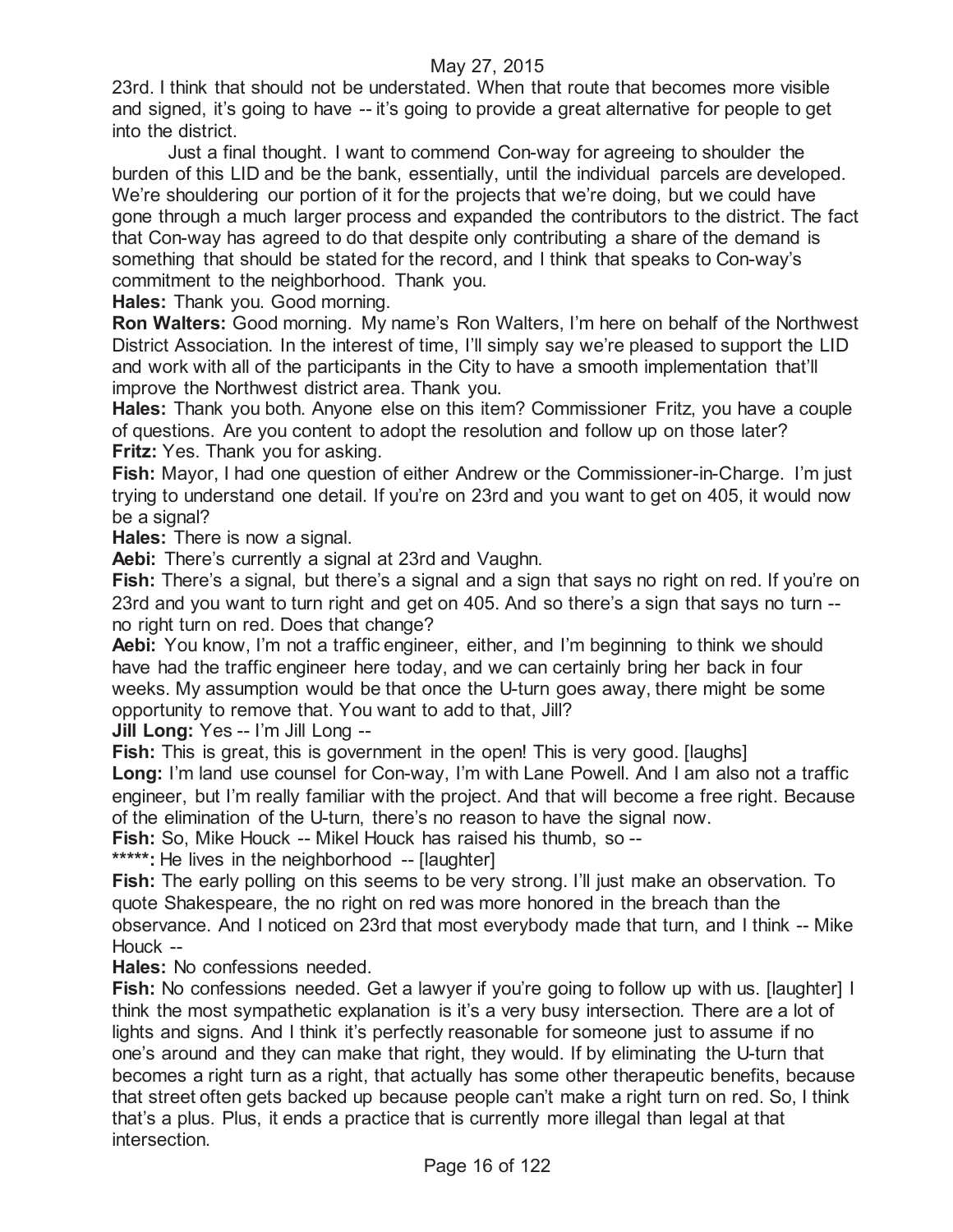**Long:** Absolutely.

**Hales:** Good point. Appreciate the traffic engineering answer.

**Aebi:** Mayor, if I could just make one quick final comment. I've been working with Craig Boretz and with Jill since 2012 -- this has been a very long, complicated negotiation, and I particularly want to tip my hat to both of them for finding a way to put this project together. **Hales:** Thank you. Good work. OK. Any further Council discussion before we take action on the resolution? Roll call, please.

## **Item 521 Roll.**

**Fish:** Excellent presentation. Andrew, you do some of the best work in the City, and we're very lucky to have you on the team. Steve, thank you for your leadership on this. I'm very pleased to vote aye.

**Saltzman:** Looks like a good project and a lot of good development to occur. Aye. **Novick:** Thank you, Andrew; thank you, Shelli; thank you, Craig; thanks, NWDA. Aye. **Fritz:** It's really good to see the neighborhood and developers and the City working together on this. I thank everybody for your participation. I was on the Planning Commission in 2003 when the Northwest District Plan was adopted, and this intersection was a key limiting factor. This LID look likes it'll take care of that problem. I do remain concerned that it may increase the problems on 405 for people who not trying to go anywhere near the district, just trying get home or get to somewhere else. I'll look forward to hearing more from ODOT about monitoring of that situation and potentially addressing that issue on the freeway, but that's a different question from this LID and I really appreciate the work that's been done. Aye.

**Hales:** Congratulations, Commissioner Novick, on a great project. Congratulations, Commissioner Fish, for I think maybe the first time in this Council connecting Shakespeare with traffic engineering. Extra credit for that.

**Fish:** Mayor, you set the bar very high.

**Hales:** [laughs] This project from the beginning has really been a model of cooperation between the property owner/developer and the neighborhood. And the work on the master plan itself was long and difficult and relied on a lot of good will and mutual adjustment, and it shows here in what we've heard in the Council chambers today on this implementing detail -- albeit, this project is a pretty big detail -- but an implementing detail on a master plan that again I think that has been a real model of how it can be done. I want to credit everyone involved -- Craig, you and your team and the NWDA for working their way towards the redevelopment of a big area of land in a city that has a lot of redevelopment going on in a neighborhood that's the densest in the city. It's a pretty impressive feat of civic coordination and cooperation. Again, special thanks to ODOT for working effectively with the City on their piece of picture. This is a great project. Andrew -- once again, well done. Aye.

**Fish:** Mayor?

**Hales:** Yes.

**Fish:** Can I suggest we do 531 and then come back.

**Hales:** Yes, I was going to do just that -- I think we've got five minutes until we are back on schedule. Thank you all, we're going to move to item 531, and then back to the Grant High School item.

## **Item 531.**

**Hales:** I think Mr. Houck is still in the chambers.

**\*\*\*\*\*:** He stepped out -- [inaudible]

**Hales:** OK. We'll wait just a moment to begin this because there are a couple of people in particular who are pretty passionate about this. We surprised him.

**\*\*\*\*\*:** Our fearless leader, Bob Salinger -- [inaudible]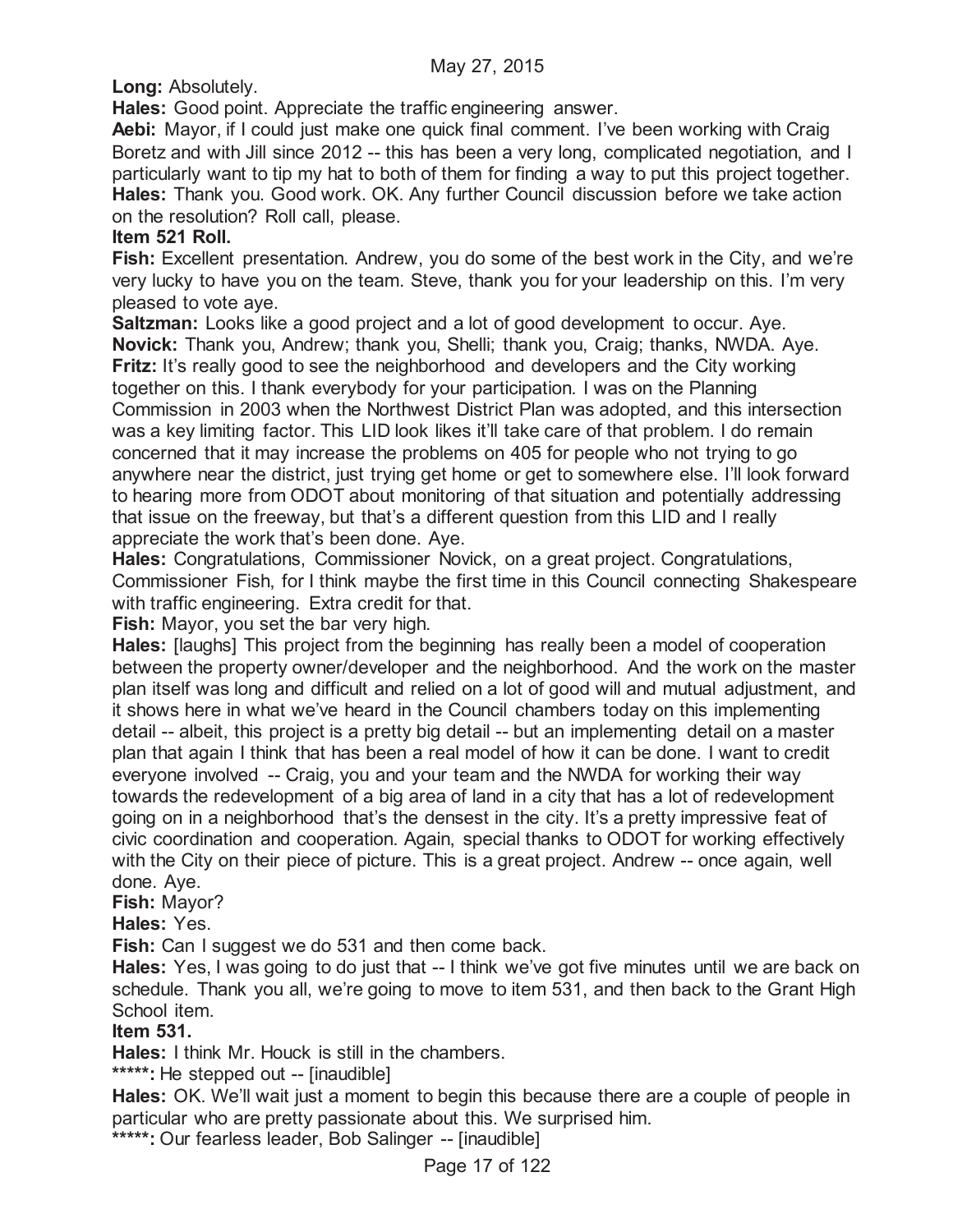**Hales:** Alright. Let's go ahead and do item 532 and we'll vote on that. And 534 while we're waiting for folks to come back.

**Item 532.**

**Hales:** Roll call vote, please.

**Item 532 Roll.**

**Fish:** Aye. **Saltzman:** Aye. **Novick:** Aye. **Fritz:** Aye. **Hales:** Aye. **Hales:** OK, now I think the cast is assembled. Let's go back to 531, please. **Item 531.**

**Hales:** While both our feathered and non-feathered witnesses are appearing, I'll read this proclamation and turn it over to them. Whereas, the great blue heron is a majestic symbol of the City of Portland's efforts to restore, protect, and sustain ecologically healthy habitats for fish and wildlife and for the enjoyment of citizens of Portland and throughout the region; and whereas, Great Blue Heron Week represents an opportunity for the City of Portland to recommit its efforts to the natural environment by celebrating past successes and future challenges; and whereas, the adoption of the Comprehensive Plan updates, Central City Plan, and Climate Action Plan creates the need to develop and implement a new generation of innovative green infrastructure programs; and whereas, the Portland Harbor Superfund process is reaching its final stages, providing an unparalleled opportunity to restore the Willamette River to health and reconnect the community to the river; and whereas, the City of Portland is an active partner in the Intertwine Alliance, collaborating with more than 113 Alliance partners to create the Intertwine, a world-class system of park, trails, and natural areas for the Portland/Vancouver metropolitan region; and whereas, Portland residents have engaged in an effort to better understand great blue herons and the health of our rivers and streams through a six-year citizen science rookery monitoring led by the Audubon Society of Portland that involved over 40 volunteers contributing nearly 600 hours and collected baseline information to help gauge heron health in the region; and whereas, the City of Portland is dedicated to ensuring all its citizens have access to nature where they live, work, and play; now, therefore, I, Charlie Hales, Mayor of the City of Portland, Oregon, the City of Roses, do hereby proclaim May 27th to June 1st, 2015 to be 28th Annual Great Blue Heron Week in Portland, and encourage all residents to observe this week. Thank you all for your advocacy. [applause] Welcome.

**Bob Sallinger:** Good morning, Mayor Hales and members of the City Council. Thank you for having us here to celebrate the 29th Annual Great Blue Heron Week. With me today are Joe Liebezeit, who is Audubon's avian conservation programs manager, and he'll be talking about great blue heron monitoring; and Mike Houck from the Urban Green Spaces Institute who will read a poem by William Stafford honoring the great blue heron. I will give a brief overview of sort of where we see the city environmentally and then pass it on.

It was just about a year ago that we defeated the sewer water initiative, and I wanted to start with that because it was an important moment. I think what that really was was a referendum on the City's environmental plans. I talked before dozens of groups, and many of them didn't really understand until they understood what was at risk was the City's environmental programs and then overwhelmingly, universally they rejected this. That measure went down by 43 points. I think that truly was the community speaking to how much they value this city's environmental programs and environmental efforts.

That was a direct threat to those programs, but I think we have an indirect threat that may be more insidious, and that's complacency. A lot of our first-generation environmental programs are coming to an end and we're replacing them with new programs -- or at least we have an opportunity to do that. And I think the question we have before us is are we going to be as innovative as we have in the past? Are we going to do the things we need to do to protect species like the great blue heron and keep the wild in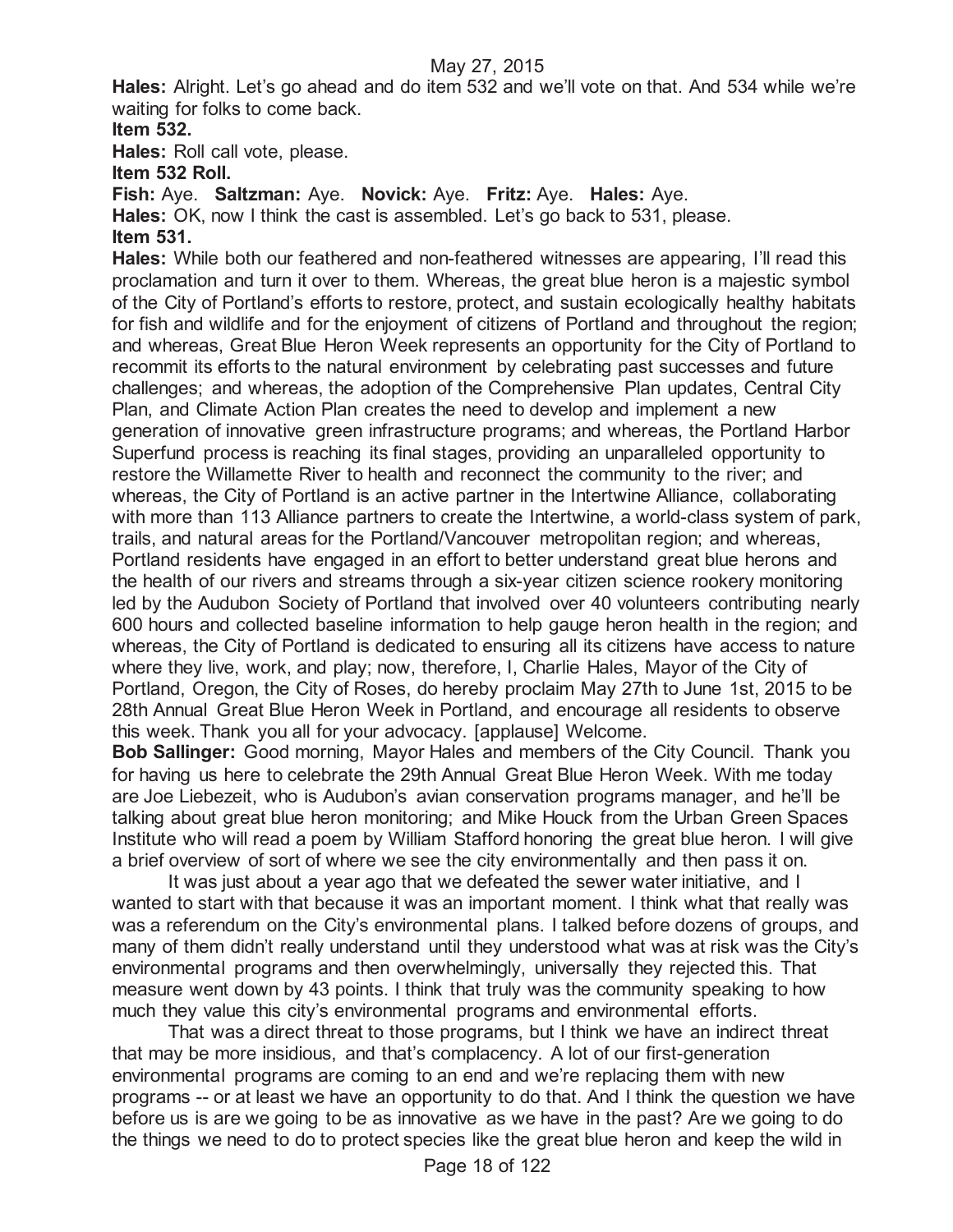our city? I think that's still an open question as things like the Comprehensive Plan, the Central City Plan and other efforts move forward. It's this generation's challenge to take the next step and build upon the work done 25, 30 years ago when the great blue heron was first made the city's official bird.

I want to highlight just a couple of things that I think we need to be thinking about going forward. The first is green infrastructure. A lot of our green infrastructure programs are coming to an end. Gray to green is about to end completely, with the end of the Friends of Trees contract. The other parts of that have ended already. We need to take the next step and develop the next generation of gray to green programs -- ecoroofs, street trees, bioswales, green streets and so on. We need a program that's even more innovative that we had previously, and one that demonstrates how cost-effective this work truly is - that it saves the community money over traditional methods.

Superfund. There's nothing we're gonna do that's more important to this river than addressing the end of the Superfund process and making sure we clean up this river in a way that's healthy for humans and for wildlife. And I would ask you to create a citizens task force to advise the City. It's kind of a black box for the community, the way Superfund works. I think it's tremendously important. The City is both the PRP but also the protector of the public truth, and the City should be the one to really start to engage the community and make sure they have a voice as well.

**Fish:** Bob this would be in addition to the committee the EPA has established? **Sallinger:** Yeah, I think the City needs an advisory committee as well, because the City is uniquely positioned to make sure that public input gets into the process and that it really reflects the community. It has a dual challenge as a PRP and as the protector of the public interest. At least look for mechanisms to truly engage the community and make sure you're hearing back from them, because Superfund is a little bit of a black box.

Number three, the Climate Action Plan. Tremendous opportunity there. That really is the biggest threat facing us environmentally, and we have a tremendous opportunity to adopt it and implement it. I look particularly to the opportunity to develop a fossil fuel export policy, something that's been on the radar screen in a big way recently.

Finally, the comp plan and the Central City Plan. Both of those have tremendous impacts in terms of our environment. One of the things I want to highlight for you is keeping the public involvement piece, especially in the most controversial areas, things like our river. I think there's a movement to toward streamlining, but we need to mistake sure the public remains involved, engaged in decision-making going forward, because challenges in front of us may be different than the challenges behind us.

I'll end by just saying thank you. I think there's been exciting progress in recent weeks and months. First of all, the Mayor's initiative on the Willamette River to create some new access and restoration. It's great to see things like the Central City Plan moving on the ground implementation, so thank you very much for that leadership. Number two, on Pembina -- a controversial issue, but the community spoke very, very loudly. I think the leadership there was tremendously important and very much appreciate the Mayor and Council's thinking about that and the Mayor's willingness to take a stand on this and say that this is inconsistent with our environmental values -- a difficult thing to do. Some folks have suggested that the City shouldn't be involved, that we can't have an impact globally. The fact that the Pope and the Canadian consulate are paying attention shows that in fact, what we do here really does matter -- not just locally, but globally -- and we need to continue with that leadership. With that, I'll pass it on to Joe. Thank you. **Hales:** Thank you.

**Fritz:** I think that's the first time the Mayor and the Pope have been mentioned in the same sentence. [laughter]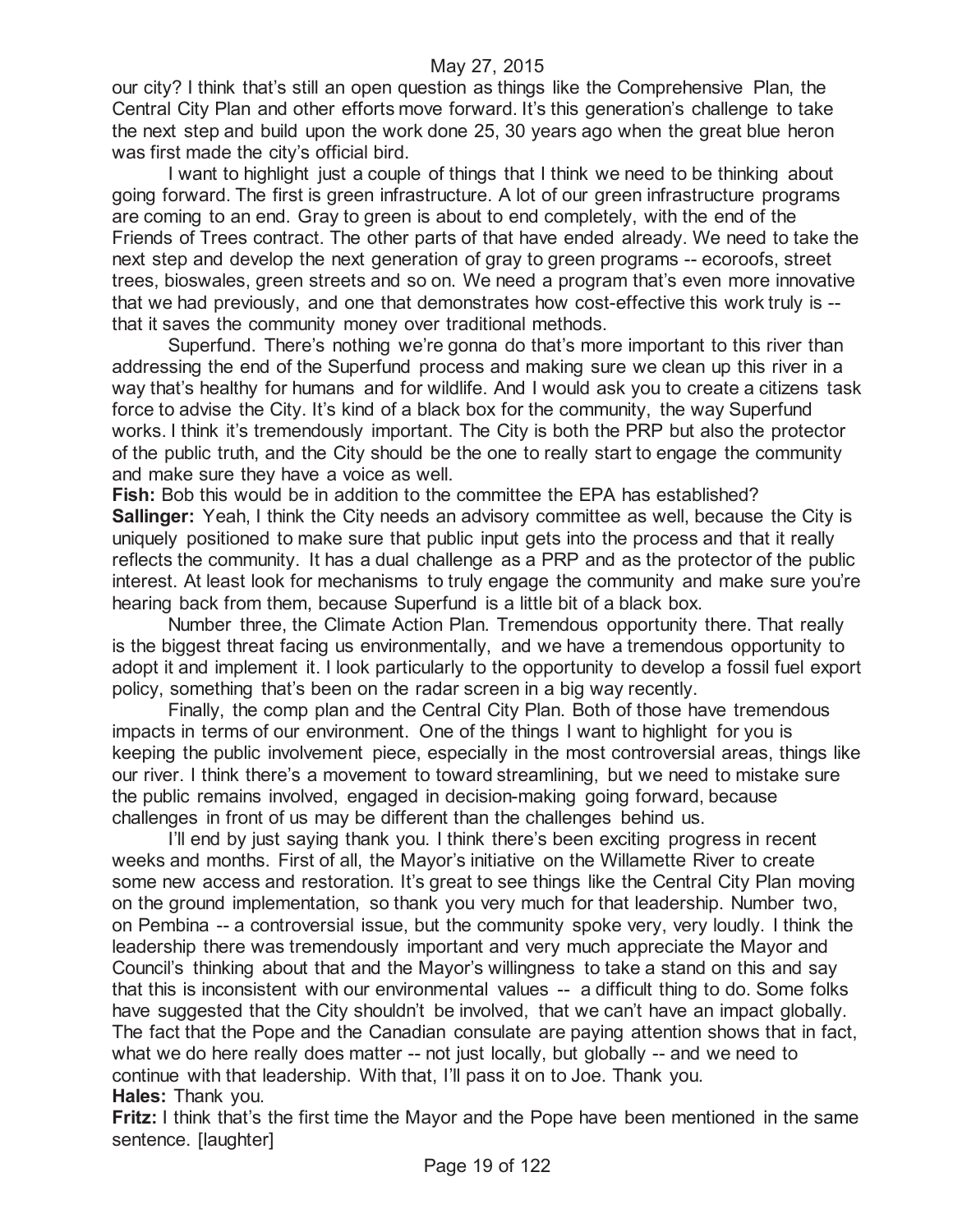**Sallinger:** And the Canadian consulate.

**Hales:** Not to mention the first time the Mayor from Portland and the Pope will be in the same room. I don't know if you know, but I've been invited along with 15 other Mayors to meet at the Vatican with the Pope to talk about climate change.

**Fritz:** How cool is that!

**Hales:** I'm obviously going to accept this invitation. [laughter] Yeah, I just got it.

**Fish:** It's actually the first step in a process of beatification. [laughter]

**Hales:** No chance of that! Welcome.

**Joe Liebezeit:** Good morning, Mayor Hales and Commissioner members. My name's Joe Liebezeit, I'm the avian conservation program manager at Audubon. Among other things, I run our science program here at Audubon. I have a few slides -- not many -- just to kind of highlight our heron monitoring that we've done over a number of years.

From 2009 to 2014, we organized a citizen science effort to monitor heron rookeries -- and if you don't know, herons nest in colonial rookeries throughout the city. And the main point was to track trends in the rookery use and document local population changes. Through these efforts, we've established a baseline of information to help gauge how herons are doing in our area. An important element of this is we've involved a lot of members of the public in this effort, and it helps them learn more about natural environment, develop some field biology skills, and have a lot of fun doing it. In the first slide, there's a picture of a heron rookery out at Ross Island -- so just within a stone's throw of downtown here we have wildlife and herons nesting.

We monitored a total of 39 rookeries throughout the Portland metro area over the six years, and over 40 volunteers -- many of them returning year after year -- contributed, they logged over 600 hours of volunteer time. We also relied on some agency partners to collect data at a few sites. Each year, we assign a volunteer one or more rookeries and we monitor them multiple times. During each visit, they count the total number of active nests where we know that birds are actually raising young and the number of adult birds present in this rookery. This is a map showing all the different sites throughout the Portland metro region, so it's a pretty impressive sweep of sites down south of the island up to Ridgefield National Wildlife Refuge; the sites in the city --- Smith and Bybee, for example.

**Saltzman:** I noticed that Tigard City Hall is a rookery site?

**Liebezeit:** Yeah, I think there was a rookery out there at one point.

**Hales:** Fanno Creek, right?

**Liebezeit:** And from a subset of the rookeries we monitored where we had the best data, we conducted a trend analysis to look for any types of changes in the active nests in adults across a six-year effort. You can see that little graph with the number of adults across the time span, as well as active nests.

Our findings suggest that the population in the Portland metro area is currently stable. However, we stress that just because our findings indicate this doesn't mean that these birds are not facing threats that could lead to population declines, and herons are known to be particularly sensitive to contaminants in our environment. Bob brought up the Superfund, and these birds are very much tied to the water. We know they're susceptible to PCBs, lead in the environment, as well as human disturbance and habitat loss.

Moving forward, we continue to highlight these majestic birds and encourage the public to contact Portland Audubon if they have any concerns about their favorite heron rookery. And on the broader perspective, getting the public engaged with herons helps connect folks with other conservation issues that Audubon is prioritizing -- which Bob mentioned many of -- as we work to protect wildlife and their habit throughout our region as well as Oregon. Thanks for you work to help protect wildlife, and we hope you'll keep doing it. Thanks.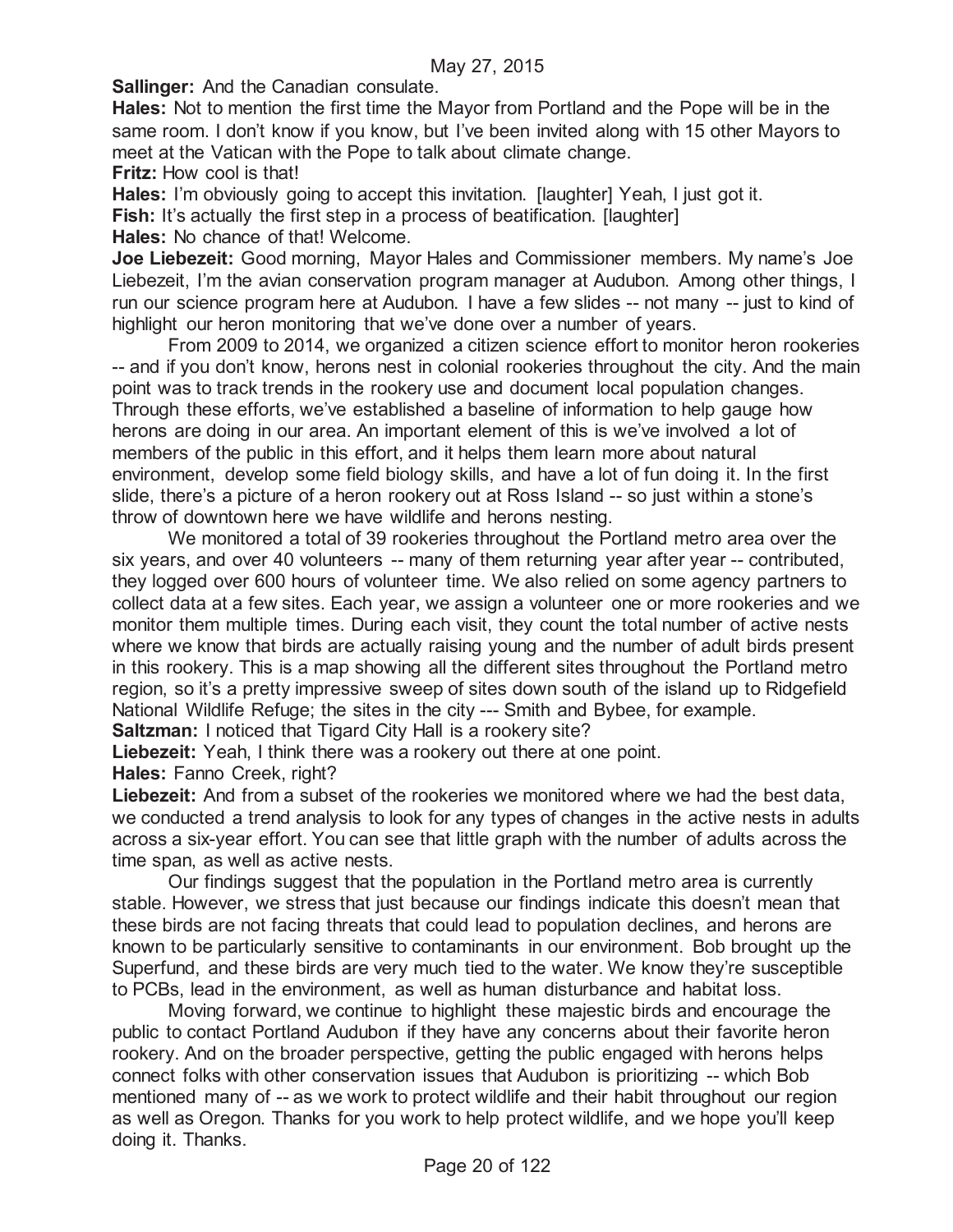**Hales:** Thank you. Mr. Houck?

**Mike Houck:** Mayor Hales, Commissioners, my name is Mike Houck and I'm here representing the Urban Green Spaces Institute. And shortly after the heron was adopted as our official city bird, I contacted William Stafford, who was the Oregon Poet Laureate at that time. I think reflecting on some of the spiritual and philosophical bases for the policies that we're developing, I think it's important periodically for us to take a little time out and think more on the spiritual and the philosophical level. And I think William Stafford just totally nailed it in terms of how people feel about access to nature and being able to see a great blue heron flying through downtown and coming upon one in their travels through the intertwine. I'll quickly read this. And by the way -- last year, Mayor Hales, you suggested that I submit this to the Portland archives, which I did do, so it's in the archives. It's titled Spirit of Place: Great Blue Heron.

Out of their loneliness for each other two reeds, or maybe two shadows, lurch forward and become suddenly a life lifted from the dawn to the rain. It is a wilderness come back again, a lagoon with our city reflected in its eye. We live by faith in such presences.

It is a test for us, that thin but real, undulating figure that promises, "If you keep the faith, I will exist at the edge, where your vision joins the sunlight and the rain: heads in the light, feet that go down in the mud where the truth is."

**Hales:** Wonderful. Thank you all very much. Appreciate you being here. We'd love to take a photograph with the Council and your proclamation with your friend, if you like. **Houck:** That would be great.

**Sallinger:** We just want to invite you out for the events as well. We have a tremendous number of trips and things scheduled, including the Ross Island regatta.

**Hales:** Wow, great. [photo taken] Thank you all very much. Mike, I think you're getting even better at that imitation. They're almost as surprising in real life as when he does it. Thank you all very much. OK, now we will turn to time certain item number 522. **Item 522.**

**Hales:** Commissioner Fish.

**Fish:** Thank you, Mayor. This is the second of a back-to-back week of national champions at City Hall, and we're pleased once again to welcome the Grant High School family to City Hall to celebrate the accomplishments of outstanding students. Today, we celebrate the national champions of the Grant High School Constitution Team. Let's give them a round of applause. [applause] We have a number of honored guests joining us today. We'd like to first invite forward Cassie Hill, Amelia Morrison and their constitution teacher Jeremy Reinholt.

On behalf of the Mayor and Council, I'm going to read the proclamation and then we're going to turn it over to you. But I will preface it by saying that for the past six years, I've had the honor -- I think Commissioner Novick has done this as well -- to serve as a judge at the earliest stage, the regionals for the We the People competition. Frankly, I do it for selfish reasons. Because every year when I come home from that long evening, I really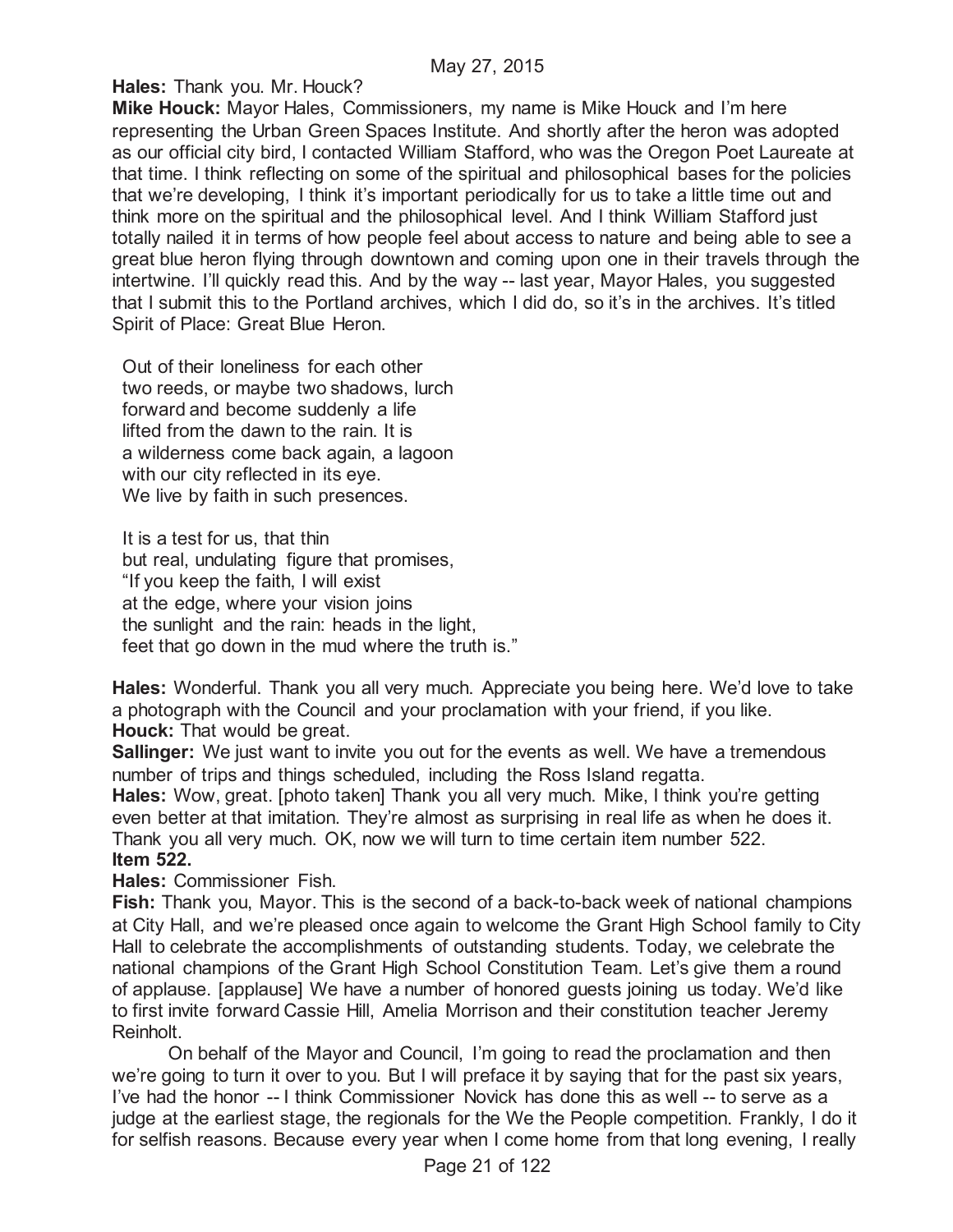feel inspired about possibilities and about the future because I get to spend an evening with high school students who are reaching for the stars through this competition.

We think we see the best of the best. And when you win the national championship it confirms that. So, it's a point of great pride for this Council and our City.

So, the Mayor has issued a proclamation. It's been blown up into about 25 font. And I apologize in advance for any of the names that I mangle.

Whereas We the People, the Citizen and the Constitution, is a nationally-recognized civic education program and competition; and whereas, the competition encourages students to display civic knowledge, skills, and dispositions; and whereas, the Classroom Law Project, administrator of the Oregon We the People program since 1987, plays a leadership role preparing youth to be active and engaged participants in our democratic society; and whereas, the Grant High School Constitution Team placed first in the state We the People competition on January 17th, 2015, advancing to the national competition held in Washington, D.C.; and whereas the Grant team placed first amongst 56 of the nation's best high school teams in the We the People national finals on April 27th, 2015; and whereas, the Grant team's success brings honor and distinction to Portland Public Schools, to the city of Portland, to the Grant family, and to the state of Oregon; and whereas, 2015 marks the fourth year in a row that a constitution team from Portland has won the national championship -- including that other school, Lincoln High School [laughter] in 2012 and 2014, and Lincoln High School in 2013 -- it's nice that you alternate, it's very collegial -- and whereas; the Grant team has been supported by Grant High School Principal Carol Campbell, Constitution Team teacher Jeremy Reinholt, community coaches Tim Volpert, Shelley Larkins, John Stephens, Taylor Bailey, Harry Latto, Jim Westwood, Henry Breithaupt, Andee Short, Mike Curtis, Mike Greenlick, Al Karpinski, Jessica Snyder, Ruth Campbell, and Larry Burke -- that's a pretty good law firm -- [laughter] -- actually the bench, while we're at it -- family members, and friends -- we'll embarrass them a little later and ask them to stand -- and whereas, the award-winning Grant High School Constitution Team includes the following students: Ketchura Antoine, Olivia Berry, Ian Michael, Mia Ring, Eddie Tellez, Parker Brown, Abby Diebold, Fiona Gredvig, Emily Highkin, Alec Mouser, Caleb Walcott, Camille Bales, Meredith Datena, Connor Johnson, Vivy Kaye-Diamond, Amelia Morrison, Chandler Wilson, Amber Burkhart, Mitchell Doebke, Cassie Hill, Sasha Jenkins, Gunnar Olson, Hannah Posey-Scholl, Mia Bacher, Jake Faha, Brianna Hayes, Ally Jeidy, Sofia Penrose, Adam Bruns, Tivoli Di Grazia, Grace Dunbar, Libby Kokes, Charlotte Strange, and Savannah Turner; now, therefore I, Charlie Hales, Mayor of the City of Portland, Oregon, the City of Roses, do hereby proclaim May 27, 2015 to be a day of recognition for the Grant High School's 2015 Constitution Team in Portland, and encourage all residents to observe this day. Mayor, may we suspend the rules?

**Hales:** Yes, please. [applause] Congratulations.

Fish: We have two panels and we'll start with Mr. Reinholt. Jeremy, if you'll kick it off. Welcome.

**Jeremy Reinholt:** Mayor Hales, Commissioners. They say it takes a village to raise a child, and it most certainly takes a village to raise a national championship constitution team, 34 of the brightest and most motivated students that I've ever had the pleasure of teaching. And we couldn't have done it without the teachers they've had in the past in the Portland Public Schools District, we couldn't have done it without their parents being supportive of them, we certainly could not have done it without the coaches -- the lawyers and the judges from Portland who have donated hundreds of hours of their time volunteering to work with these kids. But at the end of the day, these kids did it for themselves. They worked their butts off, they cared, they wanted to learn more about our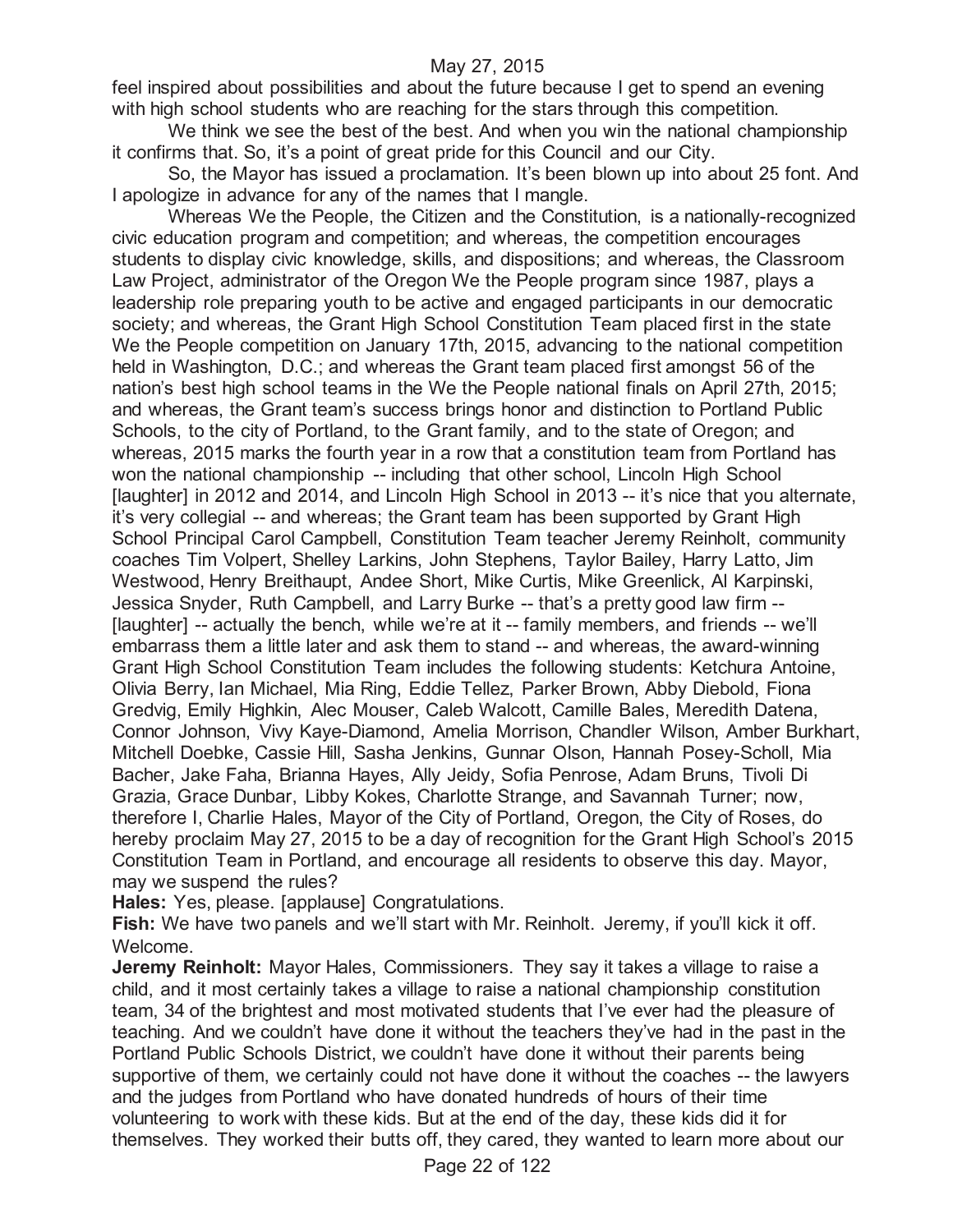country and our government, and I'd like it if everyone here could hear from two of them right now.

**Amelia Morrison:** I'm Amelia Morrison, I'm a senior. I wanted to say two things about con team. The first thing is, you know, we won the national championship, but the impact it has on students who are aware of what's going on in the community and can read the news and have -- really comprehend what's going on and the greater themes that are happening -- it's really powerful. And what that's created in the community for the seniors and the class is in our free time now, we have conversation about politics and about what's going on in the country and in the world, and how to solve problems in a way that I've never done before and I think is unusual for high school students. Con team has also given me so much direction. I was kind of lost in high school, and being able to be a part of this team and have adults that really took interest in me, and having -- given a place I could thrive and where expectations could be high, and I can do well in an area that maybe I didn't think I didn't know enough about has been so impactful for me. And now, I'm really interested in going law school and maybe one day becoming a lawyer. And that's all thanks to constitution team and going into college and the work I need to do do to get there. I have a huge leg up. I have a huge amount of information now at my disposal. Thank you.

**Cassie Hill:** Hi, I'm Cassie Hill. Without repeating what Amelia said, I also just feel very grateful that you're honoring us for something that we did that's just so -- I don't know, it's been so integral to my senior year, being who I am now. We were both here last week for magazine, and I think we can agree that magazine and con team are things that should be at every high school. They are things that have shaped me as a person and have guided me to do what I think I'm going to do in the future. And something I'd like to see in the future is more civics education for people like me and for my colleagues and everyone who just wants to be engaged. Because I think learning about something that's so important to our country is just probably one of the best things for someone my age, because we want to go out and change the world and not be sitting at home and not knowing what's going on around us. I think con team has definitely been an integral piece of my life, and I'd like to thank you guys for honoring us today.

## **Hales:** Thank you.

**Fish:** We're extremely proud of all of you. We're going to bring up two additional people real quick. If you can either make room for them or just replace them -- and that's Grant Principal Carol Campbell, and Classroom Law Project leader Barbara Rost. Madame Principal, we have a regular standing date here at Council where you -- [laughter] **Hales:** You keep bringing us winners --

**Fish:** Who you bringing next week?

**Carol Campbell:** I'm happy to come back every week if I can bring something. There's a lot going on at Grant and I'm extremely proud to be part of the school, really, the students take a lot of pride in everything they do at the school.

The constitution team does make up some of the best and brightest students that we have at Grant but it's a very diverse group, as you can see, and they are involved in lots of other activities, as well. They are athletes, our Student Body President is part of the constitution team, our Black Student Union President is part of the constitution team -- they get recognition in a lot of other areas. We appreciate their leadership at Grant. They are learn being government but they also take a strong leadership role at Grant and care about the Grant community a lot. Again, I'm just really proud to be at a school that has students and a teacher and members of the Portland area that want to ensure that these kids have - - reach their potential and have an experience that is probably something they will remember for the rest of their lives. Thank you for recognizing them, I really appreciate it.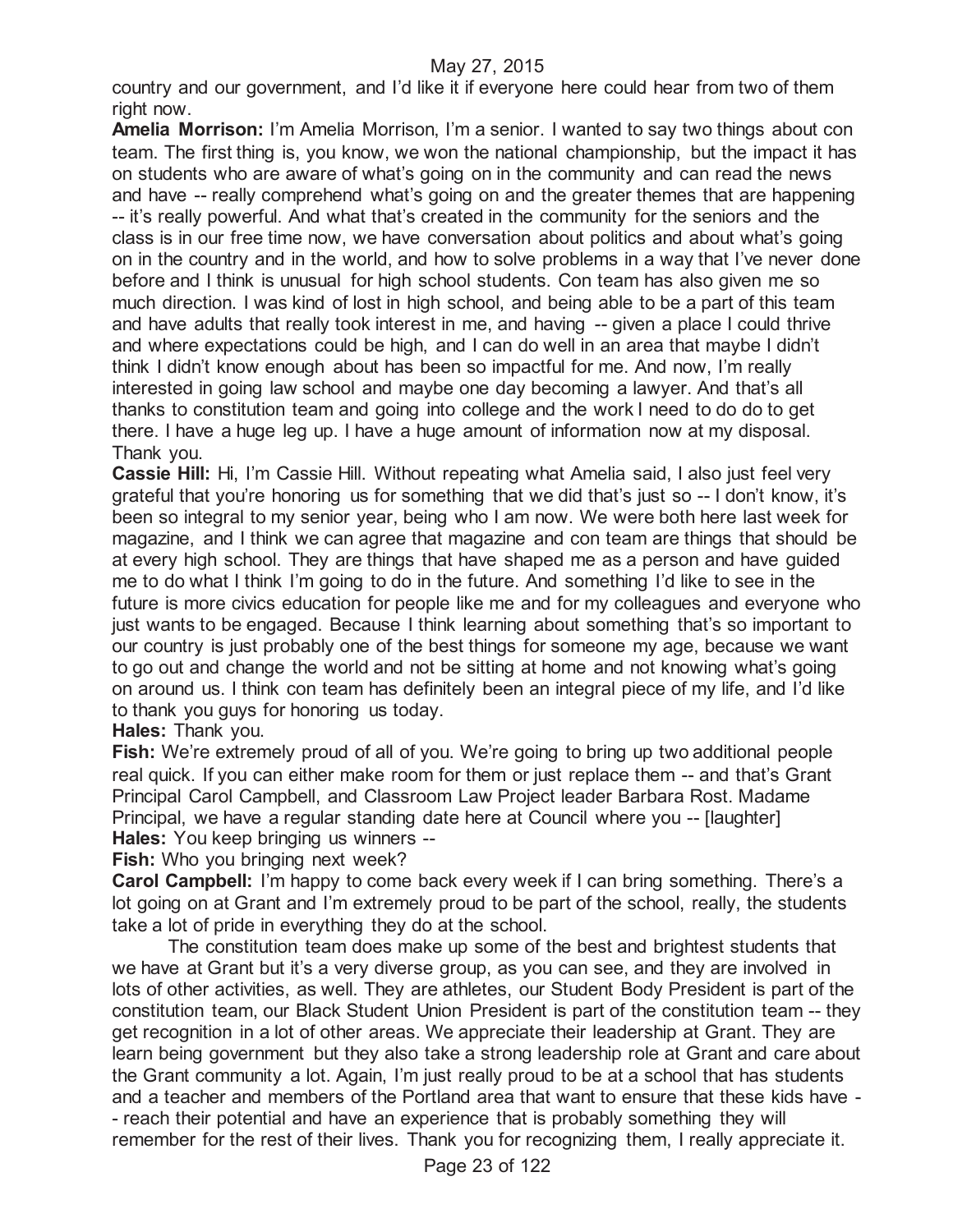**Fish:** Barbara?

**Hales:** Good morning.

**Barbara Rost:** Thank you. Barbara Rost from Classroom Law Project. I'm the program director there. Their executive director Marilyn Cover couldn't be here today, but she sent me with these words.

These students have reached the top of the mountain. So when you think about that pyramid, they're at the top. There's a whole lot happening at this level. And what's happening at this level is this program is fifth grade classrooms, in eighth grade classrooms to help the civic education that you heard about from just a little while ago from one of the students that's needed in this city, in this state, in this country. If we had more of that, we would have more students like this.

It's noteworthy that a study was done a few years back that showed that alums of this program, the We the People program, vote at a rate in excess of 82%. The only other demographic that does that is the over 65-year-olds, so

I'm pretty thrilled that we got them young and trained them right. And these are the informed voters that we want. So to the extent that you're able to encourage more civic education in our fine city, in our wonderful Portland public school system, and in other systems throughout the city and the state, please do.

Classroom Law Project is the organization that administered this program draws the entire state. The Center for Civic Education is the umbrella organization that administers it nationally, but we're the ones that get out there, all the way from Malheur to Astoria and try to make this happen for all students. And go, Oregon! We rock. They're afraid of us back in there Washington. [laughter]

**Hales:** Good.

**Rost:** Thank you.

**Hales:** Thank you.

**Fish:** Mayor, a couple of closing comments. The first is that every year it seems, Congress toys with the idea of pulling the funding for this project.

**Rost:** They pulled it several years ago. We're without any federal funding. Zero. **Fish:** And you'll recall, in our bicentennial year, we made a commitment to these kinds of things and to civic education. And now, it's deemed to be something other than core, which means that the Classroom Law Project depends even more on generous donors and individuals and philanthropy. And that's a shame. That's a shame because we see recent polls that indicate even in Oregon, less than half of our citizens know that we have two senators or can name them. And at a time when we're seeing a big decline in civic literacy, here's a program that's giving young people the tools to be very effective and engaged citizens and it does not currently qualify for federal funding.

The other thing I just wanted to note, Mayor, is that for whatever reason, the headlines this days frequently highlight where fall short. Where we fall short on graduation rates, where we fall short on funding, where we fall short on ratio of teachers to students and things of that nature. I think it's especially important in this climate to recognize excellence in our community and to make sure the other side of the story is also told about the young people who are bringing great distinction. I have to disclose that I have a conflict of interest on this particular item.

**\*\*\*\*\*:** You do.

**Fish:** Both my Chief of Staff Sonia Schmanski and my scheduler Aja Blair are proud graduates of Grant High School, and we're really proud today to celebrate this remarkable achievement.

**Hales:** Yeah, this is really excellent. I was so heartened by your victory and also what we heard here today. I'm really glad that many of you as students are planning on careers in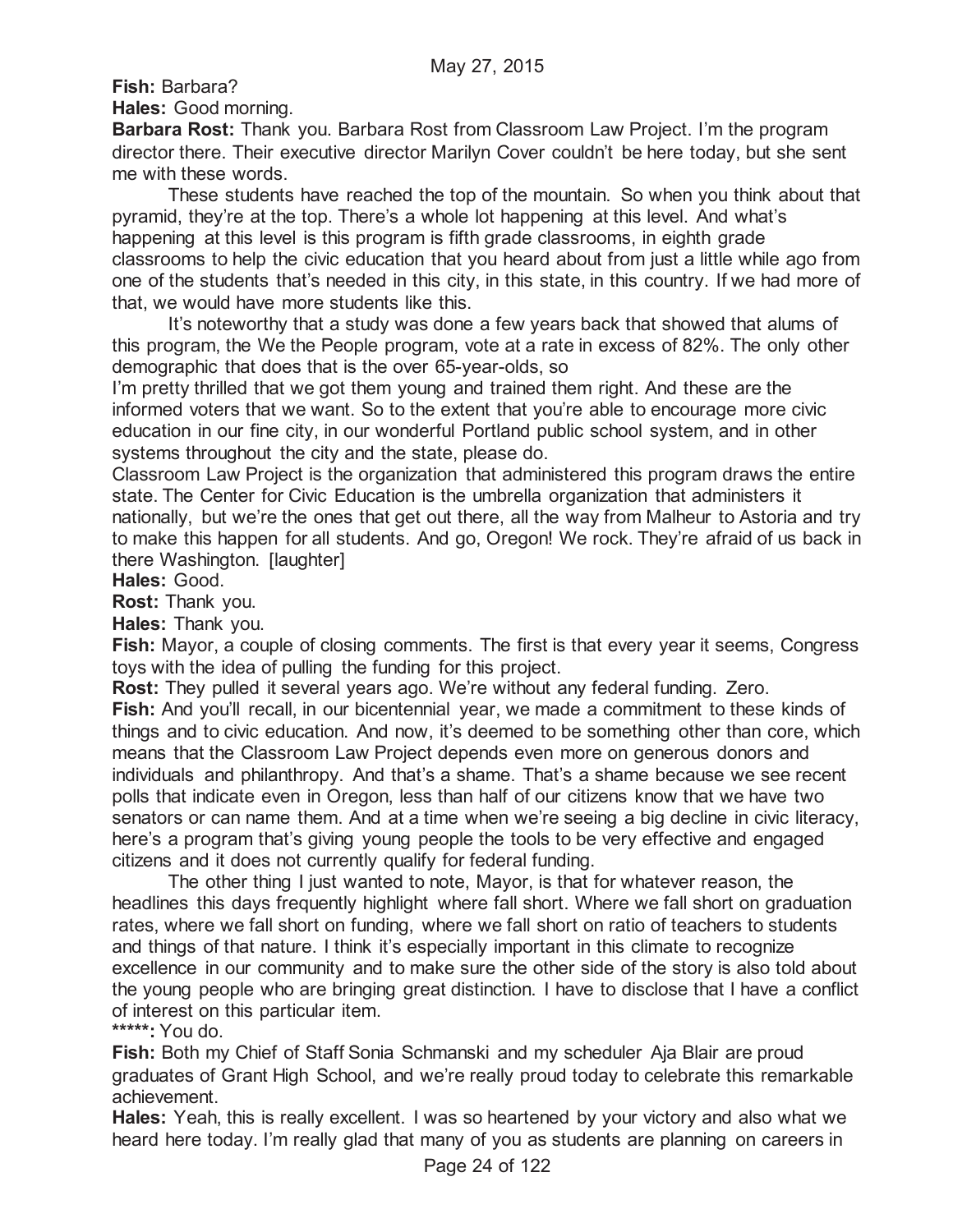either law or public service as result of this experience -- or maybe now heightened interests because of this experience -- and I just want to say, I look forward to voting for a number of you in the very near future and look forward to seeing you get politically active. We would make the case here among the five of us, I think, that if you really want to make a difference in the world, your best odds of doing that are local. Of course, the Congress still matters, of course the state legislature still does important work, but the ability to shape change is greatest at the local level. In fact, that's probably why the Pope has innovated 15 mayors to come meet and talk with him about climate change, because most of the real work in the world that's being done on that issue is being done at the local or the metropolitan level. So, we would insert plug for you to continue your leadership, but please continue it here. If you're interested in local leadership, we look forward to having you serve from up here not very long from now.

**Fritz:** I might piggyback on that -- ladies, I'm looking especially at you. I'm the seventh woman ever to serve on the Portland City Council, and that's frankly not enough. Certainly, go to college, go to advanced degrees, get some real jobs and get some life experience and please think about coming back and serving your community. Portland public schools - - and I mean all of Portland's public schools -- David Douglas and Parkrose and the other districts that are part of Portland as well as the three that are entirely within Portland - amazing opportunities for learning about life as well as learning academics, and it's great that you have excelled in both of those. Be sure to tell people about your success. I know sometimes we don't do that as much as we should, and then sometimes people don't listen, but it's wonderful that you have achieve what had you have from being in the public school system. Portland is still a place where the majority of families still send their kids to public schools, and you are part of the reason why -- you're showing why it matters. Thank you for coming today, thank you for working so hard and being great ambassadors for our community.

**Hales:** Thanks.

**Novick:** I was saying, Commissioner Fish, as I have in the past served -- I missed this last year for some reason -- but I have in the past served as a judge in the regional competition. And as Commissioner Fish said, it is extraordinary to watch team after team and think, "I don't see how any other team could be as good as this." And then another team comes along that's as good as this. It's something that -- watching you all perform is something that everybody in Portland should experience. I think that these competitions should be in the Rose Garden with 20,000 people. It is really inspiring, it is really amazing, and we are all so proud that you win year after year. Not to knock them, but maybe the Trail Blazers could take some lessons from you -- I mean, they haven't won since 1977, so maybe you should go over and give them some pep talks. Thank you so, so much. **Fish:** Mayor, we're going to take a picture, but it's our tradition before we do that to recognize the parents and teachers in the room. Would all the parents and people here supporting these young people and teachers stand so we can recognize you as well, today? That parents and teachers and loved ones?

**Hales:** Thank you. [applause] We'll ask the students to come forward with their support team and take a photo with us, we'd love that. Thank you. [photo taken] Congratulations. [applause] That's excellent. Thank you so much. We'll move on to the rest of our regular agenda. We've covered 531 and 532. Let's move 533. **Item 533.**

**Hales:** Mr. Biery.

**Jonas Biery, Office of Management and Finance, Bureau of Revenue and Financial Services:** Good morning, Mr. Mayor and Commissioners. Jonas Biery, the City's debt manager. This ordinance authorizes issuance of up to 31,885,000 in short-term tax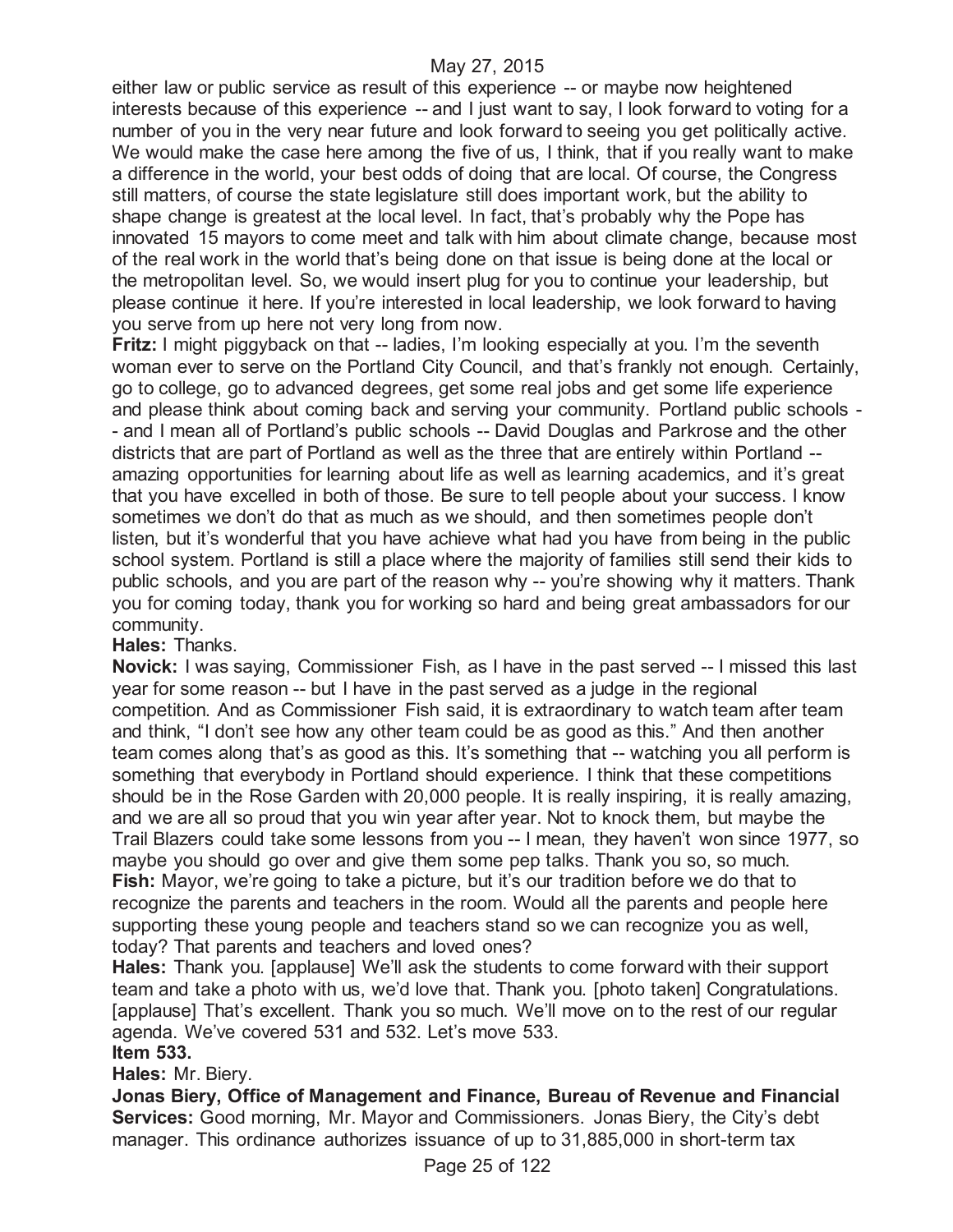anticipation notes to fund an annual cash flow deficit of the Fire and Police Disability and Retirement Fund. Approval of this ordinance is being requested on an emergency basis so we can complete the transaction as soon as practical to meet the cash flow requirement.

This is an administrative financing action that the City completes each year to ensure cash flow to meet monthly requirements of the FPD&R system. The FPD&R fund receives cash from a voter-approved property tax levy each November. Tax receipts from that levy may be spent through the end of the fiscal year on June 30th, which creates a gap between July 1 in receipt of that November levy. These tax anticipation notes provide the funding to accommodate that gap in calendar year 2015. The notes will be secured by and will be paid from fiscal year 2015-16 FPD&R levy receipts and will mature no later than June 30th, 2016. We expect to sell the notes via a competitive bidding process in July. I'd be happy to answer any questions.

**Hales:** Thank you. Questions for Jonas? Thank you very much. Anyone want to speak on this item? If not, we'll take a roll call vote on the emergency ordinance. **Item 533 Roll.**

## **Fish:** Aye. **Saltzman:** Aye. **Novick:** Aye.

**Fritz:** This annual event causes me great amusement because sometimes we get irate emails from people thinking we're borrowing another \$31 million that will never be paid back and the world is going to hell in a handbasket. In fact, it's something we do every year -- as you said. It's a matter of when the property tax levy comes in. It's evidence of good fiscal management and not a problem. Aye.

**Hales:** I'll certainly second that. As I mentioned in my State of the City speech, I get to talk to other mayors at the U.S. Conference of Mayors, and the fact that our police and fire pension system is this boring and that a debt issue like this is routine and that we pay our bills is something that is just science fiction in a lot of other American cities. So, a credit to Jonas and the managers of the Fire and Police Disability and Retirement System over the years, and again, continued credit to Commissioner Saltzman for a fact that we're now on a trajectory that we're not likely to hit our levy cap. This is the news other cities would love to have. Thank you. Aye. Good work.

## **Item 534.**

**Hales:** Second reading and roll call.

## **Item 534 roll.**

**Fish:** Aye.

**Saltzman:** Congratulations, CenturyLink, we look forward to your video soon. Aye. **Novick:** Aye.

**Fritz:** Thanks to the Office for Community Technology continuing to do a great job. Aye. **Hales:** Ditto. Aye. Thank you all.

## **Item 535.**

**Hales:** Commissioner Fish.

**Fish:** Brandon, are you waiting for Scott?

**\*\*\*\*\*:** Yes, he should be over any minute.

**Hales:** We can certainly move on and come back. Let's do 536, please.

## **Item 536.**

**Hales:** Second reading and roll call.

## **Item 536 Roll.**

**Fish:** This is the end of a long road, and we have a number of people to thank. The bureau advisory committee -- and if I could, Mayor, I'm gonna make comments that are not unique to 536 but cover 537, because the public sees it as combined rate so I'll make one set of comment.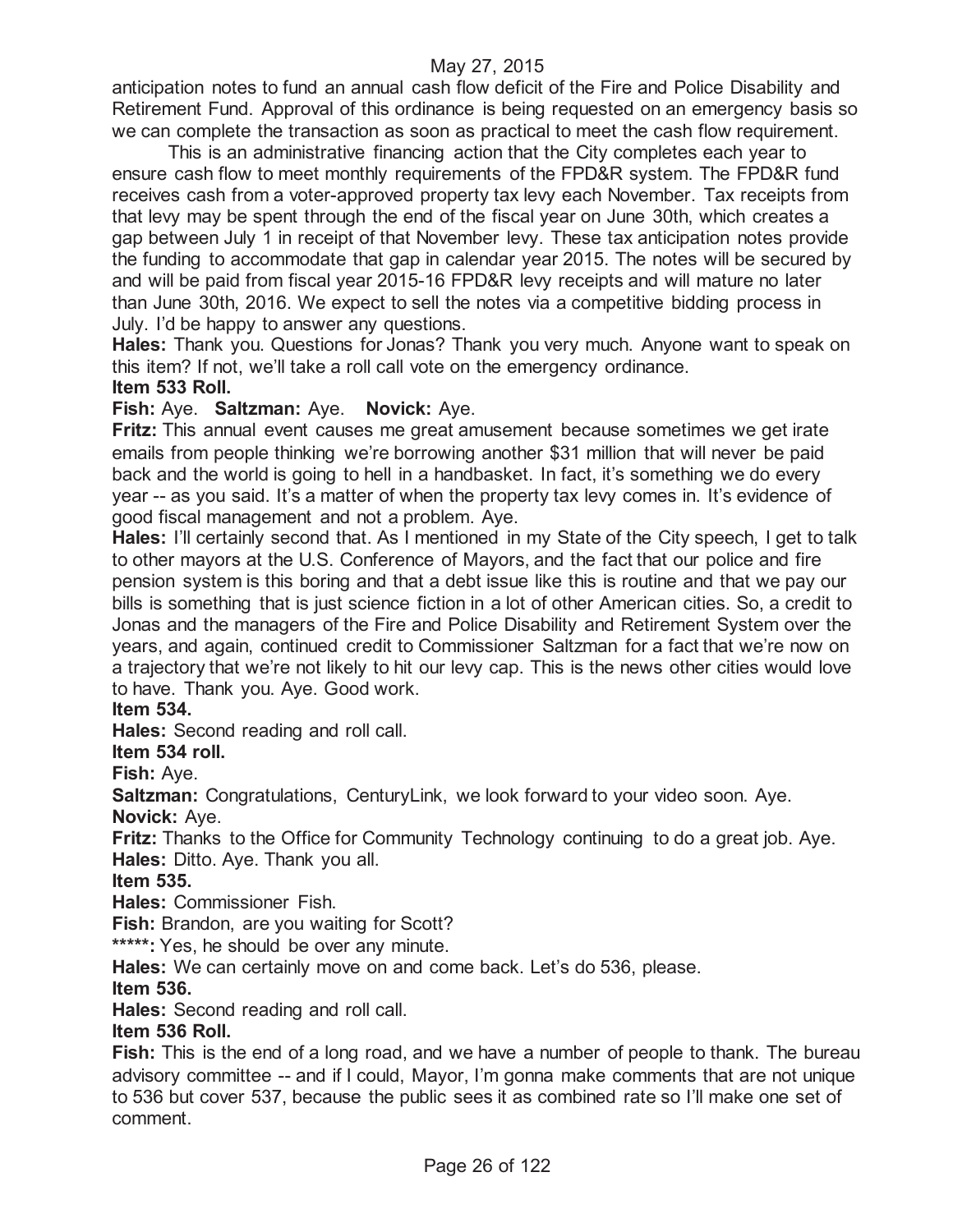I want to begin by thanking our bureau advisory committees at both the Water Bureau and the Bureau of Environmental Services for diligently taking up their charge, which is to help us review our budget and craft a recommendation to the Mayor which is the first step in our process. I want to thank the members of the PURB. This is the last budget cycle in which they have participated, and they have given over the years good service to the community and we'll be thanking them more formally later. I want to acknowledge the good work of the Citizens Utility Board of Oregon. As people are now familiar, this is the first time the CUB has ever served as an outside independent ratepayer advocate for residential ratepayers with a public utility. They have historically played that role with private utilities to great effect, this is the first time they've played that role with a public utility because last year, the City invited this unique partnership. And in this budget cycle, we are actually going to be seeing a slight reduction in the proposed rate, Mayor, because of a suggestion from CUB that we go to full cost recovery on one of our SDCs, our systems development charges. We thank them for their service.

This set of recommendations has been fully vetted, including at a rate hearing review. I think it's the second year in a row we've had a separate public hearing and invited the public to come out and understand how the rate recommendation was established and ask questions of officials who are responsible for that. We have had a dedicated rate hearing in which the public was invited to come testify on a recommendation that the Mayor has now proposed based on the recommendation that I forwarded him.

Today, before us is the third year in a row, Mayor, where the Council has been presented with a recommended rate increase combined for water, sewer, and stormwater below 5%, and that's a significant milestone because as we all know, starting a number of years ago, the rate forecast for our utilities was well and above 5%. And because people have sharpened their pencils and we've been blessed with low interest rates and over favorable outcomes that we've been able to whittle it away so the combined increase is below 5%.

Let me be very clear -- not a single person on this panel relishes raising rates on our customers. We don't do so arbitrarily, and we don't do so without understanding the central impact on our customers, but we do so because we have an obligation to invest in a system whether there is aging infrastructure that is failing all the time, where people expect to have high-quality services at a fair value, and where our community is growing and we have to plan for growth.

The recommendation before the Council today has gone through a lot of eyes and a lot of process. It is I think a reasonable proposal which will allow us to continue to provide very high-quality services to a pool of over 930,000 customers, if you include the customers of the Water Bureau. For that reason, I am pleased to vote aye. **Saltzman:** Aye.

**Novick:** As Commissioner Fish said, none of us relishes raising rates on anybody for any purpose. Some of us recognize that water and sewer fees are regressive because there's not a direct correlation between income and water and sewer usage, but we haven't come up with another way to raise the money we need to have a functioning water and sewer system and without functioning water and sewer systems, the city essentially doesn't exist. So, we really appreciate the efforts that the bureau and CUB and Commissioner Fish have made to limit potential rate increases and hope that people will understand that what we're doing today is the only responsible thing to maintain our system.

One thing I'd like to mention is that there's been a lot of debate about increasing density in the city, and density brings pressures and annoyances for a lot of people. I feel fairly certain though with increasing density, with more people in the city, we will see lower per capita water and sewer costs than we otherwise would because so much of the cost of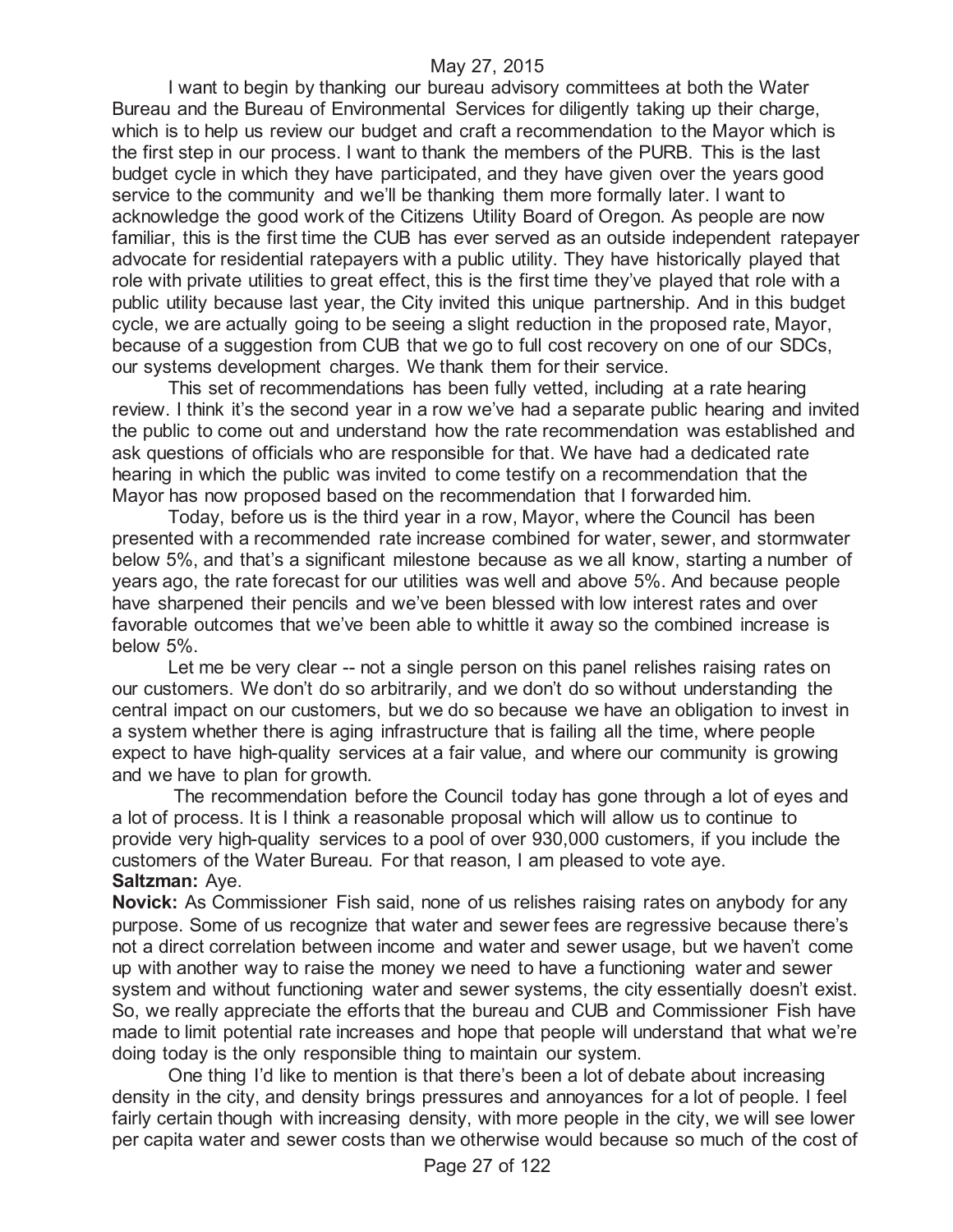the water and sewer system is fixed costs. So, I don't know that that's absolutely true, but I strongly suspect that it's true and we are starting a process of trying to figure out whether we can quantify that. That's something I hope that we can be able to talk to people about in the next year. Aye.

**Fritz:** Well, thank you, Commissioner Fish, for exemplifying transparency and lack of drama in this budget. And indeed, in your management of the Water and Environmental Services bureaus over the last two years, it's quite different than it was four years ago and over the course of the recession. So, I very much appreciate your diligence and openness and transparency exemplified by Bob Sallinger's comments earlier today about continuing the green approach in Environmental Services and the successful battle to retain control of the Water Bureau. So, thank you for leading the Council on those things.

I also appreciate your increasing the SDC system development charges to 100% cost recovery. Development needs to pay its way, and that's the approach I support.

I appreciate Commissioner Novick addressing the issue of folks who are having a struggle continuing to pay their bills. This City needs to pay its bills too, and we need to maintain water and the pipe system as well as the green system in order to be able to hand on to future generations a system that's in good repair, so that's what this budget does. Aye.

**Hales:** First, cost matters, so it's appropriate that we as a Council are constantly putting pressure on the Water and BES bureaus to control costs, and that's reflected in this modest rate increase. And I certainly hope and believe that the points you just made, Commissioner Novick, will bear out -- that as we add more people to the system, we spread those costs over more users and that'll start to help us hold down rates in the future.

We have a shared responsibility every year to make sure we keep these rate increases modest, but that all the costs in the bureau are justified in each of these bureaus. Secondly, as I mentioned before and relevant to other items on the Council calendar today, it's appropriate that we as a board look at all of the costs that we impose on our citizens and in particular on new development with respect to system development charges and fees and other requirements as a check against becoming San Francisco as our housing costs rise and we try to deal with the questions of affordable housing. This Council will be meeting in work session dig into those issues in detail to look at the total impact of everything that we do on both the cost side of housing and what we can do to improve the opportunities for people to still be able to afford to live either as homeowners or renters in our city as Portland becomes more and more popular. So, that bigger picture context of our work on costs and affordability and our work on oversight of costs in general goes on, but I'm pleased that we are at this point here today.

It's interesting, Mr. Salinger mentioned that only a year ago -- the memory is starting to fade -- but only a year ago, we basically faced a referendum on whether City leadership should continue in providing these services and the voters very overwhelmingly said yes, we should, and that there are some expectations for how we do this. I think the fact that there's been largely accord in the community about the work you, Commissioner, have done and that these bureaus have brought forward in these rate proposals really shows that we're serious about that. So, I want to thank you, Commissioner Fish, I want to thank the leadership of both BES and the Water Bureau for good management, and the Council for good oversight to get to us a point where yes, no one's ever happy with a rate increase, but we're keeping costs under control and we're keeping an eye on them. Thank you very much, aye.

#### **Item 537.**

**Hales:** Second reading, roll call.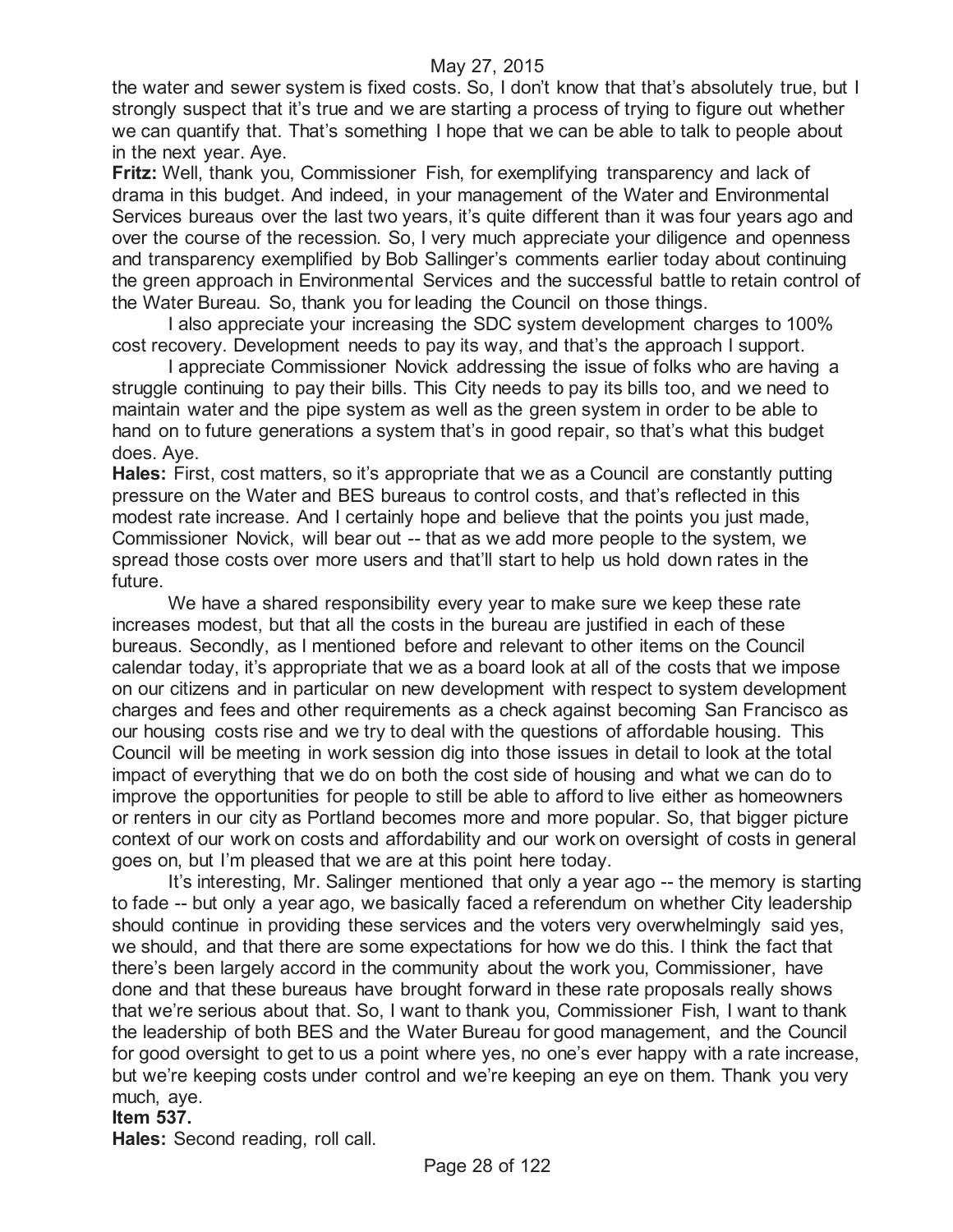## **Item 537 Roll.**

**Fish:** Mayor, this is the last budget proposal on rates that David Shaff and Jim Hagerman will be present to the Council. I want to thank both of them for their exemplary service and thank -- and I'm sure the Council will find ways to embarrass them later. Of course, we all look forward to later in June gathering at the new Interstate building for a special ceremony where, Mayor, you'll be speaking. I also want to thank their senior teams. None of them do their job alone, and they have extraordinarily competent and dedicated people in the senior management that help run these bureaus. I want to thank them personally. I want to thank in my office my Chief of Staff, Sonia Schmanski; Liam Frost, who's my new Water Bureau liaison; and Jim Blackwood, who is the BES liaison.

Finally, I just want to acknowledge something that Steve said earlier. One of my predecessors about 15 years ago anticipated that we were going to have this problem of suburban customers over time pulling out of the system. And there's a complicated back story to this, but it basically comes down to whether they wanted to be renters or owners. And I do not think the math is going to look favorably on that equation, but every jurisdiction gets to look at that decision. But anticipating that we would lose suburban companies, my predecessor 15 years ago understood that that would put pressure on rates because in a fixed cost system, if you have fewer people that you serve, then the costs get allocated to a smaller base -- meaning you pay more. I don't think there is a more important issue that faces us as a Council than making sure that we share the costs of this majestic system with as many customers as possible. And whether it is a hidden dividend of growth and people moving here and more customers that we have within our boundaries, or whether it's convincing our suburban customers -- our wholesale customers -- that this relationship is mutually beneficial, I don't think there is anything more important in terms of rate impact than that exercise, and it's one of the reasons that I'm the first commissioner in a while to go to the regional water consortium meetings, because part of the task is to reestablish good, healthy, respectful relationships with our customers who have not always felt that we acted in their best interests. With that, I just want to say again, thanks to the team, and I'll vote aye.

**Saltzman:** Aye. **Novick:** Aye. **Fritz:** Aye. **Hales:** Aye.

**Item 538.**

**Hales:** Second reading and roll call.

**Item 538 Roll.**

**Fish:** Aye.

**Saltzman:** Aye.

**Novick:** I appreciate my colleagues' suggestion we move towards full cost recovery in the next year. Aye.

**Fritz:** Yes, Commissioner -- on that note, I'm happy to support these proposals -- I don't think they go far enough and I hope that we won't wait until next budget to have a revised proposal for discussion, perhaps a work session or something to make sure that transportation improvements are funded appropriately by new development. Aye.

**Hales:** Aye.

**Item 539.**

**Hales:** Second reading and roll call.

**Item 539 Roll.**

**Fish:** Aye. **Saltzman:** Aye. **Novick:** Aye.

**Fritz:** Thanks to my team at the Bureau of Development Services for all of the diligent work; and also Dora Perry, my liaison. Aye.

**Hales:** Aye.

**Item 540.**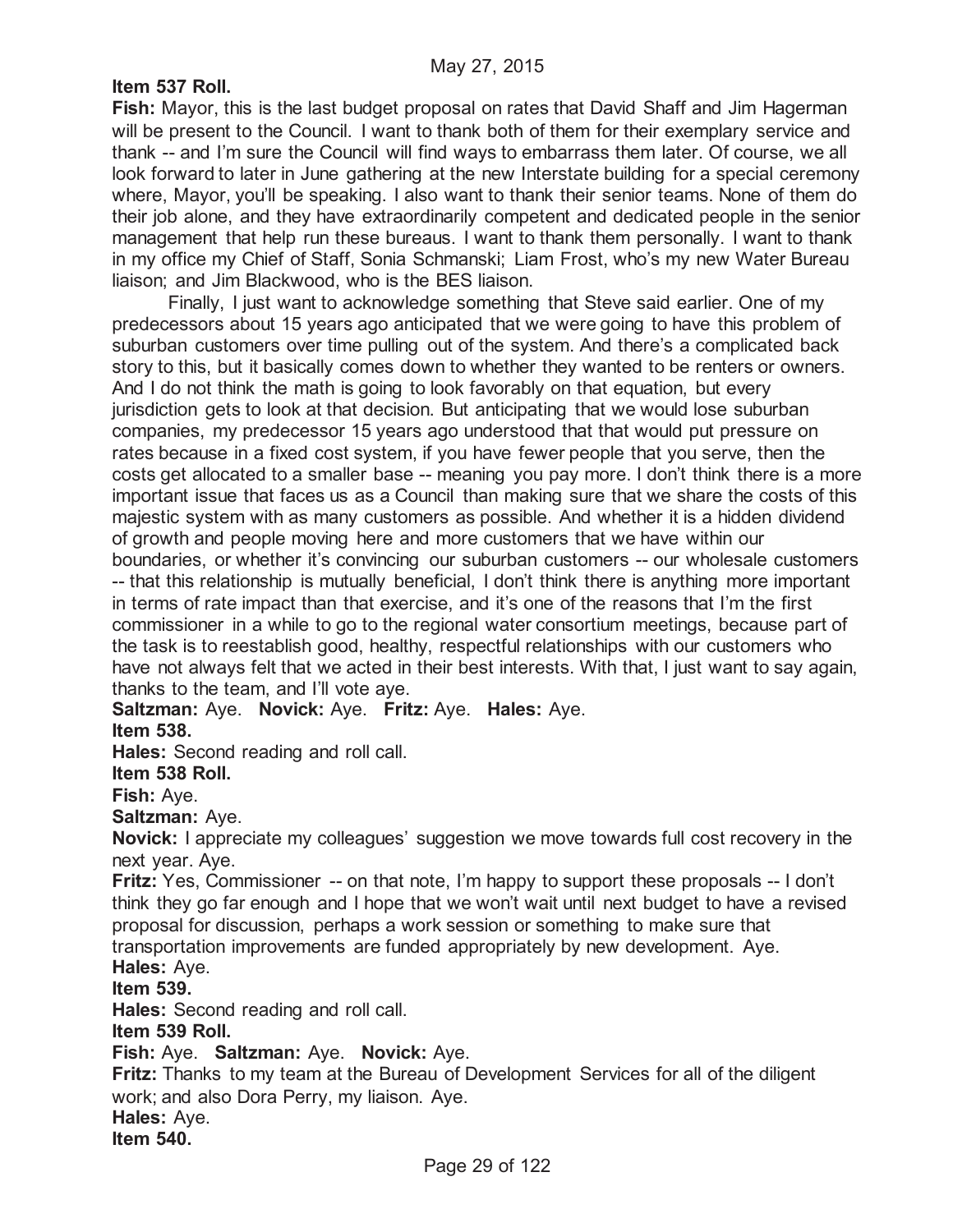**Hales:** Commissioner Fritz.

**Fritz:** Thank you. This is coming a little after the other fee schedules because we wanted to take the time to consult with the Urban Forestry Commission, the Development Review Advisory Commission, and the Title XI Oversight Committee prior to coming, and that's why this is an emergency ordinance.

The proposed fees for your consideration today reflect the expanded regulatory role of the City's Urban Forestry Program in the protection and expansion of our urban canopy. We adopted the Urban Forestry fee schedule last November in support of the Title 11 implementation. This proposal adds fees for programmatic permits, enforcement fees and penalties, and development review fees. Those have been funded by general fund up until this point.

Tree protection is a consideration of some land use reviews, and early assistance reviews are expected to be required. In the past, Urban Forestry involvement in these land use reviews was limited due to insufficient resources. The Council has recognized that that needs to change, because in addition to -- like other regulatory bureaus, certainty is required to manage cost and meet project deadlines, and this will -- these fees will provide the applicants with more certainty at the front end of a land use decision by bringing Urban Forestry in early. I would turn this over to Jenn Cairo, the City Forester, who will provide an overview of the proposed fees.

**Jenn Cairo, City Forester, Urban Forestry, Portland Parks and Recreation:** Thank you, Commissioner Fritz. Good morning, Mayor and Commissioners. As Commissioner Fritz described, I'm here today to describe the proposed new fees for certain land use review permitting processes that are performed by Parks Urban Forestry. These fees would be paid by development permit applicants and if approved, would take effect January 1st.

As you recall, in January, Parks Urban Forestry and the Bureau of Development Services began implementation of City's new tree regulations, Title 11. Title 11 gives Urban Forestry increased responsibilities, including for review and preservation of trees in some development situations, especially in early project phases, which helps prevent surprises and delays for applicants and creates more opportunities for tree preservation. Urban Forestry has provided these land use review services in the past, however, to a limited degree due to staffing constraints and the absence of systematic role in the Bureau of Development Services process for reviewing those land uses.

The new fees will enable Urban Forestry to provide the services and help ensure that the tree reviews are part of the processes systematically. Land use review process fees are charged by the other regulatory bureaus and if approved, these fees for Urban Forestry's reviews would be added to the land use review fee schedule alongside other bureaus. We are not proposing fees for all land use review processes, only those that regularly require tree reviews according to our colleagues at the Bureau of Development Services. I'm now going to show you what fees we're speaking of specifically.

Here are the land review processes for which we would be charging fees. You'll see the fee rate down the line is \$136. These are full cost recovery. We are proposing to charge for some types of conditional use reviews, and those are here -- minor and major new. We're also proposing to charge for early assistance services, and you'll see these are slightly higher rate. That is because the early assistance processes are more involved and often involve meetings and written responses, and that's above and beyond what the earlier processes require.

In determining the appropriate amounts to charge, the land use review fees from the other regulatory bureaus were considered, and Urban Forestry's rates come out of the low end of the range. Other land use review fees -- and you'll see those now -- we are not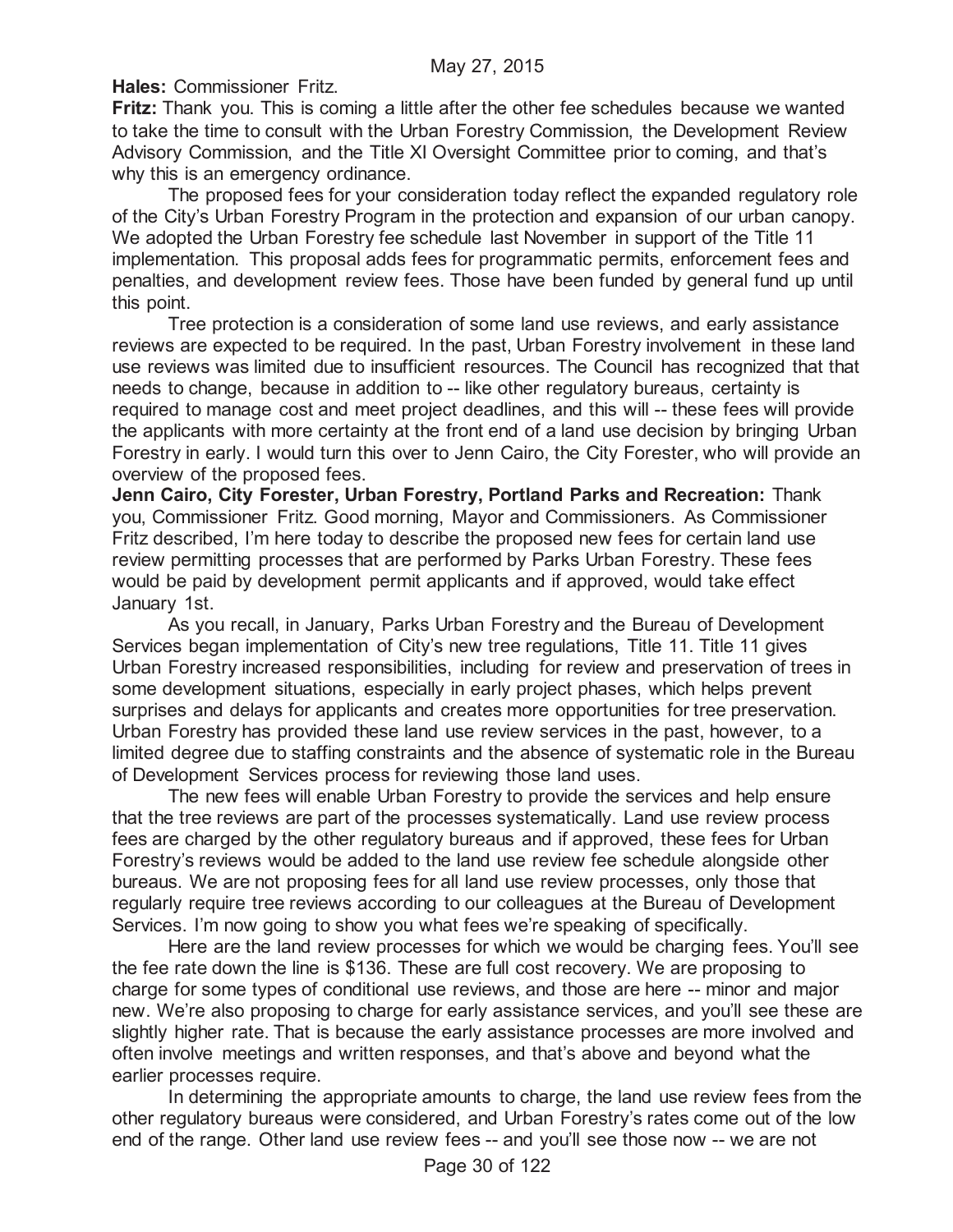proposing to charge for these because these do not routinely involve tree reviews. We do at times provide services for tree reviews under these processes and we'll continue to do that as needed, but we'll just absorb those costs for the time being.

Lastly, I would say in the future, we'll be analyzing costs of providing tree regulatory services and fee reviews are planned for future years as well. If you have any questions, I'll be happy to try to answer them.

**Hales:** The only question I have is just looking at this fee schedule -- you've set almost all these fees at the same dollar amount. Obviously, there's lots of kinds of reviews and decisions here, so how does that get you to appropriate cost recovery if they're all leveled? **Cairo:** Thanks for the question, Mayor. A lot of these processes, although they are

different in the whole the tree review part is fairly straightforward and of a consistence size -- at least, that's what our experience has shown in the past. So, it's pretty simple for us to figure out cost recovery, it's just what the going rate is for the staff time and how long does it take. In all cases, except the early assistance reviews, the staff time is not that excessive -- it's usually an hour and a half or two hours of time.

**Hales:** OK, thank you.

**Saltzman:** And what is the going rate for staff time?

**Cairo:** It's \$90.86. Inclusive.

**Saltzman:** Is that across the bureau or --

**Cairo:** No, that's for Urban Forestry -- that's a tree inspector, but it covers other classifications in Urban Forestry as well. And that's a full rate, so it has any overhead already put into it. Those were developed by our finance department in Parks. **Hales:** Questions for Jenn?

**Fritz:** To clarify, these fees go into effect on July 1st.

**Hales:** OK, good.

**Fish:** I just have one question. If someone has permission to remove a tree in the right of way, how long do they have to replace it?

**Cairo:** That's a great question, Commissioner. Technically, according to their permit, they have a couple of months to replace it. However, because of our climate here, it's usually less than ideal for trees to get planted in the hot, dry summer, and so in those cases we allow extensions into the next growing situation. If you take the whole picture, it can be several months before that replacement tree is required to be in the ground. **Fish:** Thank you.

**Cairo:** You're welcome.

**Hales:** Thanks very much. We'll take testimony on this. Is there anyone signed up to speak? Come on up.

**Charles Johnson:** Good morning, Commissioners. For the record, my name is Charles Johnson. I want to thank the staff that worked on this and encourage you to -- regardless of whatever behind closed doors protests you have -- go ahead and vote yes and integrate this. I think the just basic cost recovery -- as you mentioned, Mayor -- is not all that needs - - unless there are statutory limitations -- needs to be in the fees. In the past couple weeks, different people in this chamber who have been concerned that there's not adequate citizen awareness and citizen involvement in the process that this City has available to make sure we have a great green canopy that isn't lost as some people pursue development so we can house all those climate refugees Novick is inviting here. So, I want to encourage Commissioner Fritz and the staff to advocate that these fees are actually ridiculously low when we consider the value that is really being provided -- keeping a great green, bird-hosting tree canopy in our city that makes it a livable space. And I hope that people involved in Urban Forestry will have enough in their budget that they can have more public forums and get people more involved in how they can advocate for other living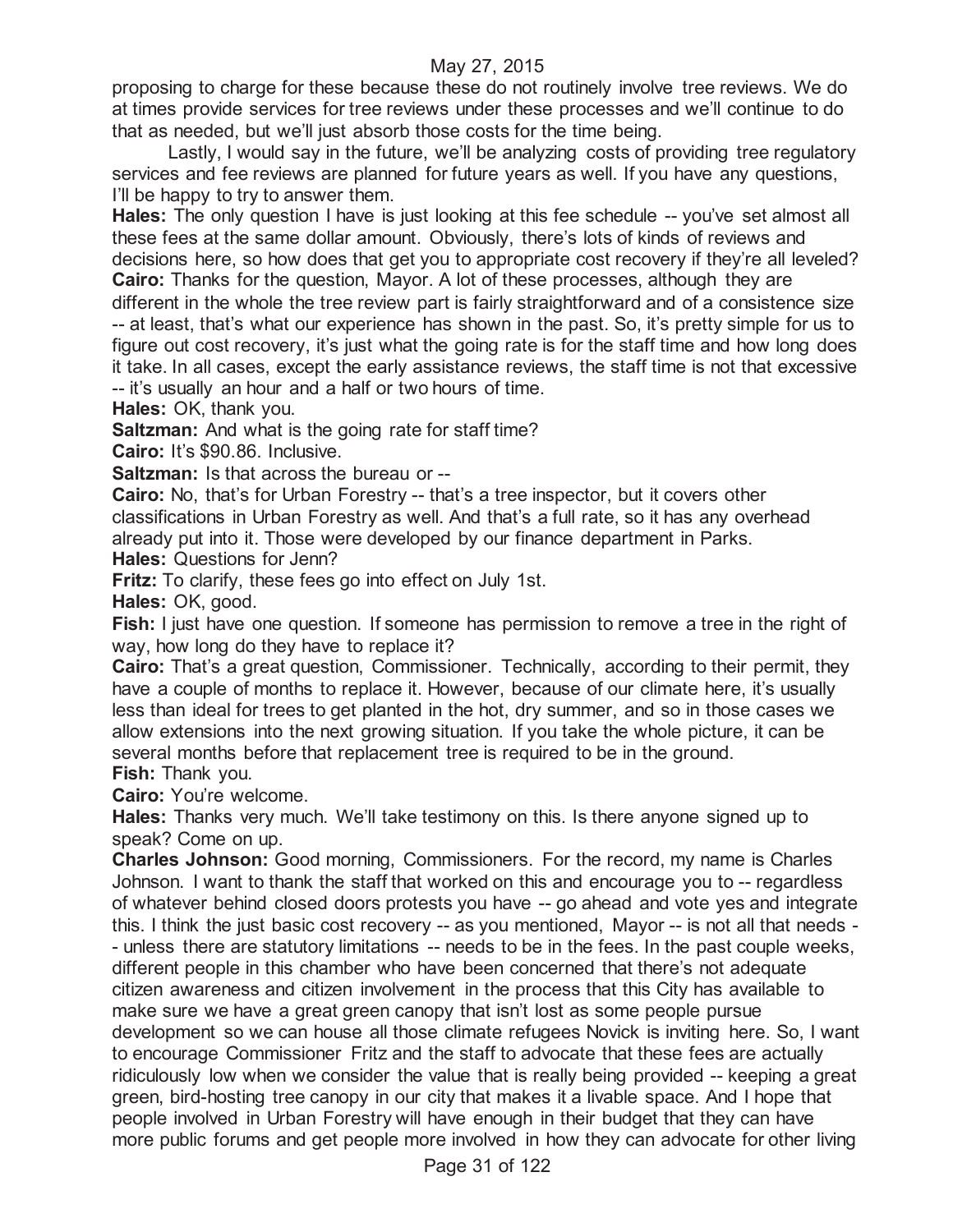things -- particularly the trees -- in their neighborhood so they are not lost. Thank you, Commissioner Fish, for being aware that sometimes people are distressed that for many months the spot where a tree was is vacant and for the explanation we got about well, we don't want to put a tree there just to have it die, especially with the drought conditions. I think that's another reason we can look for perhaps even -- you know, developers will hate me for this, but they already do -- more comprehensive fee structure if the drought conditions which have a declared in many Oregon counties persist and move into Multnomah County, we're going to need to have financing for tree maintenance and drought mitigation issues. I hope we will be able to put those costs with the developers who are responsible for some of those issues. Thank you.

**Hales:** Thank you. Anyone else? Alright, then this is an emergency ordinance. We'll take a roll call vote.

## **Item 540 Roll.**

**Fish:** I want to thank our colleague Commissioner Fritz for bringing this forward. The Mayor and I attended a luncheon recently where the Friends of Trees gave Commissioner Fritz their highest honor and highest award for service. I can think of no one over my service on the Council who's been a greater champion for trees and the tree canopy and all the related issues. Congratulations. I'm a huge fan of Jenn Cairo, and I have to just say that -- I actually used to work with her more frequently. But she does great work at the bureau, and it needs to be acknowledged. I appreciate the discussion today on the fee schedules, and I'm persuaded this is the right thing to do. I'm pleased to vote aye. Thank you.

## **Saltzman:** Aye.

## **Novick:** Aye.

**Fritz:** Thank you, colleagues, for continuing to support this important work as we all work together to implement Title 11. I found it kind of amusing to be berated for lack of citizen involvement when we had not one but three committees that heard about this -- the Urban Forestry Commission, the Title 11 Oversight Committee, and Development Review Advisory Committee, all of which are open public meetings and very happy to have community engagement. I appreciate their service and their advice as well as the Parks board and others.

Thank you to Directors Mike Abbaté and Paul Scarlett for the two bureaus working together really well on this. Deb Lev and our City Forester Jenn Cairo and all your staff, you've been working extremely hard to make Title 11 work, and I really appreciate it. Above and beyond the call of duty. We'll be funding some additional positions using Urban Forestry reserves this afternoon to bring you a little relief. Even so, I know you're going to continue to work really hard, and I greatly appreciate it. Thanks to Mike Hayakawa and Mieke Keenan in the Bureau of Developments Services who have been providing amazing stewardship and have been very helpful getting these fees before Council, and also Patti Howard and Tom Bizeau in my staff. It's been a great team effort and I really appreciate that we are moving forward. Aye.

**Hales:** Thank you. Aye. Thanks very much. Let's move on to 541.

**Moore-Love:** Did you want to return to 535, the one we started first?

**Hales:** I'm sorry, did we skip something? You're right, we did. 535.

## **Item 535.**

**Hales:** Commissioner Fish and team.

**Fish:** Thank you, Mayor. We're joined today by Scott Gibson and Brandon Wilson from the Bureau of Environmental Services. This ordinance would authorize a contract for a project to convert roadside drainage ditches in Southwest Portland into vegetative swales. These ditches along SW Hamilton and SW Stevenson currently carry stormwater runoff directly to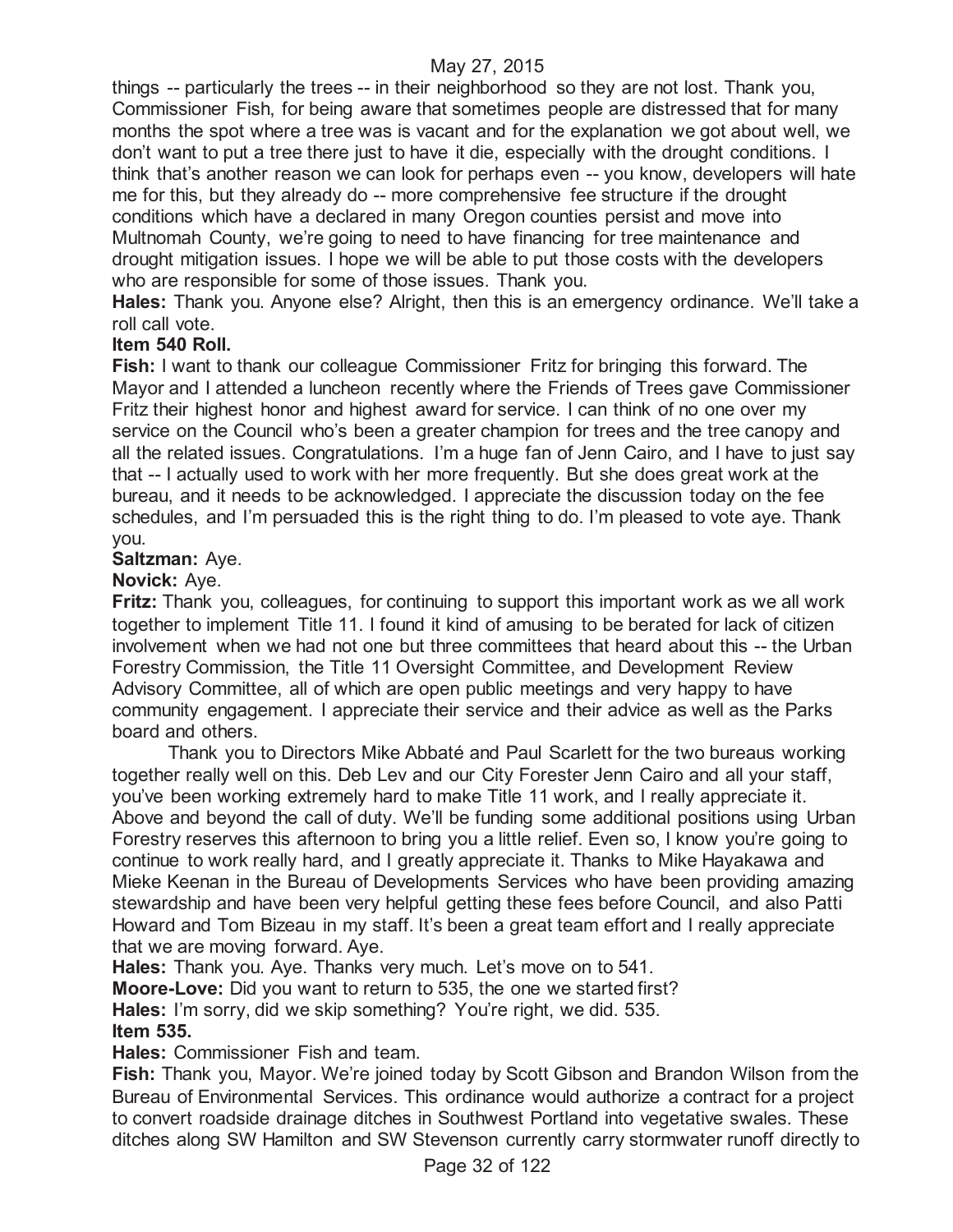Fanno Creek and Tryon Creek, respectively. The vegetated swales would filter some pollutants from stormwater to help protect water quality. As part of this project, the Portland Bureau of Transportation proposes to add four foot wide paved shoulders next to the new swales. I'm pleased to turn this over to Scott Gibson for a brief presentation.

**Scott Gibson, Bureau of Environmental Services:** Thank you very much, Commissioner Fish. Good morning, City Council, Mr. Mayor. With me today is Brandon Wilson, he's an engineer at Bureau of Environmental Services. He's one of the engineers we tasked with working closely with PBOT. It's our shared pleasure to bring this project to you today. It's a small project -- 560,000 is our estimate for the contract -- but it's an important one. I'll turn it over to Brandon to give you a brief presentation. Thank you. **Hales:** Good morning.

**Brandon Wilson, Bureau of Environmental Services:** Good morning. This project happens in two major collector streets in the Southwest Portland area, SW Stevenson between 35th Avenue and Boones Ferry, and the second portion is on SW Hamilton Street between 47th and 45th, also at 40th Avenue in the Bridlemile neighborhood.

As was mentioned before, this is the water quality project, and there is also a concern for safety. Several of the streets in this watershed are without curbs, they're just roadside ditches. We're also proposing the proposed improvements to slow stormwater before it reaches the streams, improving water quality.

Project goals and objectives. Essentially, this project has been recommended by our City process watershed management plan. We plan to improve 2900 linear feet of roadside ditches to more conventional swale type of design with check-downs. This project also includes two conventional stormwater facilities, curb extensions.

As Scott mentioned, we have been coordinating with PBOT as well. PBOT will add a four-foot wide paved shoulder. I'll also mention that the project received large support from the neighborhood, from the neighbors. Also, specific interests from active transportation groups for the paved shoulder. The neighborhood association has also contacted Commissioner Novick's office and PBOT regarding the gaps in the pedestrian connectivity that will not be addressed by this water quality project.

Public involvement has been extensive for this project, including public mailings, meetings, as well as on-site meetings with individuals, and we've basically heard from the neighbors and from the community that a design featuring roadside swales with plants is preferred to perforated pipe covered with gravel.

Impacts to vegetation. There are several proposed improvements where we have required tree and shrub removal. As I mentioned before, we have worked closely with the neighbors, providing more than six months' notice of the specific impacts to adjacent properties as well as many site visits, and in some cases design changes based on property owner input. So there were several trees that were removed as part of this project and the mitigation planting includes 2000 native trees in Ash Creek natural area.

This is a pilot project, this is the first implemented of its kind. There are several projects that are planned with similar type of scope that will benefit from lessons learned and design criteria established.

The last slide basically just talks about some of the next steps. Bids were due last Thursday. Confidence level is high. Purchasing agent will report back to Council with lowest responsible bid. We expect to be in construction late July, potentially August, and the construction duration is approximately five months. That concludes my presentation. Be happy to entertain any questions, if you have any.

**Hales:** The mitigation effort sounds impressive -- 2000 trees, right? How did we arrive at that level of mitigation? I'm not unhappy about it, just trying to understand the math of a relatively modest project, 2000 trees.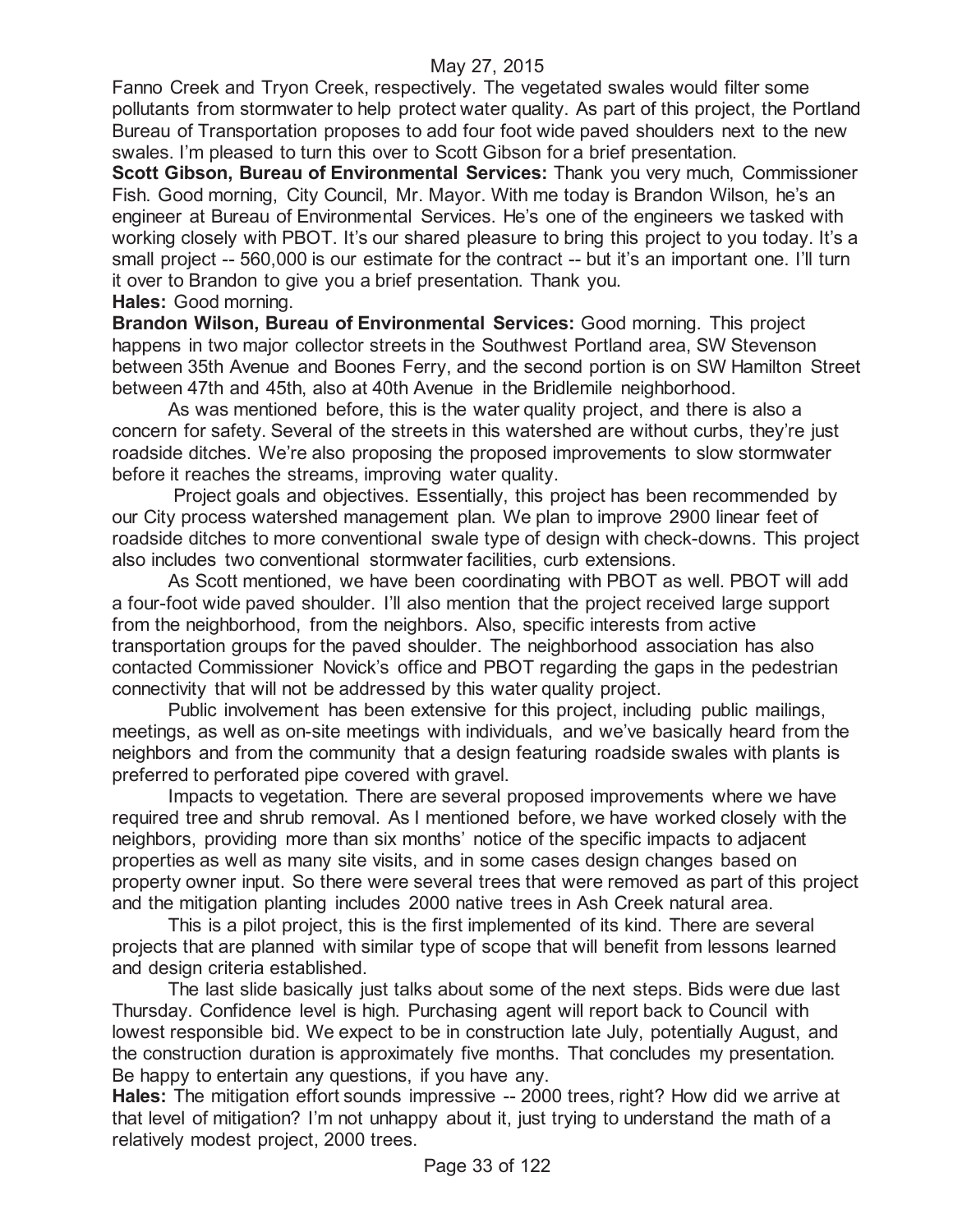**Wilson:** Right. The calculation that they use has to do with the existing diameters of trees that we're removing. The 2000 trees are seedlings, as far as I understand, just a lot smaller diameter. So it's through that calculation.

Hales: So it's an inch for inch mitigation or something in that neighborhood? **Wilson:** Exactly.

**Gibson:** It allows us to plant smaller seedlings in the natural area which we hope will be more successful.

**Hales:** Thank you. Other questions?

**Fritz:** These two sites are several miles apart. Why did you choose to have one contract rather than two?

**Wilson:** I believe -- this was proposed in the original pre-design, and they're quite frankly happening sooner because of the high priority that was assessed through to pre-design. **Fritz:** That might be something to think about for the future, since this is a pilot. But if they were split, maybe some smaller companies might be able to bid on them and get experience so they could bid on larger contracts. Just a thought for next time. **Wilson:** Certainly. Thank you.

**Fish:** It's a great question. What I would ask you, Scott -- because I hadn't thought of that - - because it's the pilot, is there any benefit to having a single contractor do it for purposes of lessons learned? Or can we get the same mileage and lessons learned by having two different contractors do the work?

**Gibson:** That's a good question. I actually don't know what we would get under the different scenarios. We basically did identify these two streets because they were similar, and we thought that we needed to find a new solution for transportation in Southwest for mobility and stormwater. We identified them, and we do end up dealing with this issue of - as the product develops and scope matures -- starting the effort together and figuring how to balance the contracting opportunities. I know I didn't answer your question, what I was getting as is --

**Fish:** I think the question on the table -- and we're not going to resolve it today, necessarily -- but when does efficiency bump up against opportunity? I can see having a single contract might have some advantages in terms of efficiency, but does it undercut our companion goal of expanding opportunity? And I think it's a question worthy of a deeper look.

**Fritz:** And the two sites are somewhat different in terms of slope and topography and neighborhood association, so that might be a good thing to do for a pilot -- the single contractor would be able to say, "this worked here, this didn't work here." So I appreciate the thoughtful approach and maybe in the future --

**Gibson:** If I could add one little thing. Our engineer's estimate was 560. We have the prime contractor development program. We're already struggling with that threshold -- do we think it's going to be above that, is it going to be below that? How can we bid it? Can we break these up into two smaller ones? When we make these decisions, we have to make them relatively early and so sometimes, when it comes down to awarding the contract, we have so much work in progress that we look to make early decisions better in the future rather than try to break it up at the end.

**Fritz:** It's a good project.

**Gibson:** Thank you.

**Hales:** Other questions? Thank you both very much. Anyone want to speak on this item? OK, then it will proceed to second reading next week. Thank you very much. Let's go back to item 541, please.

## **Item 541.**

**Fritz:** And would you please read 542 as well?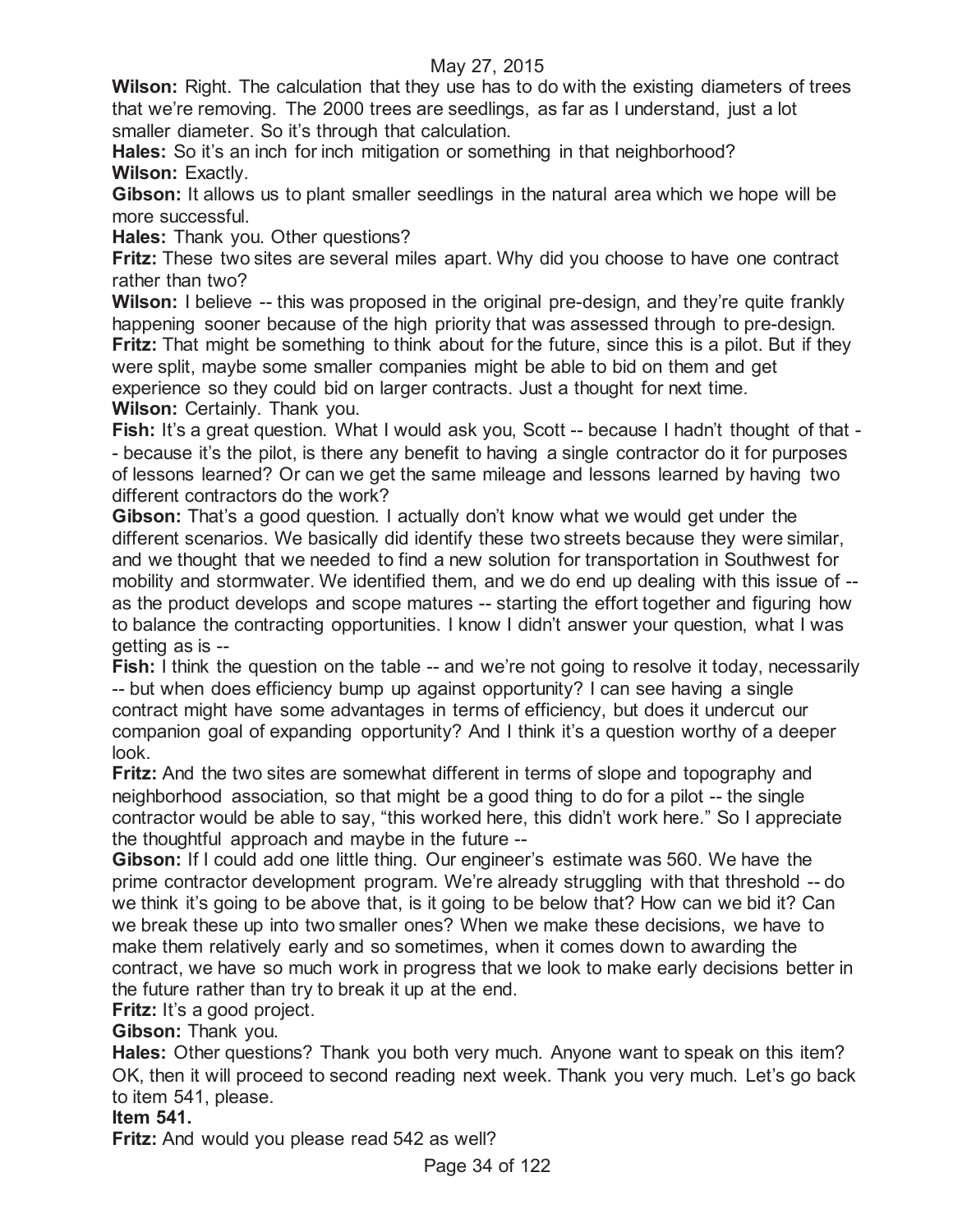## **Item 542.**

**Hales:** Commissioner Fritz.

**Fritz:** It's very much my pleasure to announce that the central district portion of the South Waterfront greenway is now complete and open for Portlanders and visitors to enjoy. I'm going to turn this over to Kia Selley for the presentation.

**Hales:** Good morning.

**Kia Selley, Portland Parks and Recreation:** Good morning. Thank you, Commissioner Fritz. Good morning, Mr. Mayor and Commissioners. My name is Kia Selley, I'm the planning development and asset manager for Portland Parks and Recreation. I'm here today with Allison Rouse, who's a landscape architect and is the project manager for the South Waterfront central district greenway project. Portland Parks and Recreation is also very excited. As staff, we're very excited about completion of this project and the opportunities that this new riverfront park provides with open space, trails, and habitat for everyone in the community to enjoy.

This has been a particularly challenging and complex project, and a highly successful application of the construction manager/general contractor alternative contracting approach. I want to sincerely thank the Council for their leadership and their commitment to seeing this project through. I also want to thank the Portland Development Commission, TriMet, Oregon health and Sciences University, Williams and Dame Development, the Audubon Society of Portland, our contractor James w. Fowler and company, and the community for their patience during construction. There are a lot of thanks to go around. I will now turn it over to Allison Rouse. She's going to provide you with an overview of the project, and then we're happy to take any questions that you might have.

**Hales:** Thank you. Good morning.

**Allison Rouse, Portland Parks and Recreation:** Good morning, Mr. Mayor and Commissioners. Thank you very much for having me. My name is Allison Rouse, I'm a capital projects manager for Portland Parks and Recreation, and I might add also the proud aunt and godmother of a Grant High School Constitution Team member. [laughter] I saw her on television this morning and I was going to come over here -- so proud. **Fish:** Beth Kaye was here earlier. She's a proud mom, too.

**Rouse:** I saw here. I'm here to request that the Council formally accept the completed construction project at the South Waterfront greenway central district and approve final payment to the contractor.

The greenway central district is the first of three planned segments of a riverfront park and trail along the westside of the Willamette in the South Waterfront neighborhood. The greenway development plan, adopted by Council in 2004, guided the planning and design of the park. When completed, the South Waterfront greenway trails will connect downtown, which is at the left in this image, with the river trail system that leads south and connects with the Sellwood Bridge.

The central district design can be divided roughly into two zones that also correspond to the sequence in which they were constructed: a reconstruction of the riverbank into habitat supporting endangered fish, and an upland park for recreation that holds two trails -- one for pedestrians and one for cyclists. In this image, the red line indicates the boundary between two zones, which runs roughly along the top of the riverbank.

The entire site is a brownfield and is heavily impacted by the industrial activity that took place here during the previous century. When we began, the bank was armored with a thick layer of concrete debris, metal, wood, and a hard shell of concrete slurry left from its days as a dump side. The original riverbank was 100 to 150 feet west of where you see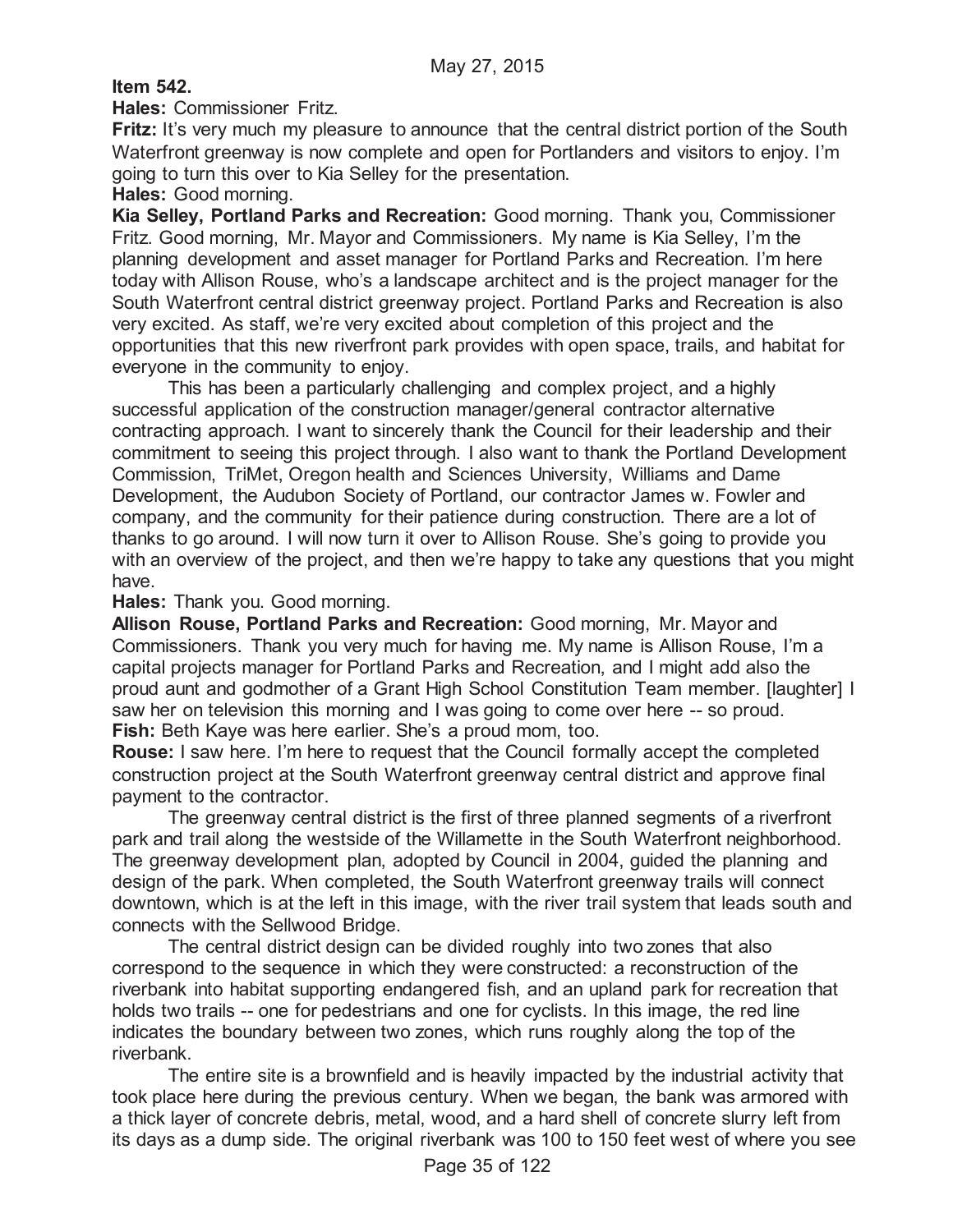it in these photos, and the fill was up to 30 feet deep in places. The entire site is lightly contaminated and is enrolled in the State Department of Environmental Quality's voluntary cleanup program. The project removed and disposed of over 32,000 tons of lightly contaminated soil, 200 tons of asbestos-containing materials, and 60 tons of outright toxics -- all under the close scrutiny of the federal and state resource agencies and neighboring property owners.

In order to produce a more realistic habitat, the entire bank had to be reshaped into a more naturalistic slope back from the river's edge. This image from 2012 shows the crews about two-thirds of the way down along to the bottom of this massive cut that we had to make.

One of the most difficult issues faced during construction was that in 2012, the river did not recede according to its historic patterns, so we could not dig down to install the lowest portions of the design. This image shows some of the ways the contractor had to adapt their staging and sequencing in response to the high water. Just to the left of the slide is a low berm of riverbank that we left untouched so that the water would not inundate the work site. That was not according to plan.

In consultation with the DEQ, the Division of State Lands, and U.S. Army Corps of Engineers, we took emergency measures to install a temporary rock cover over the cut for that winter and we made plans to return in the following summer of 2013.

This image shows what it took to complete the lowest portions of the work during 2013. A double layer of yellow sediment curtains was installed around the work area to prevent contaminated sediment from escaping into the flowing river. The men in the boat took continual water quality samples in order to confirm the protective measures were working. We were able to finish construction that year, 2013. In the spring of 2014, we returned to finish the last piece of the project, the upland park and trail system.

In all, the project installed a clean cap over nearly 4.5 acres of post-industrial brownfield and 25,500 square feet of rocky, shallow water habitat which will provide refuge for juvenile salmon. Higher up along the riverbank, the project installed riparian habitat featuring thousands of native trees, shrubs, and ground covers, as well as five river overlooks. The upland park includes 1250 lineal feet of bike and pedestrian trails, trees and lawns, dozens of seating options all of which have river views, bird-sensitive lighting, and public art.

In your Council packets is a report we have prepared on the alternative contracting process called the construction manager/general contractor or CM/GC process that we used to hire our general contractor James w. Fowler. The report is a requirement of public contracting law and discusses Fowler's performance and whether or not the alternative method versus the mandated low bid method benefited the City. We believe that Fowler did an excellent job not only in quality of construction, but in managing the many risks and minimizing the cost impacts of all the challenges that the project ultimately dealt with.

One feature of the CM/GC process is that it often produces better minority contractor utilization than the low bid method. As the Commissioner may note, we are pleased to report that this project achieved robust utilization and workforce government goals. 18% of the subcontracted dollars went to disadvantaged business enterprises, 21% of total labor hours were performed by apprentices, and 29% of labor hours were performed by minorities.

We also are happy to report the site opened to the public on May 14th and invite you all to our grand opening celebration scheduled for Saturday, June 27th. I thank you for your advice and support, and welcome any questions that you may have.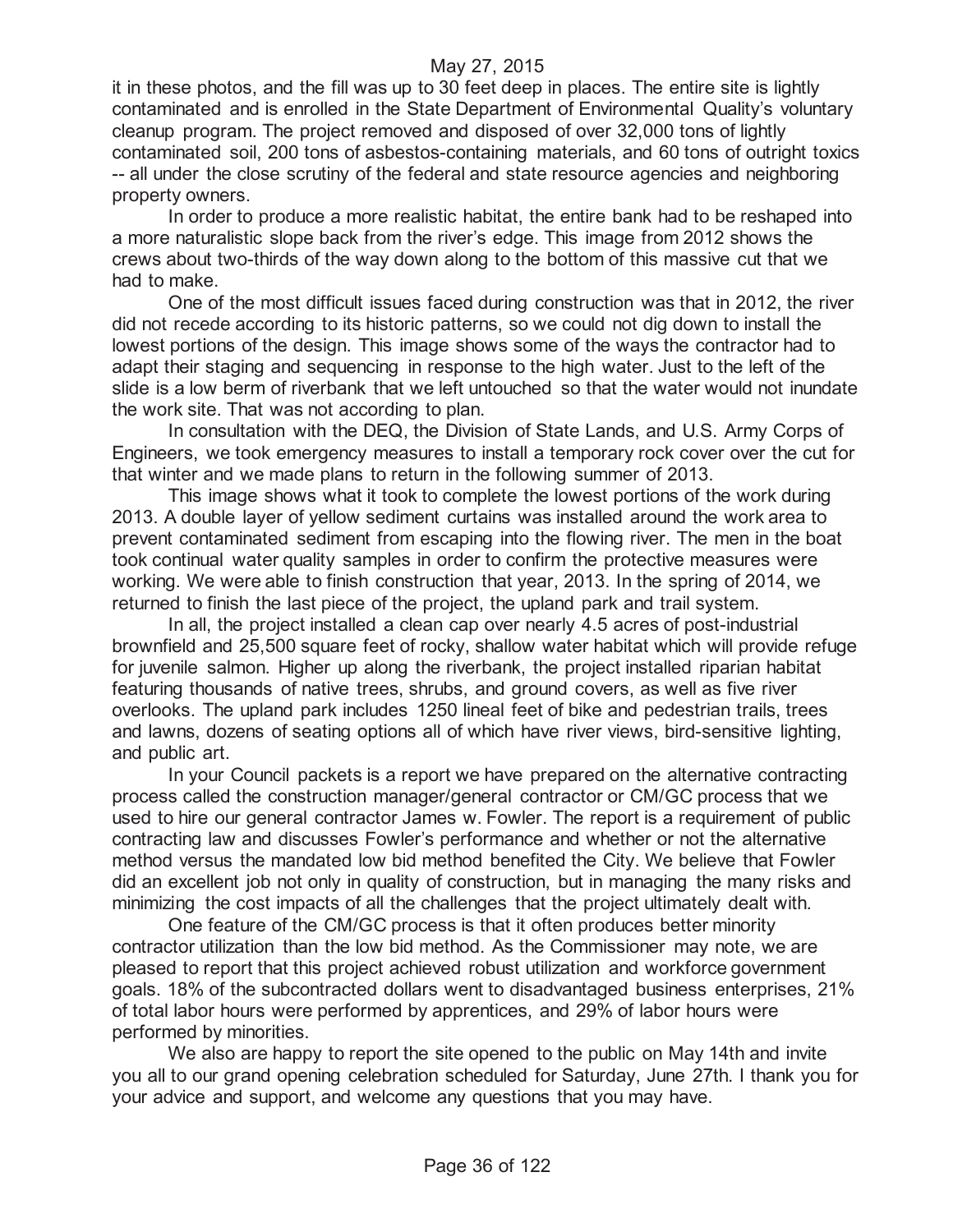**Hales:** Thank you very much. Great project. Great presentation. Questions? Thank you both. Anyone here wants to speak on this item as well? Come on up, please. Good morning.

**Lightning:** Good morning. I'm Lightning. I represent Lightning Watchdog X. One of the concerns I have always with change orders in the original bid and what the final cost was. I understand that from the original bid and the final cost, we were quite a distance off. We didn't really go over that number. I'd appreciate it if possibly that could happen today. Another issue I have on the waterfront trails and parks is that what I want to start seeing more in Portland is more access to boaters. I know on a lot of these type of bids we're not really looking at having any type of docks or access points for boaters and I think we're going to miss a lot in the Portland market by not doing that. One of the things I wanted to do is when Centennial Mills is developed is that I want to have access points along the river where people can be taken say up to Government Island, to Sauvie Island, work with some of the artists and who want to go to these different islands and do their artwork. We're missing a real important issue here on allowing that type of accessible to go out on the river and utilize the river. I think we're missing something in the Portland market. What I want to see someday in the future is a lot of the vintage craft, the older boats, going out on the river and being utilized and having events like that to where we can go down and participate along the river and see these type of antique boats and restoration projects that the boaters do. Every project that I see along the river, it feels to me like we're leaving out the boater community. I think it's an important area that we need to look at closer and make sure that the funding is there to allow access. There's no environmental reason to not have the boaters out on the river. There's no reason that we should not be focusing on that. In my opinion, I would love to see a lot of people utilize that transportation from downtown going up to Government Island, up to marine drive, going up to the restaurants, and I think we need to start focusing on that little bit more aggressively. My only concern on this is issue is any cost overruns, the total cost from the original bid. If it means that the lowest bidder can stay within the parameters of what they originally bid then I want to see them get the job. If we're going to go way over our mark I don't want to see them doing the projects. They need to stay consistent with what they originally bid. I understand there's going to be problems, but let's not go over too far on these original bids and keep a real close eye on this. Thank you.

**Hales:** Thank you.

**Fish:** Mayor, may I ask a question of the Commissioner?

**Hales:** Sure, sure.

Fish: Is there a compelling public reason why we shouldn't slap an emergency clause on this?

**Fritz:** I don't believe so, sir.

**Hales:** Yeah, we can do the two together. Before we do that, I think this was a guaranteed maximum price project, right? I don't think there were a lot of change orders in this case. Is that correct? Oh, there it is -- there's an increase there. I see it. OK. There were change orders.

**Rouse:** That's correct.

**Hales:** That was because --

**Rouse:** We asked for more scope from the contractor the first year because we ran into a lot of difficulties with the soil as far as its suitability for constructing the walls that we needed, because the water level didn't come down and we had to adjust our construction plan, and because we received late changes from the regulatory oversight agencies. So then we had to come back a second year. And again, additional regulatory requirements happened as well as we discovered two very, very toxic hot spots in the soil that had to be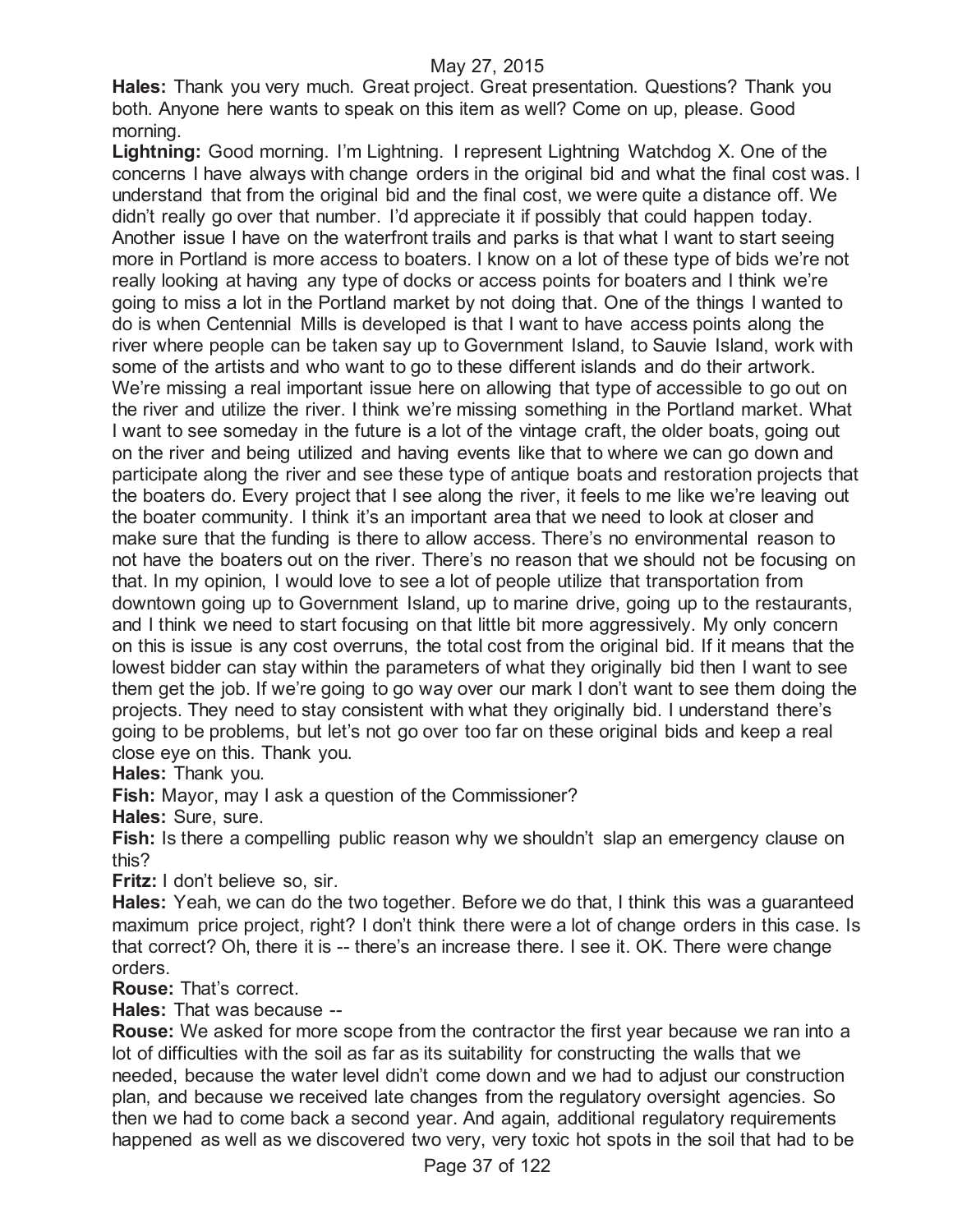remediated. And then a large part of the changes to the contract were when we added the upland park back to the project. We originally proceeded into the construction without that as a part of the scope.

**Hales:** OK.

**Fritz:** And as you remember, Mayor, we came back to Council with each of those change orders and explained them all thoroughly at the time.

**Hales:** I see the recap here. Yeah, OK, thank you so much, I appreciate that. Any other questions before we proceed to take a motion?

**Fish:** I move to slap an emergency clause on this ordinance, Mayor.

**Fritz:** Second. For the purpose of closing it out for the public interest.

**Hales:** Further discussion? Roll call on adding the emergency clause, please.

### **Roll on emergency clause.**

**Fish:** Aye. **Saltzman:** Aye. **Novick:** Aye.

**Fritz:** Thank you, Commissioner Fish. Aye.

**Hales:** Aye. Roll caught vote on 541.

### **Item 541 Roll.**

**Fish:** This is a wonderful accomplishment. I look forward to joining you in June. Thank you to Mike Abbaté, to Kia, and to Allison and the whole crack team that brought this thing home.

Mayor, there's a cautionary tale in this, because you are about to launch an exercise in bringing more access to the river and a beach and I want to tell you that we've now learned there's at least two forces conspiring against us on a regular basis. One is the river, because it tends to be very unpredictable in terms of level, and two is the veritable alphabet soup of regulatory agencies that get to weigh in at every stage. It is almost amazing that something like this gets done given the headwinds. So in particularly in light of the enormous challenges you face, congratulations on bringing it home, and also thank you for your deep commitment to equity. Commissioner Fritz, congratulations. Aye. **Saltzman:** Thank you. This is a great accomplishment, a great addition to our greenway system, and I look forward to seeing it soon. Aye.

## **Novick:** Aye.

**Fritz:** This is yet another project started under Commissioner Fish's leadership with the bureau, which I have the honor of bringing home. Thank you, Commissioner, for your support of this project and highlighting the necessity to do the greenway. Thanks also to our wonderful staff and our project funders, the Portland Development Commission, which is the North Macadam Urban Renewal Area; TriMet; Bureau of Environmental Services' environmental remediation fund; and Portland Parks and Recreation. Shout out to our lead contractor, Walker Macy, for their landscape architecture. Thanks to OHSU for use of the adjacent lot as our staging area. Many current and past Parks staff but in particular, Allison Rouse, Elizabeth Kennedy-Wong, Liz Moorhead, Patty Freeman, and Kia Selley. Thanks to the Bureau of Environmental Services' Kaitlin Lovell. It says in capital letters, "everyone at the office of procurement," so I think that that's certainly so. And partners and agency staff, too -- Jason Irving at MacKay Sposito; Irene Bowers and Dave Obern of PDC; Dave Unsworth at TriMet; and Mark Williams at OHSU. I hope you can join us formally for the grand opening or informally walking along the greenway. It's something that we promised the community back in the days when the North Macadam Urban Renewal District was a twinkle in Council's eyes at the time. And here are two wonderful women leaders and others in the bureau bringing it home for us, and I really appreciate it. Aye.

**Hales:** Great project, well done. I want to actually echo Mr. Lightning's comments. I think the third unpredictable force we now need to deal with is our own citizens. Because having spent \$1.4 billion to clean up our river, we're seeing eruptions of interest in actually getting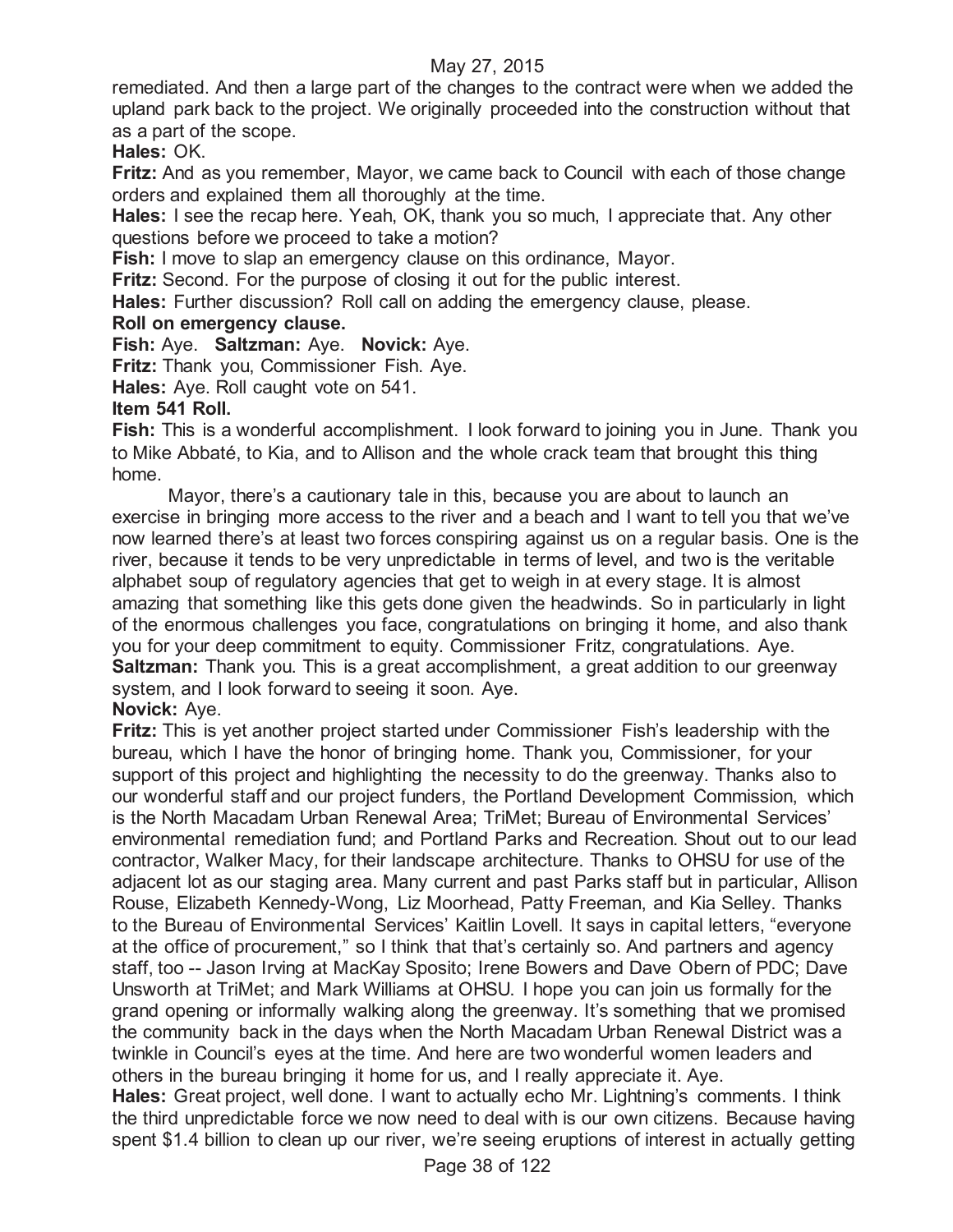to it and not simply looking at it passively from a riverbank. So I think subsequent projects are going to need opportunities to get more people to the river in boats, not just here but elsewhere in the central city and elsewhere along the reach of both rivers as they serve our city and grace. Having spent part of Sunday and Monday at docks generously provided by the state marine board, which funds the construction of public docks all along the river system of the state, I know that they are partners among that alphabet soup of agencies who actually have money and want to build docks. So, Mr. Lightning's point is sound and that we'll see whether Council approves the budget item addressing a pilot project river access effort that we're going to see more and more public demand generated by more and more public access. It's a little bit like the situation that faced the previous City Council when we started striping the first bike lanes. Be careful when you give bicyclists access to the streets, because eventually we'll have a lot of bicyclists. And I think the same thing goes now that we're probably too far down the road to stop giving people access to the river even if we wanted to, but as they acquire more access to the river, the demand will only increase. So, in subsequent projects for these talented professionals in the bureau and their many partners in both the private sector and other public agencies will give us more opportunity to do even more wonderful things in the future. Well done. Aye. Then we have the next item, which we need a motion.

**Fritz:** Move to accept the report.

**Fish:** Second.

**Hales:** Discussion? Roll call on adopting the report.

**Item 542 Roll.**

### **Fish:** Aye. **Saltzman:** Aye. **Novick:** Aye.

**Fritz:** I have become a big fan of this alternative contracting method, as evidenced by 21% apprenticeship involvement here and 29% minority businesses. Also note that Central City Concern provided volunteers in their work program to help with the landscaping and it was wonderful to see them when we went out to see the project near completion. Thanks to all of those returning citizens who are involved in that program. Aye.

#### **Hales:** Aye**. Item 543.**

**Hales:** Second reading and roll call.

#### **Item 543 Roll.**

**Fish:** You know, Mayor, looking at the agenda and seeing this week we're voting on a budget, on rates, on systems development charges, on greenways, on reservoirs -- it seems to me if we get through this week, can we take the next month off? **Hales:** [laughs] Only fair.

**Fish:** We're certainly jamming a highlight real into one week. I just have a few comments about this because there's been obviously a lot of discussion and some commotion.

My recollection -- when this process was launched to look at systems development charges a number of years ago, it was done so pursuant to a state law requirement of periodic review. And so, this is a regular feature of our system, it's not something we arbitrarily do. I believe we're required to do it -- I'm seeing the Parks team nodding.

In connection with this exercise, Parks has done this a number of occasions. We put together a diverse group of stakeholders making sure that lots of interests were represented at the table. That includes representatives of the development community, of neighborhoods, parks advocates -- lots of folks that had strong views about this subject, we're at the table guiding it. A consultant was hired to provided the technical expertise. In reviewing the record, I note there's been extensive public process and lots of opportunities for people to be heard.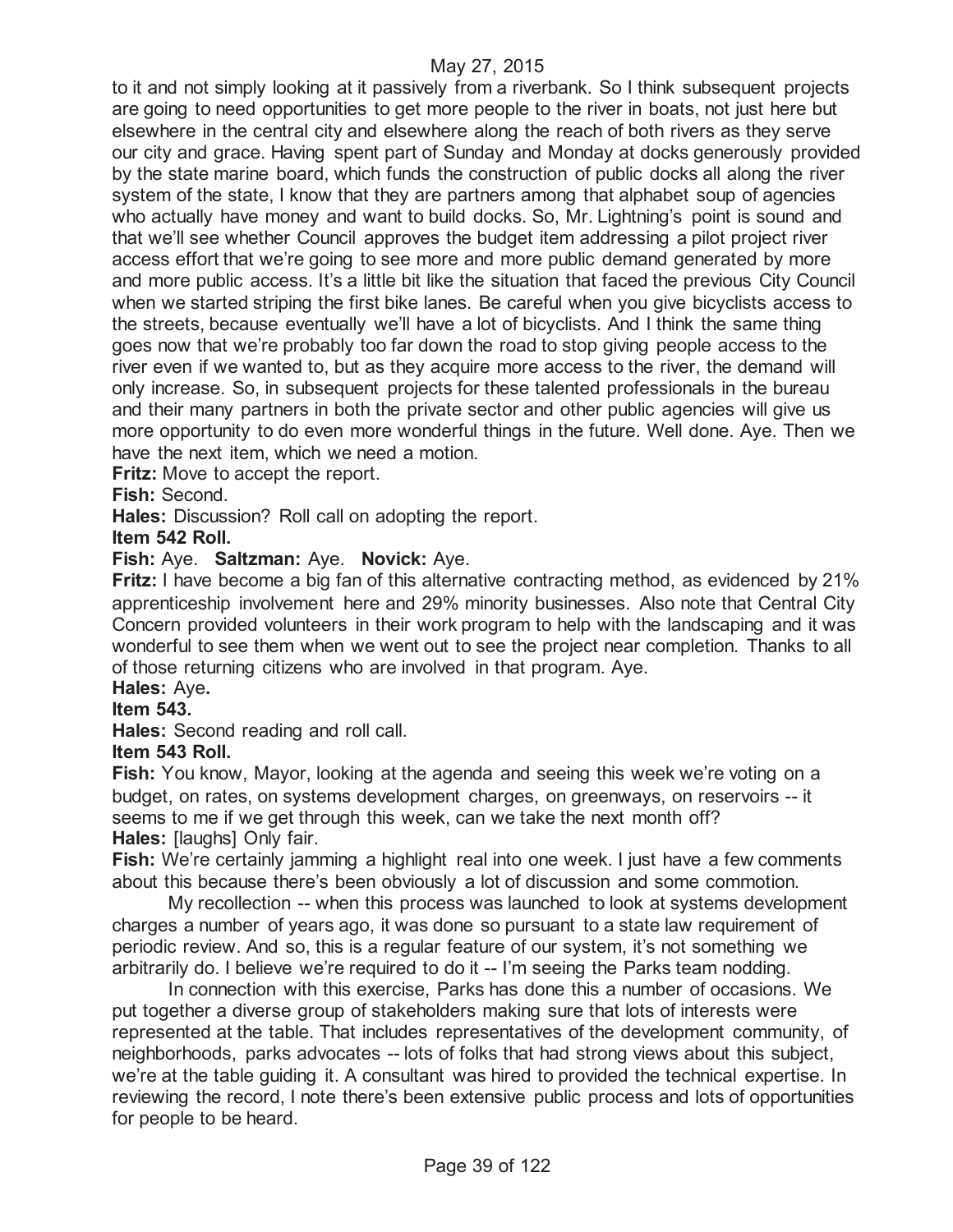Now, on the specific recommendations before us, there's a couple of things I want to highlight as particularly aligned with my values. The first is that the recommendation continues the exemption for low income housing in our community. We have an affordable housing crisis in our community, and let's not kid ourselves -- it is primarily a function of people that have either no money or less than 30% of median family income. We can debate the various strategies for preserving a middle class in our community and their value of investing in workforce housing, but the crisis in our community is at zero to 30, is the poorest of the poor, and this recommendation continues an exemption for affordable housing, which I strongly support.

Second, it for the first time scales the SDC to the size of the house. And Mayor, I'm reminded that Mark Edlen -- who I believe you appointed to the PDC board -- many years ago said that there was an inherent contradiction between our green building philosophy and policies and the way we administer system development charges. And as long as it was by the door and not scaled to size, we were making no distinction between the efficient green unit that was small in footprint and the penthouse, and were charging the same amount for both. That seemed not only inequitable, but frankly seemed to work against our value system about building sustainable for the future, and particularly smaller footprint.

Number three, by virtue of an amendment offered by the Commissioner-in-Charge, I'm pleased that actually this recommendation lowers rates for units below 700 square feet. And since units are getting smaller at a time that they are getting less affordable -- as housing is becoming less affordable, there is a move towards smaller footprints that become more affordable and accessible. I think lowering rates for the units that we're trying to encourage is good public policy.

And finally, the recommendation contains a -- addresses an issue that many of our colleges and universities have complained of for some time, and that is essentially a double dip and the impact of SDCs on dorms that they are building where they have historically believed that the impact of that development is absorbed within their campus. I'm pleased that independent group on their own came to the recommendation that we should end that -- essentially that double dip.

We are all familiar -- we are all aware that there are critics of this approach. I've met with I think all the critics and all the folks that had a concern and exchanged information and I've actually learned a lot more about this process through that, and I'm grateful to those who took the time to share their concerns with me. What I learned -- and I don't want to over-generalize -- but what I've learned is that the increase in the rates was not the primary concern that some folks had. Instead, it was the methodology. And this methodology is different, and reasonable people can disagree about the methodology. There is precedent, of course, in other parts of the country, but that was where the focus was in my conversation.

So I want to be very clear, Mayor, that in supporting this ordinance, I am not impliedly saying that I think this methodology should travel beyond Parks and automatically become the standard for every other bureau. And I don't think that's within our power. I think the SDC method -- I think the legal process for evaluating SDCs requires an independent inquiry and analysis, so I don't believe we're setting an effective precedent which becomes the standard every other bureau to follow. And I know that's a concern that's been raised.

I also appreciate the delay that first Commissioner Fritz and then Mayor Hales have built into this to avoid some inequities. One of the inequities that concerned me was the developer -- and it could be any developer, public or private -- that was well under way a planning process, had a pro forma, but did not anticipate the potential impact of a change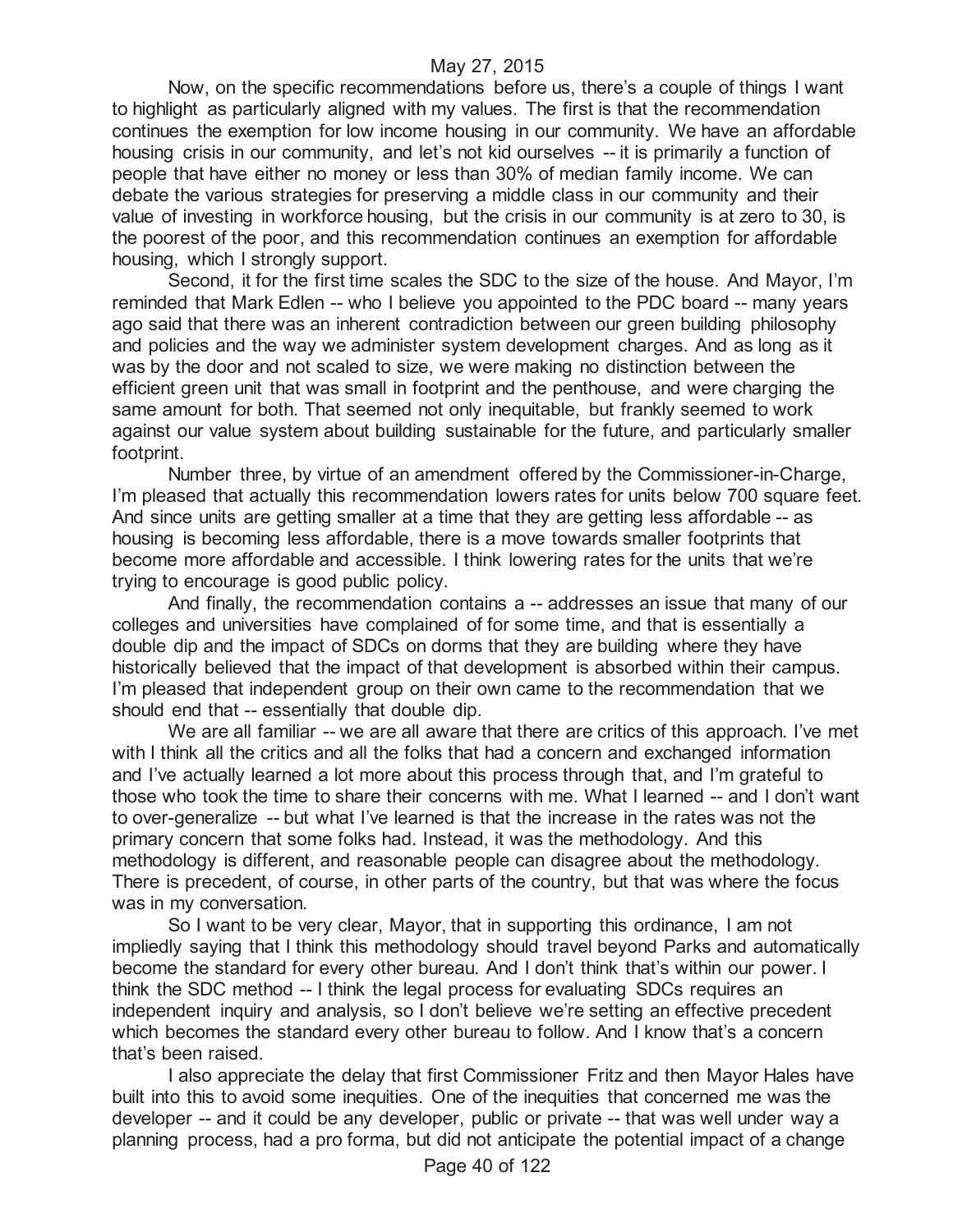in methodology on their bottom line. One of the things I think we owe people in the development community is certainty, and the delay gives us a chance to make sure that people that are well under way get the benefit of the existing rules and people planning future development can plan accordingly based on the new rates.

Finally, I fully support the Mayor's call for broader look at fees and costs, including SDCs -- which I understand, Mayor, you will commence as early as late summer, early fall. That's long overdue because consistently, we hear from people that don't see the forest for the trees and they wonder if we're actually looking at the cumulative impact on things like development and cost. And we haven't done that as well as we should, so I think that's a good discussion to have and I support it.

I want to thank Commissioner Fritz for leading this effort; for Mike Abbaté and his senior team; for all the citizens that gave their time to help us shape this proposal; and all those who have come before Council and raised their concerns. I believe that with the amendments, this is a better proposal and I think the case has been made that it is a change in methodology for Parks that is warranted at this time, and so I vote aye. **Saltzman:** Well, I cannot support this Parks SDC update. While I think that we are great at talking about how we need to be strategic in assessing the impact of fees on development -- and let's not forget that development means housing -- I mean, we're not taxing the developers, we're taxing the prospective purchasers of housing.

And while we can take great pride that we have a low income exemption here, I think as we know from the housing report that we received just last month, Portland is unaffordable to people from all incomes -- low income, totally dark. You can't afford to live in the City. Median income? You can afford to live east of 827nd and in North Portland. 80% of income, which is a family of four earning \$55,000 -- you can live east of 82nd or in far North Portland.

So clearly, to pass a fee like this in such a vacuum in a one-off fashion -- and that is a one-off fashion, we're doing fee increases as we think there are three votes to do them rather than any sort of strategic, comprehensive look. And I appreciate the Mayor saying we're going to do that, I look forward to that look. But in the meantime, we're assessing an SDC update -- which has to be done, I understand -- but I still don't understand why there has to be such a tremendous overall revenue increase associated with that, especially when we're facing a crisis for middle income earners in this City. We have a crisis for low income earners, but we have a crisis for middle income earners, too. They can no longer afford to buy a house in the central City and that's in fact where the SDCs are going to increase the most.

And I guess -- to go a little further -- Portland Parks has been on a roll. It's rightly been recognized as a gold medal winner as a park system. But I also know while it is bursting with SDC revenues -- you've collected more SDC revenues than at any point in history -- the budget we're going to pass this afternoon increases your ongoing funding by some \$7 million. So, I don't see the crisis that justifies such a revenue increase with this methodology update.

I think that this Council needs to start being more concerned about middle wage earners and their ability to survive and prosper in this City, otherwise we do become the San Francisco or the Seattle or the Denver, and I don't think any of us want to go there. So, we need to act more concerted, we need to act more strategically. You know, we need to act -- I mean, it seems like the only people talking about middle wage earners these days are the presidential candidates, and a lot of that's empty rhetoric.

I think it's time for us to put our fees where our mouths are and to be very serious about how we can allow more single family construction and multi-family construction in the City of Portland. This is the wrong move at the wrong time, and therefore I vote no.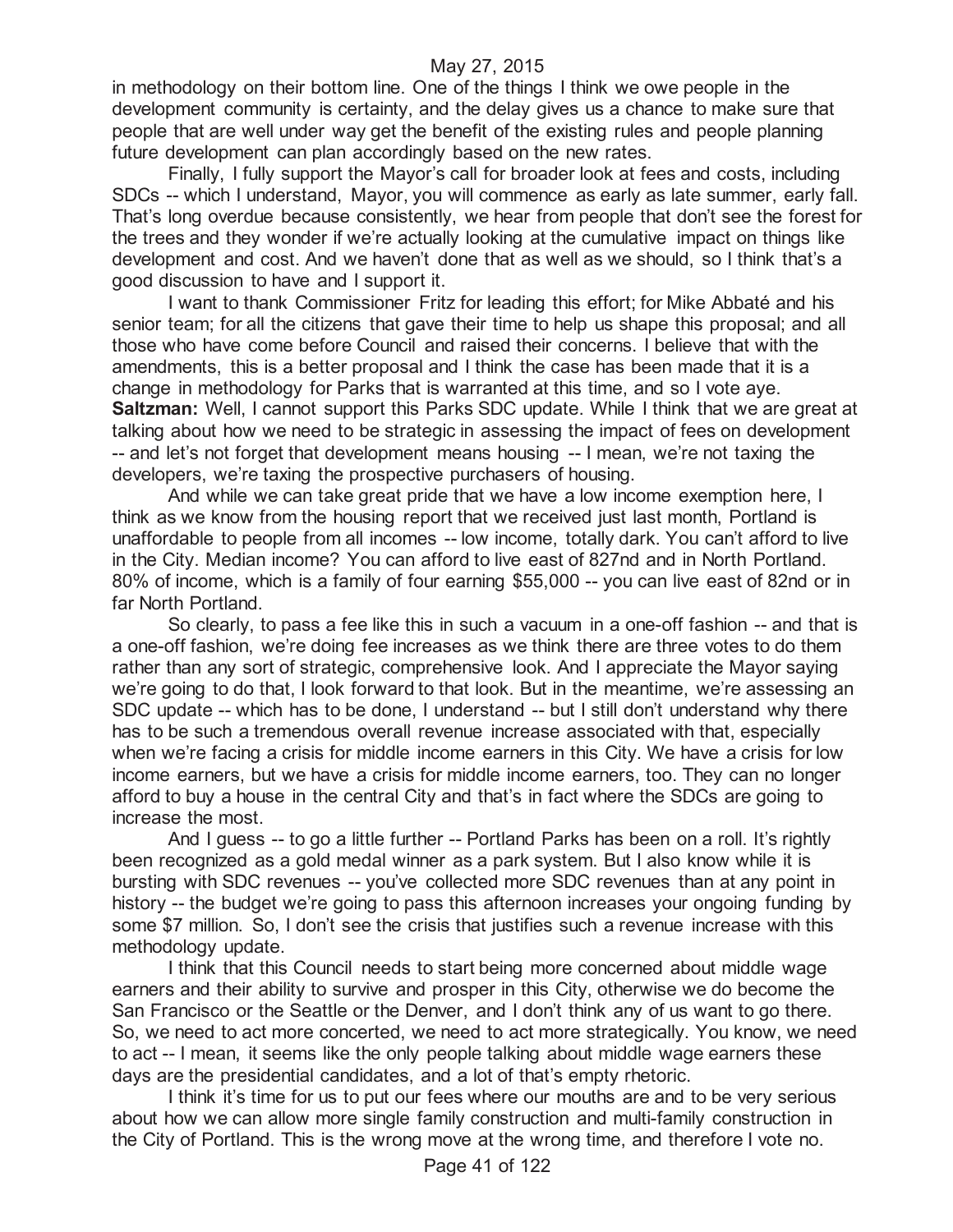**Novick:** Well, there are some things, some factors that recommend this proposal. For one thing, it's perfectly appropriate for Parks to collect SDCs. We need to build new parks, particularly in East Portland, and make improvements to existing parks. Also, the move from methodology where we assume that we're going to have the same number of acres of parkland for every new resident as you do for old residents makes sense, because -- as the consultant pointed out -- we just don't have enough extra acres to buy. And I think that moving to a system where we charge with a greater differential in fees based on the size of the structure I think makes sense.

But just as the Development Review Advisory Committee said that they would've liked to have more time to study this proposal, I would like to have more time to study this proposal in a broader context where we discuss the question of what's the overall level of SDCs appeared other fees that we would expect people buying a house of such-and-such size to pay, and how does this fit into that overall picture?

If we adopted the same methodology for transportation SDCs as parks SDCs -- and intuitively, I don't really see where the logic is much different than the transportation SDCs for a 1700 square foot house would go up from around \$3000 to over \$30,000. I don't think that we would make that jump without taking a long look at the consequences for housing affordability. So, I think that it makes sense to delay this decision until we take a longer look at the impact of SDC fees as a whole on housing affordability.

Although we're moving away from the concept of -- we're going to have as much acreage for new people as old people -- sorry, not old people -- existing residents, this is based on replacement value of the assets of the park system and assuming each person will pay as much to add to the park system as the existing people -- proportional to the number of existing people towards building the existing system. But the cost of the existing system is largely the cost of acreage, so I don't know that we've actually moved very far from the old methodology.

I also think that we need to have a discussion about the fact that we have this preference in our budgeting for maintenance of new parks -- that when we build a new park, then the ongoing cost of that maintenance is built into Parks' general fund allocation for succeeding years. That means that gradually, new parks will take a larger share of the general fund, and I think we should have a conversation with the consequences of that. Does that mean that we're going to cut other services to make room for new parks? Does that mean we need to find new general fund revenue to pay for that?

Related to that is the fact that we are not asking our existing residents to pay the full cost of maintaining the parks that we already have -- despite the bond measure that Commissioner Fritz championed successfully this last year -- we are not maintaining our existing parks. I think actually there's a fairness question. If we're not going to ask our existing residents to pay enough to maintain the existing parks, does it make sense to charge people buying homes in Portland -- new residents -- as much as we take to replace -- to buy their share of the old system?

Finally, I just want -- I mean, I frankly was not aware of how high parks SDCs already were. And I recognize this is not a matter of overall increasing them -- I think that overall, the impact should have them be about the same -- but we charge a lot in terms of parks SDCs. If you assume that people are basically paying off their SDCs over the term of a 30-year mortgage, then somebody buying a 1700 square foot home at \$11,787 for an SDC would be paying \$32 a month for 30 years to build new parks. And last year, we suggested asking people to pay at most \$12 a month to maintain existing streets and that caused a big discussion and a furor.

I'm kind of puzzled why we would blithely say, yes, somebody should pay \$32 a month for 30 years to build new parks when in another context \$12 a month seemed like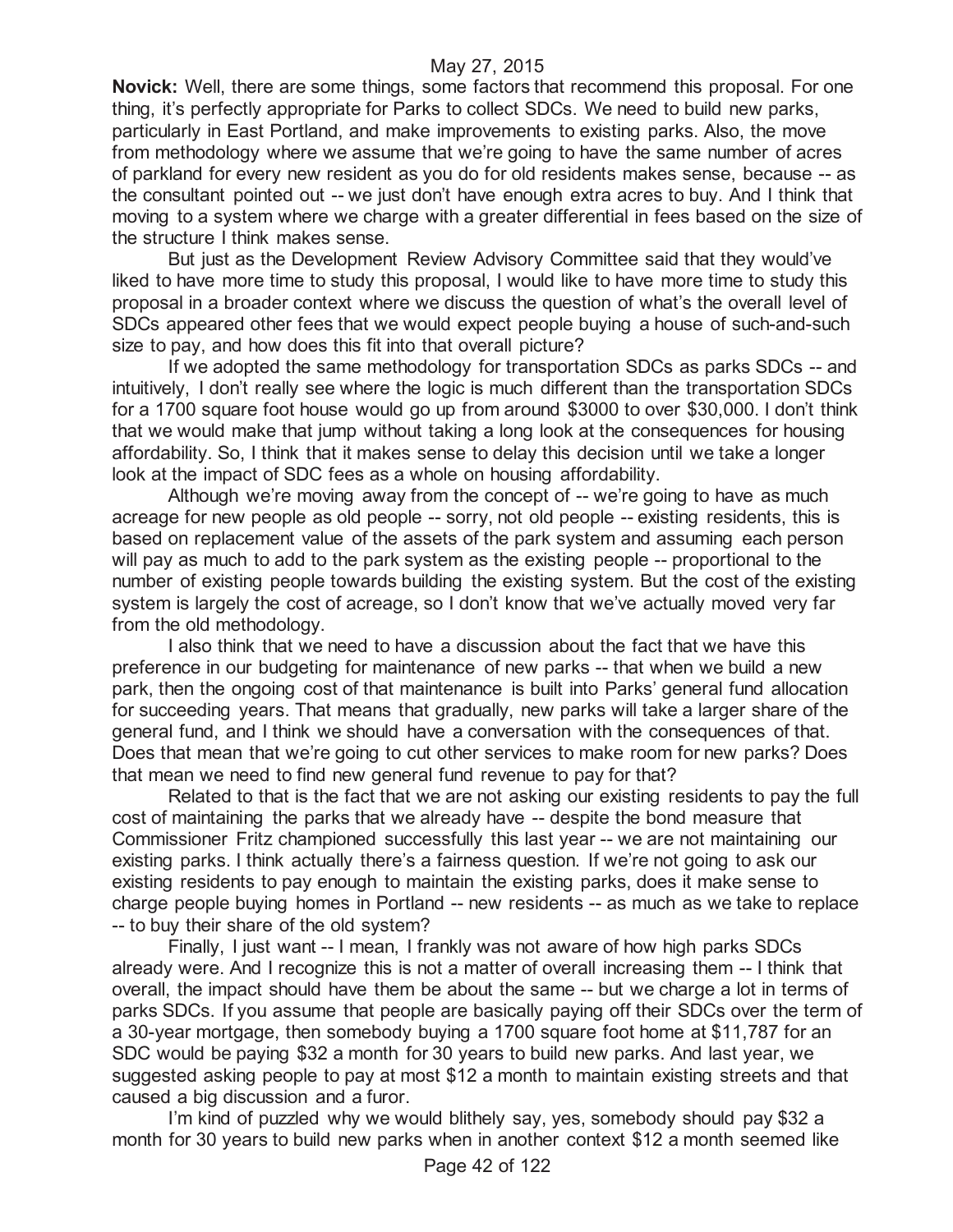something worthy of lots of discussion and argument. So again, although I think that there are several ways in which this methodology is preferable to the old methodology, I would rather -- as the DRAC suggested -- take some more time to address this and look at it in the larger context of our overall fee structure and what the impacts will be on housing affordability at various levels. Nay.

**Fritz:** People move to Portland because of our quality of life, and our parks are a huge part of that. I'm very proud of the system that we have and also recognize there needs to be new capacity to accommodate new growth. This is a fiscally responsible measure which is responsive to state rules on system development charges.

On April 15th, we had our staff presentation and public testimony on the parks methodology review. I again thank everyone who testified, wrote letters and emails, and served on the system development task force. This is an important program that will help shape our future park system, and I'm going to specifically name those who on the task force because it's an impressive group and they put in many, many hours coming to a recommendation which I support. They are Debbi Aiona, Raihana Ansary, Bev Bookin, Darlene Carlson, Aubre Dickson, Kevin Johnson, Maryhelen Kincaid, Nolan Lienhart, Jim Owens, Jill Sherman, Jim Sjulin, Dennis Stoecklin, Christe White, and Justin Wood. And I really appreciate all of those folks, also Randy Young, our consultant; Riley Whitcomb, who's done amazing work on this; Parks Director Mike Abbaté and Deputy Director Warren Jimenez; and Patti Howard and Tim Crail on my staff amongst many others. Also, Harry Auerbach in the City Attorney's Office.

We have heard testimony that resulted in amending the start date for the system development charges to July 1st of 2016. This delay is bringing needed money into the system and it means that although we do have more money certainly than we had over the course of the recession, we don't have enough for all of the identified needs in rapidlyexpanding neighborhoods -- so places like Errol Heights, Park Lane, 150th and Division, the North Portland greenway will all need to wait until these system development charges come in.

We've listened to all of the testimony, considered all of the amendments, and ultimately decided that the methodology is sound, legally defensible, which leads to [indistinguishable] vote. New development should pay its way. No more, no less. For the first time, Parks will receive 100% of the true cost of the system. I'm following in the footsteps of three former Parks Commissioners to my left. I'm very proud of being the Parks Commissioner to bring that home. In the past, we discounted the value of parks to our citizens, and we are not doing that in this case. We are saying new development needs to pay its way.

We did look into the issue that was raised at the hearing at internal conversions of large to smaller units. Thanks very much to Commissioner Saltzman for highlighting the impact of that action on family-sized units, which are definitely needed. So, we're not going to move forward with any amendment on that issue at this time but I appreciate it being raised. Again, that needs to go in for the wider discussion that Commissioner Fish alluded to.

Incidentally, I always like speaking after Commissioner Fish with the votes because you bring things together so well and I can just tag along.

Very much appreciate all of my colleagues for your feedback and the yes vote from Commissioner Fish and hopefully the Mayor. The new methodology not only responds to needs of our growing City, it also assures that we're collecting the revenue that we should -- no more, no less. I believe that most Portlanders support that approach. Aye.

**Hales:** For me, there are three big considerations on this decision. One -- is the proposed methodology sound? Has it been developed in a thoughtful and inclusive way? And I want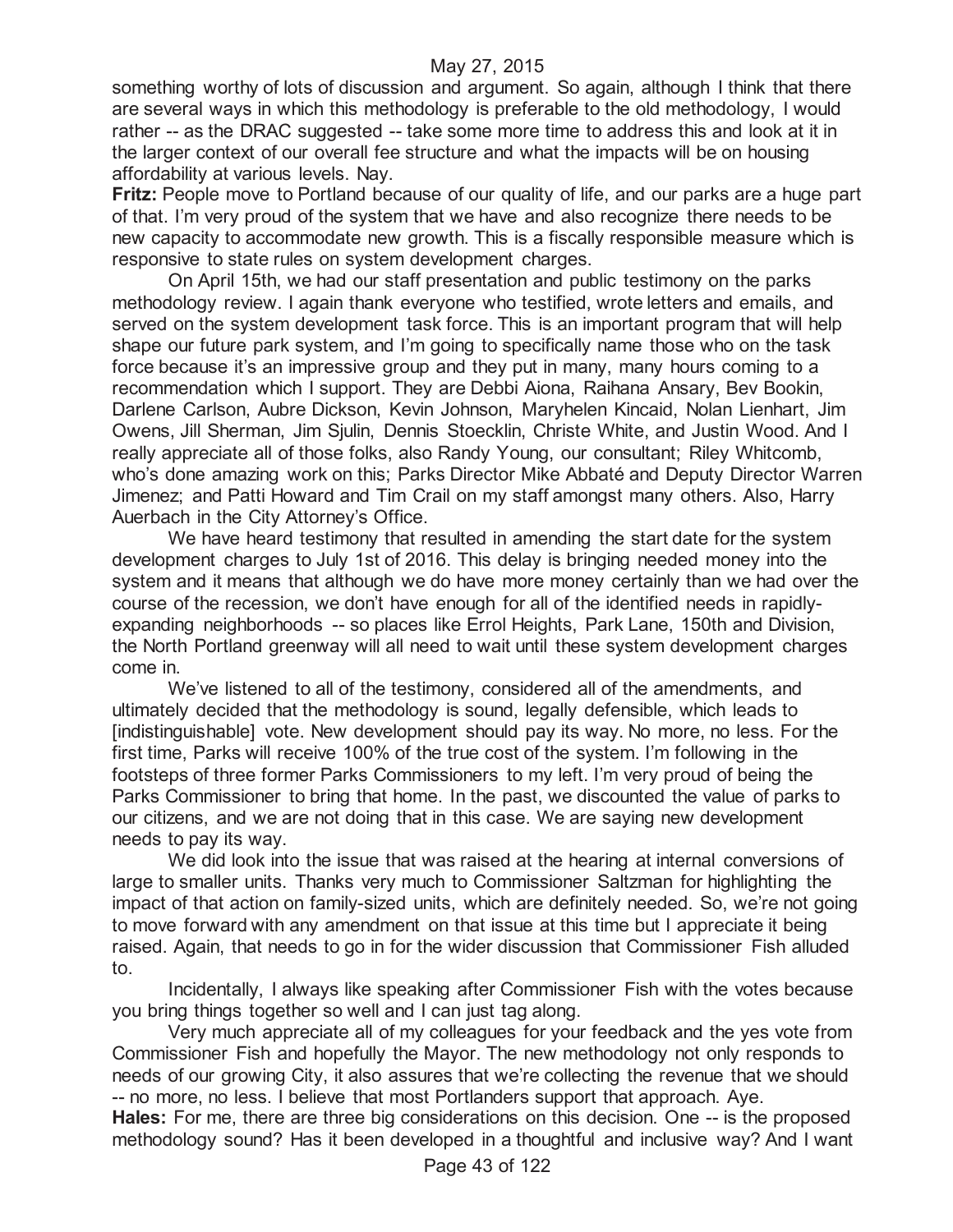to echo my colleagues' comments about that. I think the answer to that first question is yes, this methodology is sound. We had involvement from the development community, from neighborhoods, from park advocates, from disinterested parties, and a qualified consultant that came in and looked and did the math in a way that was not only credible but understandable, which in this world is not always the case. So, I think clearly this project passes that test of, you know, did the Commissioner-in-Charge and her bureau and the community work effectively together to come up with a sound proposal? Yes.

Secondly, are we attending to cost? Yes, we are going to have this Council-wide look at cost and affordability and unlike the presidential level of politics as usual, around here it will be substantive, it will be the five of us looking at the big picture together and then figuring out how the details fit into that. So, we do have to attend to costs and it matters and we have a year to look at how this set of fees and others mesh together and affect the cost and availability and affordability of housing as well as the other forms of development this applies to.

I appreciate the delay in the effective date and the immediate opportunity for the colleges and universities to be able to proceed with projects that don't impact the parks system, so those amendments I think improved the cost impact of this proposal.

Finally, the third one is value. We have to balance both what our fees are and how they affect cost, but also what we get for those fees. There was an economist named Ed Whitelaw who came up with concept called the second paycheck -- specifically about Oregon and actually I think specifically about Portland. That is, by living here we not only get our first paycheck -- with which we must be able to afford our housing, don't want to lose sight of that -- but we also get our second paycheck. And by coincidence, actually, we've had three examples on the Council calendar this morning of what he meant by that. One, Portlanders have access to nature. Thus we have blue herons in the City. That's part of the second paycheck. We get to send our kids to a great local public school system instead of shelling out money for tuition and private schools. That's part of the second paycheck, and so is the park system.

I had the pleasure of joining Commissioner Fritz at the opening of the K<sup>h</sup>unamokwst Park and here are all these young families just swarming this park. Many of them live in modest homes in that neighborhood -- that again they have to be able to afford -- but they have, and part of their second paycheck is that their kids have access in that neighborhood for the first time to a park they can walk to and where their kids can play. So, it's important to remember where these monies get spent, whether it is transportation dollars or parks dollars or any others, and you can see the value proposition when you see that park.

So, I think on all three grounds methodologies is a good one and we should proceed and ratify the work that's been done. Cost issues are important and we're working together on them, and the value proposition is clear that this proposal deserves our support. Appreciate the good work. Aye.

**Fritz:** Mayor, the danger of listing people's names is that you forget one, and I want to thank Jeff Shaffer, our amazing financial guru in Parks. In nearly two years of being the Parks Commissioner, I don't think there's ever been a question that I've thrown at Jeff that he hasn't been able to answer within hours if not minutes, and I really appreciate that. Thank you, Jeff.

**Fish:** Mayor, could I also just note that I got a text from the City Attorney, City of San Francisco, California and they are filing an injunction against any further -- [laughter] - what they called defamatory references to the great city by the bay. I don't know what they are referring to, but I will maybe have to get some legal advice on that.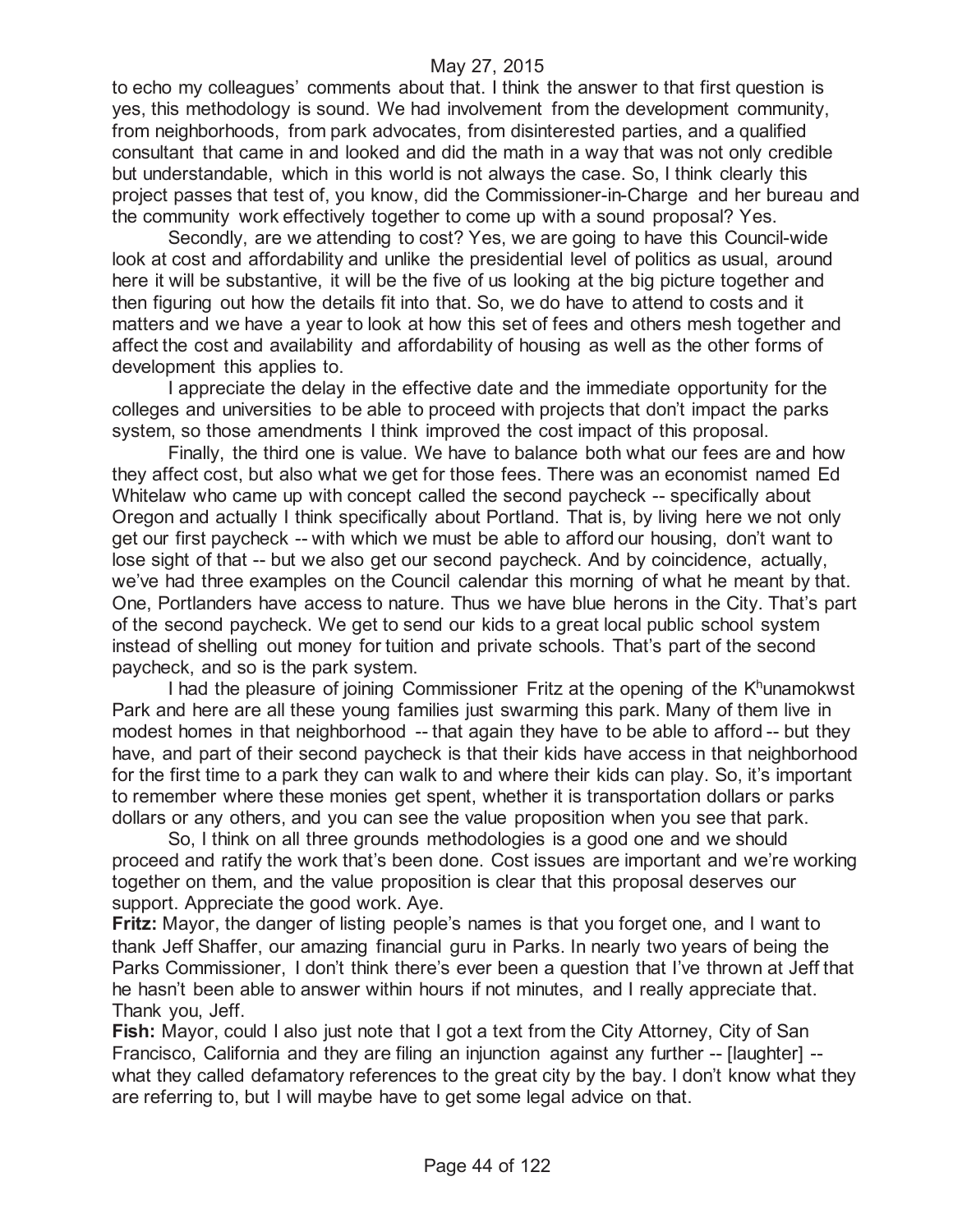**Hales:** Ed Lee and I will have to have some kind of arm wrestling contest or something when I go down there next month for the Conference of Mayors. Thank you all. Let's move on to the final item from this morning, which is 544.

# **Item 544.**

**Hales:** Auditor and our Ombudsman are here. Any final questions or comments before we vote on this item?

**Mary Hull Caballero, City Auditor:** Actually, Mayor and Commissioners, if I may. I would like to take this opportunity to thank Ombudsman Sollinger for the hard work she's done on this project and to point out that this is an example of the kind of systemic change that the Ombudsman's Office brings to the city. She takes complaint after complaint after complaint, and the real value she brings is when she strings the complaints together in a change like we've brought before you today. I also would like to acknowledge the individuals in the citizens groups we worked with who helped clarify our thinking and improve our proposal, and also to thank you all because after we marshalled all our evidence and people ,we felt like we were well-received by you all, and you were a receptive audience. I would just like to thank you for that.

**Hales:** Thank you both. Any questions or comments before we do? Let's take a roll call vote, please.

## **Item 544 Roll.**

**Fish:** I want to thank the Auditor and the Ombudsman. Do we have to change that at some point to "Ombudsperson"? I don't know whether it's gender-specific. I want to thank the Auditor and Ombudsman for great work here, both collaborative between the two offices and with the Council. I sincerely believe that what you have proposed is one of the most significant reforms that's come before Council during my tenure on City Council. We can debate the relative impact of things like creating an independent Budget Office or in the future a new oversight body for utilities -- all the various things -- I think this is one of the single most important reforms that's come forward from both of your offices.

The reason I say that is that I think you captured a very core value that's important to all Portlanders, and that's access to justice. I had the honor before my service on Council being a lawyer that served on I guess the executive committee of the Campaign for Equal Justice, which was focused on removing barriers to low income citizens who pursue justice, and particularly around the fact that there was inadequate funding for legal services, so so many were turned away. As we know, without a lawyer, it's very hard to get justice.

But what struck me about what you've done here is that you shined a light on a problem which I don't think we collectively understood very well, and that is the two key components of your reform proposal. One is the fact that we have been inconsistent in terms of providing notice to citizens of their rights, and sometimes not giving someone notice is tantamount to handicapping them in this process. And just the idea of giving someone notice that they have a right of an appeal and pointing them in the right direction I think is fundamental to government fairness.

But you also opened our eyes to the fact that the way we calculated the fee structures created significant barriers for people in ways that were quite inequitable, and frankly, I think surprising to all of us. In fact, the common refrain up here throughout this process frankly has been "we wish we had thought of this earlier," because it's such an essential part of government. We talk about the desire to have sunshine, but what prevents good sunshine more than frustrating the ability of average citizens to have their day in court, if you will -- their moment to challenge one of our actions? Because after all, when citizens exercise that right, we sometimes learn that we've got it really wrong. And without that feedback loop, are we really operating in full sunshine with full accountability?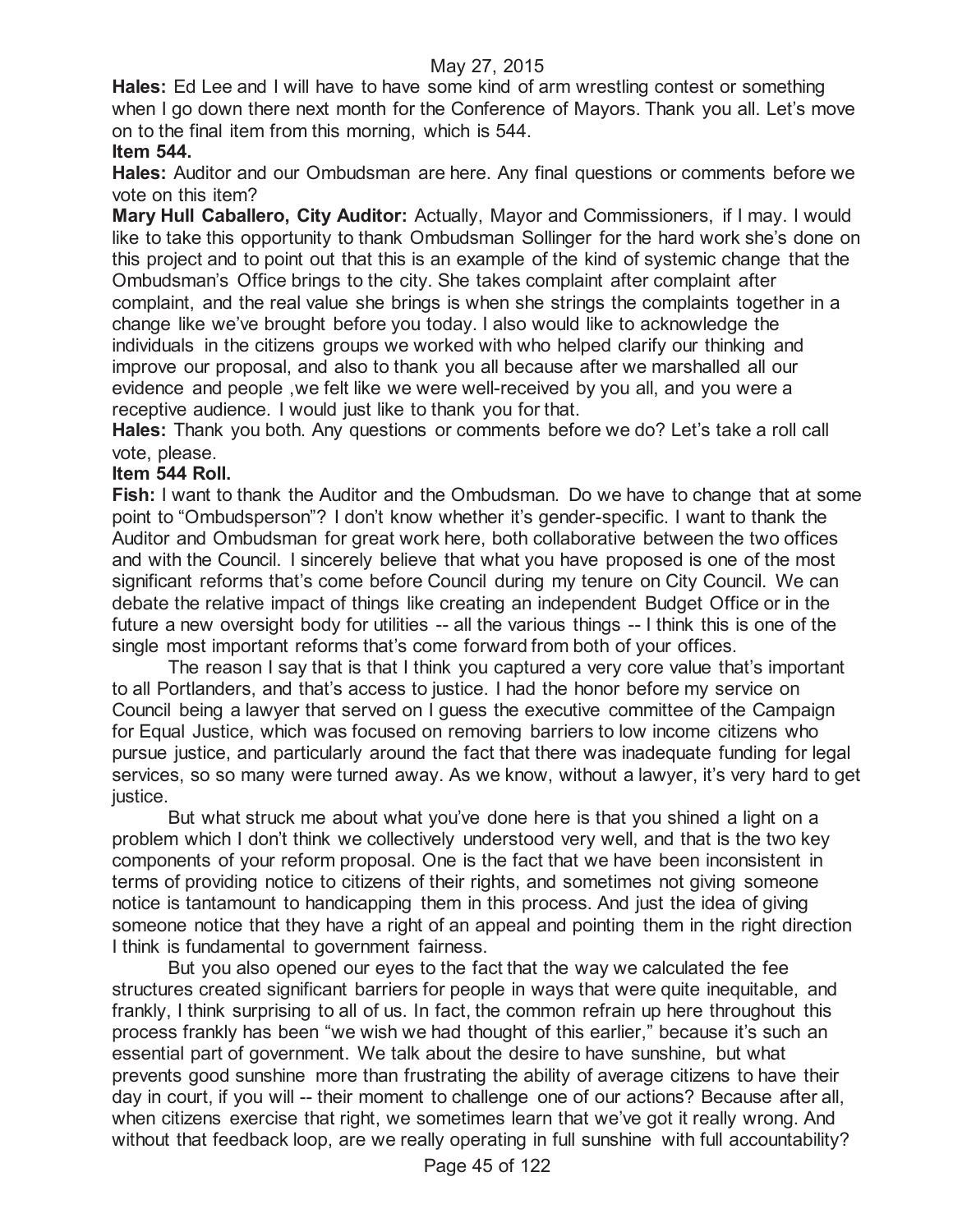The fee structure issue was shocking to me when you fully explained it, and how we would allow this very disproportionate cost in fees to essentially be a barrier to people exercising their right to a fair hearing. Again, I think it's one of the most significant reforms that's come forward from both of your offices in the last decade, and I think for those who care about access to justice, it really is a shining moment. I have to tell you, both as a Commissioner and as a former lawyer, I'm very proud of your work on this.

I'm also grateful that you work with us to craft a set of amendments to make sure that the spirit animating this -- that is, the right of frankly ordinary people to be heard and aggrieved parties to be heard -- was not taken advantage of by people who may see it as an advantage just to delay the inevitable. I think the amendments that you've offered finetune what was already an outstanding proposal. I will remember this day because I think you've done something important and you've done something that I don't think the community fully understood until you brought it out into full daylight. That after all is the highlight hallmark of what an Auditor and Ombudsman should do working together. So, many thanks for your good work and I'm exceptionally proud today to vote aye.

**Saltzman:** Thank you again, Auditor and Ombudsman, for shining a light on this issue and fixing it. Appreciate it. Aye.

**Novick:** I agree with Commissioner Fish that this is one of the most important reforms that I've seen since I have been here, and it's also inspired Commissioner Fish to make one of the best speeches I've heard him give, so I can do no better than to second every word that he said. Aye.

**Fritz:** A while ago, I looked into the question of the name "Ombudsman," Commissioner Fish, and my understanding is it's like "human," it just happens to end in "man." But it's gender neutral. I'm getting a nod from our Ombudsman. It's one that I don't change to something else like I do for -- I never refer to chairman or chairwoman, just say "the chair" because it's nice and gender neutral, just like "Commissioner" and "Auditor" are gender neutral. I love it.

Thank you very much to Auditor Hull Caballero and Ombudsman Margie Sollinger for highlighting this issue and working on a solution, also Dante James in the Office of Equity and Human Rights for partnering on working through it. It's definitely a basic equity and due process issue, and charging \$1300 to appeal a City decision that may cos much less is clearly unacceptable, and yet we haven't done anything about it before now. And so it's great to see the change. We'll need to watch closely to see the impacts of the change to see how many appeals result and whether we need to do more general funding of the hearings officer.

It's wonderful to see the City Auditor and the Ombudsman seeing a problem and not just calling it out, but also taking action to fix it in a collaborative and thoughtful process and it marks a new era hopefully of the way that we're going to do things using our independently-elected Auditor to help be our conscience, with the emphasis on help. Aye. **Hales:** It's nice to pause and recognize the good work that has been done here. We don't often do that and we always should. So, thank you for work well done.

My thoughts about this in addition to the good comments we've heard from my colleagues are that there are things that people in Portland think are normal and a little while from now, when they've forgotten about the fact that you made this change, this will just be one of those normal things, like neighborhood associations get to appeal land use decisions without paying a fee. You get to walk in here and advocate on a budget item and be heard and actually change the budget. You get to remonstrate against local improvement district and get the Council to say, "wait a minute, we're going to stop and think about that again and maybe adjust the costs." And people in Portland are used to that level of access and that it doesn't discriminate based on your means. So, this will fit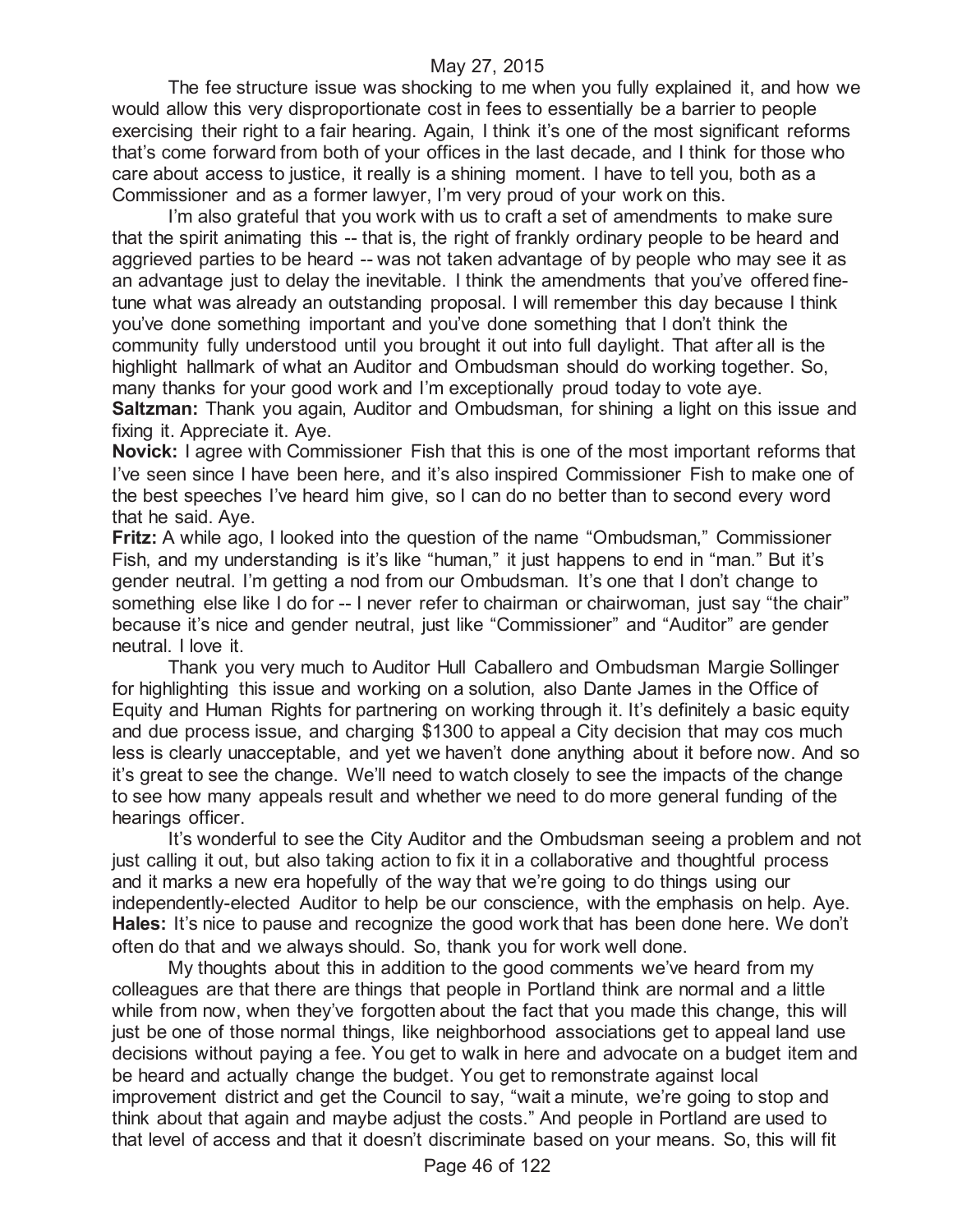into that background and will for people become background -- "well, of course." But of course, it wasn't always so, and you were the ones that figured that out, and we appreciate that very much. Thank you. Aye. We're recessed until 2:00 p.m.

At 12:16 p.m., Council recessed.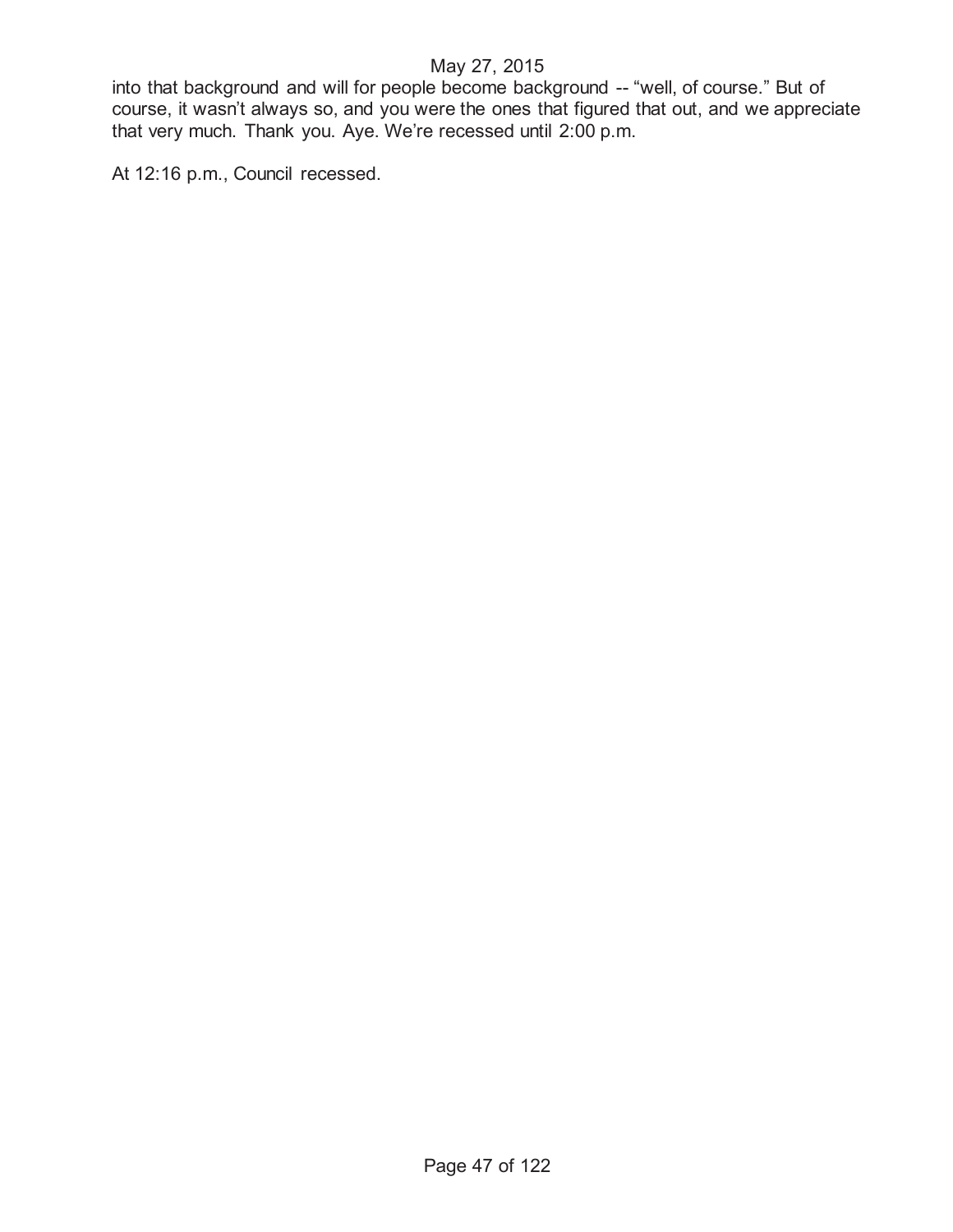### May 27, 2015 **Closed Caption File of Portland City Council Meeting**

This file was produced through the closed captioning process for the televised City Council broadcast and should not be considered a verbatim transcript. Key: **\*\*\*\*\*** means unidentified speaker.

## **MAY 27, 2015 2:00 PM**

**Hales:** Good afternoon. I am convening this meeting of the budget committee of the City of Portland. Would you please call the roll?

**Fish:** Here. **Saltzman:** Here. **Novick:** Here. **Fritz:** Here. **Hales:** Here.

**Hales:** Good afternoon, everyone. Andrew and Jeramy are prepared to walk us through the decision that we have this afternoon on the City budget and then we have the Portland Development Commission budget after that.

**Moore-Love:** Should we do the agenda items?

**Hales:** Yes, please. Would you read the first one?

**Item 545.**

**Hales:** Mr. Scott.

**Andrew Scott, Director, City Budget Office:** Today, City Council will be approving the budget for fiscal year 15-16, and there are a few steps and processes we go through. All of these are mandated under state law, so it is a little bit byzantine, but we will try and walk you through it.

The first thing we're gonna do is have a hearing on state revenue sharing. Again, this is required in order to receive our state revenue sharing funds. So, we will have that hearing and any testimony on that. At the end of that process, we move into the approved budget process, and that has a couple of different steps today. First of all, the Mayor is going to propose a motion to consider changes to his proposed budget. And those changes are what was filed last week and it should be what you have in front of you and what's known as the change memo. And so there will be again a motion and a second to go ahead and consider those changes to his proposed budget. At that point -- **Fish:** Is that titled "consensus amendments"?

**Scott:** The general fund piece, yes. There are other changes as well which I'll walk you through when we get to that point, yes. After that, essentially -- and that gets this on the table as the budget committee for discussion. At that point, the Mayor can ask for whether there are any individual amendments from Council that still need to be made. Any amendments need to be moved and seconded and then again voted on -- each amendment will be voted on. After all of those amendments are voted on, then there will be a motion to approve budget adjustments as amended. That's how we get to the final approved budget. Prior to that, there will be a moment for public testimony, a final vote, and then we'll go ahead and do the tax levies. We do it every year, but there are a number of steps we need to go through. With that, if there are no questions, Mayor -- **Hales:** I will proceed into opening a hearing to discussing possible uses of state revenue sharing. This hearing is being held by the City Council of Portland in compliance with the provisions of state revenue sharing regulations under ORS 221.770. It is to allow citizens to comment on the possible use of these funds in conjunction with the annual budget process. As proposed for Council adoption, the fiscal year 2015-16 budget anticipates receipts totaling \$16,115,255 from state revenue sharing. As has been the case in prior years, it is proposed that this revenue be allocated in equal parts to support fire prevention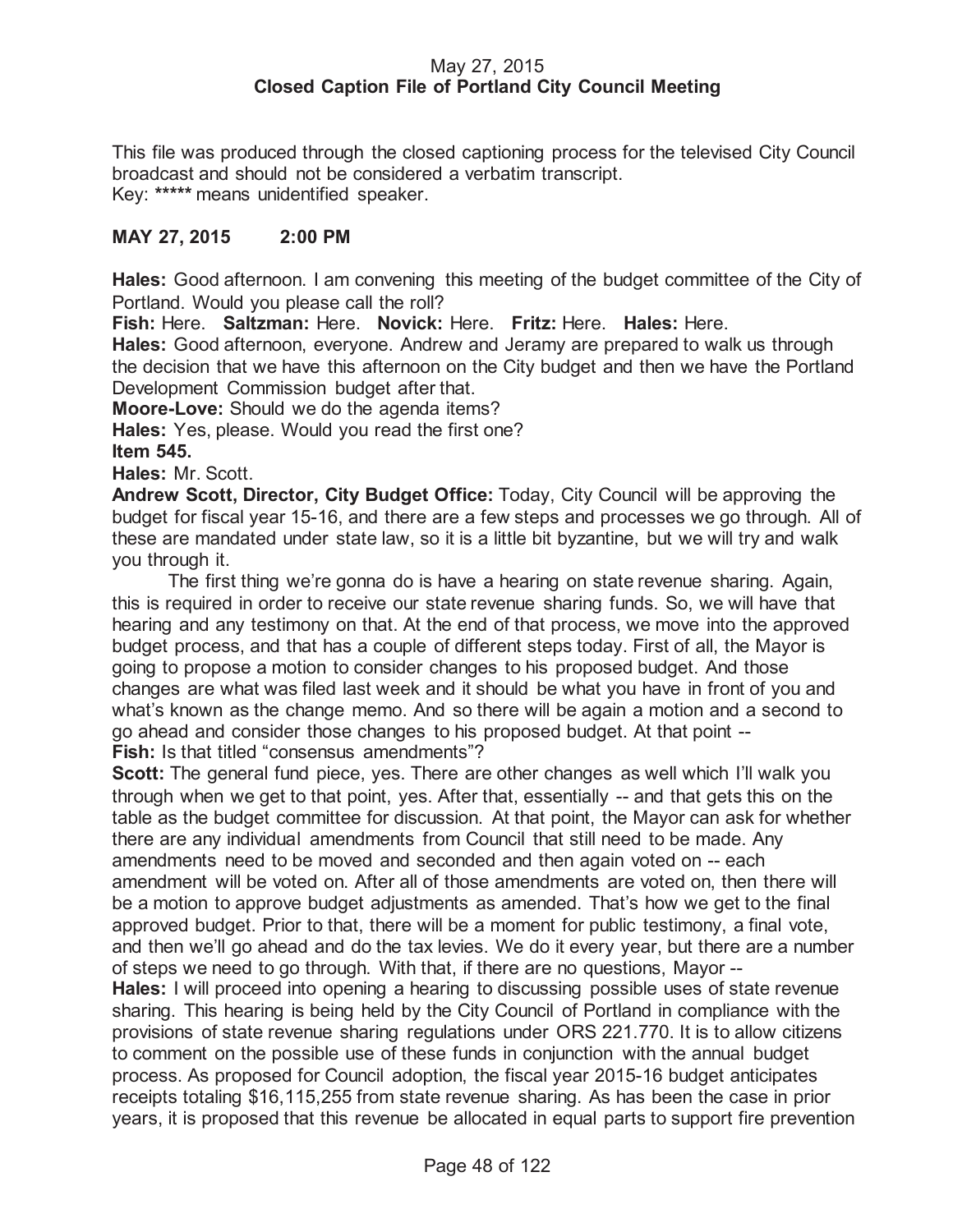and police patrol services. Is there anyone here that wishes to be heard on this subject - that is, how we spend state revenue sharing dollars?

**Moore-Love:** No one signed up.

**Hales:** No one here to speak on that item? Therefore, I'll close the hearing on the uses of - - possible uses of state revenue sharing. Now, it's time to take up a motion on the changes to the proposed budget as presented in the memo, approval of the budget for the City of Portland.

**Fish:** So moved.

**Fritz:** Second.

**Hales:** Further discussion on potential changes?

**Scott:** At this point, I generally walk through what the major changes are. And again, I will be relatively concise in terms of that.

What you see and what was filed in terms of the change memo -- and you can see these listed in attachments B and C of the document -- there are a few different things. There are a number of bureau technical adjustments. You'll see a lot of lines in here. Once the Mayor makes his proposed decisions, bureaus can do certain things within certain parameters just to move money around within their existing budgets. You see some of that happening in here as well.

There are also a number of overhead adjustments. We go back, and based on the decisions that are in the proposed budget, we notify the overhead paying bureaus whether there has been any change in the amount that they owe. So, you'll see a number of changes in here, most of them relatively small dollar amounts where bureaus are adjusting for that overhead change as well.

Another item that a number of these line items involve is carryover. In the spring BMP from a couple of weeks ago, you took some actions to allow bureaus to carry over funding for certain projects. Once that's been approved in the spring BMP, which it has been, we then appropriate those funds as part of the approved budget process so that bureaus have that funding starting July 1st. Again, there are a number of appropriations in here for carryover.

There are also FTE changes. In net, there are a total of three additional FTE involving seven different bureaus. There's an additional FTE in BES, half of an FTE in Planning and Sustainability, one FTE Office of Equity and Human Rights, one in Facilities within OMF, one within BHR within OMF, half of an FTE within PBOT, and then minus two of FTE in Parks having to do with the seasonal maintenance worker conversion funding. So again, that nets out to a total of three additional FTEs as part of the approved budget.

The final piece that I'll spend a little bit more time on are just the general fund changes. And in front of you have the document, "Mayor's consensus amendments," which is just a concise summary of what those changes are.

Very briefly -- the out of the mud initiative was reduced on an ongoing basis by about \$190,000. The Gateway legal services, which had been included in the proposed budget at one time, has now shifted over to the ongoing side. The same is true with Southeast Works program. The Parks seasonal maintenance worker conversion package was removed for \$73,500. ONI's budget was increased by \$230,000. And in PDC, the Voz day laborer center was funded ongoing at \$30,000.

On the one-time side general fund -- again, PBOT out of the mud reduced by about \$250,000. You'll see the Gateway legal services and Southeast Works offsets, since those were moved over to the ongoing side of the ledger. There's \$10,000 for a Benson bubbler, which I believe is going to our sister city in China. \$30,000 one time for Zenger farms. \$100,000 one time for the Rose Festival. \$150,000 for the rail heritage foundation.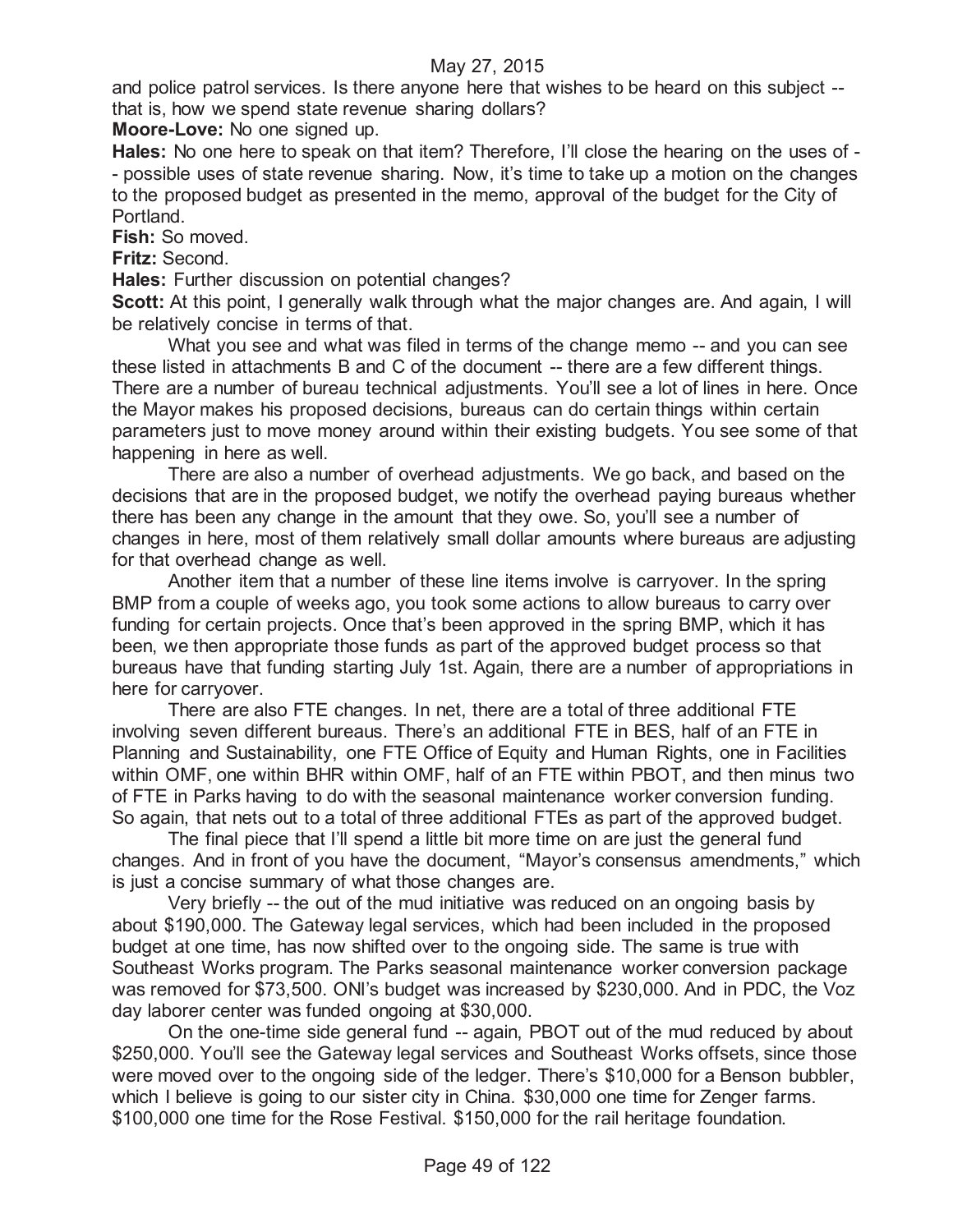The next three line items in the Bureau of Planning and Sustainability -- river access, the Lan Su Chinese Garden reflecting pool repair, and the Charles Jordan roof - those have been removed from general fund because those are going to be funded from TIF resources. And specifically, \$603,000 for the Charles Jordan roof is coming from contingency in the Interstate URA, \$638,000 is coming from contingency in the Downtown Waterfront URA, and \$150,000 is coming from contingency in the Central Eastside URA.

Included in this -- again, these changes to the proposed budget -- \$500,000 for PDC's inclusive start-up fund, and \$891,000 for PDC's proposal for community development fund, and \$240,000 for safe routes to schools, which in addition to the 60 which was initially proposed, gets that up to the \$300,000 ask. Those are the high level summaries.

**Hales:** And those are all incorporated in attachment B now, right?

**Scott:** That is correct. Attachments B and C.

**Hales:** All the adjustments that are attached there to the budget memo under attachment B include these changes from last week.

**Scott:** Yes, they do. And then the final thing -- you will see also attachment D, budget notes there -- some wording changes on the budget notes, but no major or material changes.

**Hales:** OK. Questions for Andrew or Jeramy about the amendments to the budget that we now have in front of us and the motion before us?

**Saltzman:** This attachment B in our document is the current version? **Scott:** Yes.

**Saltzman:** Because I see Voz listed as under ongoing general fund. I thought it was -- I thought you just said it was PDC -- [speaking simultaneously]

**Scott: General fund.** 

**Hales:** PDC is now funding the Lan Su Chinese Garden, half of the river access project, and Charles Jordan roof out of the urban renewal funds, and that allows them to utilize the general fund dollar amounts of \$500,000 for the inclusive start-up fund and 891 for the community development fund. In other words, they displaced those dollars with TIF dollars, and 891 plus 500 equals 603 plus 638 plus 140, so that's a wash.

**Fritz:** The Voz money continues -- we've been paying general fund to PDC, it's just administered through PDC and that it makes it ongoing rather than one-time.

**Hales:** Yeah, it's lodged in PDC's budget but it is general fund.

**Fish:** Commissioner Fritz, on the Lan Su Chinese Garden, the net effect of this capital expenditure would be to fortify the water feature. There will be fewer leaks and therefore a lower water bill. Are you prepared to make the Water Bureau whole for that? [laughter] **Fritz:** It's conservation, Commissioner, which you're urging us to do and that is the bigger picture.

**Fish:** And a great peril to my bureau, by the way.

**Fritz:** Yes. On that issue, though, I want to clarify that both the Lan Su Chinese Garden and the Charles Jordan roof which had previously been specified through general fund money through Parks -- it is now going through tax increment financing through PDC. Just need to clarify that that is a direct funding -- it doesn't require IGAs and PDC to manage those projects. It's simply a pass through by a PDC, which will come to Parks for us to manage as projects.

**Scott:** I assume it'd be through a pass through, it'd still be through an IGA just for PDC to give the money, but Parks would assume the capital assets and being in charge for those projects, yes. But it would still require an IGA to get the funding from PDC.

**Hales:** To transfer the funds, but your point is Parks should still manage the projects.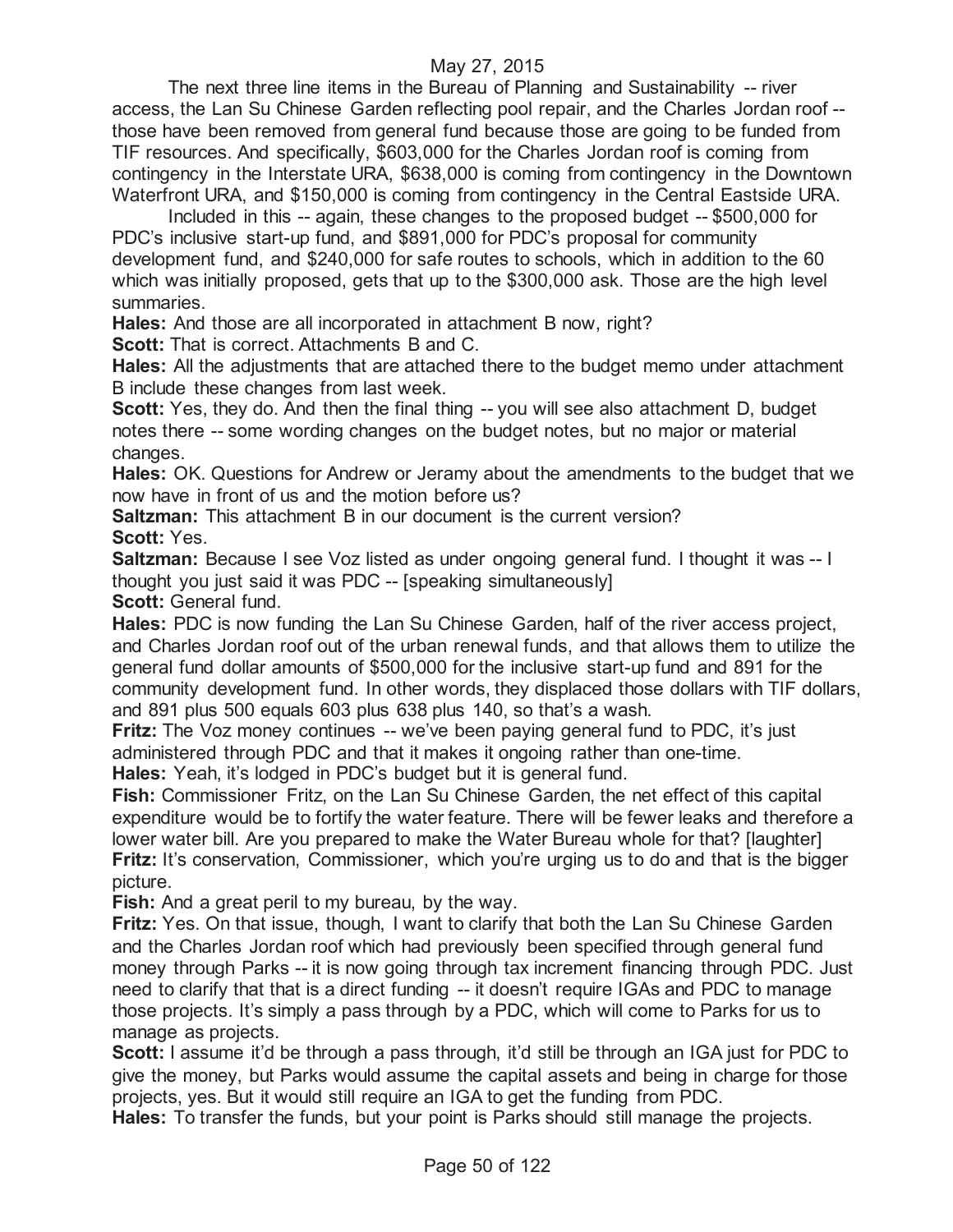**Fritz:** Yeah, even the IGA is extra. It takes more time to get that done. So that's a bit challenging.

**Hales:** Well, you got six weeks.

**Fritz:** Yes --

**Hales:** Five weeks.

**Fish:** I know that TIF that goes to PHB is subject to an IGA -- just might be a requirement of any money that they don't directly administer.

**Scott: That's right.** 

**Fish:** We probably have a form we could update.

**Hales:** Yeah.

**Fritz:** As long as we're clear that it's a simple IGA to just grant the money to Parks to then manage the projects.

**Hales:** That's the understanding of the Council is that the funds will be transferred from PDC to Parks under an IGA and that Parks will administer the projects.

**Fritz:** Thank you.

**Hales:** OK. Further questions clarifications, concerns about the amendment before us? **Fritz:** Regarding budget notes -- City Budget Office, when do we make amendments to those?

**Scott:** Amendments to budget notes can happen today, they can also happen in the adopted budget process. And two ways for that to happen. The Mayor will file the adopted budget after TACC holds their hearing, and so we could make changes in what gets filed. You could also make changes on the floor of the adopted budget when adopting the budget.

**Fritz:** And that wouldn't delay the actual vote on the adopted budget? **Scott:** No.

**Fritz:** Great, thank you. There's a couple of budget notes, colleagues, that my staff and I had only just noticed regarding funding for a couple of Parks projects that I will be working with the Mayor to clear up.

**Hales:** Yeah, I think it's actually incumbent on all of us now to actually go back and look at our pledge to do that, as well as the actual text of the budget notes and make sure that we're comfortable with what the words on the page are. We've been focusing on the numbers on the page, now we need to check on the words.

**Fritz:** Right. And also I will have at least one additional one. We've had some discussions at the work session about, for instance, the \$1.9 allocation for the world championships. So, there will be a budget note that will say if that money comes from other sources, then

any additional general fund would go back into contingency. Something like that. There's a couple of sort of tidying up loose ends that we need to do at the next session.

**Fish:** And that would be the adoption of the budget?

**Hales:** On the 18th.

**Fish:** Andrew, would you remind me -- when is the last time when voting to adopt the budget that we made changes to any of the line items?

**Scott:** I'd have to go back. In most years, there have been minor changes. Not every year. **Fish:** More like scrivener's errors type things?

**Scott:** Well, technical and drawing money from contingency and moving decision packages around, yeah.

**Hales:** OK. Further -- sorry, go ahead.

**Saltzman:** Mayor, I related to you earlier after how, going back to our last budget hearing, there was testimony that kind of set a light off in my mind about Boys and Girls Clubs as being an ally in providing programmed activities for youth, particularly starting this summer.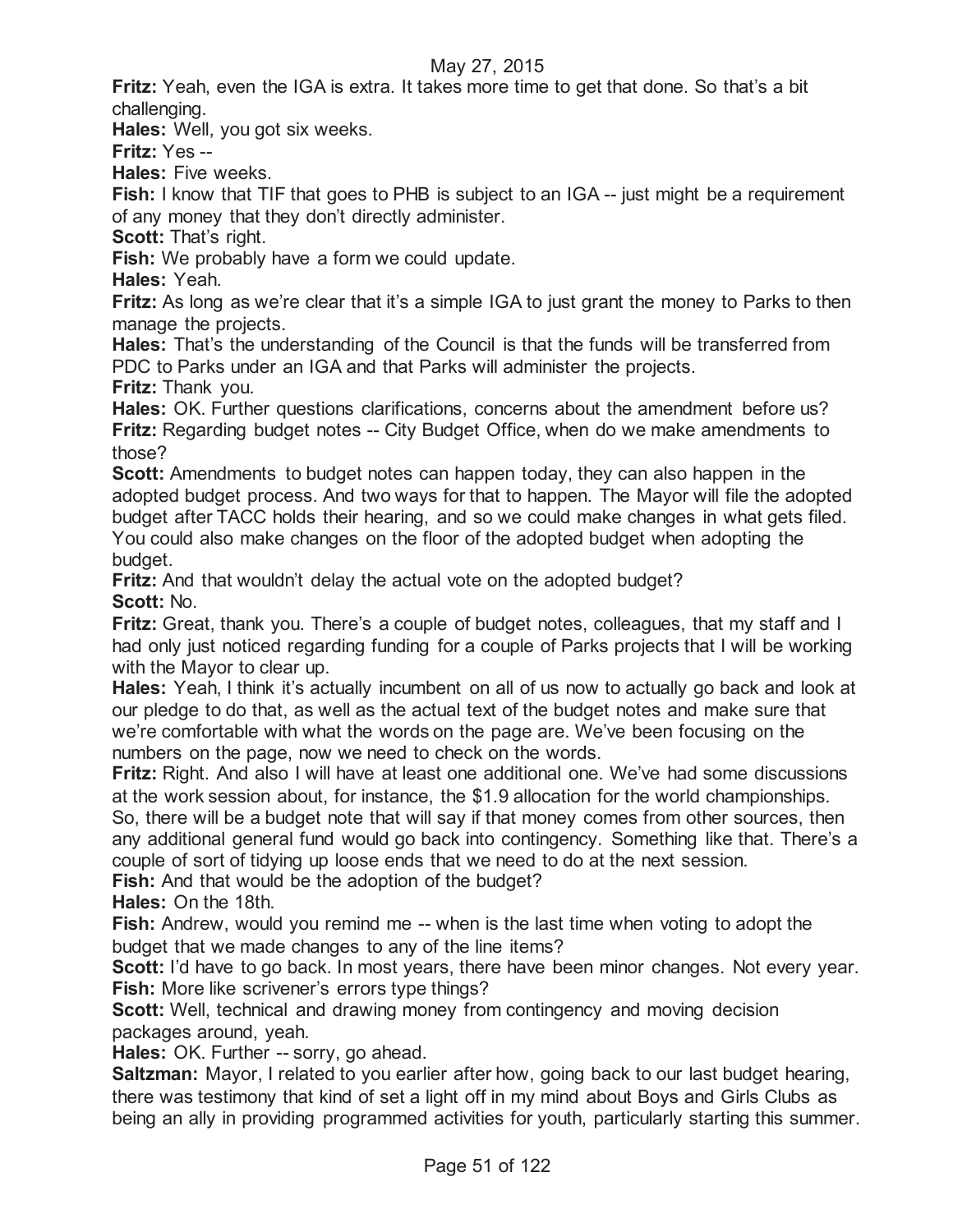So, it's my understanding that there will be a budget note that directs \$150,000 a year out of the \$2 million ongoing for Parks to go to Boys and Girls Clubs?

**Hales:** Here's the way I understood that -- but I'm happy that Boys and Girls Club has come forward with a proposal -- the Parks Bureau developed a package for the community centers and teen recreation effort, and the items that are costed for the City Parks Bureau to provide directly are a total of about \$1.7 million. Then there's \$300,000 available per year for partners to fund their ability to make that program work better. There were no prescripted recipients of those funds, but the idea was people like the Boys and Girls Club could come forward and say, "if we were to be partnered with you, we could provide this much in in-kind services or that much in staff support, we would ask for this much in City funding in order to do that." So, assuming that the Boys and Girls Club is coming forward with a proposal that fits those guidelines -- and they're not much more elaborate than that at this stage -- and we have \$300,000 a year available, then I would be comfortable with committing half of that to the Boys and Girls Clubs if they've got a proposal that magnifies or amplifies our effort.

**Saltzman:** I think -- I have great confidence they will come through on that end. I think we have to recognize that there are Boys and Girls Clubs located in areas where we are really deficient in community centers, and --

**Hales:** Right, that's the great attraction --

**Saltzman:** Sellwood and Lents, for instance.

**Hales:** And Rockwood and --

**Fritz:** We wouldn't want to presuppose that they are the designated fundee when there's SEI and various other community organizations, too that may want to make proposals to us.

**Hales:** I think we want all of those folks to come forward with proposals. They certainly make a good case. I guess I'd like to stop short of guaranteeing them a portion of that, but understand that they are a great partner and that if they come forward with a proposal that fits within our parameters that they're in a good position to be one of those partners that gets funded. No one else has any call on that money either at this point.

**Fish:** Mayor, on the question of the criteria, I would not support limiting the Boys and Girls Club or anyone else from applying just because they may be in an area that's also within a catchment of an existing community center. I think there's something like the Boys and Girls Club at Rosa Parks Elementary School. They may have a separate independent program that compliments what Charles Jordan Community Center is doing that technically doesn't fill a gap in an area that doesn't have a community center but may otherwise have merit. I would hope there is not a geographical exclusion in terms of whatever criteria are established.

**Hales:** Right, I want to give the Commissioner and the bureau a chance to develop criteria that are better articulated than what I've just done here. Because again, we've believed from the beginning that this program would work better if we could incent our partners to do more and that some of them would need funding in order to do that. Others would, for example, be able to provide mentors and coaches but just need a gym to play in. They don't necessarily need funding from us. So, it was sort of a stone soup proposition here that we create this vehicle of the community centers being more available to teen programming. We provide some of it ourselves and then we ask our partners to step up and again amplify that effort.

**Saltzman:** So, the \$300,000 a year will be for community partners, but they don't necessarily have to be offering the programs in the community centers, is that correct? **Hales:** Correct.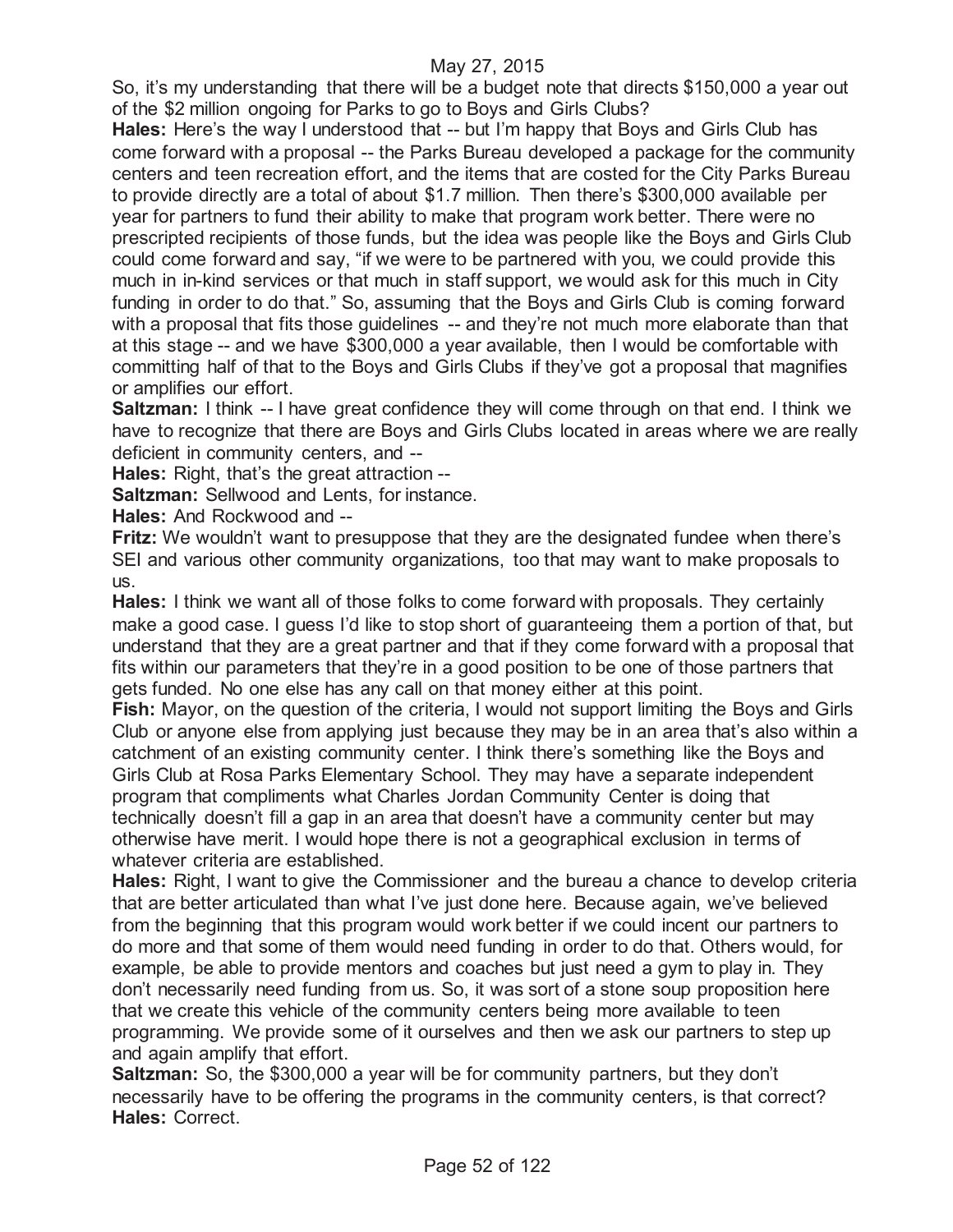**Fritz:** Right. And Mayor, it's my understanding that you would be taking the lead on that engaging of the community partners --

**Hales:** Yeah, I'm happy to do the outreach to them, but obviously want you and the bureau to sign off on how do we judge and weigh applications from partners --

**Fritz:** It is something that we will be working on together, yeah. The other thing with that regard that was just brought to my attention by the City Budget Office summarizing what each bureau did get in the budget and what we didn't was that we didn't fund the security measures at the community centers that Parks had asked for -- the lockdown and security cameras. So we may need to take a look at that. I'm not sure what's in the particular facilities that were designated as these outreach areas, but it would seem prudent to make sure that we have the physical infrastructure to manage them as well, but that might be something that we look at --

**Hales:** Yeah, it wasn't physical infrastructure included in the package, but there was additional staffing for rangers including in the package so that we'd have people infrastructure there to make sure that we're attending to safety. Because we are going to have a lot more kids and some of them at-risk kids in the building -- that's great, we want them there, but we also want it to be safe.

**Fritz:** Exactly. And Commissioner Fish took the lead when he was in charge of Parks by installing cameras and lockdown capacity at some of the community centers. So, I'm just flagging that. Obviously, this great concept you came up with just a couple of months ago is still being fleshed out. I know that Parks is not going to have much of an ending fund balance at all, so we may need to look at other bureaus to help provide that if necessary. **Fish:** And Commissioner, having suffered through a summer where there were actually some shootings approximate to North Portland community centers, I believe that view of Parks at the time was you needed both. You needed a physical presence as a deterrent, but you also needed cameras and other tools as back-ups. And the combination was designed to discourage people from engaging in certain behavior on site and adjacent to the -- but it still didn't prevent people from doing foolish things, like discharging weapons and bullets actually going through a community center.

**Fritz:** Yeah, so we'll need to look at that before we --

**Hales:** I'm really open to that. Again, we have had, I think -- I asked in the elevator this morning at the Police Bureau this morning -- I believe we have had 66 gang violence incidents so far this year. We had another one last night. The total keeps going up. We did have already this year an incident where someone was firing down the street in the general direction of the East Portland Community Center through a crowd of teenagers. So, the physical infrastructure structure is a serious one, and I'm not inclined to be miserly about putting the right equipment in place, but we also need as soon as we start the program to have more rangers and staffing to support it. So, it's both.

**Saltzman:** Not to belay this topic, but summer starts in about a week and a half and the appropriations for the next year don't begin until July 1st. We have -- do we have our act together that come summer, June 12th or whatever when school is out that we will have programs going?

**Fritz:** No --

**Hales:** No, not that quickly. But I think assuming that the Council approves this budget today and Parks Bureau knows this is coming, then I think the instruction to them should be pretty clear to make preparations to do this as fast as you can. Remember, this is an ongoing program. It's not just about this summer, but it's this summer, too. The point is let's get started in providing this enhanced level of recreation and make it fee to the kids that need it most, and start lighting up each of these activities as quickly as you can. It doesn't take them very long at all to say what was fee-supported is now free, so every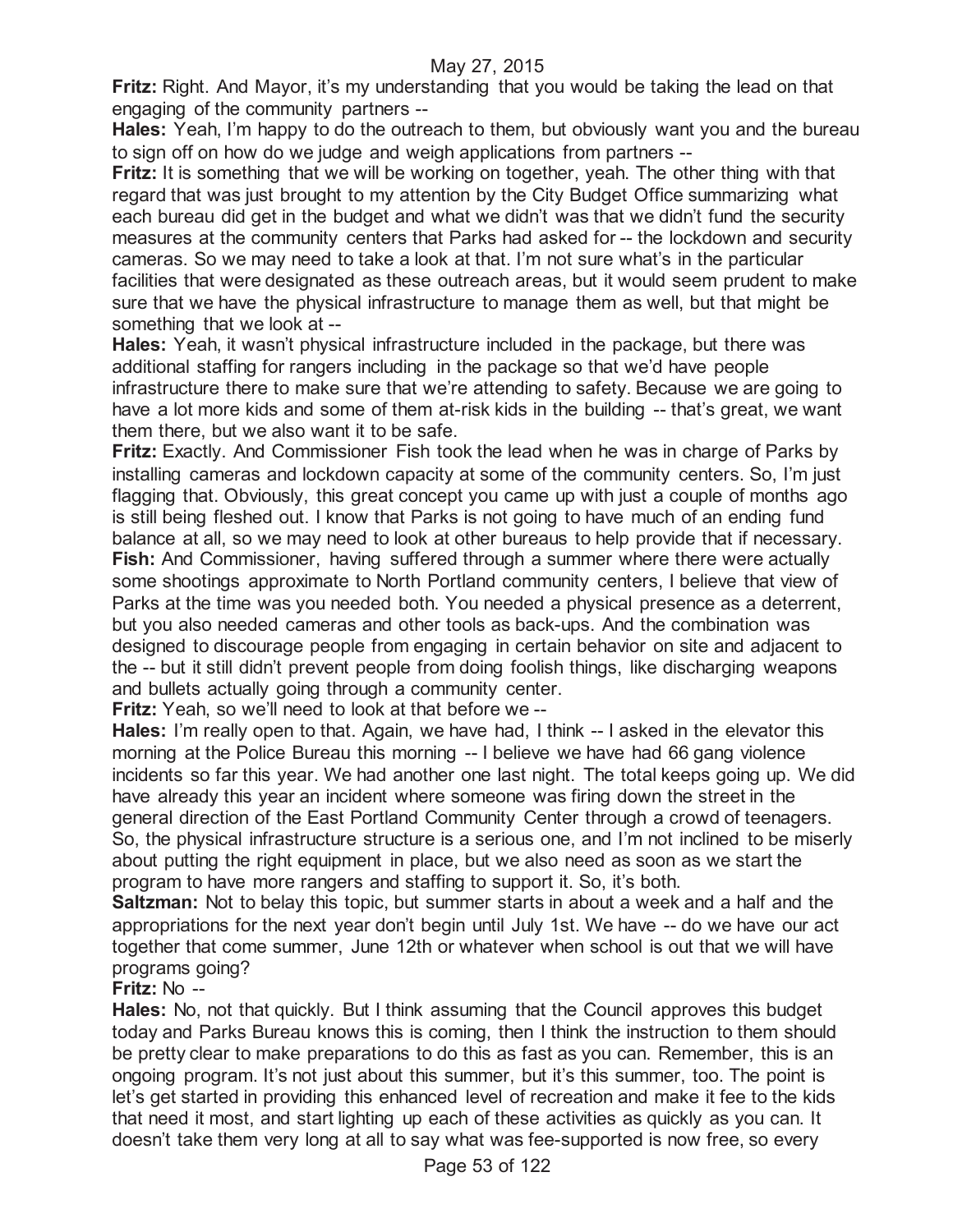Friday and Saturday night at these four community centers, teenagers, it's now free. That's just an announcement with some additional staffing. So, some of the stuff can be implemented quicker than others.

**Fritz:** Particularly since the Mayor as graciously and carefully said that the staffing is going to be permanent positions rather than seasonal staff -- clearly, we need who are experienced and good at what they can do. So, no, we can't hire them by next week. **Hales:** Yeah.

**Fish:** Mayor, I just want you to know when Commissioner Fritz says "graciously" does something, I put that in the \$250,000 to \$500,000 cost, with or without your budget now. Your silence I think is a sin.

**Hales:** [laughs] Graciousness is expensive.

**Fritz:** I'll keep that in mind, Commissioner, thank you.

**Saltzman:** The other thing related to Parks I want to be sure that we have funded is the period between when the summer meal program typically ends and when school begins in the fall. That gap is now permanently funded by Parks?

**Hales:** I believe the answer to that is yes.

**Fritz:** I think so, too, but I'll check and get back to you.

**Saltzman:** Used to be us, so hoping it's still yes. OK, I'll shut up. [laughs]

**Hales:** [laughs] Other questions or again things to flag like that that we may need further feedback from staff on? OK. Let's take a roll call vote on the --

**Scott:** Actually, at this point Mayor, you open it up for any amendments.

**Hales:** Thought it was after -- OK --

**Scott:** No, now that you have this on the table and we've described it.

**Hales:** OK, a motion for any additional amendments in addition to the motion already before us?

**Fish:** Andrew, when do we take testimony?

**Scott:** Testimony will be after all of the amendments are on the table -- actually if they've been voted on at that point and then we take testimony on the entire package.

**Hales:** We don't vote to put the amendments on the table before we take testimony?

**Scott:** Yeah, actually you do in this process as the budget committee.

**Hales:** Don't we vote on the first one --

**Scott:** You actually don't. It's a slightly different process than normal.

**Hales:** I want to follow state law.

**Scott:** Because again, you are budget committee right now and not City Council.

**Hales:** Got it. OK. Are there any additional motions for amendments at this time? OK.

Hearing none, then we should take a vote to approve those amendments.

**Scott:** At this point, a motion and a vote to approve the budget amendments in attachments B, C, and D.

**Hales:** That has been moved and seconded.

**Fritz:** And later we vote on the whole thing?

**Hales:** Yes.

**Hales:** OK, Karla, roll call on approving those amendments.

#### **Roll on amendments.**

**Fish:** Aye. **Saltzman:** Aye. **Novick:** Aye. **Fritz:** Aye. **Hales:** Aye. **Scott:** At this point, public testimony.

**Hales:** Is there any public testimony on the budget and its proposed amendments at this time?

**Moore-Love:** I have three people signed up. Come on up.

**Hales:** Come on up. I wondered when you were finally going to testify, Craig. Holding your fire.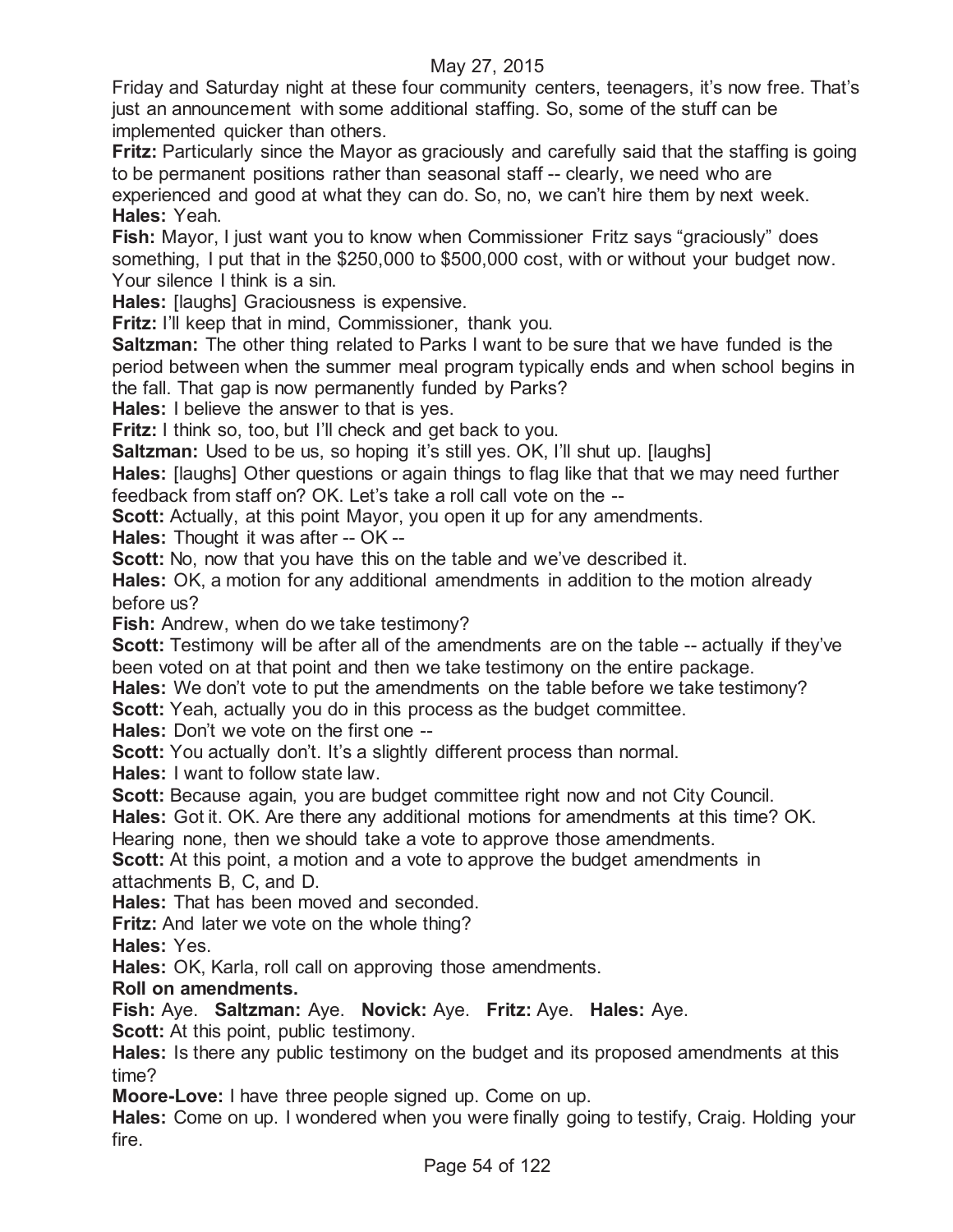**Craig Rogers:** Good to see you all. Always excited to be here. It's my understand that your number one priority is public --

**Hales:** Just put your name in the record, Craig.

**Rogers:** My name is Craig Rogers. Is public safety. And with that in mind, I would like to make it a point to thank Commissioner Steve Novick for saving lives. And let me give you an example. Closest to where I live where there's something very significant to me that you have done is 113th and Stark. You have a crosswalk there. And every time you and Leah have that Abby Road album cover walk across the street, I really appreciate it. On one side of Stark, you have a church. On the other side, you have a park. And next to the park is a grade school. There is a lot of pedestrian traffic there. You'll never know the lives that you saved, but you have, and I really want to make it a point to thank you for that.

You and I -- last summer, we attended emerging local government leaders at the Elliott center. And at one point you came up to the podium and you leaned in and you said, let's talk about love. Well, I don't recall exactly where you were --

**Fish:** That was a private conversation. [laughter]

**Hales:** Not anymore!

**Rogers:** I don't recall exactly where you were going with that, but stay with me, I will help you with that. Because some of the most significant parts of movies are the last lines. And here's a significant line to me of one of my favorite movies: the house and grounds are left to the City of Gotham on the condition that they will be used for one purpose only. The housing and care for the city's at-risk and orphaned children. Well, keeping these community centers open -- that's your love right there in this budget, because those are atrisk children that are going to have a place to go to. And I was here when the gentlemen testified about his grandmother and grandson, and she's gonna be so happy that he will have a place to go. So I really want to thank you for that, and it really means a lot to me and the rest of the city. And the shiny thing is that you have to be a real track nut to subscribe to track and field news. You can disregard that my name is on the mailing label. But right here, if you open this up, well, right on the cover is a gal from U of O. And Oregon, 2016, world indoor championships -- Karla, may I ask you if you could give this to our Mayor and perhaps he can pass it on to Gail? **Hales:** Yes.

**Rogers:** And I've already read it, it's the most recent issue. That's all I have to say. **Hales:** Thank you very much. Thanks a lot. Steve, welcome.

**Steve Dotterrer:** Thank you. My name is Steve Dotterrer, and I'm here testifying for the Architectural Heritage Center, and we would like to comment on the Planning and Sustainability budget for this year.

First of all, we want to strongly support the inclusion of the single-family study, the infill design guidelines and standards that are proposed in the budget and thank the Mayor for that. In carrying out that work program, we believe it's important to have a full-time historic resources staff person in the Bureau of Planning and Sustainability in order to identify those buildings that are historic and also to know the policies and programs that can be used to protect our neighborhood heritage.

Finally, we ask that you consider initiating the historic resources inventory in the coming year. We know that this will be a multiyear effort, but it's been 30 years since the historic resources inventory was updated. What that means is there's a whole new generation of buildings that are eligible -- that is, buildings built between 1930 and 1965. And the City has grown so that nearly a third of its area, all of East Portland has been annexed and it wasn't considered when that inventory was initially done, so there's a large area that is underrepresented. And then finally, the definition of historic has expanded. And at the time in 1980, it was pretty much architectural and famous people and now, it's a lot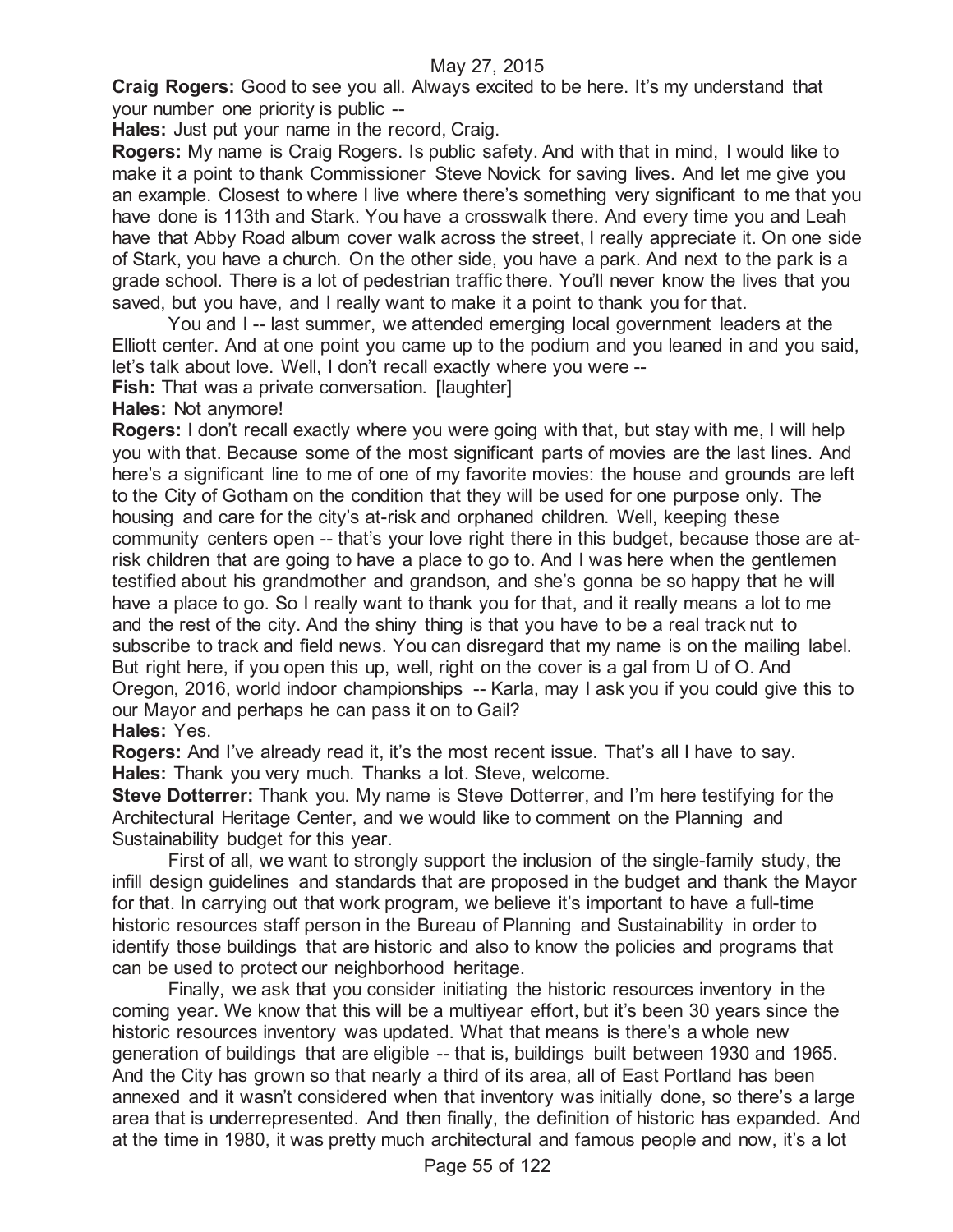more about ethnic and immigrant communities and a broader definition of what historic is. And so I think when you begin the HRI, you will be looking at a broader community that better represents what Portland is today, and we think it would be useful to get started on that now because we know it's a multi-year effort. Thank you very much.

**Hales:** Thank you. Nice to have you back. Others? I will close the hearing, correct? **Scott:** Not yet.

**Hales:** No, undo that.

**Scott:** At the conclusion of the testimony, now you can -- Council will vote to approve the budget as amended and then we'll do the tax levy.

**Hales:** Is there a motion to approve the budget as amended.

**Fish:** So moved.

**Novick:** Second.

**Hales:** Further discussion? Roll call.

### **Roll on approving the budget as amended.**

**Fish:** Well, a couple of preliminary comments, Mayor. The first is we had had question at the beginning of the budget process whether it would be more difficult or less difficult to make a budget when we were facing relative prosperity rather than relative austerity. And I think the early voting on that was that it might actually be harder to craft a budget when we have plenty versus a cut budget. There's some history behind that. I think the verdict on that is that this was easier, but that's primarily because I think we had a very good process. And so I want to acknowledge that at the outset, and I also want to acknowledge that this is the year in which the Saltzman rule kicked in with a vengeance. Dan has historically said that we're always sort of either underestimating the downside or the upside. We blew through a milestone this year when we got to the \$50 million surplus, so the Saltzman rule is alive and well, and the standard has been set.

I want to address three things about the budget: process, substance, and next steps. I really give a lot of credit to everyone involved in crafting this budget for what I think has been a good process, extensive public involvement, great conversations among colleagues and with the staff and frankly, Commissioner Fritz, as I think about some of the improvements to our budgeting, I go back to fateful decision to create a truly independent Budget Office and what we hoped that would mean in terms of good communication and transparency of this process, and I think it has continued to bear fruit. Andrew, to you and your team, congratulations, and thank you for the great service you do during this process.

I also want to just acknowledge that I think the introduction of the new work session, which follows the presentation of the Mayor's proposed budget, is a good addition to our process. I hope the Council embraces it, because I heard nothing but positive comments both from my colleagues and citizen budget advisors who were at the table. I think Chris Smith talked about how we used to have a black box and this brought some sunshine to it. More than that, I think it gave us a chance in a public setting to have a transparent conversation about potential changes to the Mayor's budget and initial reaction. I think the public likes to see us do that work in the light of day. And they are typically -- historically been excluded from those conversations, so I hope it becomes a regular feature in the budget.

On the substance -- Mayor, I want to compliment you for the priorities that you established for this budget. And I think the focus on basic services, particularly around transportation and major maintenance across a number of bureaus was the right approach. And that combined with the discipline that we showed in adopting a policy that said 50% of the one-time money would go to basic services I think put us on track to allocate really a substantial portion of this budget to where I think we were hearing that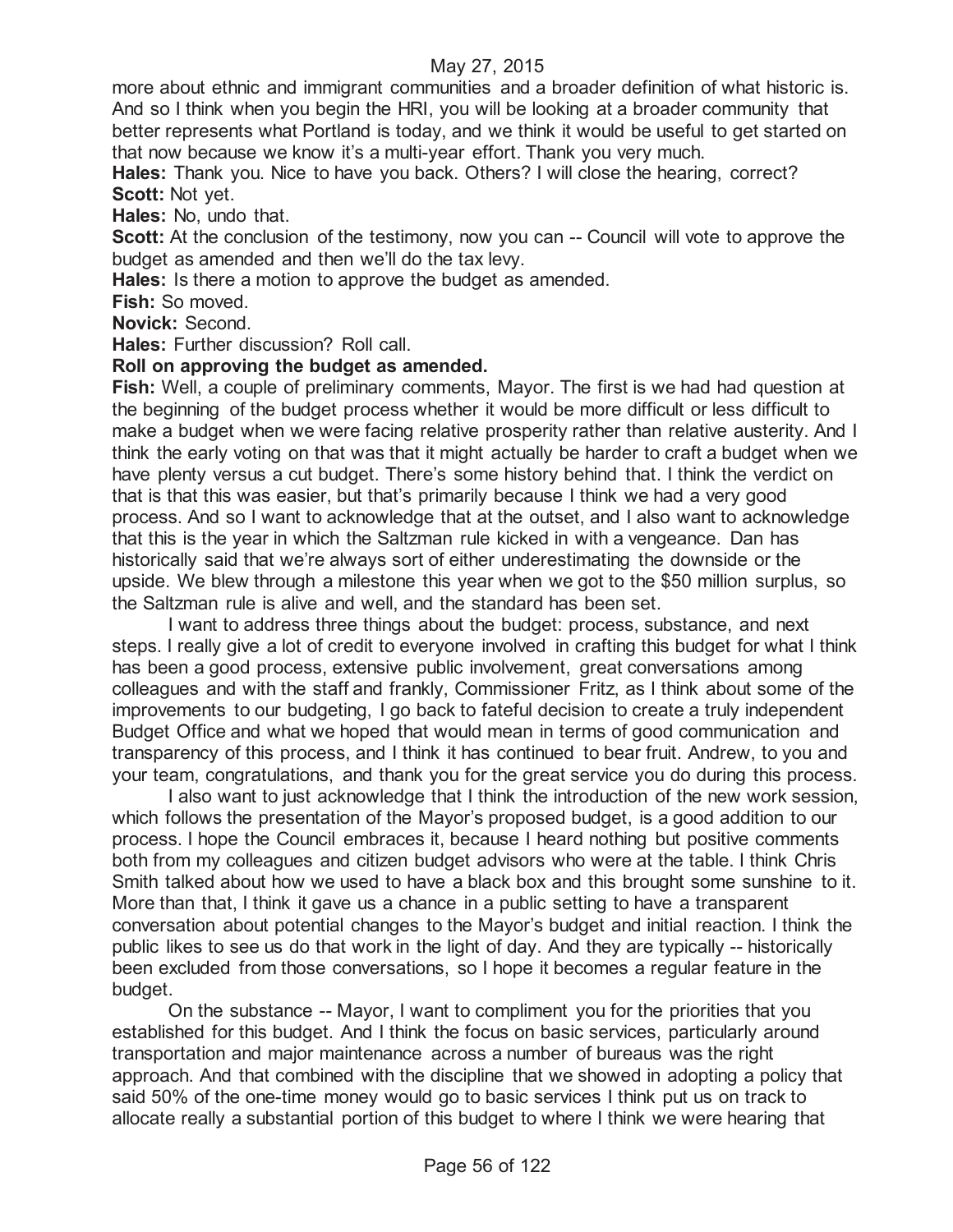people wanted us to invest. And so, I compliment the Mayor for his leadership in bringing us along, and I think the priorities in this budget were the right ones.

There's a number of things in this budget that I especially appreciate. I appreciate the new money for housing. It would not be in my nature to say it's enough because we're in the middle of a crisis, and so I would have said that even if you allocated \$50 million. But it is a substantial down payment in a budget where we had surplus, and I hope as a Council we continue to make those kinds of robust investments out of surplus and in particular, I hope that we build up the housing investment fund that Commissioner Saltzman has championed.

I think the investments in healthy families and healthy kids, particularly in light of some of the challenges that we have in parts of our community, is the right one. I look forward to working with the Council to get the Parks piece right and to work out those details. And I also, Mayor, strongly support the investment in 3 to Ph.D., and I hope it becomes a tradition to the Council that every year we pick one community partnership to invest in that's helping communities and families in an educational setting prosper. Investments we made in David Douglas early childhood development is just staggering, and that program is doing well. I think 3 to Ph.D. I think will be a similar shining star in our strategy.

I, for one, think the investment in track and field is a good one. I remember when Gail first raised it a couple of years ago ahead of the lobbying and the travel and everything else. The one thing that Travel Portland -- not Travel Portland -- that our sports authority people once told me is one of the challenges in our state we have such an abundance of great sporting opportunities. And as a result, it's harder for us to have a clear identity because we are so good in so many things. We are great place to come golf, we are a great place for track and field, we're a great place for soccer. In some ways, that works against us because there are so many things for which we are noted. I think track and field -- particularly because of the proximity of great companies like Nike and Adidas and also because of great traditions in Eugene and elsewhere -- I think track and field is the next big catch for us, so I support those investments.

I'm pleased with most of the changes that you have proposed following discussions with your colleagues -- the right budget for ONI, additional funding for ORHF and I want to thank a moment to thank all of the members of the board at the Oregon Rail Heritage Foundation who have raised almost \$4.5 million to in essence create a home for our esteemed locomotive. It makes me proud to live in a community where citizens step up to solve our problems so conspicuously. I'm pleased that we have put the East Portland action Plan on stable funding and we don't just every year come back and see that at risk. And frankly, there's a number of other things that I'm very pleased with.

There's one area that I wish I had been able to be better in terms of advocacy and I think I fell short. And in this budget and in a time of prosperity, we're taking a small cut in the RACC budget -- a little over \$100,000 -- and I regret that. Because I think it is -- we made a commitment during the lean years to continue to fund RACC, and I think to cut RACC in a year in which we have \$50 million in surplus is a mistake, but I understand that there's work to be done to actually create a stronger foundation of support for investments in the arts, particularly in light of the arts tax and understanding which program funds what. And I will be taking that up in the months to come.

Overall, Mayor, I have to say, I think this has been one of the most satisfying budget exercises that I have been a part of on the Council, and maybe partly because we had surplus to divide. But I think it also is because Council, through your leadership, set the right priorities and I think it has been largely a collegial exercise to get to this moment. I want to thank you and all of my colleagues for this process. I want to thank the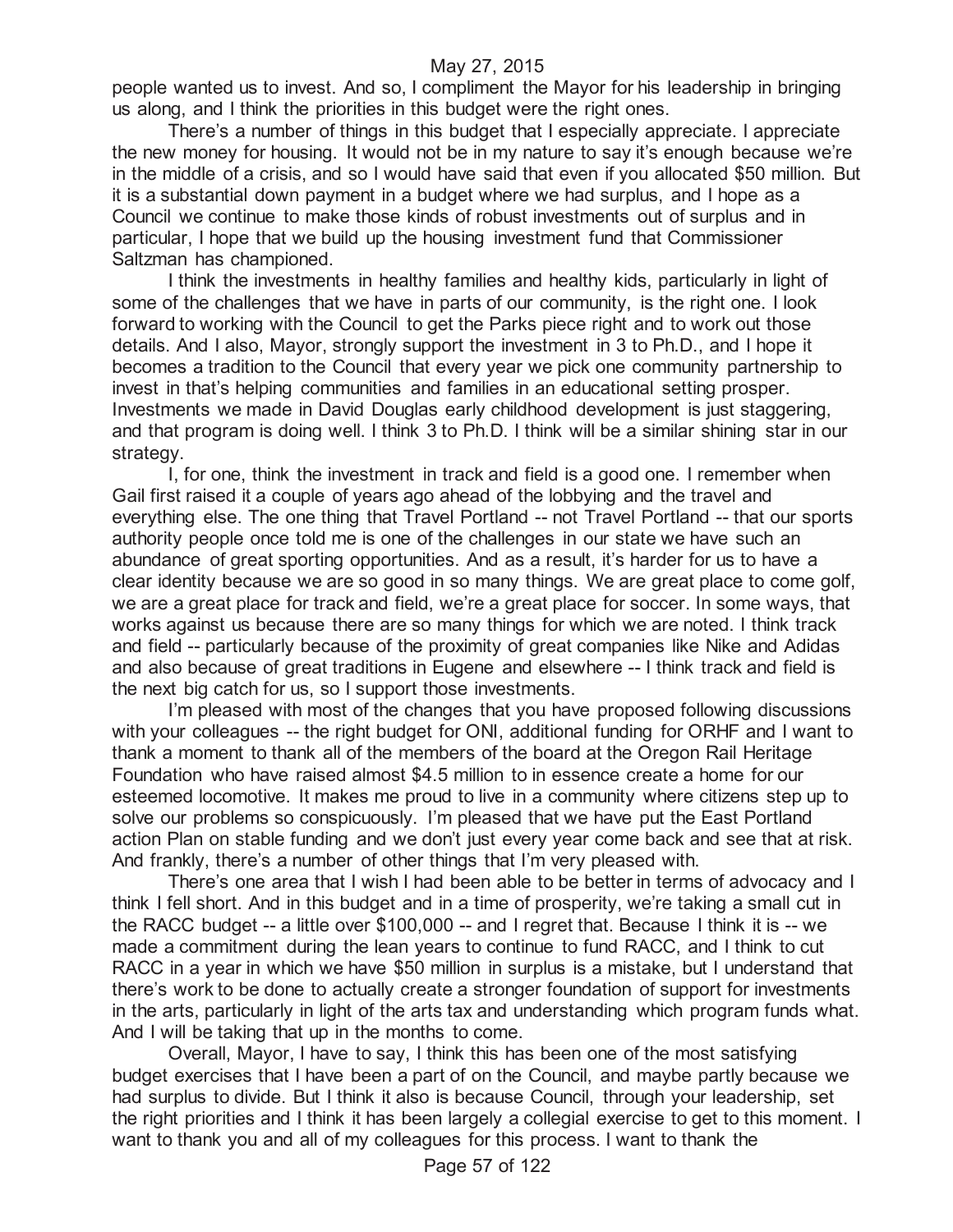professional staff, and I wanna thank my team of Sonia and Jim in particular for all of the work they have done, and of course the citizens that have come forward and helped us every step of the way. Today, I'm proud to support this budget and I vote aye.

**Saltzman:** Well, I want to thank all of us -- my colleagues and the Budget Office, and all bureaus and our staffs and our public for helping shape a great budget. And it definitely helps when we have such tremendous growth occurring in our city that we can really tap into this and translate it into investments that will make a difference in people's lives, whether it's infrastructure or teen programs to keep kids busy. This is good work from everybody and I'm pleased to vote aye.

**Novick:** I also would like to thank Andrew and his team and thank my bureau directors Carmen Merlo and Lisa Turley and Leah Treat and their staffs for their work in this process and my staff -- especially Katie Shriver, who has taken point on budget issues.

I want to underline today that this budget includes the greatest general fund investment in transportation in 30 years. In 1985-86, the general fund allocation to transportation was \$13.3 million, which adjusted for inflation slightly above the \$29 million we are allocating today. Ever since then, the allocation has been dramatically lower, which -- among other things -- Earl Blumenauer never on the City Council saw this kind of general fund investment in transportation. So, I feel very, very lucky to be Transportation Commissioner on a Council that has this kind of commitment to transportation, a Council that recognizes that what we get from the gas tax and parking revenues is not sufficient to meet our maintenance and safety needs. I just wanted to say that I'm very grateful to my colleagues. Thank you very much. Aye.

**Fritz:** Thanks to Mayor Hales for making this a very collaborative budget process and it's important to get to five, especially as important as this and I appreciate that -- particularly Josh Alpert on your staff, who's been doing shuttle diplomacy and working out kinks and everything else in between and has done a great service to the City of Portland. Thank you to each of my colleagues. When all five of us work together, we do our best work, particularly when guided by great staff giving us objective knowledge. Thank you to Andrew and the entire City Budget Office team. I think we have created an excellent process where citizens feel heard -- in fact, citizens are heard. And I agree with Commissioner Fish that the work session was another addition. I would encourage us all to get back to our budget advisory committees in our bureaus to let them know what the final decisions were and why, and to continue to engage bureau advisory committees throughout the year so that our citizens are with us watching over every penny. Thanks to everybody who participated in the budget forums, and to Resolutions Northwest for facilitating those. Thank you to my bureau directors, Mike Abbaté and Paul Scarlett; and also to Dante James of the Office of Equity and Human Rights, who I thought was a very valuable addition sitting at the table giving his expertise; and Amalia Alarcon de Morris, who was in charge of Neighborhood Involvement, which I think serves -- as with the City Budget Office and Office of Equity and Human Rights, I see the Office of Neighborhood Involvement serving all of us and I appreciate Amalia's input into the budget.

I want to repeat what Commissioner Novick just said -- \$29 million in this year's budget for transportation. So, thanks to Mayor Hales and Commissioner Novick for spending much of last year highlighting the challenges of infrastructure maintenance, particularly in transportation. As we all know, parks and housing and emergency management also have huge deficits, and yet we have wisely allocated the bulk of the extra money to transportation in recognition that our citizens are not going to accept the need for more funding if we're not allocating our current funding wisely. And I believe we are spending taxpayers' money wisely in these investments.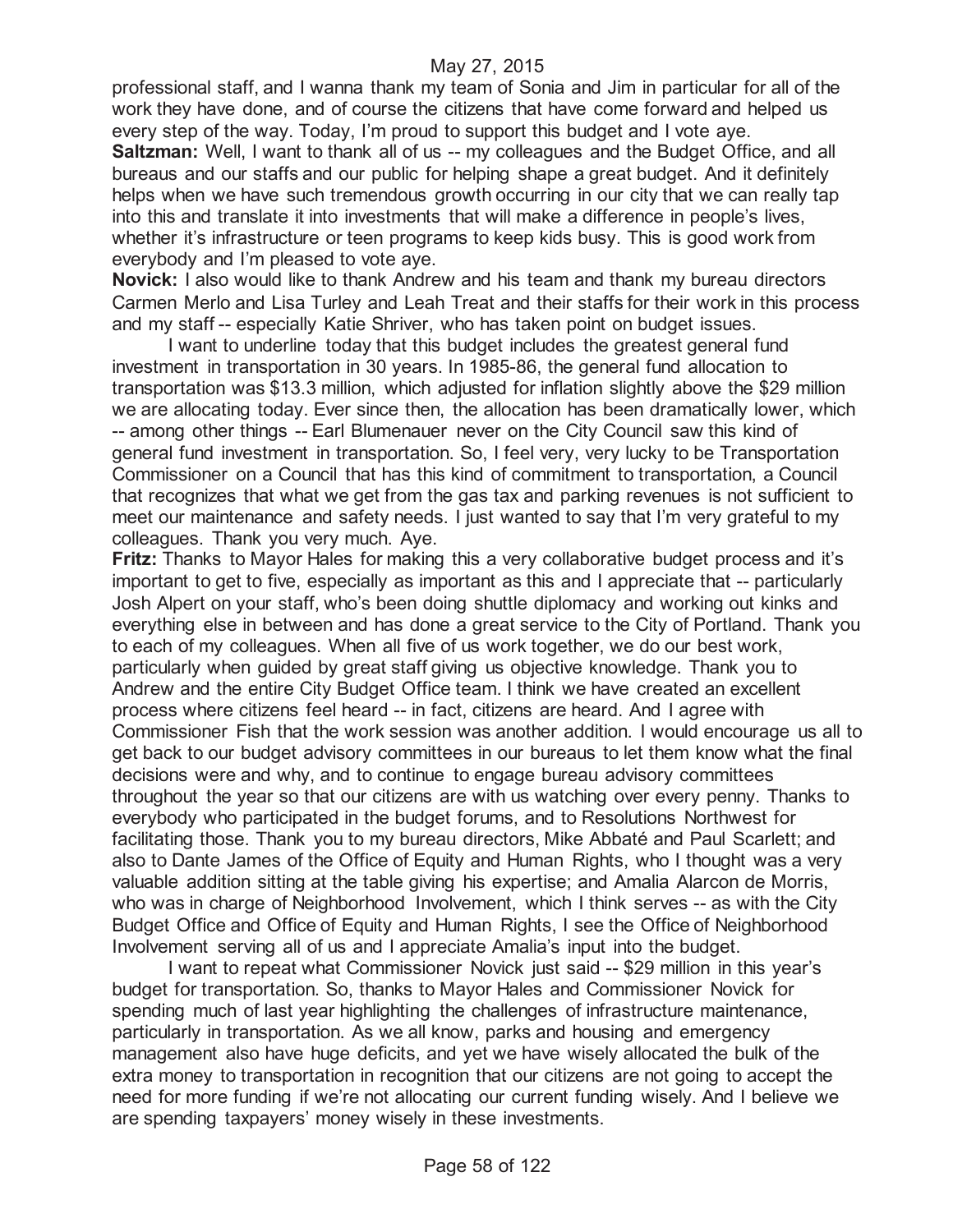I'm very proud of the policies that the Council passed earlier this spring allocating 50% of any one-time money and ending fund balance to infrastructure and maintenance in transportation, parks, and emergency preparedness, which since we have \$36 million in one-time funds, that means that \$18 million is budgeted for crucial safety needs - maintenance needs, rather -- including \$12 million for transportation projects with 122nd Avenue receiving over \$3.3 million in paving funds, and additional 4.7 million for safety improvements. We are continuing to invest in areas of the city that have long been lacking in services, and we are prioritizing that even with relatively scarce resources. I think it's easy to forget when you have a budget surplus -- so-called surplus -- of \$36 million, the hundreds of millions of dollars' worth of needs all over the city in the four major areas. And so we are not done yet.

Very grateful that thanks to the 50% policy, we are receiving funds in parks for the Charles Jordan Community Center roof, the Mt. Scott heating system, the Zither pond at the Lan Su Chinese Garden -- which I previously forgot was called Zither and I think that's an excellent name -- the stadium lighting, Willamette Park dredging, and Forest Park culvert repair. All are really crucial maintenance projects for our parks infrastructure. As I mentioned, there are a couple of budget notes, one for Mt Scott and the stadium lighting, that are of concern, and I will talk with the Mayor about those and hopefully get those addressed before the approved budget vote.

I am delighted for the right budget for ONI, and thank you so much to everyone who wrote in with personal stories about what that means to you. \$180,000 goes to the diversity in civic leadership program, which the Harvard Kennedy School recognized this spring -- last month -- as one of the top 10 innovations in public engagement in government in their Innovations in American Government awards. This was a competition with 500 entrants, and we are in the top 2% with the diversity in civic leadership program. And when Commissioner Hales asked me to be on the task force of Neighborhood Involvement back in '94-'95, we figured out what's necessary in the neighborhood involvement system, and that is to fund programs which previously had not had enough attention, particularly diversity and civic leadership, people with disables, and youth. And that's what this right budget for ONI does. 20 years ago, we knew what the answer was. We're finally in a position where there's a Mayor willing to commit funding those needs.

In addition for the money for the diversity and civic leadership partner, including an extra partner to be fairly apportioned with a competitive process to decide who the new partner is going to be, there's \$30,000 for neighborhood small grants. You give citizens \$1,000 or maybe even \$500, and it is amazing what they can do in partnership with different folks in their community who might never go to a neighborhood meeting but would love to show up to create a community garden or a booth or a kiosk or a food program for some of their needy neighbors. That's terrific. And also, the \$10,000 for the youth commission and \$10,000 for connecting communities for people with disabilities, experiencing disabilities. Those are really important programs, and I appreciate your investment in people as well as projects and things.

I'm very happy that Parks is receiving funds for fountain maintenance, not because I'm a particular big fan of the fountains -- although I think they're really great -- **Fish:** Move to strike those words, please. [laughs]

**Fritz:** It's a continuation of making sure that ratepayer dollars pay for the rate-funded portions of the budget and taxpayer general fund dollars fund other things. Because the Mayor chose to allocate money for fountain maintenance, Buckman Pool and the community center no longer at risk. They are in the ongoing budget and I'm very glad we will not be having that discussion at least until we get into a further discussion of what community centers look like in the 21st century, and if there are new ways of looking at the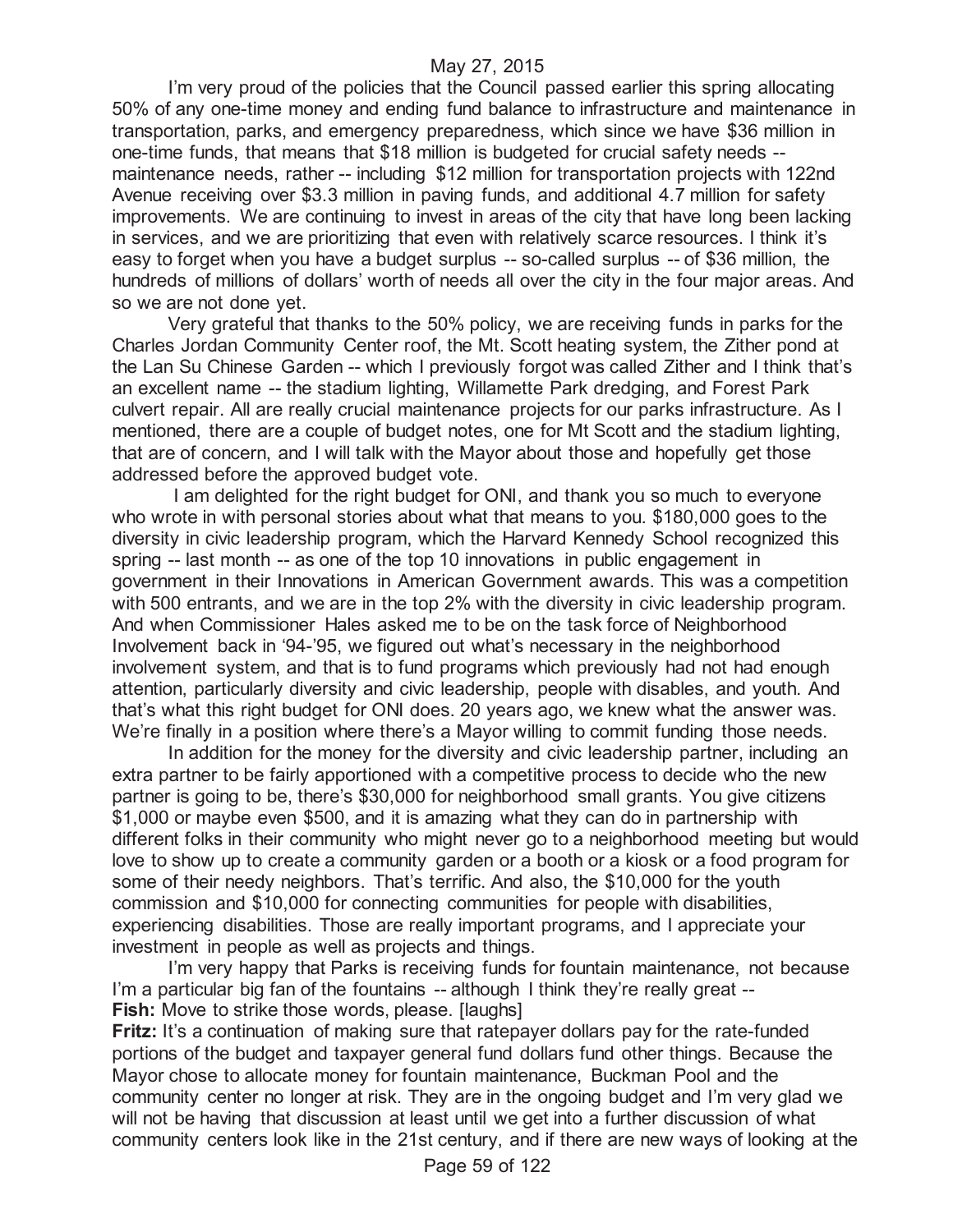functions of a community center that may not involved tens of millions for a new pool. There might be other creative ways of doing things, and certainly the little pool at Buckman is necessary until we can fund the Southeast Community Center and Sellwood Community Center provides a lot of cherished services.

I agree with Commissioner Fish that the ongoing funding for the East Portland Action Plan is very satisfying and great work on their part. Also the \$250,000 for Gateway green, which furthers a community-driven mountain biking effort which will match nicely with the other efforts -- the other work that the Mayor is leading on mountain biking opportunities.

We are looking forward to working together on the youth initiatives in the community center. It's not well defined as yet, but we will work hard to get it so. And we're looking for partners. So, if those watching are wondering what could it be, what might it be, join the conversation because we can work it out together.

There will be a couple of budget notes in addition to the ones that I already mentioned. One on the indoor track funds that we will be approaching Travel Portland and others to see if we can get some money from other sources to supplement those -- to replace the general fund dollars, and if that is the case, we'll put the general fund money back into the contingency.

There are some huge upcoming expenditures that we know are coming along. We've worked very hard this budget year to get \$15 an hour for direct City contractors and for all full-time City workers. We still have more than 2000 Parks workers who do not make \$15 an hour. We have our contracts with entities like the Pioneer Courthouse Square whose custodians don't make \$15 an hour. There's various other elements that we -- even without the legislature taking action on raising the minimum wage -- that we can do if we have the discipline and the funding to be able to direct money to those in our community who part of the reason they can't afford housing is because they don't make enough in their 40 hour a week or 60 hour a week or 80 hour a week jobs. And so, we're not done yet, but I concur with my colleagues that it is much more pleasant to be looking at where to allocate the money wisely rather than looking at where the cuts would be least painful, as has been in the past. Thank you to all, aye.

**Hales:** Well, I'm very proud of this budget and the good work that we've all done together to draft it and get to this point here today. Budgets are values expressed in dollars. They're also expressed in words, as we try to do here, but budgets are where we put our values into line items of dollars -- and in this case, public money. And I think one reason why this budget has been a successful process is that there are some strong shared values on this Council that I think reflect those in the community that we heard from some folks eloquently about today and that we heard during the hearings. And those values of basic services and housing and public safety and kids -- really the themes of this budget -- are expressed in dollars in this budget. So, I want to thank my colleagues for being clear about what their values and priorities are and for our ability to work together as a board to get to a shared understanding of where we should focus our work and our priorities over the next year.

I also want to echo some comments that my colleagues have made here about the validity of this process. One of my favorite parts of the budget process in the last few years have been the groups of new Portlanders who come to the budget hearings, many of them participating for the first time in any kind of democratic process -- and we've all seen those moments. And seeing those folks participate and both be influential is a powerful moment for me -- to see them come in and say, "this what I would like for my community and for my kids and for my family and for my future" and have it show up in what we actually do is such a validation that the democratic process works in our City. And I'm very proud of that.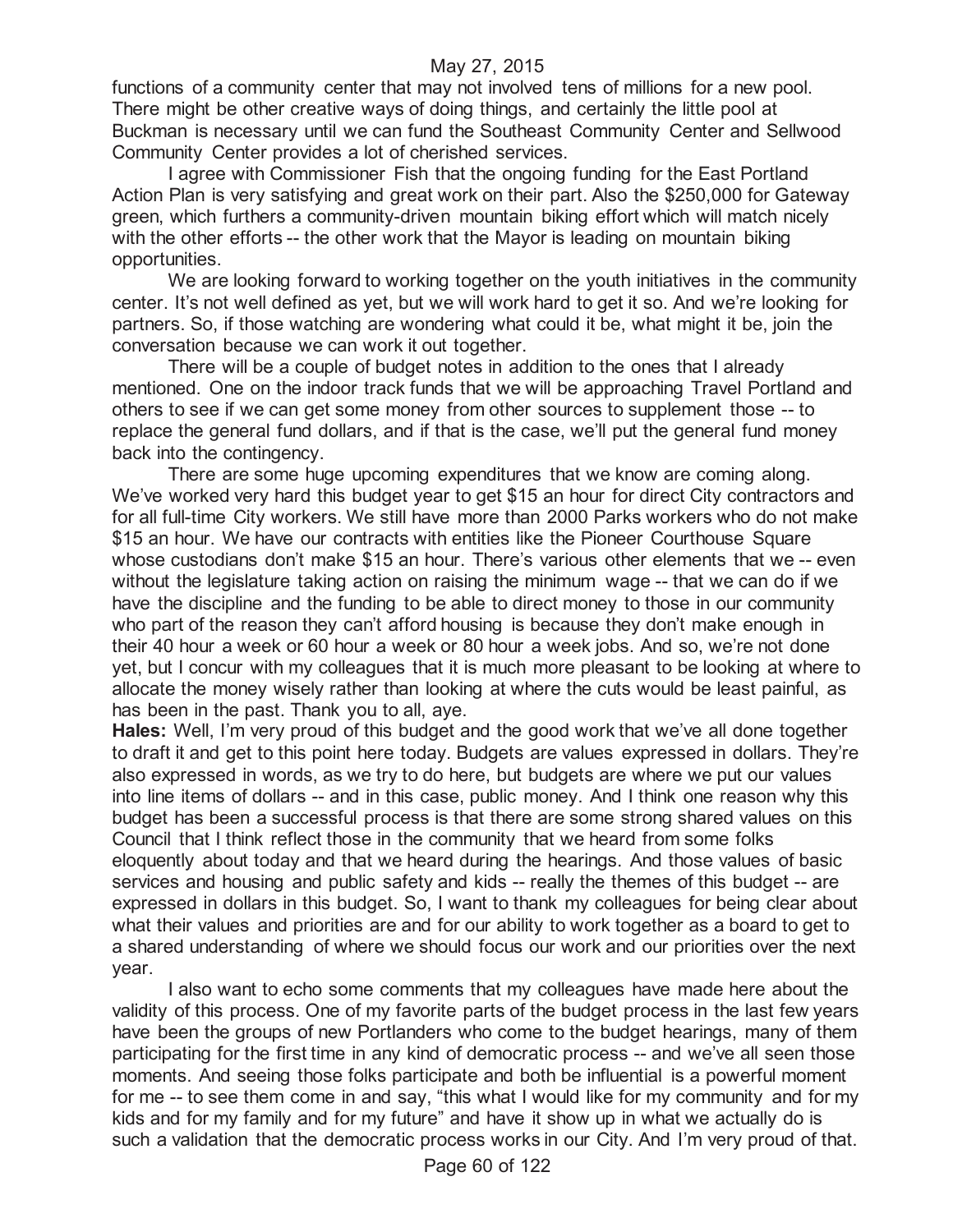I'm very proud of some long-term commitments that we've made in this budget. Not just that we are experiencing prosperity and are rightly focusing those additional resources on transportation and parks and a new server to run our 911 center and other kinds of important basic infrastructure pieces, but that we're making long-term commitments that will pay off long after the public service career of the five of us has ended. One of those is the out of the mud effort that we are beginning -- albeit modestly -- an effort to partner with neighborhoods and citizens living on dirt streets since they got annexed to the City of Portland or whenever back in the midst of time, some local government allowed previous homeowners to build houses on streets without sewers or pavement. For us to finally - now that we have the sewers installed -- to start working on the pavement one way or another, through local improvement districts or however we make that work to make a long-term commitment that someday, every street in the city of Portland improved to a standard that people that live on it want to see. That's a good thing for us to be able to say that. And then for us to make this ongoing commitment -- albeit yet not fully fleshed out - to giving free and available recreation choices to our kids. I'll tell you, I'm so passionate about that. Every day, I'm getting reports about the increase in gang violence. I was there at the East Portland Community Center a few minutes after that young man turned and fired back into the crowd towards the East Portland Community Center, blessedly hitting neither anyone there nor even the community center itself. You know, we've got to give our kids positive options. We all know that. We don't get the chance to talk to Charles Jordan about this anymore, but I did get the chance the other night because I ran into him at an event to talk to Roy Pittman, who -- for those of us who work in parks for a while know - has teaching kids to wrestle at Peninsula Park Community Center for decades - thousands of young people affected by this guy -- and talked to him about this program and to hear his validation that this is the right thing to do was also pretty powerful.

This Council has -- as far as our research has been able to determine, this Council has in three years dealt with the biggest budget deficit in the history of the general fund, or at least its recent history, and the biggest budget surplus. Dubious honor in the first case, and a wonderful opportunity in the second, but I think our values have been consistent through that process and I think we have shown that we are good managers of the public's money. A couple more mentions there.

We are in this position today because the city of Portland is prosperous. We have the fastest-growing gross domestic product and the fastest-growing cities in the country. We have 4.8% unemployment in the city. We've created 23,000 jobs in the last two years in this city. Business profits are up. That's a good thing, and it's a good thing in part because it rains down benefits to public services that the City and County provide. That's why the City and the County are enjoying this. We have a responsibility to keep that good economy going, and it's now paying dividends for our citizens.

Finally, I want to say thank you to first Andrew and his team. They've worked as they have always totally professionally and totally thoughtfully and relentlessly prudent in their use of these dollars. And we have arguments and discussions around our tables with them about this and that expenditure, and you and your team, Andrew, are first rate in everything that you do and totally mindful that these are every one of them a public dollar that somebody's paid in taxes. That sensibility just shines through in everything that you do, and I don't know how many people in the City appreciate that fiscal prudence that you live and breathe, but we do, so thank you for that good work.

To Gail Shibley and the rest of my staff who have worked so hard to craft this budget, thank you for the good work as well. And to our bureau staff and directors who came forward and answered hard questions -- or in a couple of cases, like this Parks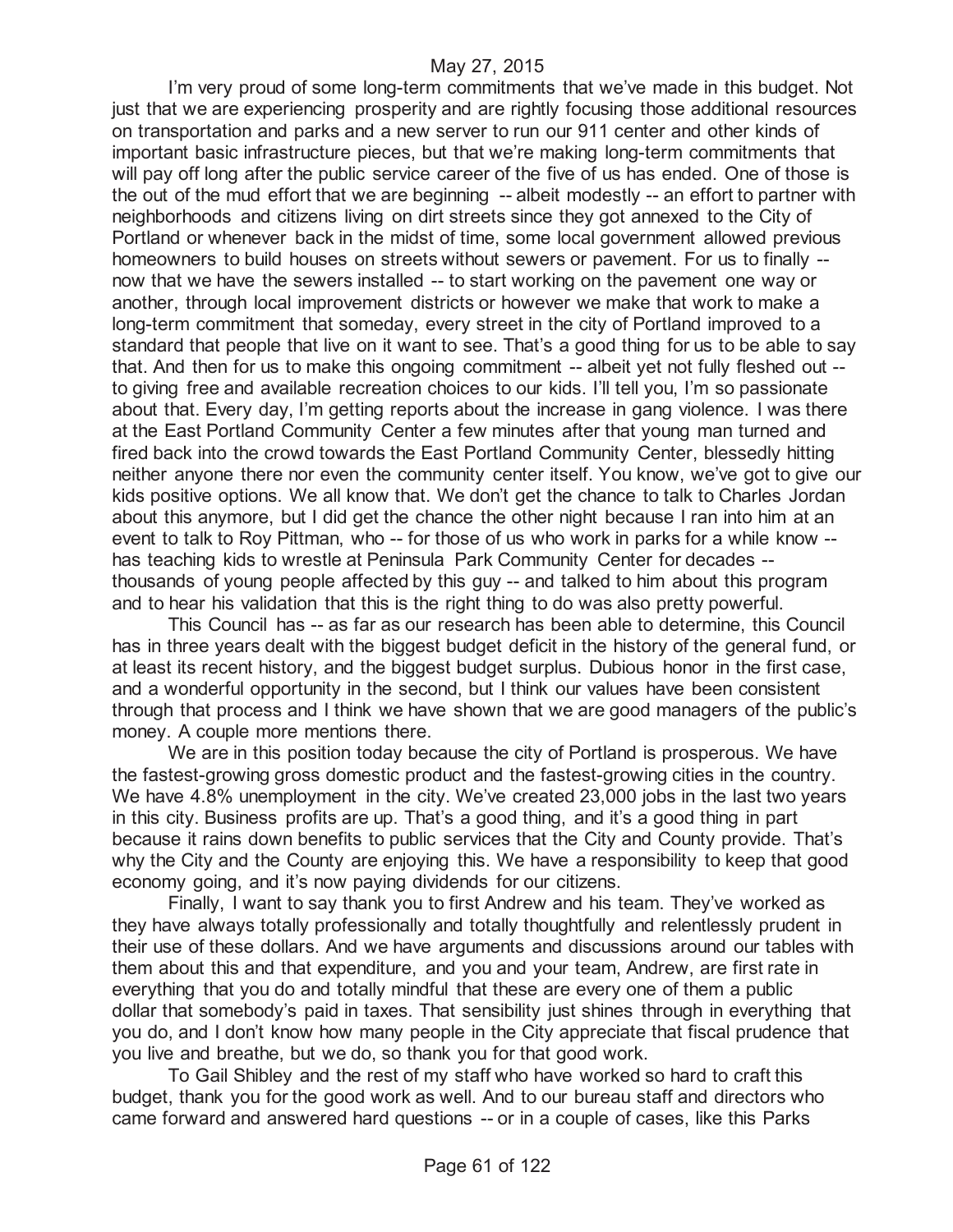program, developed something new and effective in a very short time. I thank them for the good work as well.

I'm very proud of this budget. Mike Lindberg came in here the other night and said it was transformational. That's high praise. I think it's certainly a great accomplishment for us as a community and an opportunity to build a city that we all love and that will be better because of the way that we spend these dollars. I am happy to vote aye. Thank you very much. I believe we will adjourn as the budget committee --

**Scott:** Close -- moving to tax levies. [laughter]

**Hales:** Gotta approve the tax levies, there it is. Item 10.

**Scott:** Always the most important.

**Saltzman: Gotta go -- [laughter]** 

**Hales:** It's all funny money, we're not going to actually levy the taxes to do all this. So, the budget committee will now levy -- the City shall now levy its full permanent rate 4.5770 dollars per \$1000 of assessed value and \$15,293,219, for the payment of voter-approved general obligation bond principle and interest, and \$133,795,013 for obligations for the Fire and Police Disability and Retirement fund, and .4026 dollars per \$1000 of assessed dollar for the children's levy. Furthermore, the City shall levy amounts listed in attachment E for urban renewal collections. May I have a motion, please, to approve these tax levies? **Fritz:** So moved.

**Saltzman:** Second.

**Hales:** Any further discussion? Roll call.

**Roll on approving tax levies.**

**Fish:** Aye.

**Saltzman:** Aye.

**Novick:** I just wanted to take the opportunity to say that we live with a ridiculous property tax system that we in the City can't do anything about. The values of properties are tied to whatever the values were in 1995, which means that in parts of the City where values have increased rapidly since 1995, they're paying based on assessed value which is much lower than the real market value, but in parts of the City where values have not appreciated rapidly since 1995 -- including much of far East Portland -- people are paying base on the assessed value that's much closer to the real market value. I want to take this opportunity to say, I'm sorry about that. I wish we could fix it. Maybe someday the legislature will send something to the voters that gives them an opportunity to have a more equal property tax system. Aye.

**Fritz:** Taxes pay for services, and we just allocated the services with the apportioned money. Very grateful to the taxpayers and ratepayers of Portland for the public money that is dedicated, and I will continue to spend it wisely. Aye.

**Hales:** Aye.

**Scott:** Finally, if I could take 30 seconds before you adjourn -- thank you for the comments. I just wanted to recognize myself the CBO staff. If they could all stand up. **Hales:** We're going to suspend the rules and thank our staff. [applause] Nicely done. **Scott:** As I think you all know, hours and hours of analysis and work go into these -- this five or six month period of time, and they're the ones pulling the late nights to make the process run smoothly. So, I wanted to thank them myself as well.

**Fritz:** I would also like to thank you with working with each of our staffs. I neglected in my comments to thank Tim Crail. Each one of us has one or more staff who definitely are our point people, and we appreciate your availability and each of your staff that we can go directly to you and ask you our questions and get them answered quickly.

**Scott:** I appreciate your staff's availability when you're not available. Thank you very much.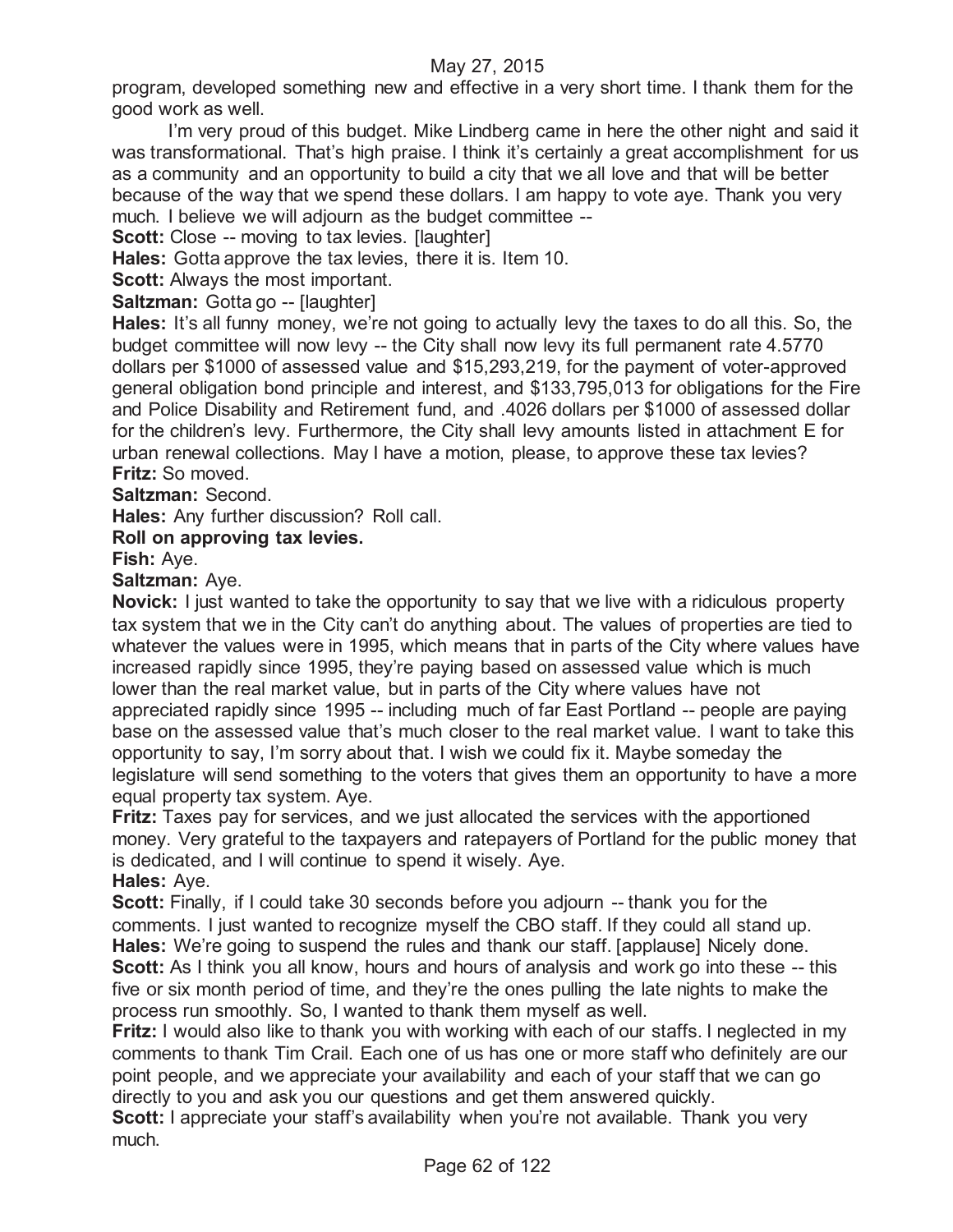**Hales:** Thank you very much. Now, I will adjourn the budget committee. We'll take a moment's break to switch staff and we'll move into the PDC budget committee meeting.

At 3:02 p.m., Council recessed as Budget Committee.

At 3:02 p.m., Council convened as the PDC Budget Committee.

**Hales:** I'm now convening the Portland Development Commission for purpose of approving the fiscal year 2015-16 budget. The budget committee members received copies of PDC's budget and an approval change memo on Thursday, May 21st. Would you please call the roll?

**Fritz:** Here. **Fish:** Here. **Saltzman:** Here. **Novick:** Here. **Hales:** Here. **Hales:** I'm now calling for a motion to consider the changes to the proposed budget as presented in the change memo and exhibit A. Do you need to describe any of those for us, gentlemen? I know you did before -- or answer any questions that the Council has about changes. We discussed earlier the changes in the general fund budget which are then mirrored in the PDC budget -- that is, the tax increment funds will be used to pay \$150,000 towards the river access project, \$638,000 towards the Lan Su Chinese Garden repair, and \$603,000 towards the replacement repair and replacement of the Charles Jordan roof. That will enable general fund funding of the inclusive start-up fund at \$500,000 and the PDC community development fund at \$891,000. So, the Council reviewed all of those changes on the general fund side a few minutes ago. I think we're clear on those.

**Fish:** Is this time for questions?

**Hales:** Yes, please.

**Patrick Quinton, Director, Portland Development Commission:** Yeah, we're here for questions. You have the memo.

**Fish:** May 21st memo?

**Quinton:** Yes.

**Fish:** Mr. Executive Director, under my name, number one, about the status on the Multnomah County Health headquarters, do I read this you will be extending the time line for final installment but it is conditioned on this being for a county health headquarter and not for some other purpose?

**Quinton:** Yeah, that's correct. Since the last meeting, I've had a chance to check in with the County on this and what they tell me is they plan to proceed be that project. So, it doesn't seem to be anything --

Fish: OK. And if for some reason they choose not to -- for whatever reason -- then it would come back to us for further discussion, right?

**Quinton:** Yeah, the overall money involved, I think -- it's still an agreement between PDC and the County related to changes to the River District many years ago and other things, and so we would want to help them find another project that was TIF eligible. But, yeah, we would be able to come back and talk about what that project is.

**Fish:** Just to be clear -- I know it's a beating of a dead horse here, but the dirt that I threw in was contingent on it being a 30% eligible project, not some other project. So, separate and apart from the TIF that they are entitled to by virtue of the overall deal on urban renewal, the dirt is contingent on it being a 30% set-aside eligible --

**Quinton:** Yeah, and that's a deal between the City and County.

**Fish:** We're clear about that. Thank you.

**Quinton:** Yeah. And just so that you are aware, it's not -- it doesn't impact anything, any budget issue right now. We have agreed actually to resolve an outstanding \$9 million payment that we made to the County in Downtown Waterfront -- a similar type of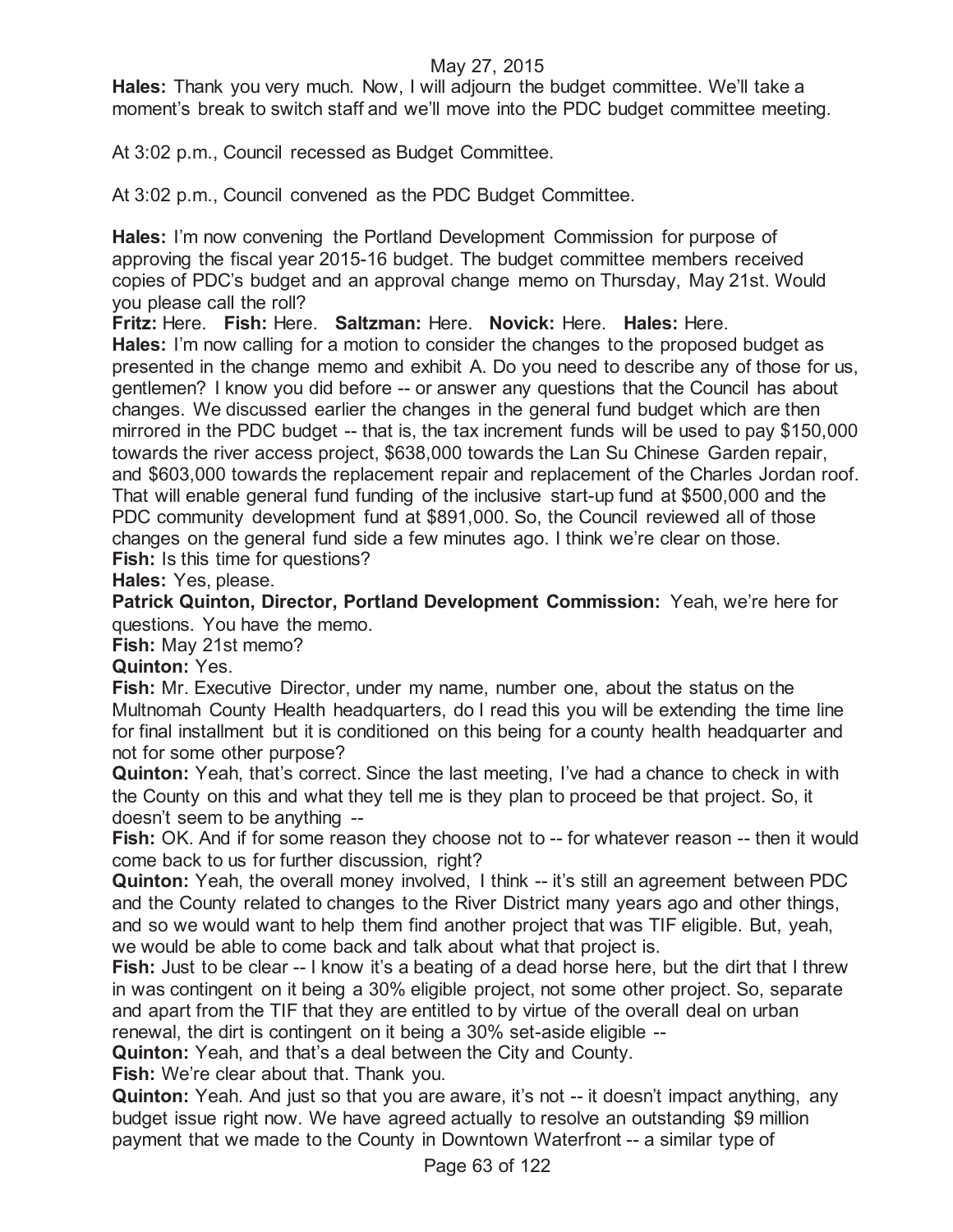agreement, but 10 years ago -- that they have been unable to use. We will actually transfer that obligation to River District and transfer a similar obligation back to Downtown Waterfront. Our contribution to the County Health headquarters building will be \$9 million more and we will no longer have an obligation in Downtown Waterfront to the county. So, we're working on updating our IGAs, but that is an agreement in principle.

**Hales:** OK. Other questions for our chair or our team from PDC? So then, that's -- the change memo includes the amendments as described and as we've discussed. Are there any individual amendments to this memorandum from Commissioners that anyone wants to propose now? Hearing none, then we'll thank the three of you and call for public testimony -- if there is any -- on the budget as proposed and on the amendments before us. Thank you.

**Quinton:** Thank you.

**Hales:** Mary Ann, you get to sing solo this afternoon it looks like.

**Mary Ann Schwab:** Good, then maybe we can turn off the blankety-blank clock. [laughter] **Hales:** No, we're not going to start that practice! Who knows --

**Fish:** Nice try.

**Saltzman: Don't push your luck!** 

**Hales:** Oh, we get a treat.

**Schwab:** This is serious stuff. I want to talk about Washington High School, PDC budget, the park budget. We've been at this since 2004, we've been in queue now since a good 30 years. And I understand fix our park -- I'm thrilled we're fixing our parks -- I can understand waiting another 10, 15 years to get it constructed, but we are at risk of losing our land facing SE Morrison. That's open space right now. Back in the '90s, they upped it to RH when the building was empty -- Washington High School -- and back in the same period of time St. Francis Park was there. Lots of changes going on. Portland Public Schools went down to Planning and tried to up it to an EX. It has been nine, 10 months, they finally came to Portland, the Buckman neighborhood association, and let us know they didn't get in touch with us because they barely got if in public hearing time by March 30th. They lowered it to CM3. We don't want that. We want open space for our children to run and play. I was hoping to get here in time to beg for a million of your \$40 million surplus. I'm also aware -- and I have documents to prove it -- we have 5.1 million in queue at PDC for the projected costs funded by TIF within the Central City eastside. And also we have - now with their record, it's 985,000 in queue and that's due to expire in June of 2017. So, I - - short of my going out with a bake sale, how can I get another million dollars to buy this land? We have many, many, millionaires with deep pockets -- deeper than mine -- that would want to leave something behind for the children they never had. Let's try to keep the open space. In your own comp plan, you need at least 10 acres for community centers. And Commissioner Fritz is right, \$10 million is a lot of money. But we have been tap dancing around and coming down here again and again just to keep the swimming pool open. There are seven inner Southeast neighborhoods that started out to be model cities neighborhoods in the late -- early '70s. I have been at this this long trying to meet the needs of our kids in the inner city. I have given you my document. I don't know what else I can do. I have the history of who bought what, what was paid for, you name it -- I can bury you in paper if that is what you want. But I'm not going to spend my ink doing it. I'll give the copies to ONI and maybe they can print it if that's what you need. And again, I'm here asking for assistance. Seriously, I don't want to lose that land facing Morrison. Please help me with this. I'm begging you to help me. Not just for me but for the generations to follow. Thank you.

**Hales:** Thank you.

**Fish:** Mayor, this is not technically a comment to the budget but can we engage --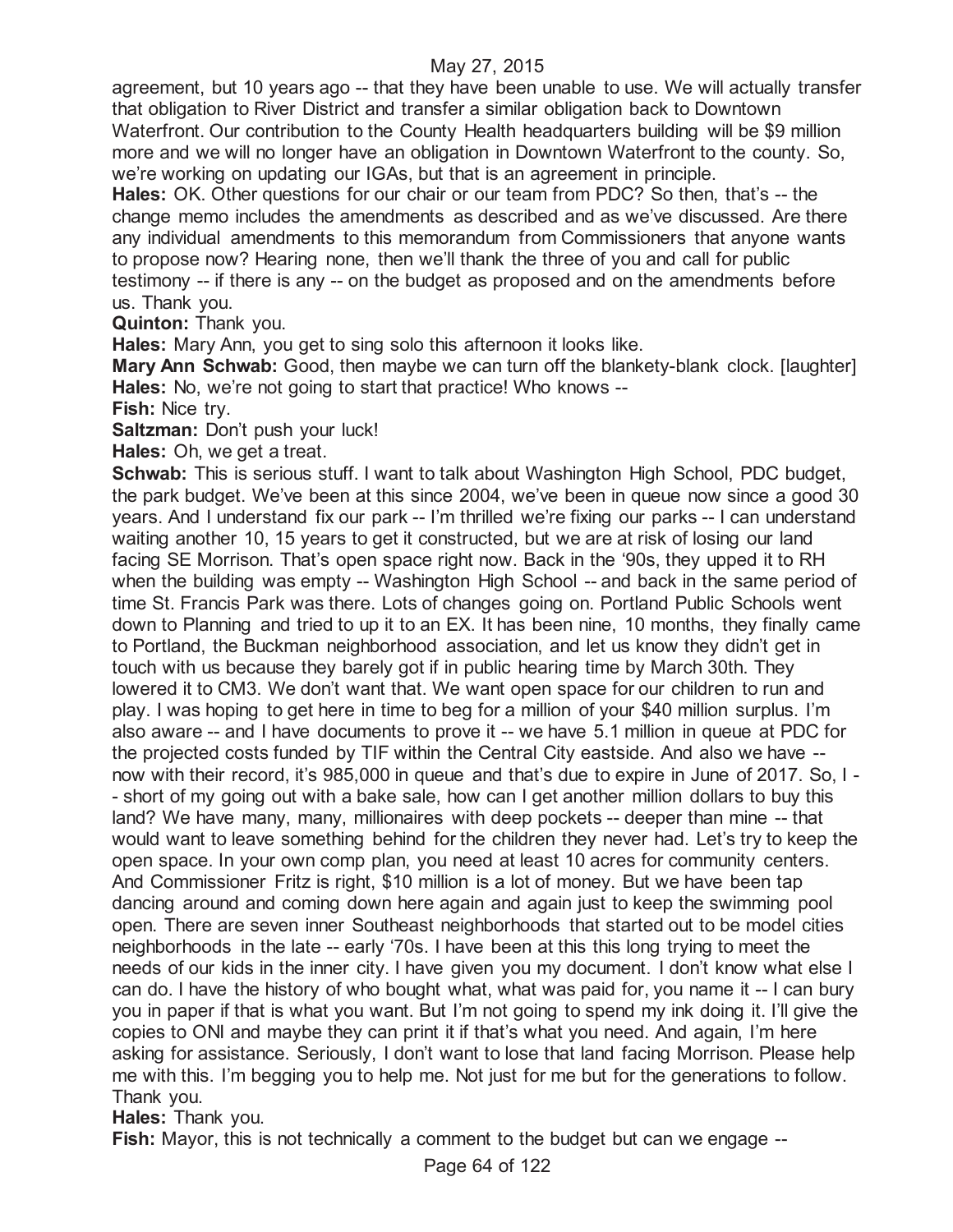**Schwab:** It is budget --

**Fish:** I'm doing you a service by opening up.

**Schwab:** Thank you. I thought you were teasing me. OK.

**Fish:** I'm not arguing with you, I'm pleading your case. Mary Ann has also raised this with me because I have some institutional memory of the option we have created -- we negotiated with Portland Public Schools once an upon a time when there were some other moving pieces, including the potential acquisition of Washington Monroe High School and potential funding and potentially staged for a new community center. Without getting into the merits of this -- because I don't have the records to verify what the position is -- what I would simply ask, Mayor and Commissioner Fritz, is that we pull the records that Parks has related to this transaction. Because I do remember negotiating -- it might have been around the time that we -- during one of the episodes where we give some general fund money to Portland Public Schools during a dip. And I do remember this being negotiated and I do remember this being a Council priority. I don't remember what the commitment was, other than having an option. And option of first refusal doesn't necessarily commit us to doing anything, but I would ask that those documents be retrieved so that we can revisit the question well in advance of the expiration of the option date and decide as a Council how we want to succeed that's separate and apart from the merits of the issue.

**Schwab:** That expires June of 2017, by the way. And I have those resolution numbers. **Fritz:** We have the records, Commissioner. I'd be happy to have a discussion.

**Hales:** But the property is not -- that's an option that the City has until 2017, is that right? So, the parcel can't be sold by the school district during that time, unless -- **Fish:** It could be subject to an option.

**Schwab:** That's what the notes that I handed you -- there are two parties of interest wanting that property right now. Already one has filed a right of first refusal on it because they know the City has no money.

**Hales:** I'm sure there are lots of people who would like to buy that property. But the point is -- my question is, can it be sold to anybody else but us during this time?

**Fish:** All we negotiated was the option of them coming to us saying you can match --**Hales:** So they have to come to us first, OK.

**Schwab:** And I told sara king that if necessary, just a piece of paper. I will ask the Council to sign another intergovernmental agreement. We can keep signing them again and again and again just to keep it on hold. And then maybe put a community garden right now, maybe fence of a dog park -- let's start putting people on that open space. You're already getting \$50,000 for the next five years for the teachers' parking lot. I mean, we're doing what we can. Please help us.

**Hales:** We hear you.

**Fritz:** And Mary Ann, that's exactly right, it's a matter of the money to buy it and to develop it.

**Schwab:** I know it. There's a millionaire that could do it. They could write a blank check. **Fish:** One thing I want to make sure that we don't forfeit is acquiring it through an option of right of first refusal just gives us the control of the site, it doesn't mean that we necessarily exclusively develop the site. There is an upside of this site -- some blend of community needs, park needs, and other things. I just want to make sure that if our option expires, it expires because we consciously decided under no circumstances there are housing, parks, or other community benefit that we want to pursue.

**Fritz:** Commissioner, it would take additional general fund money to be able to buy it because we currently don't have the system development charges to buy it. **Fish:** I understand that.

**Hales:** Sure.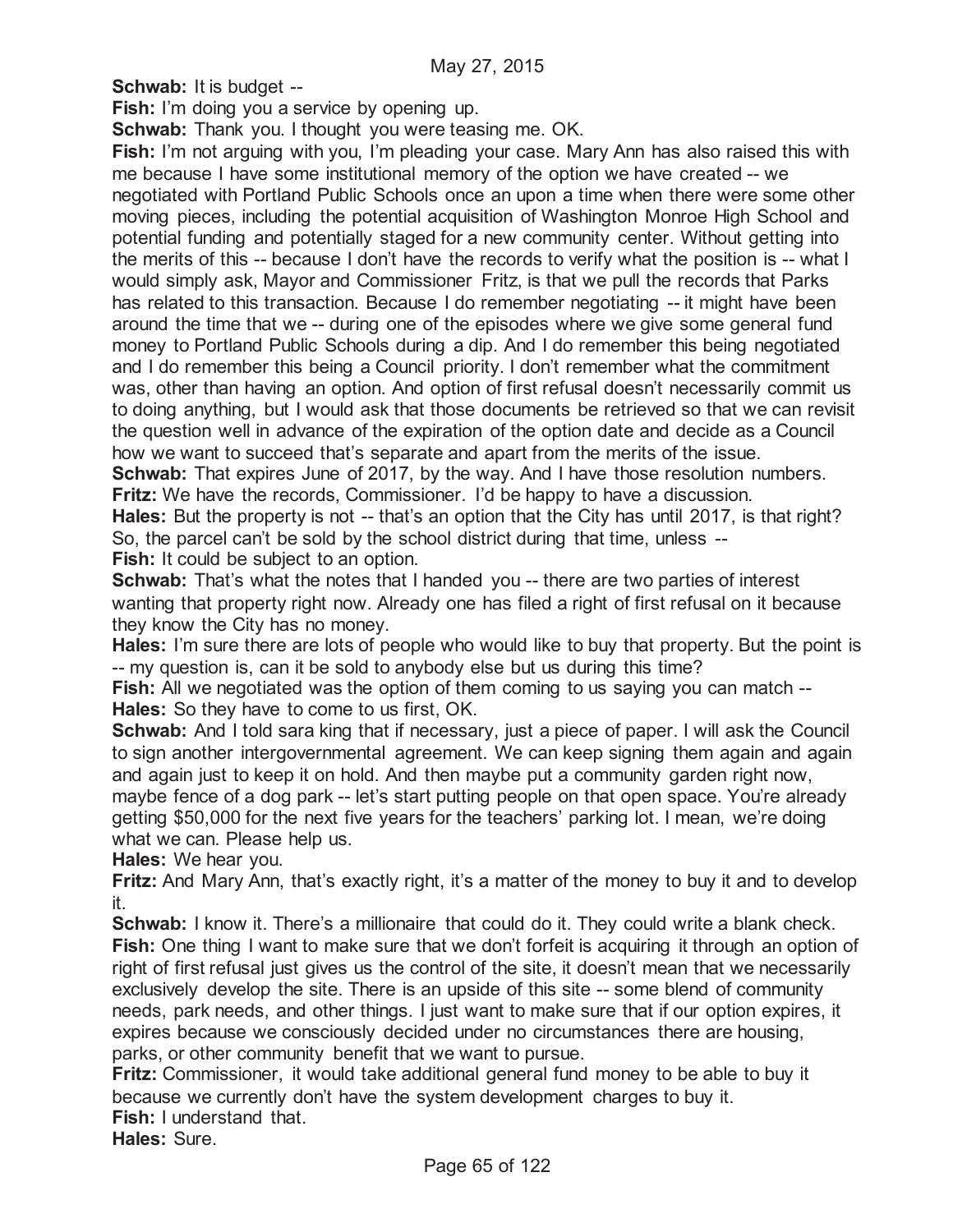**Schwab:** The good band-aid, the good tourniquet is just renew that right of first refusal. In the meantime, I will have a bake sale.

**Hales:** Appreciate you highlighting the issue, Mary Ann. I think we can do better than band-aids and tourniquets and other metaphors we want to use. We have a very highly developed partnership with Portland Public Schools --

**Schwab:** No, it's frazzled. We can talk later.

**Hales:** We can talk later, let me talk now through. We have a highly developed partnership with Portland Public Schools that includes the City of Portland paying for really important things like school resource officers. We are not without leverage in this conversation, and I'm happy to make sure that the five of us are focused on not losing any good opportunities, because they're not making any more land. Appreciate your vigilance over this issue.

**Schwab:** That's correct, there's no more land. I'll be back.

**Hales:** I'm sure you will. Thank you. Anyone else it speak on this? So now entertain a motion to approve the budget adjustments.

**Fish:** So moved.

**Novick:** Second.

**Hales:** Further discussion? Roll call on approving the budget adjustments, exhibit 1, 7116. **Roll on budget adjustments.**

**Fish:** Why are we doing Fritz first?

**Fritz:** I'm position number one and it's the PDC budget, not the Council order. **Hales:** Wow.

**Fish:** You are always in position number one in my book, but I just -- since I have been used to being the first, I was just inquiring as to why we are changing the order.

**\*\*\*\*\*:** Can I say one thing more?

**Hales:** We're already in motion, so let us proceed here.

**\*\*\*\*\*:** Alright.

**Fritz:** Frankly, I just wait to be called, Commissioner Fish --

**Fish:** What is it about Fish and Fritz? I know there are some distinguishing characteristics, but we do get confused a lot.

**Fish:** It's easy to do.

**\*\*\*\*\*:** [inaudible] Rose Festival, this is the book. That is my comment.

**Fritz:** Very much appreciate the work of the Portland Development Commission. Your accommodation of many of Council's requests, including handling the ongoing funding for Voz and Southeast Works now -- that's great -- the partnership on figuring out how to fund tax increments -- use tax increment financing where appropriate and then general fund where appropriate I think is getting to the best of both worlds. Thank you. Aye.

**Fish:** Thank you, Patrick and senior team; thank you to the chair and leadership for the time you spend with us at this time of the year to get it right. I would highlight a couple of things. I'm very grateful for the deep commitment to affordable housing in North Macadam, and I also appreciate within the framework of the new strategic plan the additional emphasis we'll be placing on the creative economy as a potential driver as one of the clusters we'll be looking at. Beyond that, this is our last vote on the budget, so I will be brief. Aye. Thank you.

**Saltzman:** I want to thank the PDC commission and its chair and the staff of PDC. Pleased to vote aye.

**Novick:** I'm thankful that I didn't have to take up as much of your time discussing the budget as I did discussing the urban renewal boundary changes earlier in the year. Thank you very much. Aye.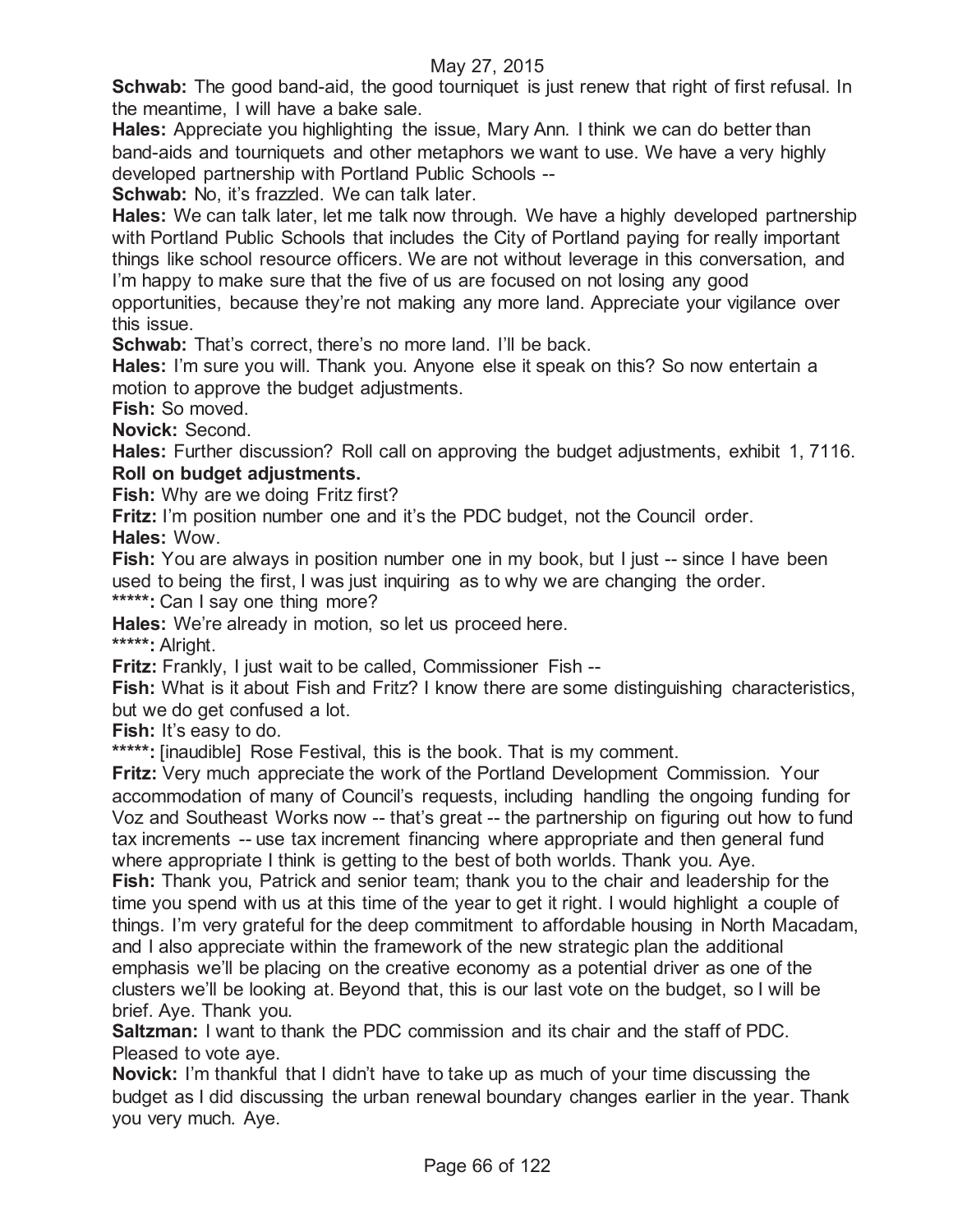**Hales:** Well, thank you, Tom; thank you, Patrick and your team for great work. I appreciate it -- especially Patrick's fervor about this inclusive start-up fund and his real creative solution to making sure that we fund it. That came from a place of commitment to the goals that we have in this strategic plan and that we have for PDC and that both our board and executive director share with the Council to making sure that we are working on shared prosperity, not just surfing the wave of growth and investment that's coming our way otherwise. Thank you for that commitment philosophically and for a great budget for a great organization. Aye. And now, a vote on the budget as amended.

#### **Roll on budget as amended.**

**Fritz:** Aye. **Fish:** Aye. **Saltzman:** Aye. **Novick:** Aye. **Hales:** Aye.

**Hales:** And the budget committee of the Portland Development Commission is adjourned. Thank you. And we're done. Thank you all.

At 3:16 p.m., Council recessed.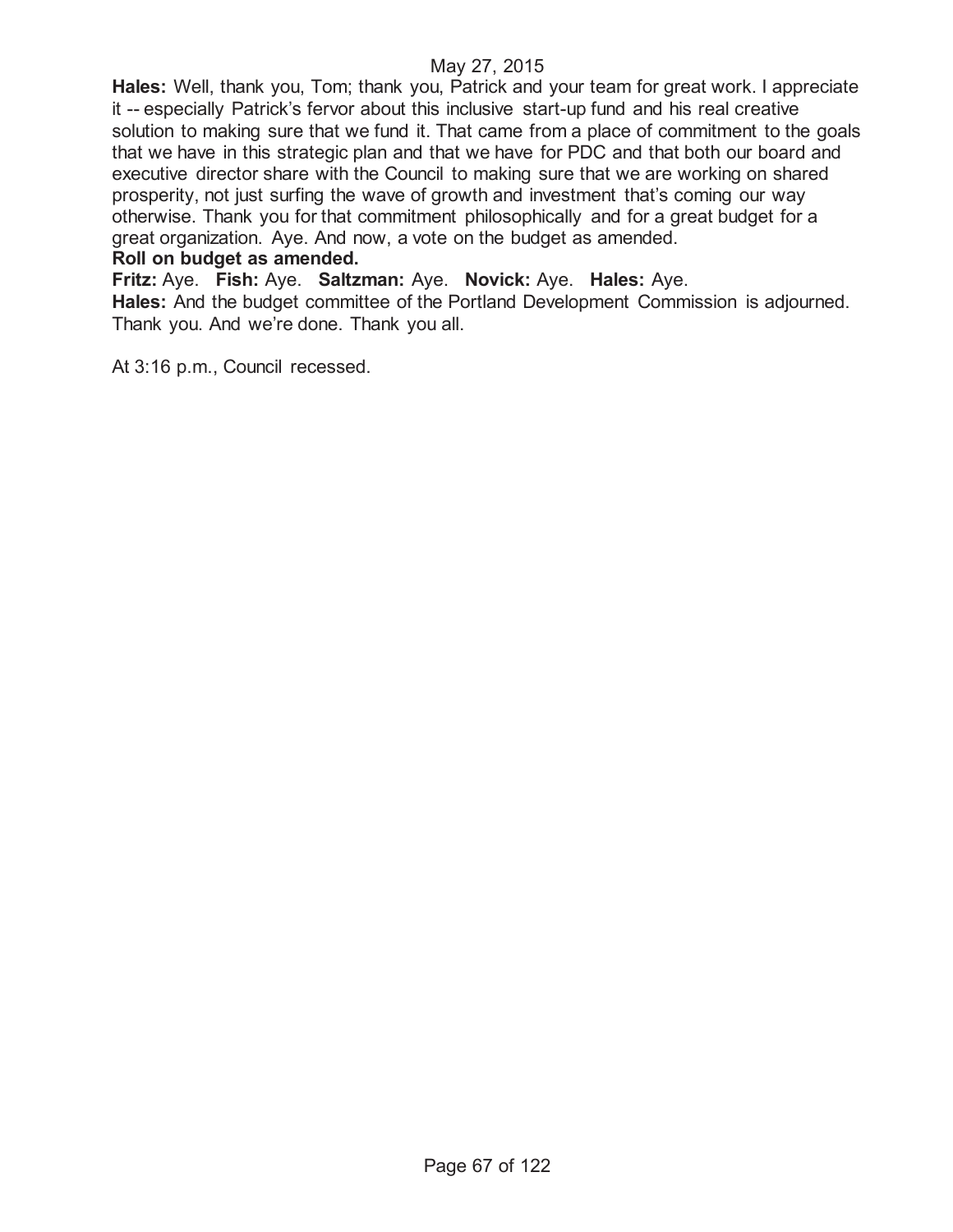### May 28, 2015 **Closed Caption File of Portland City Council Meeting**

This file was produced through the closed captioning process for the televised City Council broadcast and should not be considered a verbatim transcript.

Key: **\*\*\*\*\*** means unidentified speaker.

## **MAY 28, 2015 2:00 PM**

**Hales:** Good afternoon, everyone. Welcome to the May 28th meeting of the Portland City Council. Would you please call the roll, Karla?

**Fish:** Here. **Saltzman:** Here. **Novick:** Here. **Fritz:** Here. **Hales:** Here. **Hales:** Welcome, everybody. Let me set the stage here with some procedures that we follow in Council meetings. First, the purpose of City Council meetings is obviously the orderly consideration of the public's business. So, courtesy and decorum are really important here in this chamber, and that's why we welcome everyone in a wide variety and points of view into the discussions that we have here.

During this meeting, there will be time-limited opportunities for public comment on the agenda items that we have today. We don't have Council communications this afternoon, we just have regular agenda items. If you're here to testify, please state your name for the record. We don't need your address. If you're a lobbyist representing an organization, under our code you need to disclose that information please at the start of your testimony. If you're here representing a non-profit organization or an organization in the community, please disclose that as well. It's not required, but we appreciate it.

Typically, on a calendar where we have a lot people signed up -- and I think we do this afternoon -- we'll allow two minutes in individual testimony. Obviously, we have a land use case this afternoon and we'll go through the particular times associated with that. Please testify only to the matter at hand. If you have handouts, please give them to the Council Clerk so that she can distribute them to us.

We have these rules of procedure to preserve the public order and the record and the right for everyone to be heard. Any conduct that disrupts that process, like shouting during the Council meeting -- which unfortunately, we've had in a previous case -- is really unacceptable because it does prevent your fellow citizens from being heard and can't be allowed. So please, if you want to show your support or your opposition to one of your fellow citizen's points of view, feel free to give them a thumbs up or a thumbs down, but we ask that you not make vocal demonstrations in favor or against your fellow citizens' points of view so they get to express them. And therefore, I have to express this warning that anybody that disrupts the proceedings may be escorted from the Council chambers and excluded from City Hall. We did -- as I mentioned - -have a disruption at a previous land use hearing and we had to exclude a couple of people, and that's sad.

Regarding today's meeting, we have a lot of people signed up here today. We have an overflow room in the Portland Building for those that aren't able to fit into the Council chambers.

We'll go through the process here of what is involved in a contested case land use hearing in terms of the times of presentation, and then we'll have the Clerk call people up to testify. She'll read three names in order to come up to the table and then names from the next group so that people can be on deck. So, if you're in the Portland Building and the overflow room and you hear your name called, please come on over and that way you'll be here on deck ready to testify when the group that's already up is done.

Again, because of the number of people that we have signed up, I think two minutes a piece. We sometimes allow three, but I think in order to have everybody get heard, we're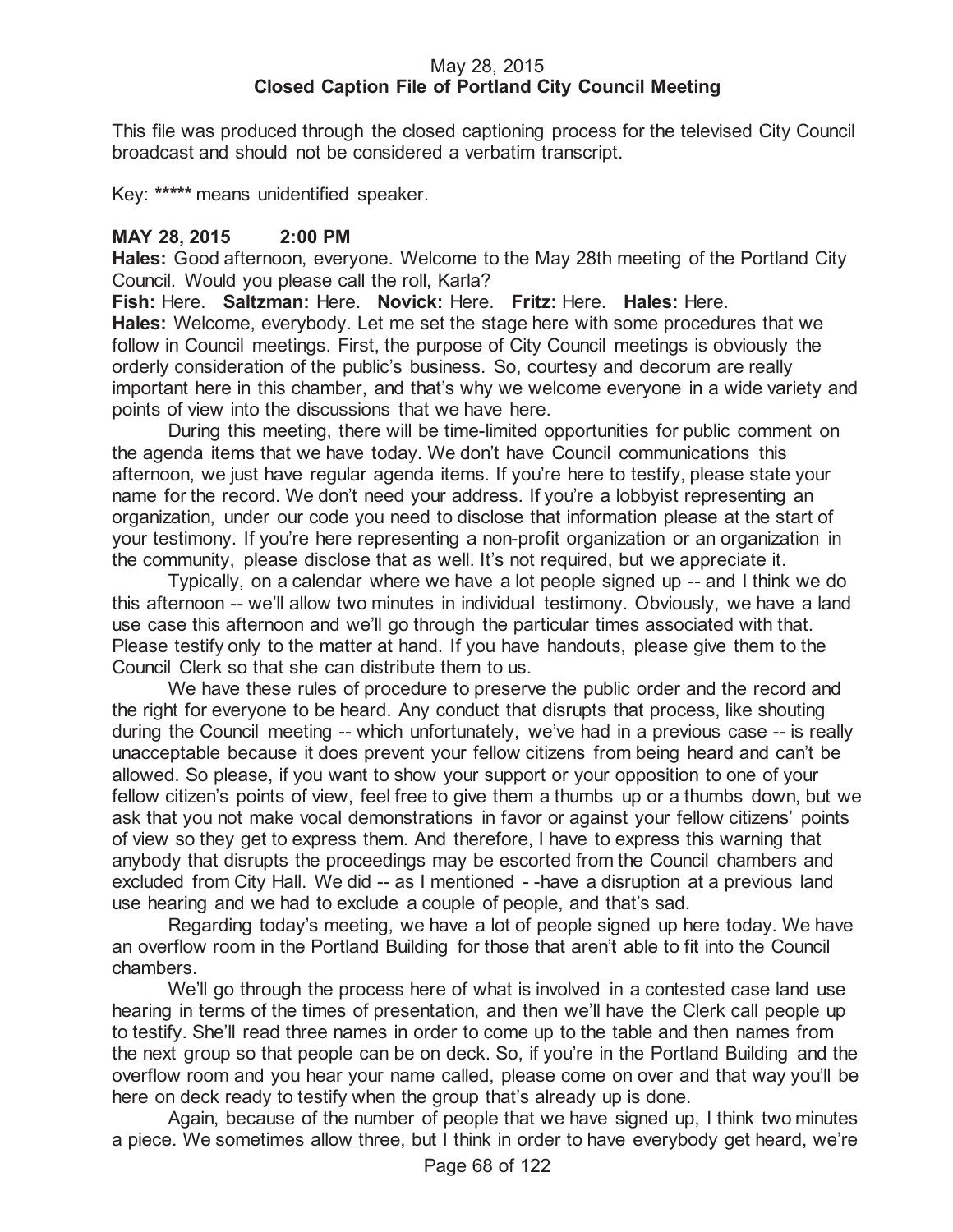### May 28, 2015

going to go with two minutes for testimony. There's a clock in front of us that at 90 seconds you'll hear a beep and a light that indicates that you've got 30 seconds left. At two minutes, you'll hear four beeps and the lights will flash. And that's so the next person can speak, so please close at that point.

At 6:00 p.m., I'm planning to close the hearing because Council members have other business. I think we can get through it all by then. Unless Council states otherwise, at the end of the hearing if we're unable to hear testimony today from everyone who signs up and wishes to speak, we'll continue to accept written testimony for the next two weeks - - which is our typical practice -- and then reconvene at a later date for appellants' rebuttal statements and deliberations. We'll make an announcement at the end of the hearing about times and dates for accepting written testimony and Council deliberation if we do follow that process.

Just to be clear, today's the day for oral testimony. Again, we'll take additional written testimony if we're not able to hear from everybody in person. I think that's the procedure that I need to go through, so why don't you read the item and then we'll ask the City Attorney to go through the land use process and I'll need to ask about ex parte contacts and conflicts of interest.

#### **Item 547.**

**Hales:** Great, thank you. Maybe I should start with that declaration. This is a contested case land use hearing and under state law, we're required to disclose if we have had any ex parte communications, meaning outside of this formal state-prescribed process, or if we have any conflicts of interest. Anyone have anything to state?

**Fish:** Mayor, my office has received lots of emails and phone calls and visits, and we've screened the Commissioner-in-Charge the way we do on all contested land use hearings. **Hales:** OK. Anything else?

**Novick:** I got a couple of emails -- I don't know if she's actually a party, but I got a couple emails from Floy Jones that came to my personal email so I forwarded them to my work account. Did not review them in any detail whatsoever.

**Hales:** OK. Anything else? Anyone have any questions about those declarations? If not, then I'll turn it over to the City Attorney to walk us through --

**Fish:** Mayor, can I just raise a point of order?

## **Mayor:** Sure.

**Fish:** Because this is an important topic for the community, I just wonder -- I don't know that we're on TV.

**Hales:** I think we are.

**Moore-Love:** I think they're having some technical difficulties. Working on it.

**Hales:** Alright. We should be on TV as we usually are, but we're not yet. OK. Hopefully, we're on audio.

**Linly Rees, Deputy City Attorney:** That's actually a good question. Karla, do we know if the audio is being recorded?

**Moore-Love:** Yes, I'm recording.

**Rees:** OK. Thank you.

**Hales:** That's good.

**Rees:** Are you ready?

**Hales:** Yes, please.

**Rees:** OK. So, the City Attorney begins with some announcements that help us confirm with state law, and they describe the way the hearing will be held today. This is going to be an evidentiary hearing, which means you may submit new evidence to the Council in support of your arguments.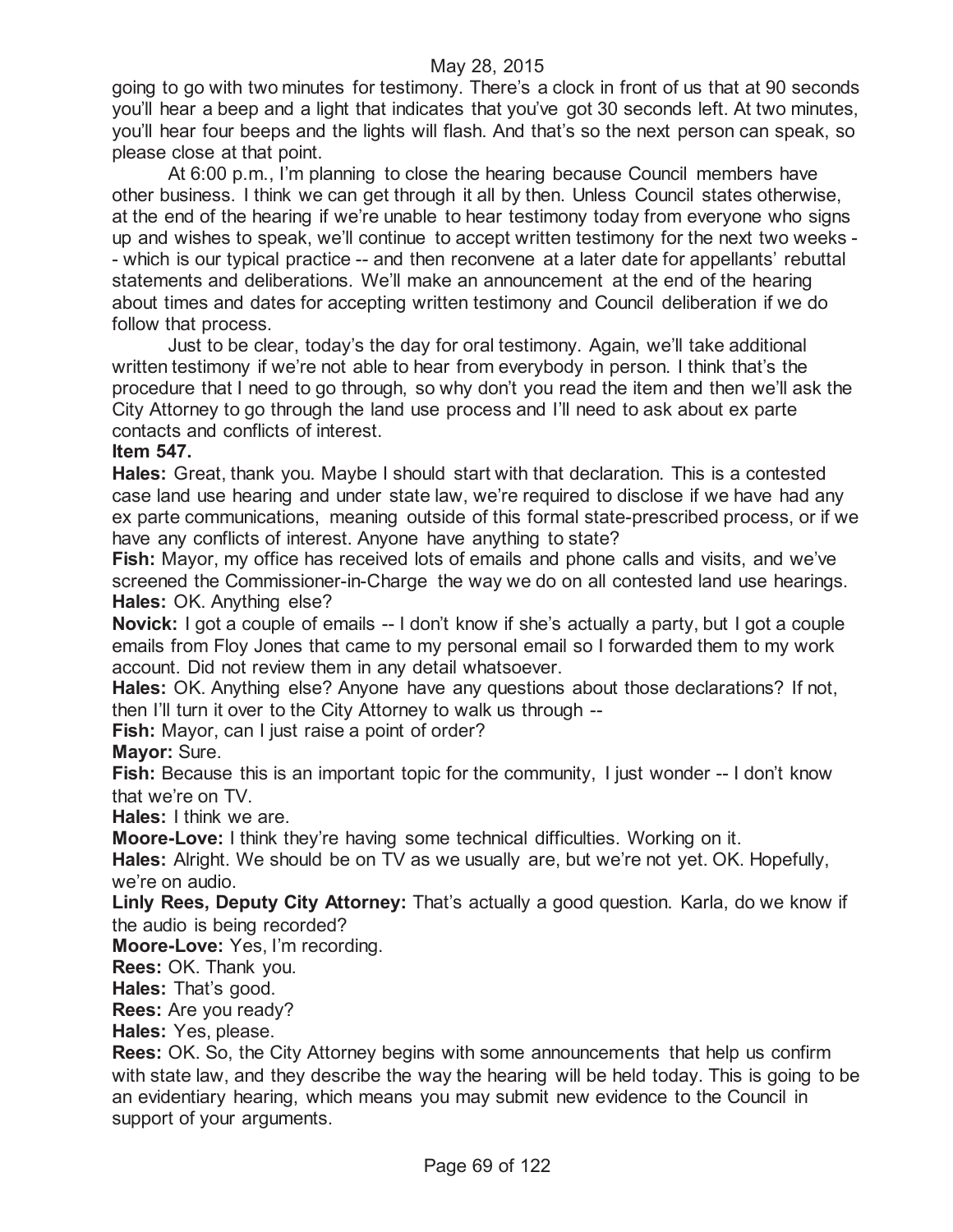I'm going to talk first about the order of testimony today. We're going to begin with a staff report for about 10 minutes from the Bureau of Development Services, and then we're going to follow in this order. And it's a little unusual, we usually don't have two appellants. So, we're starting with appellant number one, which is the Water Bureau. They'll have 10 minutes to make their initial presentation. Followed by the Mt. Tabor Neighborhood Association as the second appellant who will have 10 minutes. We will then have public testimony which the Mayor has announced at two minutes each. Then, we'll have the appellant one, Portland Water Bureau's response for 10 minutes; appellant two, the Mt. Tabor Neighborhood Association's response for 10 minutes. If we get through all of that, we would then have rebuttal from both of the appellants, again in the same order - appellant one Water Bureau, followed by appellant two, the Mt. Tabor Neighborhood Association. They will each have five minutes for rebuttal. Following that, there would be Council discussion.

I'm going to announce some guidelines for those who will be addressing Council today. First, submitting evidence into the record. Any letters or documents you wish to become part of this record must be given to the Council Clerk after you testify. The original or a copy of any slides, photographs, drawings, maps, videos or other items you show to Council during your testimony, including your PowerPoint presentation, must be given to the Council Clerk to insure they are part of the record.

Second, the testimony must be directed to the approval criteria for this review. Any testimony, arguments, and evidence you present must be directed toward the applicable approval criteria, or other criteria in the City's plan or zoning code you believe apply to the decision. BDS staff will identify the applicable approval criteria as part of their initial staff report.

Finally, issues must be raised with specificity. You must raise an issue clearly enough to give the Council and the other parties an opportunity to respond to the issue. If you don't, you'll be precluded from appealing to the Land Use Board of Appeals based on that issue.

**Hales:** I've got a question, Linly. This is kind of unusual proceeding for us to have double appeals. We often have appeals of a land use decision by someone, whether it's a neighborhood or an applicant. So, we have a section as we always do for public testimony. Do people have to sign up on one side or the other or have we --

**Rees:** Because we have appellants on both sides, we've simply -- in the notice that we provided, we just said "public testimony." So, I don't think we need to do it that way. **Hales:** OK.

**Rees:** Also, can I confirm one thing? Because this is slightly -- what I got out of this is a little different. I want to confirm with staff that the appellant one and appellant two responses are after public testimony, or are they intended to be before? **\*\*\*\*\*:** [inaudible]

**Rees:** I just want to make sure, because I've seen --

**Hales:** The initial presentation you mean?

**Rees:** No, their initial presentation is before testimony. I just want to make sure that their responses --

**Hales:** Oh, I see -- their responses.

**Rees:** I know they have a rebuttal period at the very end, but we have something called their response. Was that intended to be before or after testimony?

**\*\*\*\*\*:** [inaudible]

**Rees:** After?

**\*\*\*\*\*:** [inaudible]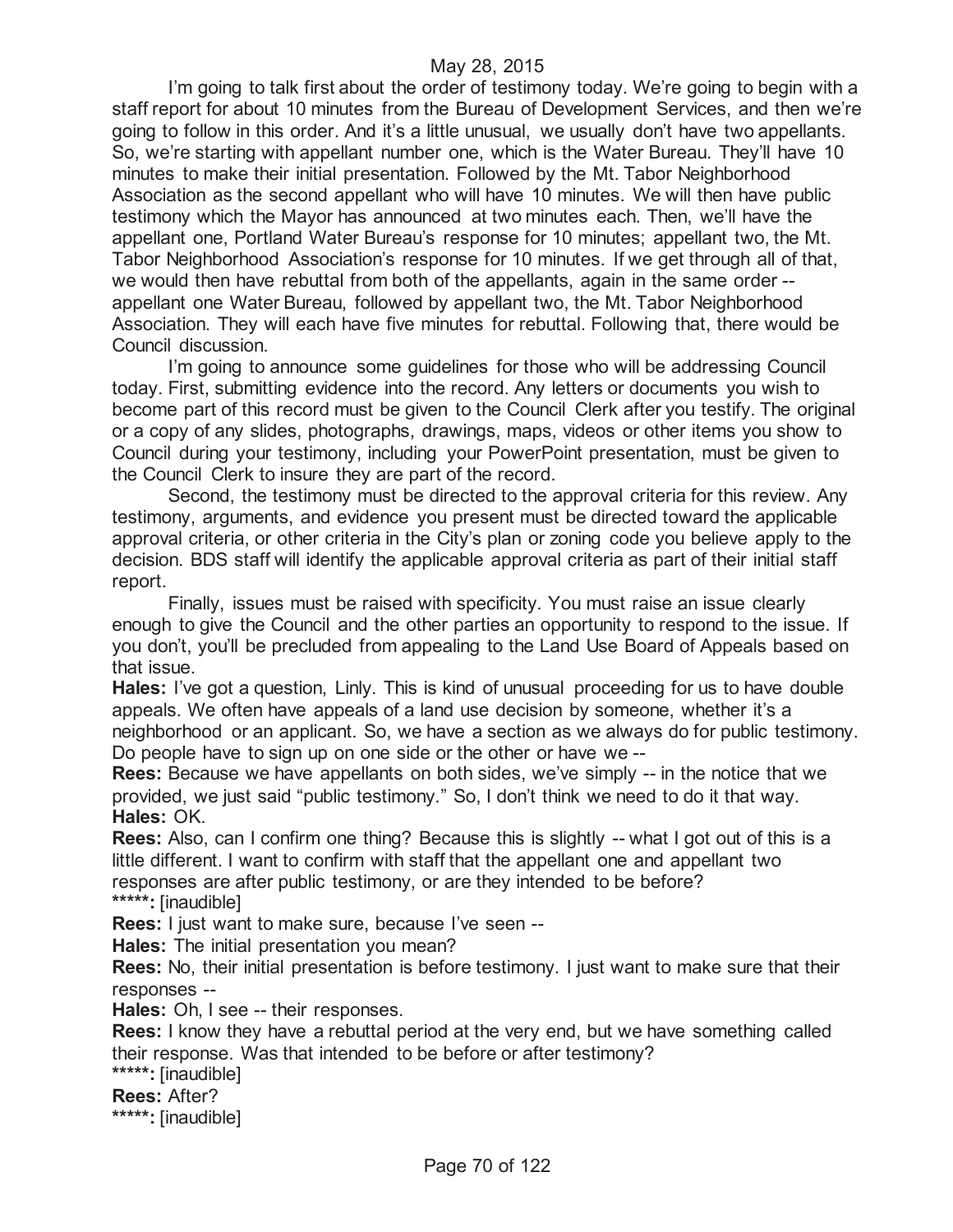## May 28, 2015

**Rees:** That's what I thought. So, I'm looking at this and I'm actually -- I'd like to clarify that -

- **Hales:** Change that order? [speaking simultaneously]

**Rees:** -- because it's different then what I thought as I was reading from the sheet. My understanding was that both -- as we would if there were only one appellant, you have the opportunity to make your initial presentation and then the other party would have a chance to respond to that. So, we're actually going to go 10 minutes Water Bureau, 10 minutes Mt. Tabor Neighborhood Association, then 10 minutes for the Water Bureau to respond to what they heard from the Neighborhood Association and 10 minutes for the Neighborhood Association to respond to what they heard from the Water Bureau. At that point, public testimony.

**Hales:** Then we go to public testimony.

**Rees:** I apologize for the confusion.

**Hales:** No, that's alright. I think this is the first one -- at least that I've seen lately -- that we've had dueling appeals, if you will.

**Rees:** Me too.

**Hales:** Alright. Good. Other questions before we start the process? So again, people have signed up, and I'll just take people in order as they are on the list rather than worrying about which side of the appeal people are signed up on, right? Again, that's a little different usually we have people arguing in favor of the appellant - -

**Rees:** Do you have two different signup sheets?

**Moore-Love:** We do. We have support and oppose. Just appeal, no specific which appeal you support.

**Hales:** You have a signup sheet of supporters and a signup sheet of people who oppose the decision, right?

**Moore-Love:** We just put as oppose the appeal.

**Rees:** Which could mean anything.

**Moore-Love:** You know, I don't have the sign-up sheets up here --

**Hales:** Bear with us, folks, this is a little bit of unchartered territory for us, so our apologies. But it's normal that we would have a single appellant and somebody would either be supporting or opposing the appellant. In this case, we have two appellants with different arguments. So, my suggestion is we probably take that list as a committee as a whole and we'll let people let us know where they are and give the Council the opportunity to keep it straight rather than trying to re-sort the list.

**Moore-Love:** Right, because there's only the one.

**Rees:** I think one of the lists appeared at least a long time ago to be quite a bit shorter, so if you wanted to alternate, that would be fine, too.

**Moore-Love:** There are only two on it.

**Hales:** I'm sorry, say that again?

**Moore-Love:** There are only two on the other, which I thought said oppose -- or support the appeal, rather. Where the longer list says just to --

Hales: I think -- you've got more than 40 people signed up on the other list, right? **Moore-Love:** Yes.

**Hales:** I would say let's just take both lists together. Again, there may be people -- well let me ask. This is a decision of the Historic Landmarks Commission, right? It's been appealed by two different parties. Are there folks here who are here in support of the Landmarks Commission? There's one. OK. Alright, so there are opponents of the appeal -- **Fish:** I think there's some confusion.

**Hales:** Yeah, I'm confused too.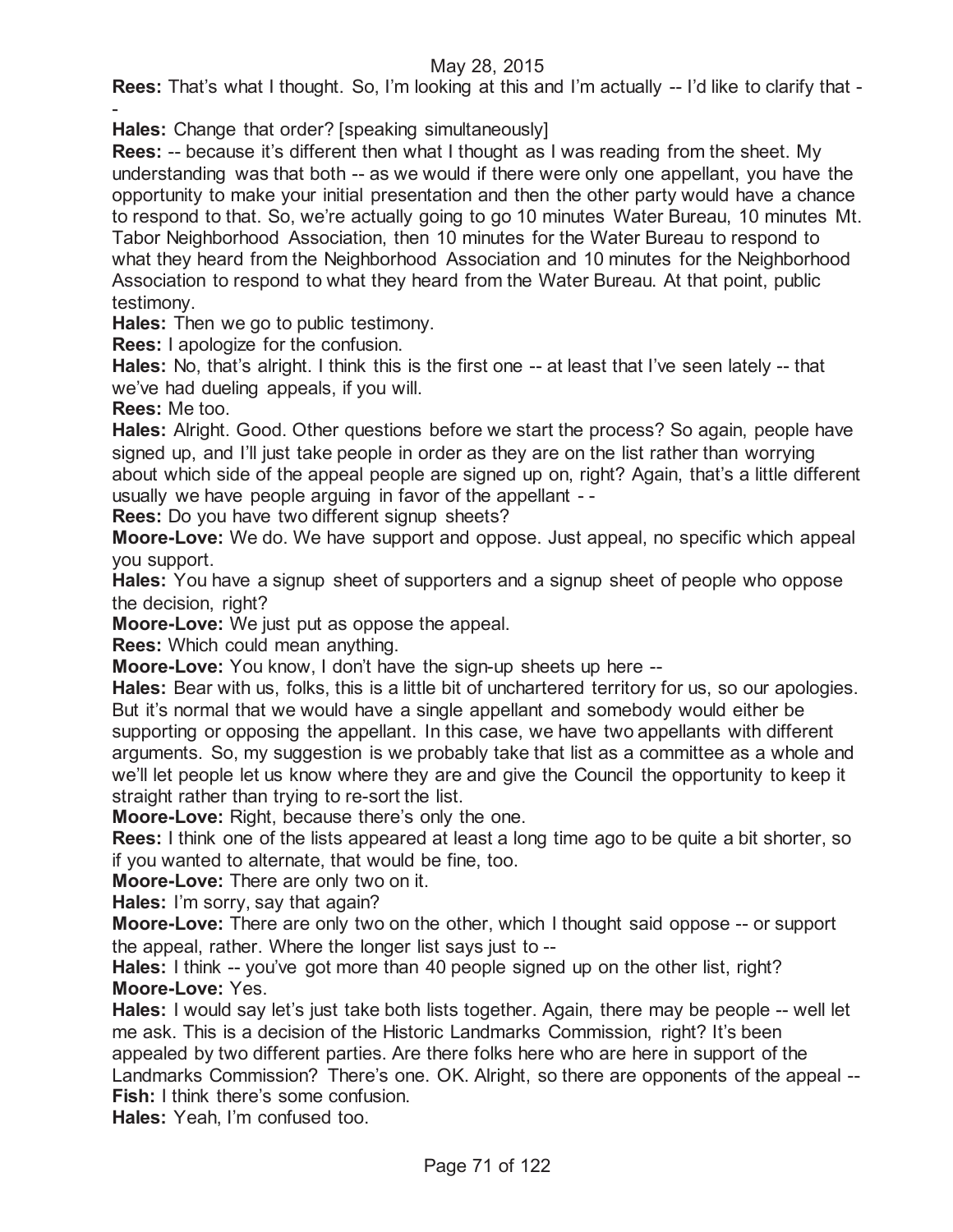## May 28, 2015

**Fish:** I think it's also a de novo hearing, so technically people can speak to any issue the want.

**Hales:** If it's a de novo hearing, we should take all.

**Fish:** I think we should take them as many as --

**Hales:** That's right. We'll take you in batting order and let you tell us which side of the case that you're on.

**Fish:** We'll try to keep it all clear. Mayor, I just want to go back to the audio/video issue.

We may have one or more PowerPoints, and right now I don't know whether that system is working.

**Hales:** Hey, there we go. It's working.

**Fish:** Nice work, Karla.

**Moore-Love:** Yeah, so we'll be able to show the PowerPoints in Council. My

understanding is the recording guy had trouble getting to City Hall. He's on his way.

**Rees:** One more question. Do we have people in overflow and are they at least able to hear the audio so that they would know to come over?

**Moore-Love:** Are there people in overflow?

**\*\*\*\*\*:** [inaudible]

**Rees:** We just need to make sure there are people who want to testify they can come. **Hales:** We don't know if they've got audio over there or not?

**Fish:** I think we ought to wait.

**Moore-Love:** The video guy is there now, so we should get video up in any moment. **Fish:** I'll just note, the Mayor has put money in his budget for a technology upgrade.

**Hales:** No kidding. Now we know why.

**Moore-Love:** Yes, we have people in the overflow.

**Fish:** There we go! Good job.

**Hales:** Alright. Let us begin with a staff report. That part at least is conventional. **Hillary Adam, Bureau of Development Services:** Commissioners, Mayor. Hillary Adam, BDS. Thank you. This is an appeal of a Type III historic resource review and Type II environmental review, LU 14-218444 HR EN, the Mt. Tabor Reservoirs disconnection.

This is a quick zoning overview. The site is Mt. Tabor Park, zoned OS, which is open space, with environmental conservation overlay in portions. It's the Mt. Tabor Park Historic District and the Mt. Tabor Reservoirs Historic District -- the entire Mt. Tabor Park is a historic district. The approval criteria are the 33.846.060 G of our approval criteria, as well as 33.430.250 A for the portions in the environmental zones.

This is just an aerial view of Mt. Tabor Park, and you can see the reservoirs there with 6 to the west moving east, Reservoir 5, and then Reservoir 1 a bit to the south.

The summary -- and this is distilled a bit just because there are a bunch of different factors. But to simplify it, I have highlighted some of the major points. The Portland Water Bureau is proposing to cap and plug existing underground pipe in order to disconnect the reservoirs from the drinking water system. That would include removing some existing trees, and then landscaping and restoration of that landscaping, removal of the existing underground vaults, and construction of new underground vaults, construction of aboveground electrical cabinets on concrete pads, screening inlet openings and pipe openings, removing pipe ends, and installing caps on the outlet pipes, and minor alterations at Gatehouse 6 east.

The Historic Landmarks Commission -- we met for four hearings, and they ultimately decided 7-0 to approve the proposal with conditions, and I've included all of those conditions here. A is a standard condition that we apply to all land use cases, B -- I've highlighted and read portions of the conditions that are contested or up for discussion. I'll just read this aloud. Following the completion of the disconnection, Reservoirs 1, 5, and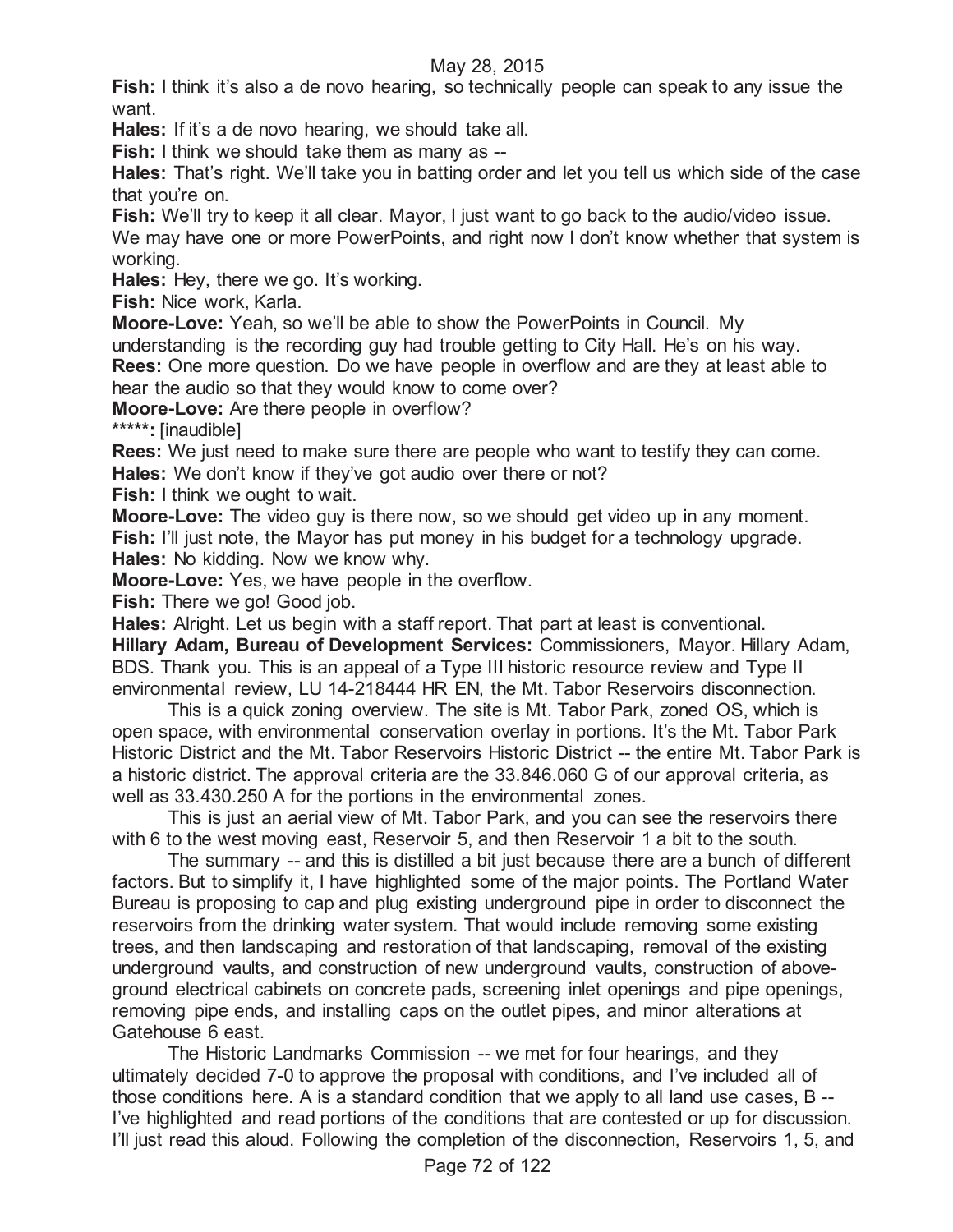6 must continue to hold water within the normal historic operating range for each reservoir, which is 50% to 75%. The reservoirs must be maintained and had cleaned and may be emptied partially or fully for brief periods as necessary to address system operational requirements to maintain security, regulatory compliance, or for safety concerns. The reservoir shall not be partially or fully emptied for more than 60 days total, either consecutive or non-consecutive, within a calendar year except in emergency circumstances.

Any proposal to permanently remove the visible water from the site as required in the proceedings will require a follow-up land use application to be reviewed by the Historic Landmarks Commission.

I noted the 50% to 75% because this is potentially an error on my part, where the Water Bureau noted that the historic fill levels were 50% to 75% during one hearing and later said that they were 65% to 85%. So, when we were drafting this condition, my recollection recalled 50% to 75%, but the latest -- at that time, the latest value was 65% to 85%. So, I just wanted to clarify that point.

**Fritz:** So, your recommendation would be to amend that condition to say 75 to 85? **Adam:** Right.

**Hales:** 65 to 85.

**Adam:** Yeah. Also, partially or fully emptied for more than 60 days total -- the Water Bureau has contested this whole sentence, actually, and they will speak to that.

Continuing, condition C was about an interpretation program to basically tell the story of the Mt. Tabor reservoir system, including the disconnection, so that people going there would know their history and also that they no longer contain drinking water, just to be honest about what they would be after the disconnection.

D is about archaeology. This is sort of a standard type of condition where there's extensive digging involved.

Condition E is -- the Water Bureau appealed based on this condition, and also Mt. Tabor Neighborhood Association has some points to make about this. I'll just read it. The City of Portland shall formally adopt the May 2009 Mt. Tabor Reservoirs Historic Structures Report and fully implement the short and long-term restorative recommendations and maintenance therein, including removal of non-historic elements, such as light fixtures and conduit, and restoration of the contributing resources of the Mt. Tabor Park Reservoir Historic District by December 31st, 2019.

This condition specifically was created during the fourth hearing, and I believe that it's a major point that helped a lot of the Historic Landmarks Commissioners get over the hump so that they could approve the proposal. They felt that there needs to be a long-term preservation plan at Mt. Tabor for the reservoirs, and so this condition was imposed. And we do have three of those Commissioners here to testify, so if you'd like to call them up after or during the public testimony.

These are the conditions that were applied to the environmental review portion of the decision. As far as I know, there are not any major concerns with these. So, I included them just to be complete.

Appellant one. Their reasons for appeal was the statement in condition B, the reservoirs shall not be partially or fully emptied for more than 60 days total, either consecutive or non-consecutive, within a calendar year except in emergency circumstances. The Water Bureau contends that this aspect is mathematically impossible to meet, and I'll let them address their concerns with that. But I just wanted to point out that the Landmarks Commission, their primary concern was that the water level in the reservoirs would be maintained at historic levels -- sort of that iconic postcard view. It was also important for the State Historic Preservation Office. They made a point of saying that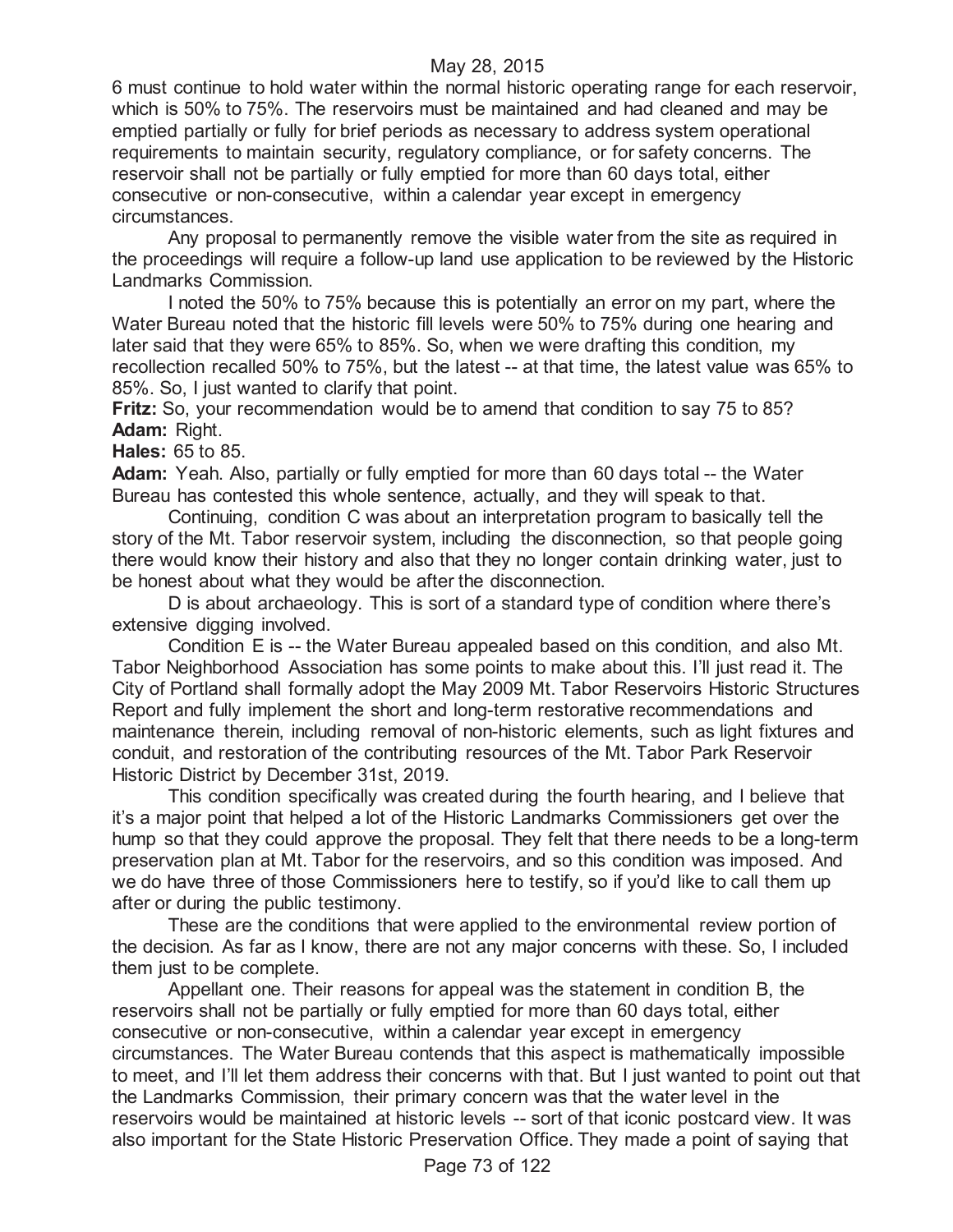they found in adverse effect as long as there was water kept in the reservoirs at their historic levels.

Condition E. The Water Bureau is appealing that entire condition. They say that they do not have the budget to implement all those restoration components. And again as I said, the Landmarks Commission -- their primary concern was to ensure the long-term preservation of these historic resources.

Appellant two, Mt. Tabor Neighborhood Association. These were the reasons for the appeal listed in the initial appeal application. One, BDS failed to require identification of legal boundaries to demonstrate the applicant has the authority over the subject property. To that -- I just provided simple responses. The property is owned by the City. The Water Bureau is acting as an agent of the City, and Parks agreed to work with the Water Bureau as part of the proposal.

Two, the proposal changes the amount of existing basic utility use by more than 10%, therefore, the conditional use is required. Section 33, 815.040 A. BDS does not believe that applies because the proposal is not for a new conditional use, a change to another use in another category adding another use, or changing any specificallyapproved amount of the existing conditional use.

Number three, the exterior improvement area exceeds 1500 square feet, therefore a conditional use is required. The exterior improvement area does not exceed 1500 square feet and the record shows a net loss of exterior improvement area.

Four, the record lacks sufficient evidence demonstrating that the applicant retain and preserve the reservoirs, therefore approval criteria number one is not met. And condition B requires the reservoirs be filled with water at their historic levels in order to ensure that the approval criteria number one is met. And the approval criterion does not require that the water be potable.

Number five, the project jeopardizes the existing conditional use status and does not ensure possible future restoration of a historic function of the site, therefore approval criteria number two and number nine are not met. The conditional use status of the site is not jeopardized by the disconnection as the status is not changing. While not specifically required by the approval criteria, the disconnection is designed to be reversible in response to the public comments. Approval criteria number nine are met with the conditions attached to each.

Mt. Tabor Neighborhood Association provided additional requests, and I'm just going to list them here. I'm just going to need a bit more time.

**Hales:** That's fine. We typically grant staff more type on a complicated staff report. Go ahead.

**Adam:** And I'm sure that they will elaborate, I just wanted to highlight them. One, deny the applicant's challenge to the clause in condition B that protects constancy of the iconic views. Two, deny the applicant's challenge to condition E -- instead, respect the Historic Landmarks Commission mandate for historic preservation work at the historic Mt. Tabor Reservoir site. Three, correct the scrivener's error in condition B, strike the incorrect 50% to 75% reference supplied by BDS staff during the Landmarks Commission deliberations and replace it with 65% to 85%, which is the range set forth by the applicant testimony, exhibit H51. Four, clarify the language of the condition B. Revise the current text of the historic operating range to read "the normal historic operation range producing iconic views." Five, limit the timeline of condition E preservation work so as to be concurrent with the time line of other construction. As such, we ask Council to shorten the completion deadline for the preservation work to May 2017. Six, strengthen the Landmarks Commission's efforts to protect Tabor's historic assets. We ask you to require the applicant to, within one year, craft a written long-range preservation plan including at least five years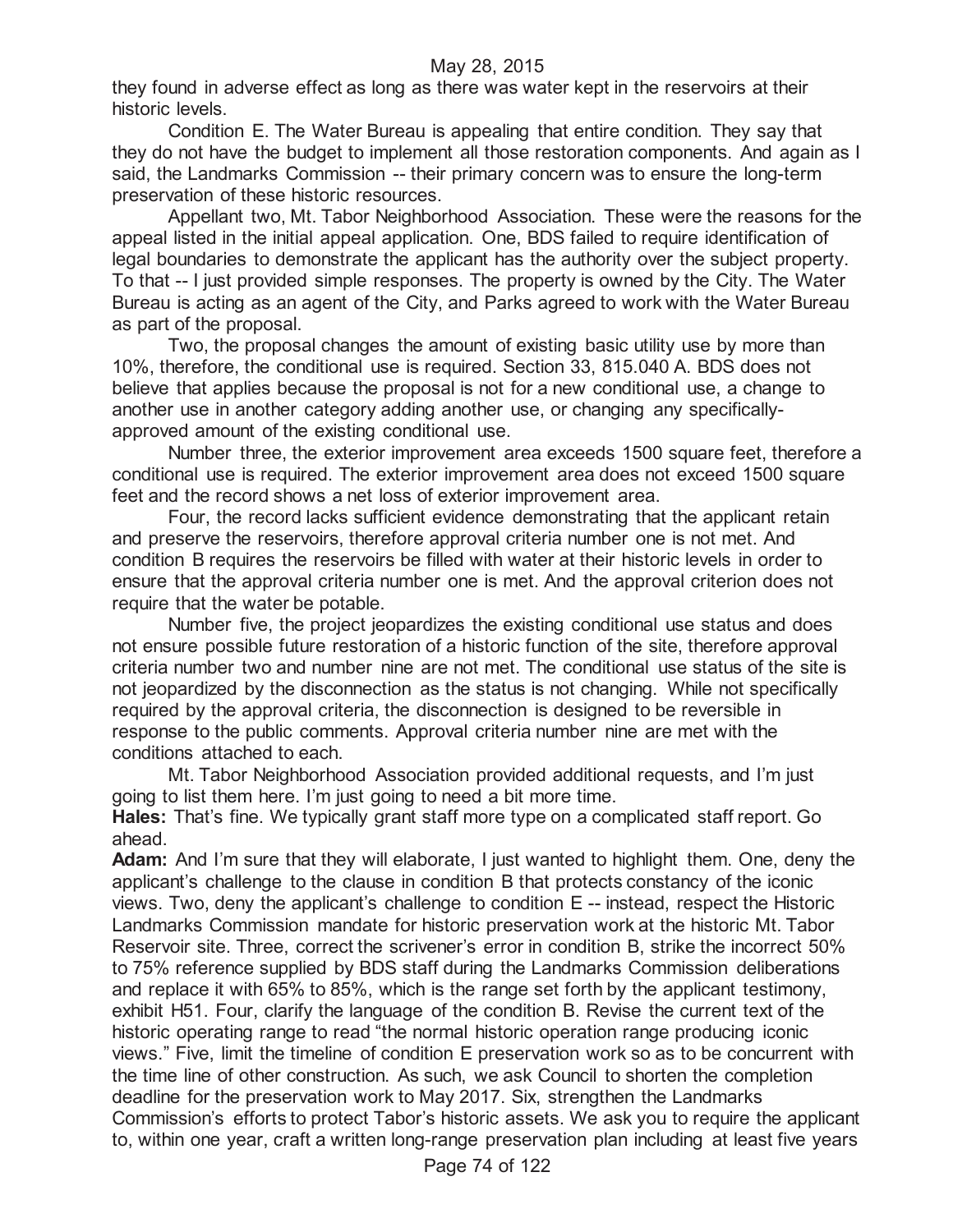of budget projections, in concert with SHPO and under design advice review with Historic Landmarks Commission to be formally adopted before Council. And seven, direct the applicant to one, file for conditional use review before proceeding further; and two, develop a plan to protect the site's existing conditional use status, which is basic utility.

And so you have two options today. One is to adopt the Historic Landmarks Commission's decision of approval with conditions, thus denying the appeals that would be accepting it as it is written. Two, modify the Historic Landmarks Commission's decision of approval with conditions by revising, adding, or eliminating conditions, thus accepting part or all of either appellant's appeals. That is it.

**Hales:** OK. Questions?

**Fritz:** Isn't a third option to deny the application?

**Adam:** That is a possibility. Neither of the appellants is requesting that, so that is why I left it off.

**Fritz:** Thank you. And I have a clarification -- and I don't know whether you can ask this or maybe the Historic Landmarks Commissioners can -- regarding the condition of approval about the Historic Structures Report. It's contested. So, on page 19 of the hearings officer's decision addressing the approval criterion for the historic features, there's a discussion that there was going to be a proposal to repair the Reservoir 1 parapet, and that was withdrawn. And it says the commission notes that it's most certainly in need of repair, encourages the Water Bureau to present a proposal for repair of the parapet wall, and then no deteriorated features are proposed to be replaced and therefore this criterion is not applicable.

But then turning to page 21, there's an extensive discussion of repairs, and the proposed condition of approval to require all kinds of renovations, which I've looked up the report, and there's several pages of different things, which presumably we have to go through the Historic Landmarks review.

**Adam:** Potentially. Repair and maintenance are exempt from historic resource review. So when this first came in, it included repair of the parapet walls at Reservoir 1, and I advised that they withdraw that portion because it did not seem like it was subject to review and also I just didn't know if it was the right -- in order to move forward, I didn't feel like I had enough information at the time. But I felt like it was potentially exempt. And from what I heard from them at the time was that they had budgeted for those repairs and they were still planning to do that. But where that is in the process, they would probably be the better ones to ask.

**Hales:** But that's the rule how we proceed with historic landmarks, right? If you are going to repair or renovate the existing historic features, you don't need to go through a Landmarks review. If you're going to change the existing features or remove them, you do. **Adam:** Yes, right.

**Fritz:** And has staff done any assessment of the table of repairs outlined in the structures report to see if they're all exempt?

**Adam:** I haven't gone through it to look at that like that, no.

**Fritz:** OK. It's -- and how much discussion was there at the Historic Landmarks Commission about the content of that report?

**Adam:** There was quite a bit. The neighbors introduced that into the record and raised concerns that a lot of those aspects had not been completed yet. The Water Bureau responded to that, and I think their concerns were about budgeting in terms of how they're moving along that path, but they have not formally adopted that report by now.

**Fritz:** OK. And I have a question for City Attorney, which I think I know the answer. The Historic Landmarks Commission cannot direct the Council to adopt something, is that correct?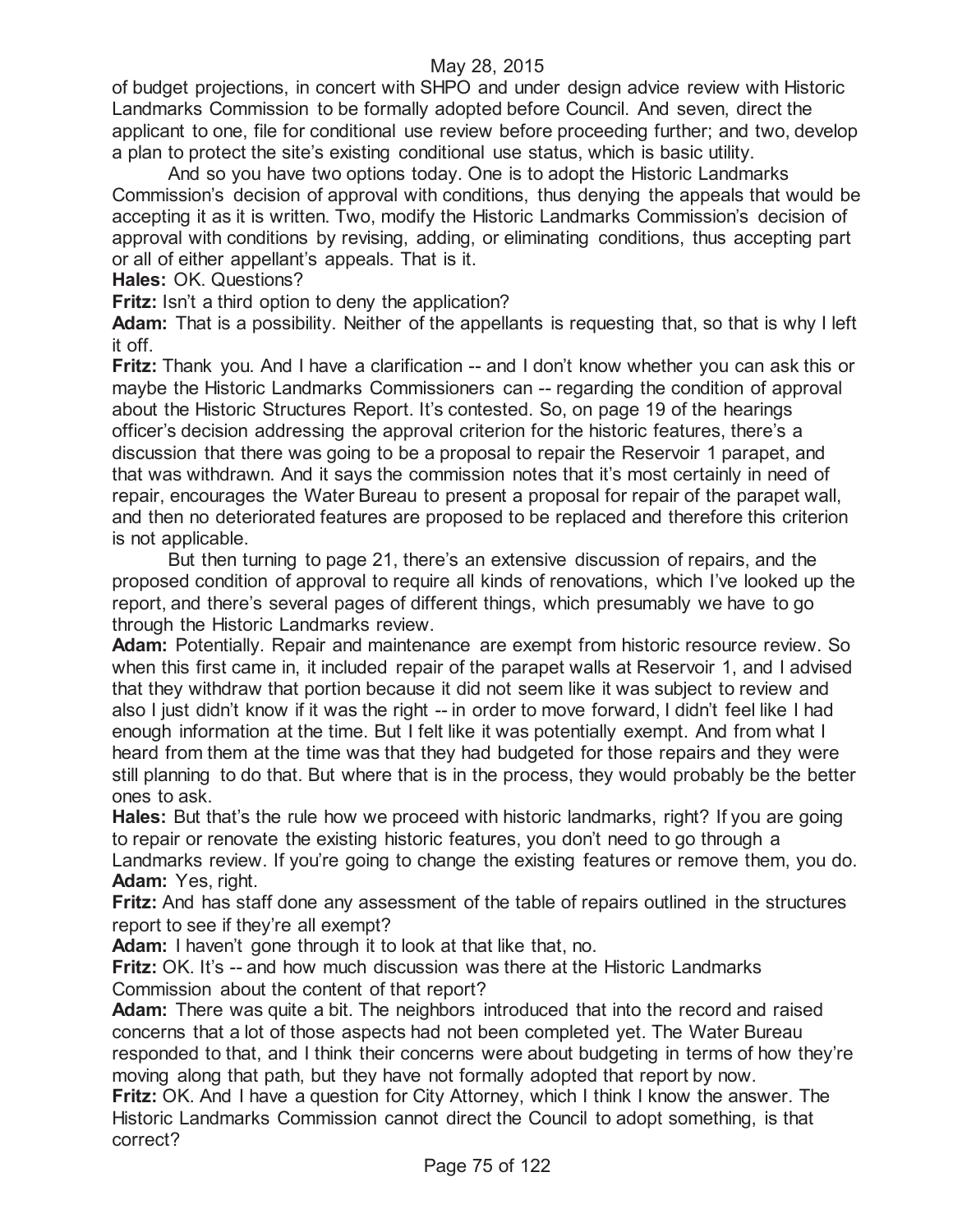**Rees:** No, they can recommend.

**Fritz:** Thank you.

**Hales:** Other questions for Ms. Adams? Thank you very much. Let's move on into the procedure as we've had it outlined. We will take appellant number one, and that is the Portland Water Bureau. Good afternoon.

**Teresa Elliot, Water Bureau:** Good afternoon, Mayor Hales and Commissioners. I'm Teresa Elliott, principal engineer with Portland Water Bureau, and I'm in charge of the Tabor Reservoirs project that's before you today. With me are Mike Stuhr, David Shaff, Tom Carter, and Kristen Minor from Peter Meijer Architects.

**Kristen Minor:** Good afternoon, Commissioners. I'm Kristen Minor. The Portland Water Bureau asked my office to review the proposed work as a historic consultant using the lens of both the City's approval criteria as well as the State Historic Preservation Office, commonly called SHPO.

Most of the work proposed occurs in one or both of two National Register-listed historic districts. Both were put on the National Register in 2004, and there is no other known instance of one historic district being entirely nested within another one -- a very unusual circumstance. But they do have a slightly different focus. One is on the reservoirs, the gatehouses, and the working water system; the other is really focused on the park and its features, playgrounds, public walkways, picnic structures, etc.

Because there are alterations proposed within a historic district, the City review is a historic resource review. There's also a staff level environmental review that was folded in. I have reviewed the documentation submitted to the SHPO which explains the work in detail to them, and the SHPO found the work proposed would have no adverse effects on either historic district.

Hillary has noted the elements of the proposal, but just a quick run through -- I have a summary again. The major work is to disconnect the reservoirs from the drinking water system. Secondly, to construct a buried large diameter pipe to bypass the reservoirs. This work is primarily under existing roadways and in open lawn areas. Water will be maintained in the reservoir basins.

In the photo on the left is Gatehouse 5, and you can see a new little round inlet cap appearing above the water. On the right, you can see Gatehouse 1. It has a new inlet cap as well on its side and a new screen on the basin weir, which is that horizontal dark area. In these renderings, the caps were given a higher contrast just to make them easier to see. They would blend in.

Historic districts may have contributing and non-contributing resources. Contributing resources date from the period of significance, which in this case is 1894 to 1953, and they're related by use and construction. Non-contributing resources were added after the period of significance and don't contribute to the historic character of the district. As an example, the photo on the lower right.

The Reservoir historic district has 12 contributing resources, which I'm listing out for you on the slide there, and then three that are called out as non-contributing. In the larger park historic district, there are many more of each.

In this case, alterations to contributing resources have a very minimal visual impact. The review also considers the larger district-wide compatibility, including the character of the landscaping. Each area is generally described in the historic nomination in terms of its character and feeling, if you will. The proposal keeps the landscape character of each work area.

We assessed the proposal's effects on landscaping and views and found no significant visual change. On the left is a photo of the construction that was required to bring in the fourth conduit at Reservoir 5 weir inlet, and I think this photo dates from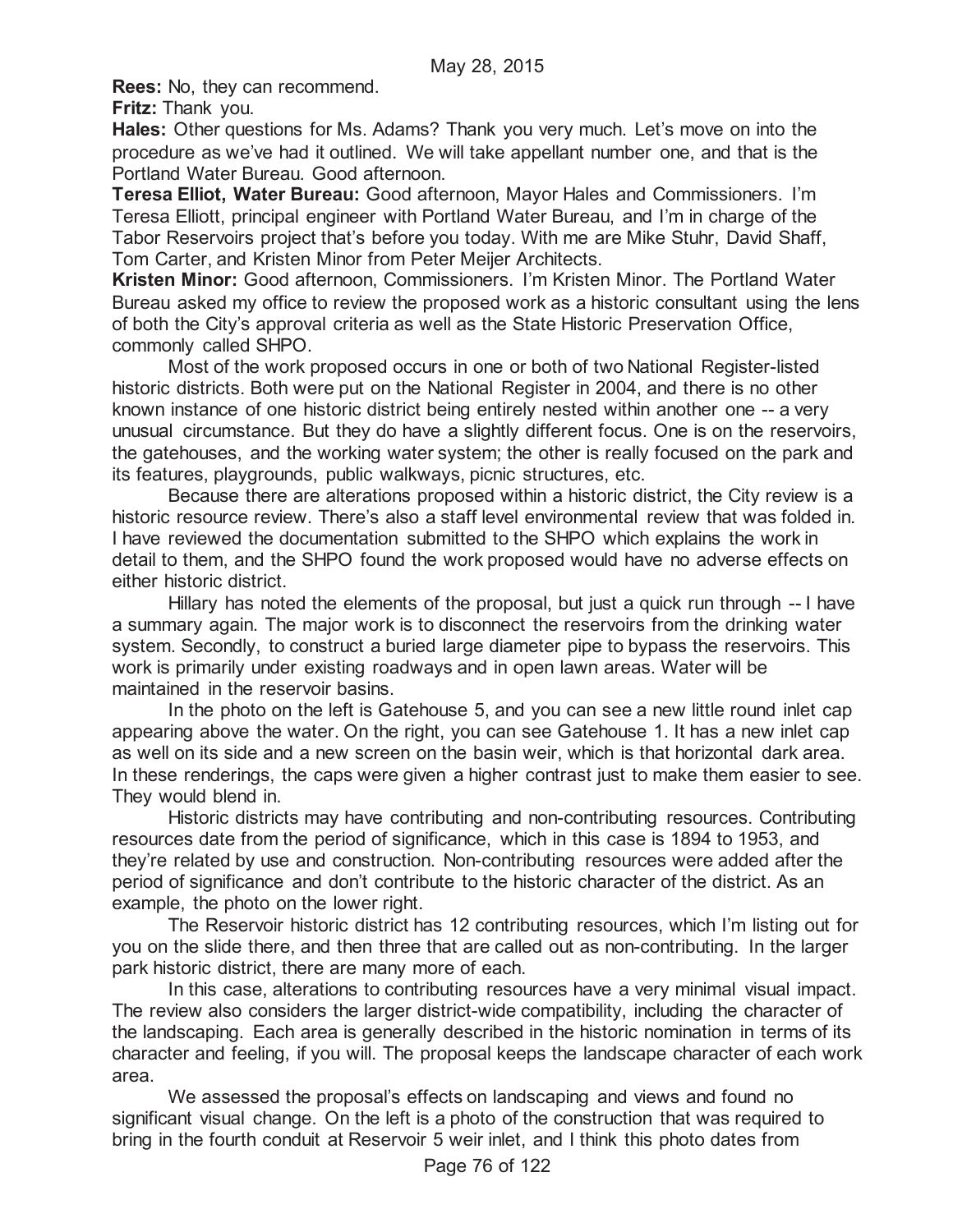approximately 1940. As the City's water usage expanded over time, so did the water supply system. The piping and buried infrastructure has been added to and altered over time at the site. Underground work is typically not reviewed by the City, as it's not in the end visible. On the right is the weir inlet at Reservoir 5, actually the same location as in the photo, which will have a screen added. It's very hard to see, it's inset and in shadow.

The work proposed -- even that work underground -- will be reversible, meaning that the historic resources could be restored to their original condition after the work is completed. Reversibility isn't a code requirement. Proposed work should be undertaken in a manner that, if it's later removed, historic resource would remain unimpaired -- and that is the case with the proposal.

As far as visual impacts, there are very limited visual impacts overall. Alterations to contributing resources are extremely minor and the state did agree that the work did not cause any adverse effect and therefore, no mitigation was required for the historic proposal.

**Elliot:** The Landmarks Commission proposed the Water Bureau's -- approved the Water Bureau's land use application with five conditions. We're only appealing only two of these conditions.

The Water Bureau's original proposal stated that we would fill and refresh the reservoirs, and we are committed to doing that. We're happy to meet the other conditions, too, such as the requirement to construct educational components to explain the history of the water system and the site. The Water Bureau is not appealing the entire decision, we are appealing part of the wording of condition B and all of condition E.

First, I'll talk about condition B. The Water Bureau asks that the sentence highlighted in red be removed and, if necessary, replaced with a sentence like submitted in the written testimony on May 14th.

The Water Bureau uses two operating ranges -- both of them are correct -- 50% to 75% and 65 to 85%. The difference is an operational issue balancing the needs upstream and downstream of the reservoirs. I'm going to walk through a couple of quick slides to explain why we cannot meet the 60-day restriction in condition B. For simplicity, I've used 50% and 85% levels to illustrate the draining, cleaning, and refilling cycle.

**Fish:** Could you pull the mic down a little bit? There you go. Thanks.

**Elliot:** There is a memo in the record that explains this in more detail. Today, most of the water in the reservoirs is released into the reservoir -- into the distribution before we start the cycle. We drain to the sewer only about four million gallons, or 3% of the total volume, which takes three days. In the future, the full volume in the reservoirs has to be drained to the sewer as non-potable water. At 50% full, it would take 45 days to drain 65.5 million gallon of waters held. At 85% full, it would take 77 days to drain 111 million gallons. These calculations are based on the discharge rate of a thousand gallons a minute, which is dictated by the permits from BES and DEQ.

Once the reservoirs are drained, it takes about 14 days to clean all three reservoirs, and another seven days to start refilling them. The amount of time cleaning and refilling is not expected to change in the future.

Today, the total time to drain, clean, and refill is about 24 days, not counting our disinfection time. Under the future condition at 50% full, it would take 66 days per cycle to drain, clean, and refill all three reservoirs. At 85% full, it would take 98 days.

The Water Bureau can meet condition B provided it's modified as requested. As long as it remains, we can only clean once a year. And even then, it would take more time than the condition allows. What's more, we also need time for the reservoirs to be empty to do any repair and maintenance. The 60-day time limit does not allow time for that.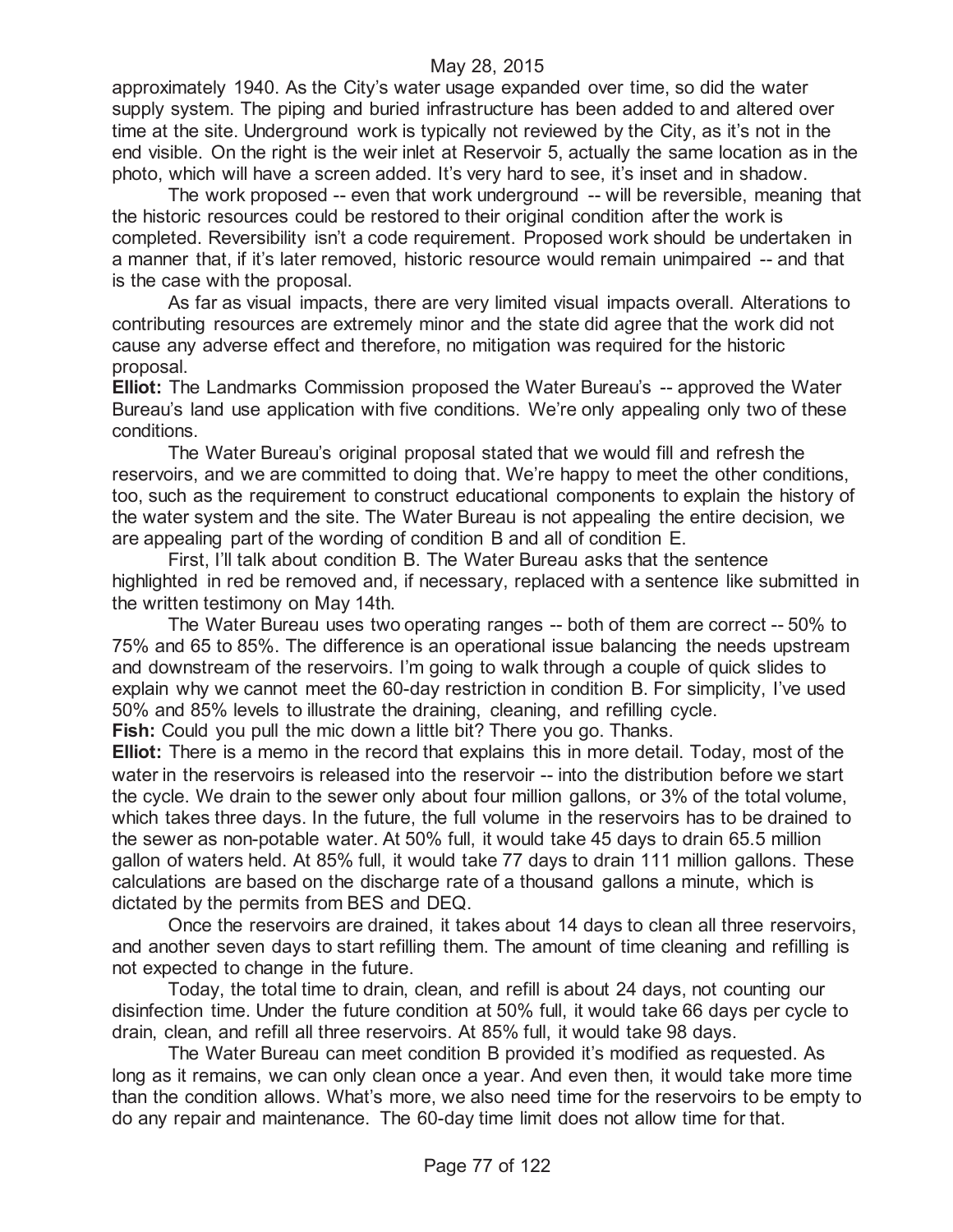**Tom Carter, Water Bureau:** I'm Tom Carter with the Water Bureau. I will talk about why the Water Bureau asks that condition E be removed entirely from the decision. Landmarks Commission's findings indicate that the proposed work will not adversely affect the historic resources, and the zoning code does not mention or require mitigation or restoration in its approval criteria. So, condition E is not connected to a specific criterion that makes a legal connection, a legal requirement. Condition E also requires removal of all non-historic elements. And this is a working utility site. We use many of these elements, so it's not possible to remove them without crippling parts of the water system.

If interpreted literally, we would be removing non-intruding elements such as our pump station, electrical and metering cabinets, vaults, and so on. There are no zoning code criteria or provisions that could require their removal, and each removal would require a new historic review for altering elements in the historic district.

Condition E also uses the Historic Structures Report as a work plan, but the Water Bureau commissioned this report in 2009 to lay out options for planning future work. If the Water Bureau could do all of the work listed, the total cost is estimated to be about \$8 million in 2018 dollars. But condition E requires it to be finished by 2019. Removing the non-historic elements would be very costly and on top of that.

We support maintaining and restoring the facilities as allowed. In fact, we did budget \$100,000 to repair the deteriorating wall there on the upper left. But because no review is required for repair, it is not in your packet. So, our ongoing operations include historic maintenance and repairs and having guided by the Historic Structures Report -- [beeping] -

- **Hales:** I will allow you another minute, but I'm going to do the same for the other appellant. **Carter:** Thank you. Much of this work requires special skills and contractors. One major project is shown in the slide, it was the restoration of Gatehouse 1 façade. We did receive a grant for a small portion of the work, and it ultimately cost a bit over \$200,000.

We are stewards of these historic resources as well as the water system, and we must simultaneously balance cost of maintenance and restoration, water system needs, and the needs of the City as a whole. So, these decisions are recommended by the bureau, but we believe they're properly made by City Council through the citywide budget process, not through land use review decision. In summary, we ask for condition B to be modified as we have written in the letter to you of May 14th, and for condition E to be deleted from the decision. Thank you.

**Hales:** Thank you. Questions? I have one, and that is the cycle that you described of filling -- I'm sorry -- draining, cleaning, refilling, and the thousand gallons a minute that you would drain the reservoir at that rate -- you said that's a permit requirement, that's not a physical restriction. Could you drain the reservoir faster if the permit required that or is that a size of plumbing issue?

**Elliot:** Actually, it's both. It's a permanent requirement from both BES and DEQ, and they give us an operating range between 1000 and 1500 gallons per minute during dry weather. It is designed based on their system to make sure that we are not overwhelming their system and causing a combined sewer overflow to the river and then getting citywide violations and fines. So it's both.

**Hales:** My question is, what are the physical limitations?

**Elliot:** The physical limitations are the pipe diameter that it's going through.

**Hales:** And that physical limitation is how many gallons per minute?

**Elliot:** That's basically is that 1000 to 1500 gallons --

**Hales:** You couldn't do it faster if there were no regulatory issues? **Elliot:** No.

**Hales:** OK. Because I would think there might be a way to solve that problem.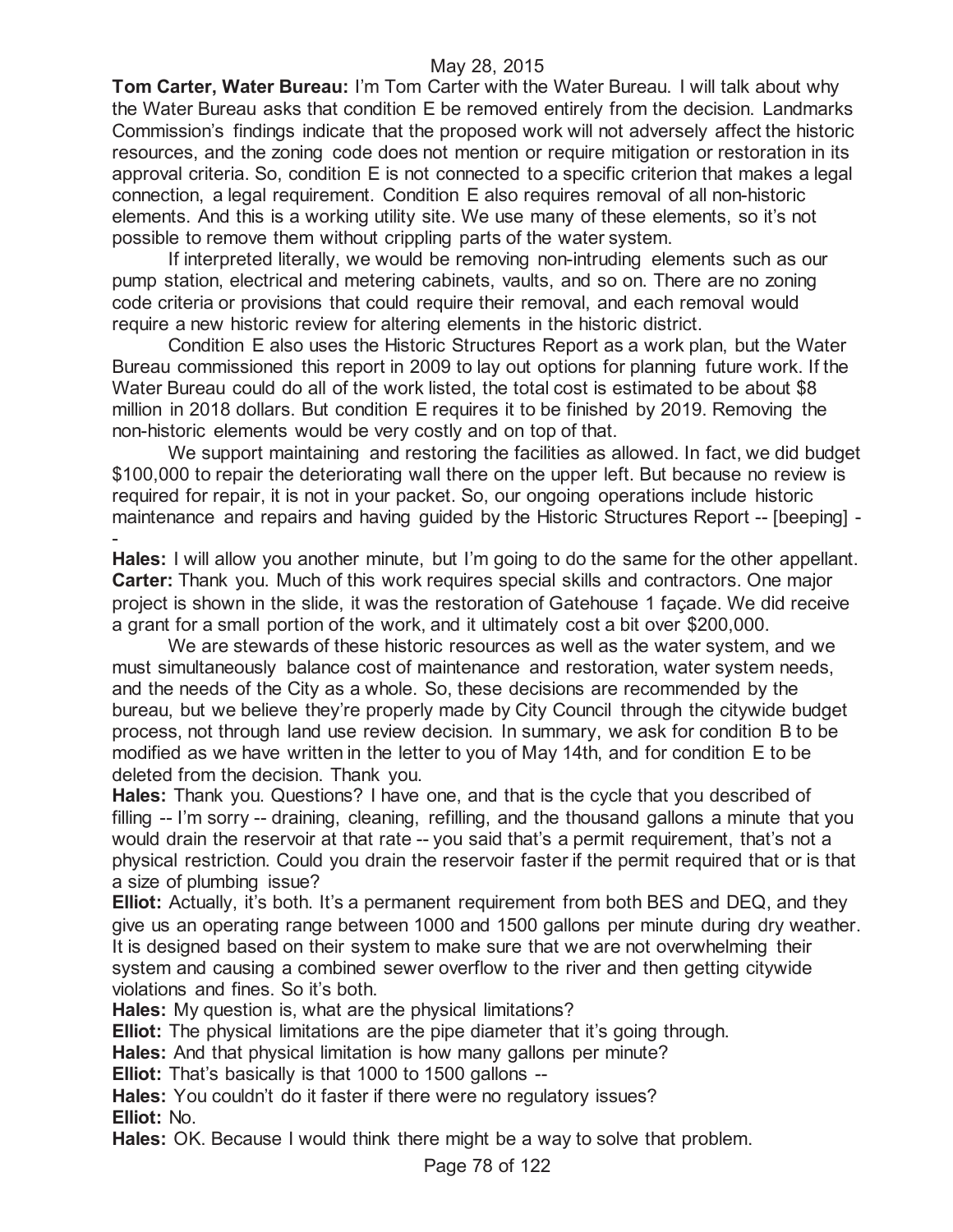**Elliot:** Not without laying a new sewer line.

**Hales:** Right, the sewer line is the size that it is, I get that. But if it's a paperwork issue, that might be modifiable. Other questions? OK. Thank you. Obviously, we'll have you back later for response. Let's call the other appellant, the Mt. Tabor Neighborhood Association, and again, give you 11 minutes for your presentation. Good afternoon.

**Ty K. Wyman:** Good afternoon, Mr. Mayor and members of the Council. Very nice to be here. Ty Wyman, attorney for Mt. Tabor Neighborhood Association. I'm joined at the table by Stephanie Stewart, who is the chair of the land use committee at MTNA. She's a 16 year resident of the Mt. Tabor neighborhood and has been actively engaged in the reservoir issue for seven years. To my far right is John Laursen, a 15-year board member at MTNA, 33-year neighborhood resident, and he wouldn't give me the number of years he's been actively involved in the reservoir issue -- he just said "many."

Commissioner Fish called this a de novo hearing, and at some level it is because you're taking evidence. But it's not de novo in the sense that you do have a big record that has been given to you. A big record, a complete record, one that went through -- was it three, was it four hearings -- and lots of written testimony. When I'm given a case like this, I encourage my client to put in writing well ahead of the hearing what their basic points are. We have done that. Stephanie and John submitted something about a month ago. Given that, we view ourselves as here today primarily for your questions.

Again, you're given a big pile of paper, asked to make a decision out of it. We've already seen how confusing it is, just procedurally. So, please, fire away with your questions. We want to hear them.

As for my involvement in this, I was brought into it only about a year ago, strictly as a land use lawyer to help the neighbors make sense or understand better the land use process. My job over the last 20 years pretty much has been to review, understand, and apply land use codes, and I have heard a great deal of frustration -- as I'm sure some of you have over those years -- with codes. And the codes are full of this minutia and where does this minutia come from and what does it mean and why does it exist? I say to pretty much all of them, "well, all of those code provisions are at the end of a strand that leads all of the way back to the 19 statewide land use planning goals." Those set the policy, the code implements the policy, and as you can probably tell, I want to emphasize to you what your code says because your code is very thick and I don't want it to get lost.

I also want to contrast a little bit on some issues, on some land use issues. State law is quite prescriptive, frankly, and tells cities "this is how you will regulate development." Certainly, goal three on farmland is that way.

Goal five on natural and historic resources is less prescriptive. It really lets cities decide for themselves how they want to go about protecting them. A suburban city -- Tigard, just as an example -- I looked at their code and their code allows alteration of a historic structure based on, quote, "the reasonableness of the proposed alteration and on its relationship to the public interest in the structure's preservation." Well, that's kind of - that's one that we lawyers tend to love. It's a little bit of a balancing. It calls upon a balancing of interests.

Well, the Water Bureau did not stress to you, did not clarify for you what we're calling approval standard number one under your historic preservation code. It says simply, quote, "the historic character of the property will be retained and preserved." There is no balancing required. It is an absolute requirement. Furthermore, the word "preserve" is, in my mind, in my experience, a very strong word. And I went to Merriam Webster, and its definition of "preserve" is to keep its original state or in good condition. Of course, this will lead into the factual testimony, which I'm sure you're going to hear plenty of. If you've read the record, you have seen plenty of.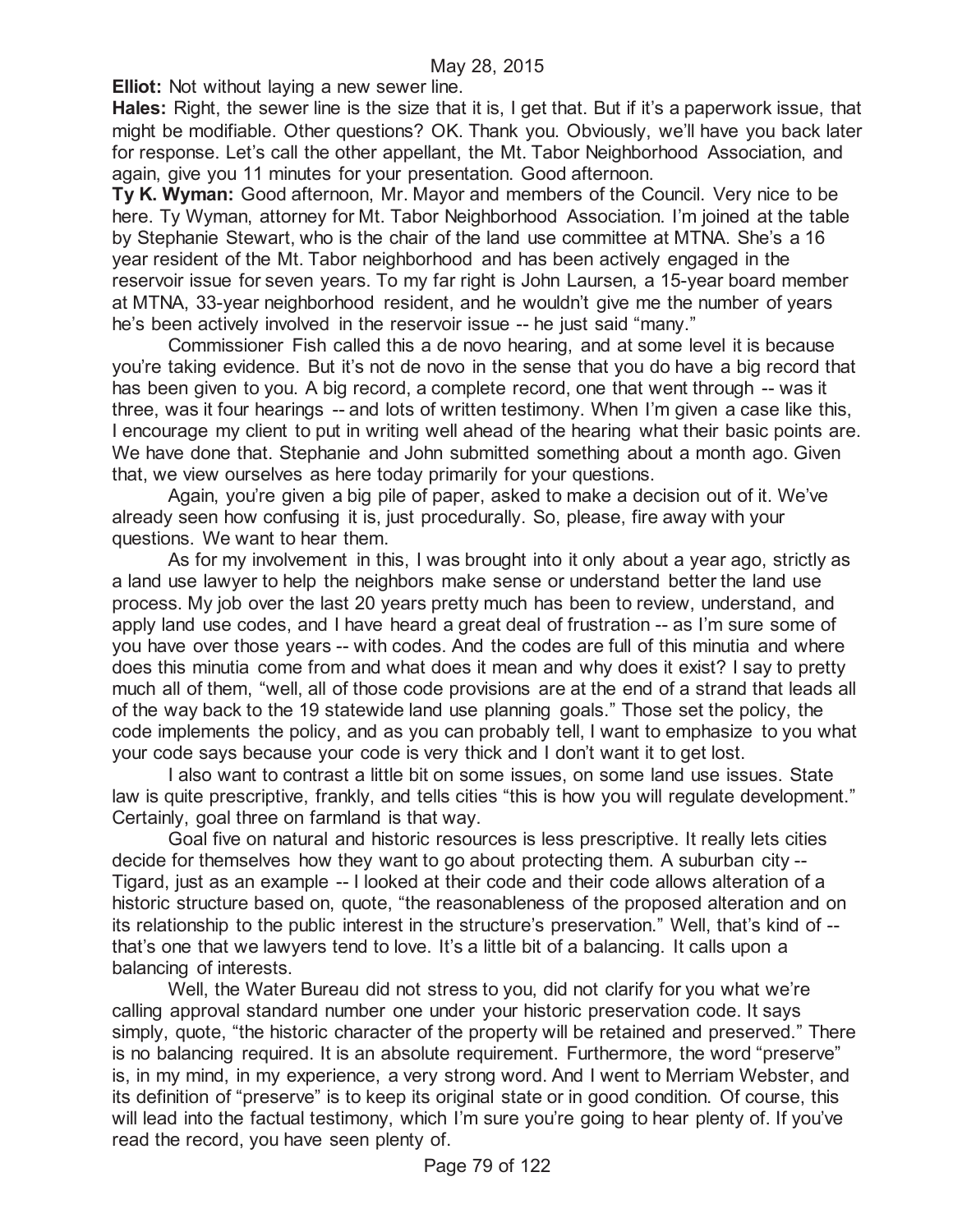These resources are not, have not been kept in anything close to original state or good condition. They have to be -- your code requires them through this process to be preserved as such. "Preserve" also means to keep something safe from harm or loss or to prevent something from decaying. That is the -- that is the cornerstone obligation. It's not the only one, but that is the cornerstone obligation that is on this applicant, the Water Bureau.

I want to make one other perspective about this process because, again, you go to most other cities, a historic preservation process is going to be heard by a lay body. It's probably going to be heard by a planning commission, maybe a hearings officer. Not here. You have impaneled a group and given them very specific jurisdiction over historic resources and I believe that the group even is not a lay body, but they are folks with demonstrated expertise in historic resources. And so, that's the hill that this applicant had to climb. As you can tell, obviously, we don't feel like they climbed it and now they're trying to back down it a little bit. But with that, I'm going to turn the floor over to Stephanie. **Stephanie Stewart:** Hi, I'm Stephanie Stewart, and as Ty introduced, I'm the land use chair with the Mt. Tabor Neighborhood Association. I've been working on this case rather intensely for the last 16 months.

At 120 years and counting, Mt. Tabor is unquestionably a testament to the kind of visionary planning many of us hope to leave as our legacy, and Mt. Tabor preserves captivating story of American ingenuity. Generations of Mt. Tabor residents have worked to protect that story and this site on behalf of all Portlanders for all Portlanders to enjoy. Our legacy is clear.

Today, you chart the course for the next 100 years for Mt. Tabor. You hold in your hands the next generation's experience of this park. Will you keep this story and this park whole, or will you allow a giant hole to be left in it? We're asking you, take the advice of the Historic Landmarks Commission. And that advice is to fill the reservoirs, preserve the structures, preserve the views, and preserve the park experience. It's the low-cost option for keeping this crown jewel of a park whole, and it also respects the history that the site preserves.

**John Laursen:** My name is John Laursen, I'm a long-time member of the Mt. Tabor Neighborhood Association board. I've been before you before. I've owned and operated a graphic design business in Portland for 45 years. I work with Portland Parks and Recreation as a member of the design team that created the Oregon Holocaust Memorial in Washington Park. I served as the topographer for monuments at Director Park. I served as a member of the citizens advisory committee for the Hawthorne Transportation Plan. I served in that capacity so long, having been appointed by City Commissioner Blumenauer, that when I retired, it was under the administration of Sam Adams. I also served on the non-conforming sewer committee that was established by Commissioner Saltzman. And so, I've worked with Parks, I've worked with BES, and I've worked with PBOT, and I have to say that I've worked happy and collaboratively with them. And I've just been completely confounded by the Water Bureau's approach to Mt. Tabor.

Here we are at odds for reasons that are genuinely mysterious to Portland citizens, not just Mt. Tabor citizens, but across the city. Our position, that these historic structures should be preserved and that they should be kept filled with water, is just common sense. How is it possible that the bureau sees it so differently?

I've spent a lot of time at why the Water Bureau and community are at loggerheads at this unfortunate way, which is costing so much time, energy, and effort all the way around. The fundamental disconnect, if you'll pardon the pun, is that the Water Bureau sees the reservoirs in only the most strictly utilitarian terms with little regard for their condition and appearance -- as you've seen in these photographs -- with little regard for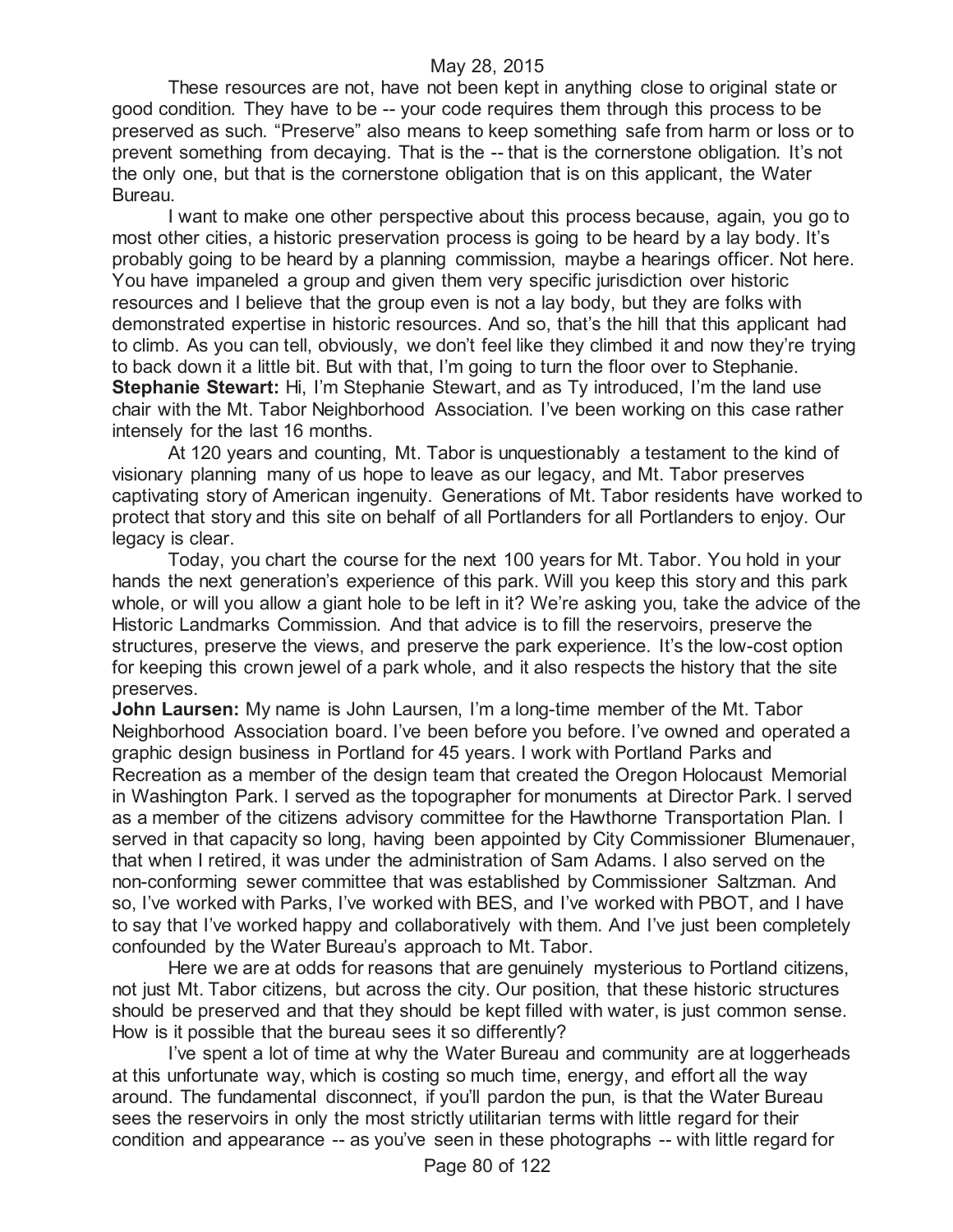condition and appearance while the rest of us see the reservoirs not simply as a utility, but as an integral part of the experience of a beautiful park, the crown jewel of Portland's eastside -- which is exactly what they were intended to be when the city fathers hired the Olmsted brothers to design Mt. Tabor Park more than a century ago.

The Water Bureau, though, looking at reservoirs through its particular professional prism, does not see any value in taking care of the reservoirs as historic resources. The inescapable fact is that they are historic resources. They are listed on the National Historic Register, and moreover, they are historic reservoirs that are historic fixtures of the park.

The Water Bureau says in the appeal that it, quote, "balances duel responsibilities at Mt. Tabor: operating a safe, effective drinking water supply system and being a steward of the historic resources" unquote. The community knows, though, through years of sad experience that the bureau does not do a good job of balancing those two responsibilities. That is what the record shows, that is what these slides show, and that is why the Historic Landmarks Commissioners unanimously decided to mandate future behavior and management practices for the historic resources.

The bureau's existing management practices do not come close to meeting the approval criteria for historic resource review. I own a commercial building on Hawthorne Boulevard and I know exactly how attractive a target for graffiti and for trash that those large concrete expanses will be if they are left empty for any length of time. There is every reason to believe that the cost of cleaning empty reservoirs may well exceed the cost of cleaning them if they are kept filled with water. In all likelihood, fill and preserve is not an expensive choice and is in fact the least cost option.

The conditions imposed by the Historic Landmarks Commission are necessary to comply with the code. Those conditions also align with the desires of the community. And filling and preserving is the least cost option, so they also align with budgetary concerns in both the short and long run. For all of these reasons, we respectfully ask you to deny the Water Bureau's appeal and to uphold and reinforce the decision of your Historic Landmarks Commission requiring that the reservoirs be filled and preserved. Thank you. **Hales:** Thanks very much. When you come back on response later -- you probably are already planning to do this, but I want to hear from you. The Water Bureau just made practicability arguments about both condition B and E. Don't need to do it now, but when you come back --

**Laursen:** This is the first time we've heard those arguments because they said it was two weeks in testimony.

**Hales:** We'll give you a little more time. That is about 10 minutes. I'll give you a little more time to think about a response to that. I'm being a little flippant, but I'm serious, I want to hear your response to that practicability argument that it's going to take -- as I understood their argument -- it'll take longer than 60 days to drain and refill, given the capacity of the pipe and regulatory restrictions. I want to hear your thoughts about that. And then, the full compliance with condition E would require removal of equipment or facilities that ultimately are necessary, if I can paraphrase their argument. So, I'll give them a chance to rearticulate that argument if I didn't get it right, but I would like to hear when you come back your response to those counterclaims from them about these conditions. **Laursen:** OK.

**Wyman:** Thank you very much, Mr. Mayor.

**Saltzman:** When you're referring to fill and preserve the reservoirs, you're not saying with drinking water.

**Laursen:** No, we're saying keep non-potable water. And we understand that this is not the venue -- we the Mt. Tabor Neighborhood Association understand that this is the land use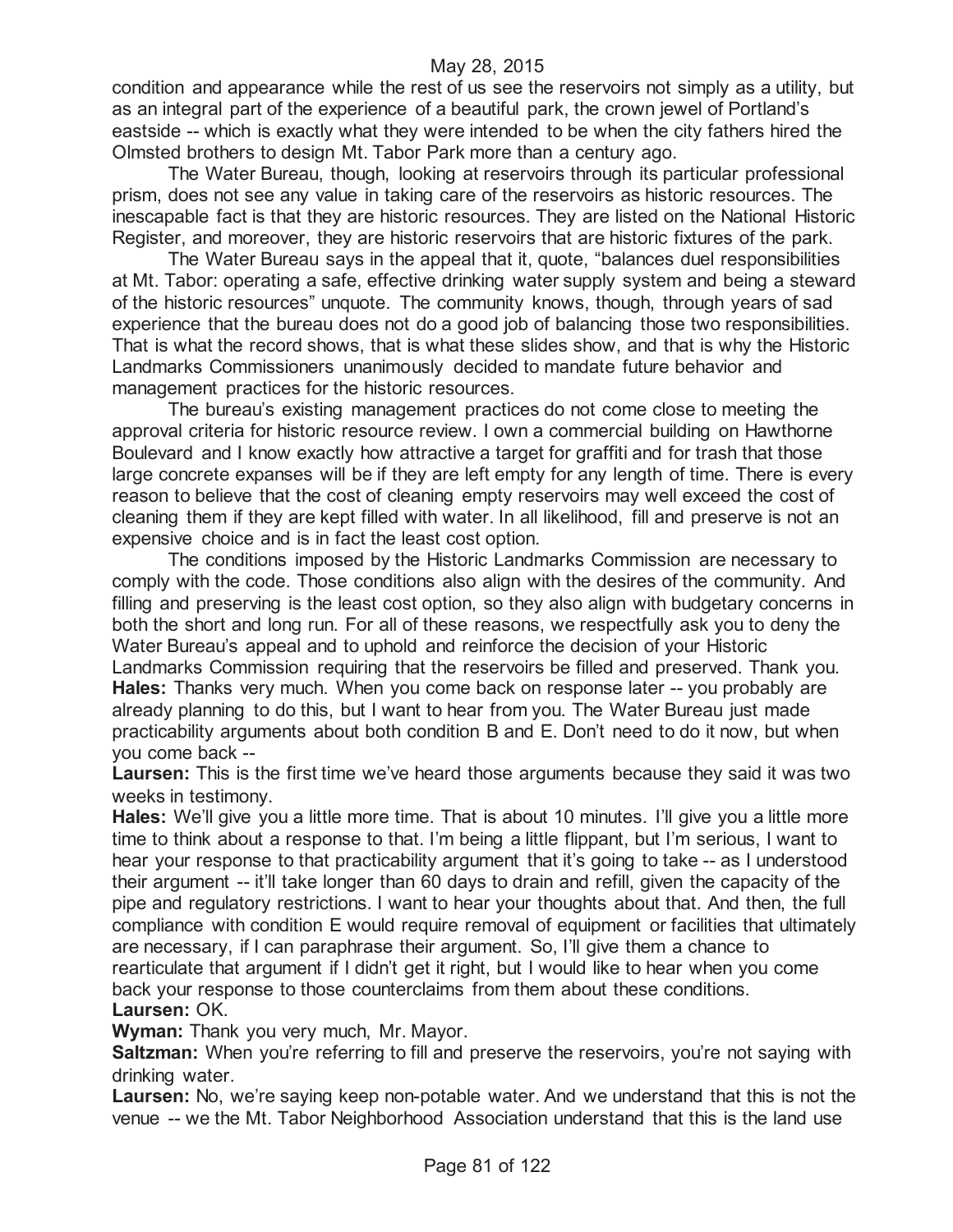hearing. We're not saying -- we're not arguing that question here. We're trying to be very clear about that.

We are saying -- as appellants, we are saying please keep water in the reservoirs so that they look the way they look. That is how the citizens of Portland expect them to look, and we are saying, preserve the structures instead of allowing them to crumble into disuse. And we are asking for that, we're asking for it not for our neighborhood per se, but for everyone in Portland and for the generations to come, as you can see in the photograph.

**Fish:** Mr. Wyman, you did invite a question. I don't want you to leave the table without a question. I don't want you to feel disrespected. Both sides have talked about least cost option or brought cost into the equation. Do you have anything you want to share with us about the role -- the relative importance of cost as any part of our consideration in this proceeding?

**Wyman:** Boy, I, Commissioner-- let's just say I could consider that to be a leading question. The short answer is I candidly don't. And the analogy that I make is a developer coming to you or to one of the lower hearings bodies here and saying, "gee, we would just love to comply with the criteria of that code, but it's just too darn expensive and we can't do it." I have never heard that.

The only way in which that argument is made and articulated by developers is through the Dolan proportionality analysis, which actually somewhat ironically -- and now I know I am off answering your question -- but the Dolan proportionality principle, which ironically the Water Bureau articulated. So, they are essentially saying that condition E would affect the taking of their property by the City, which I'm pretty sure is a non-starter of an argument. So candidly, I -- unless you can give me an example, I honestly don't see where that cost issue comes into play in these criteria, which I pointed out, I just see as absolutes and not that balancing. If it said "to the extent feasible, preserve the resources," which is a very common term in land use codes. I'm sorry, I went on a little bit. **Fish:** No, I appreciate that. What I take from that is that the question of whether the ultimate outcome provides a sticker shock to either ratepayers or taxpayers in your view is not relevant to the consideration of what needs to be done to preserve a historic resource. **Wyman:** That is correct.

**Fish:** Thank you.

**Hales:** Yeah, and you've got that in your brief here as well. Thank you. Other questions? **Fritz:** Neither Commissioner Fish nor I declared as an ex parte contact what's in the public involvement document regarding the discussions that we had before the application was submitted. So, I just wanted to mention that that was because that was before the application was submitted, and also to thank the Mt. Tabor Neighborhood Association for your constructive participation in the pre-application discussions with the Water Bureau.

I want to thank the Water Bureau for their tours, which I participated in, and the really collaborative and helpful input that we received from neighbors to modify -- that the Water Bureau received to modify their application. It's good to hear us coming here to argue about the conditions rather than -- as was clarified by Ms. Adam -- that you are not asking for the approval to be rescinded or for us not to approve. I wanted to make that clear to check on that, too -- that you are asking for the conditions, you're not asking for us to reject the application.

**Stewart:** We're asking for you to uphold the HLC decision and to -- as you'll see in our documents -- to possibly strengthen them with some refinements that we've suggested. And there is one public process that we do feel we missed that we have also asked for in our appeal.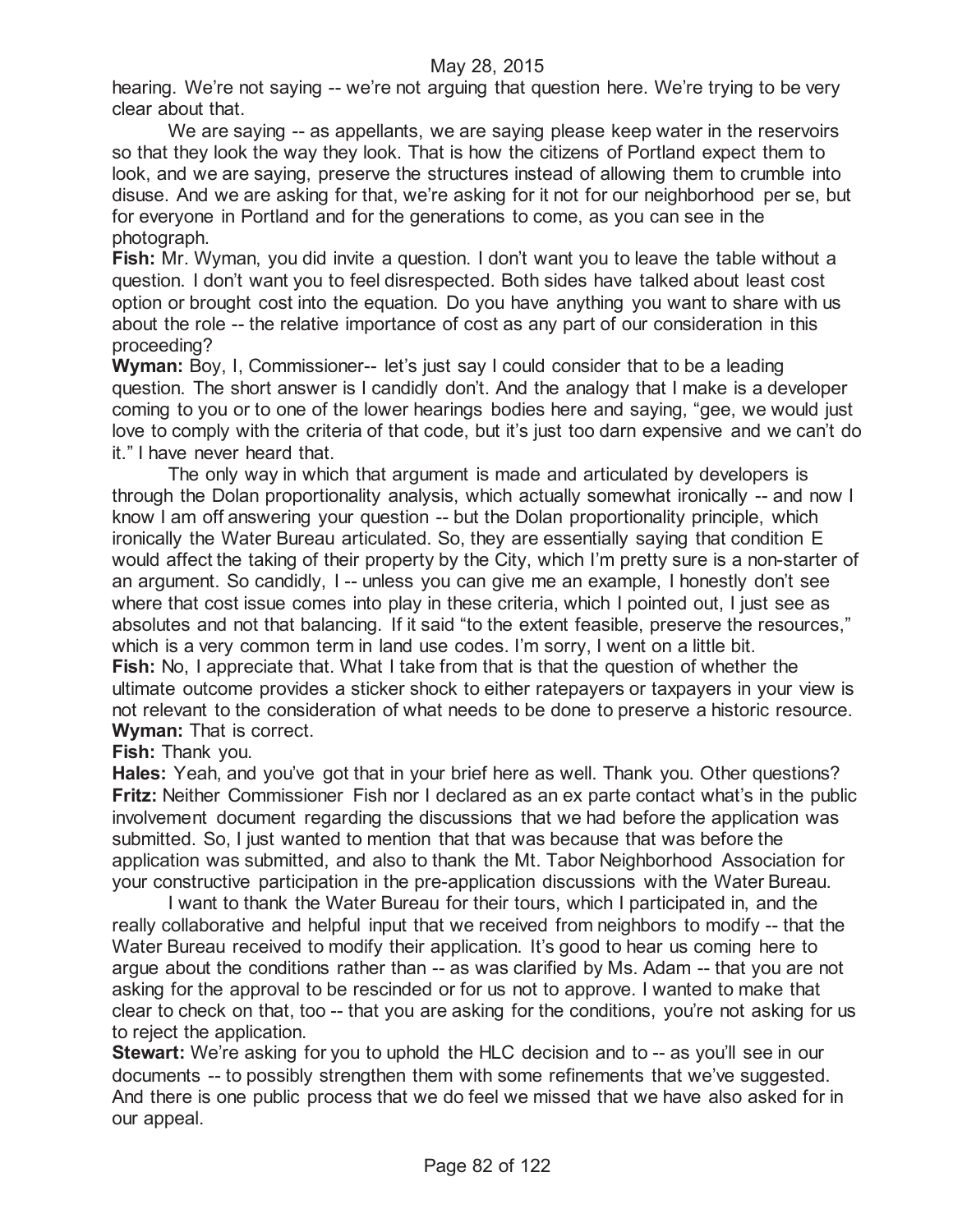**Fritz:** Yes, I saw that. You didn't discuss that in your testimony just now, I was wondering about that.

**Stewart:** If you'd like to know more about that, I'm happy to speak to that. It's the conditional use review. We do feel that this project triggered a conditional use review, and that seems to be a difference of reading the technicalities of how the code is written. Right now, for instance, in the presentation that you saw from BDS, they said that the development has not actually expanded beyond 1500 square feet, and we argue that the development has expanded beyond 1500 square feet. Water Bureau asserted that development that's happening below ground is not normally considered development, and we are arguing that when below ground development has above ground implications -- as it does in this case -- the pipe restricts trees from being planted in our tree park -- that we have then hit the trigger that would start the conditional use process, which is designed to evaluate whether or not a project changes the character of a site. And changing tree planting restrictions in this park does potentially affect the character of this park. **Laursen:** The Water Bureau has introduced an assertion that's never been historically true in Mt. Tabor Park. They're now saying that above their pipe and for 10 feet in each direction, no trees can be planted ever -- forever and ever, amen. That's of course not true anywhere else in the city where pipes run underneath trees and infrastructure and streets and buildings everywhere, but they're saying they're now asserting in Mt. Tabor Park that trees cannot be planted above any of their pipes. So, for instance, taking the trees out of Mt Tabor -- the trees that they are going to have to cut down, they will be mitigated - even if they're taking mature trees -- because they're eliminating some areas of Mt. Tabor that can be planted with trees, the mitigation has to be saplings planted as street trees elsewhere in the city and can't be planted in Mt. Tabor Park there because they won't allow trees to be planted above their pipe. Right now, there are the same diameter pipes in Mt. Tabor with trees growing above them, but Water Bureau is asserting that it now has the use of that land in perpetuity above its pipes. And that changes the character of the park and that's why we wanted the conditional use.

**Fritz:** And the tree planting is something that you think would be better addressed using the conditional use approval criteria?

**Stewart:** Yes.

**Fritz:** I see. And could you also -- when you come back for a response -- address their proposed changed wording to condition B as to whether you think that that is acceptable or if you have a counter proposal? Thank you.

**Fish:** Commissioner Fritz, can I add a comment to your comments earlier? I want to also thank Commissioner Fritz, Stephanie and John and others from the neighborhood association. When this first came to me, I believe it had been determined to be a Type II land use proceeding. And I believe based on the feedback we got, we made it a Type III. And originally it's an administrative decision. I was persuaded based on the arguments of the neighborhood that Type III would give a more robust public process. I appreciate the argument that you made to that effect, Commissioner Fritz. I thought it was the right thing to do. I also appreciate the work that the neighborhood association and committee members did as part of that citizen panel. And it is somewhat unprecedented for Parks and Water to work this collaboratively, and I thank the Commissioner-in-Charge for setting that standard.

**Fritz:** Thank you, Commissioner. Certainly, our staff have all done a good job. Finally, when you come back -- supposing we don't agree with you on the issue of the conditional use -- and you can do this in written testimony as well before the record closes -- are there some additional conditions addressing trees that you would like to see that might address the concern directly rather than going through the conditional use process? I'm really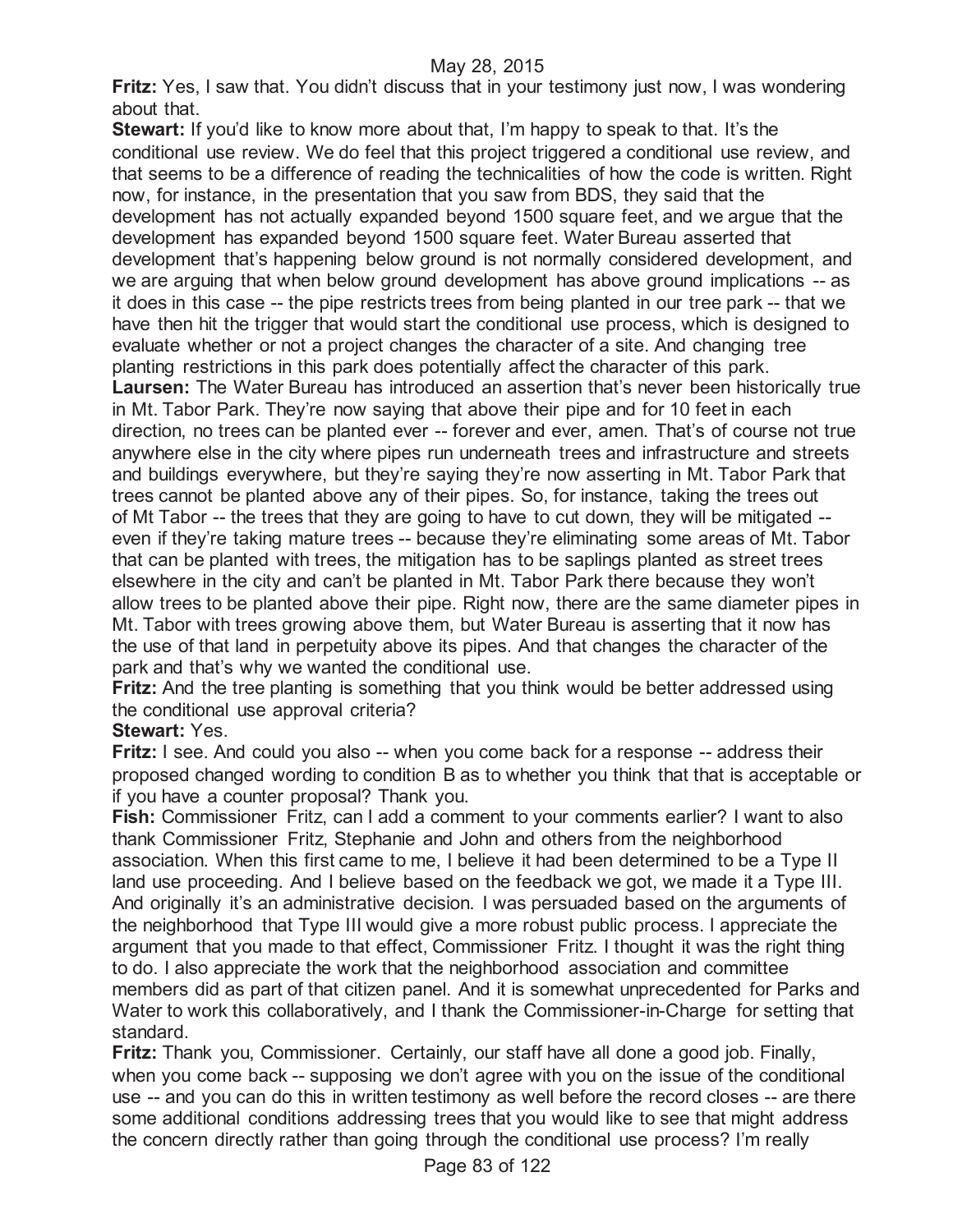encouraged that we seem very close to figuring out something that might work, and so I'm hoping that we can do that in this process.

**Laursen:** That would be great.

**Hales:** Other questions? Thank you very much. We'll see you back here in a while.

**Wyman:** Thank you.

**Laursen:** Thank you.

**Hales:** I know we are ready to move to response now, but I also heard from Ms. Adam that we have some members of the Landmarks Commission here. Checking with our City Attorney -- it might be appropriate to give them the opportunity, if they want to, to speak now as opposed to after response. What do you think?

**Rees:** If we were doing this as a typical appeal, they would -- we would generally give them the courtesy of being the first ones to testify as part of public testimony, but not typically in between the appellant and the response.

**Hales:** Oh, OK.

**Rees:** That's at your discretion.

**Hales:** I won't be that courteous then, sorry. These volunteers give us a huge amount of their time, I was trying to save them a little of it but we'll make them wait another 20 minutes because I think you're correct. OK. Let's move 10 minutes for a response from the Water Bureau to the Mt. Tabor Neighborhood Association's appeal and their statement. **Elliot:** I'm Teresa Elliot, and with me are Kristen and Tom to respond to the public testimony and also to the other appellant's comments. Our public outreach was scaled appropriately for the size of the project and the level of construction impacts. The design does not significantly alter the historic structures and minimizes impacts on historic districts, so the outreach was focused on construction impacts.

Early in 2014, we modified that outreach to accommodate the higher levels of interest from the neighbors and the community groups. We set up walking tours to explain the project, and we set up and participated in a community advisory committee to look at options to reduce construction impacts on the parks and the neighbors. We submitted a report today that summarizes that outreach.

As an example of the changes the Water Bureau made to address public comments, pipe alignments in three locations were modified to increase the number of trees being saved and protected. Photos on the right show trees below Reservoir 1 that were saved by realigning one of the pipelines. We expect to continue to use the site as a basic utility, and the proposal is completely reversible.

The Water Bureau chose to commission the Historic Structures Report in 2009 in order to identify, prioritize, and select potential projects. Some of this work has already been done, and we'll show you examples of that in a moment. The report offers multiple options on many historic restorations and repair items, and applies cost estimates for some items, initially having a planning level cost of \$1.5 million. Nowhere in the report does it suggest removing non-historic elements. We cannot remove the non-historic elements and be able to operate the system.

The Water Bureau has attached cost estimates to the things that were missing in the report and updated the costs to 2018 dollars needed in order to comply with condition E. We estimate that the complete work in the report would cost at least \$8 million. Removal of the non-historic items are not included in that estimate and would be expensive and would require additional historic reviews. This would also result in removal of critical infrastructure, such as the Tabor pump stations, which are not historic but are still in use.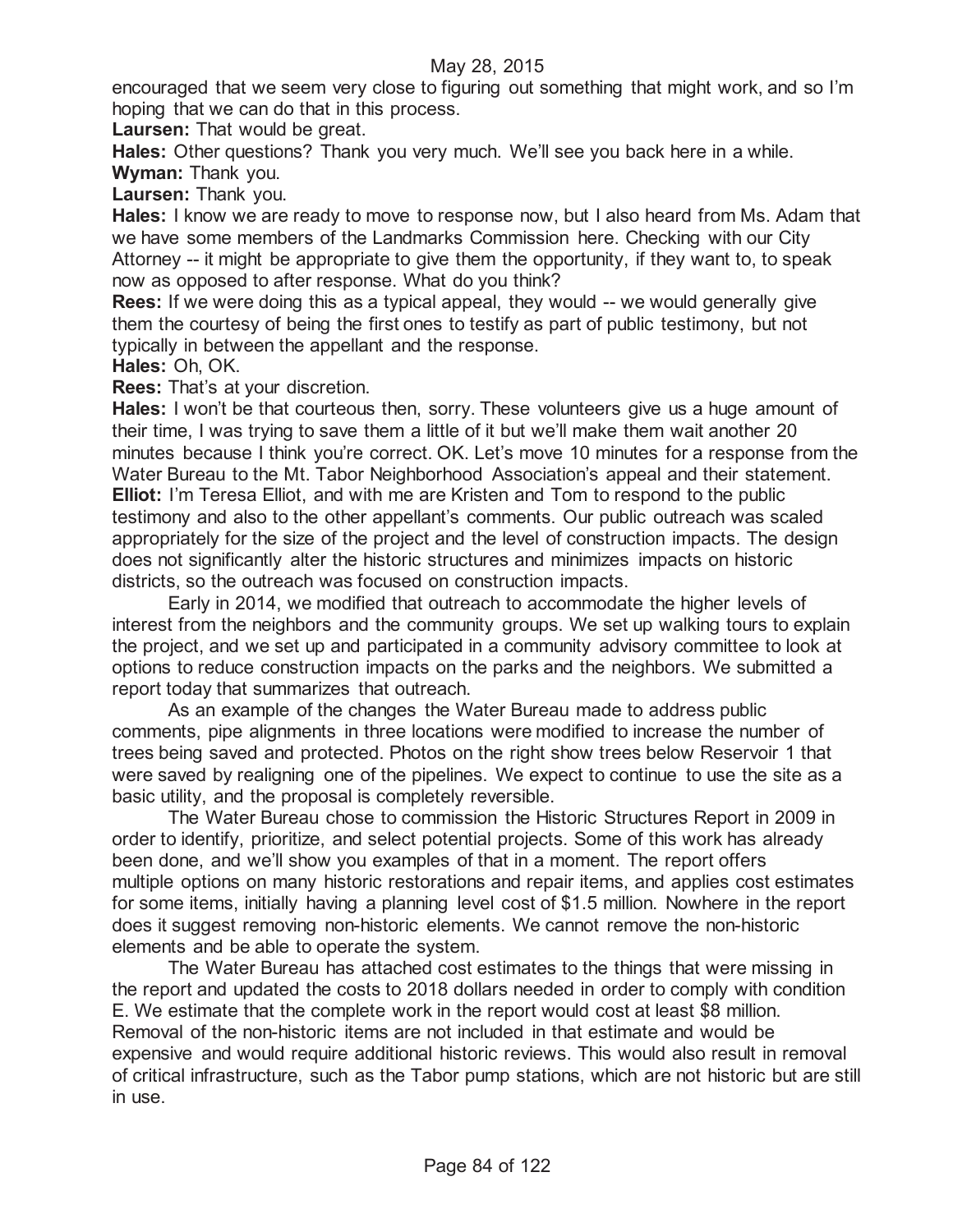**Minor:** I want to touch on some of the ongoing work that's occurred in the last decade or so at Mt. Tabor so I can illustrate the specialization that is required to work on contributing resources.

The first slide here shows gatehouses. Gatehouse 1, shown in the pictures on the left, has a patented finish by Ernest Ransome. It is concrete, but it's designed to look like stone. The surface is highly rusticated and hand-finished, and a series of molds were created of these rusticated blocks so that the surface could be replicated, and those blocks were slightly curved at the two ends by the shape of the gatehouse and then had to be flat in the middle areas.

Photos on the bottom right show that the sills were completely recast. Cornice details were also recast using what you see there are epoxy negatives. The concrete color and aggregate needed to be matched exactly, and contractors had to be specialists in this type of work.

The Reservoir 1 equipment platform and gatehouse platform, which you see in that lowest left-hand photo, were both also replaced or rebuilt at that time and those pieces of work needed historic design review.

The Historic Structures Report had a planning level cost for this item, but the true cost of the work ended up being about four times the planning cost estimate. Now, at the upper right, you see Gatehouse 5, which received new handrails for accessibility, the steps were patched and restored. Doors, door frames and windows were replaced or rebuilt all in 2008 to 2010. And again, that work did require historic design review.

The next slide here is for concrete work at reservoir basins and perimeter walkways. There's been much ongoing basin work. All of them have been patched and cleaned of debris on a regular basis, but then concrete repairs plus liner was added to Reservoir 5 in the 1990s, and there have been major linings many decades in a row in 1965, in 1975 - there are many photos that show up when you just look through City archives of those photos. So, they're occurring on a regular basis as needed.

Sidewalks were extensively repaired around all three reservoirs in the 2008, 2010 project under a separate historic review. To meet the approval criteria, which is based on the Secretary of the Interior standards for historic structures, sidewalks have to retain their original width and simple scoring pattern of the original design. With the root damage, freeze and thaw cycles, pipe access, etc., much of the sidewalk surfaces have needed repair or replacement over time. And this type work is less historically demanding, so a specialized contractor isn't always necessary but the concrete does have to match the appearance of the original in color and aggregate as much as possible. So, the bottom right photo shows concrete samples being visually evaluated for a match with historic concrete. Even putting in a curb cut can trigger a review in a historic district.

And then as a final example, I have some historic wrought iron work that's been done at Mt. Tabor. Wrought iron is another historically sensitive type of repair and rehabilitation. It is very decorative and it's an important character-defining element of all three reservoirs.

The restoration of the Reservoir 1 fence was a major repair done in the 2008-2010 time frame. Work had to be done offsite for several reasons. One is environmental concerns with any sanding or scraping of paint that might contain lead. So, small areas can be contained and done on site, but any larger repair has to be removed from the site in sections and then brought back to the site and reattached. So, the fence was actually cast into the parapet wall originally, so it has to be cut off and then reinstalled using a new sleeve detail.

The examples of restoration work I showed in these three slides provide a glimpse into the high bar that is set by historic approval criteria and by the state and federal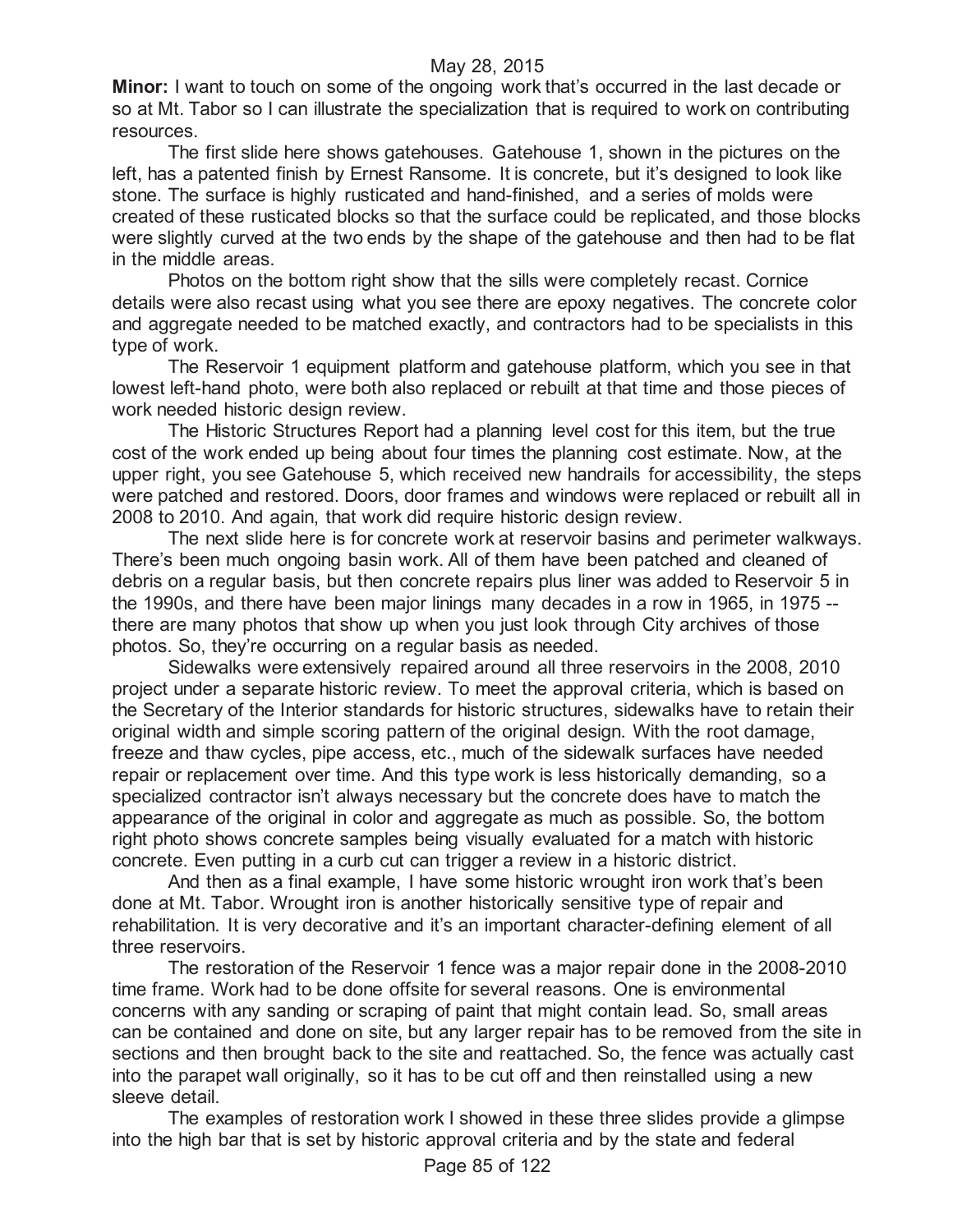oversight of work in historic districts. The Water Bureau does take this work seriously, in my professional opinion.

**Carter:** So in summary, we have discussed condition B and the technical reasons that we cannot meet the specific number of day limitation that has been provided in the condition. We've also provided detailed written responses elsewhere to the appeal, arguments of the Mt. Tabor Neighborhood Association, and it would be worth your while to check those in addition to what we are presenting here.

But this is about the zoning code. And the zoning code reviews specific proposals at specific properties and their effects, and that is really what it deals with. And the changes that we are proposing -- the physical changes to the property, which is development that we are proposing -- are very small in scale and they maintain the visual and historic character of the site. In fact, the Landmarks Commission stated in their findings that the proposed work, quote, "preserves the essential form and integrity of the reservoir's historic district and Mt. Tabor Park," unquote.

Nevertheless, they've tried -- they are asking to impose condition E, which we believe is unjustified and we believe that a land use decision condition of approval is not the right place to create a program of this sort. From the beginning, we carried out this project with the knowledge that Council had budgeted a separate project to plan for the future of reservoirs in the park, and our proposal preserves all options for the future use of these reservoirs. They could be filled and preserved -- other things could be done with them. We're not foreclosing these options.

The information in our written testimony is in your packet, and we respectfully ask for your modification of condition B and the removal of condition E. Thank you. **Hales:** So, let me bear down a bit on question E.

**Carter:** Yes.

**Hales:** Condition E. My reading of condition E -- and maybe you can refer me to a place in your submission that gets to this question if you have gotten to it in written form -- and that is condition E says basically "take the historic structures report, implement the short and long-term restoration recommendations and the maintenance issues, including removal of non-historic elements such as light fixtures and conduit, and restoration of the contributing resources." I don't read that report -- I don't read that condition as saying, "remove all nonhistoric elements on the site," I read that condition as saying, "the removal of non-historic elements mentioned in the report." Are you saying that there are non-historic elements mentioned in the report that you can't remove?

**Elliot:** Yes.

**Hales:** OK. Can you give us a listing of those at some point?

**Elliot:** Actually, I can. I can give you one example right now. One of the things that's listed is the reservoir liner. If we remove the reservoir liner, the reservoirs will leak.

**Hales:** So that's a non-historic element.

**Elliot:** That's a non-historic element, installed in 1990.

**Fritz:** Which reservoir liner?

**Elliot:** It's the Reservoir 5 liner. Another one would have been the Tabor pump station, and we cannot remove that. That feeds about 1000 people that are at higher elevations than the reservoirs at Mt. Tabor, and removal of that would remove their service.

**Hales:** OK. And that one was also mentioned in the report?

**Elliot:** I don't remember. I think we interpret the way that condition is that it's saying, "in addition to the report, you are removing any non-historic element." It does not distinguish only those that are listed in the report.

**Hales:** I think that it may be possible to clarify that. **Elliot:** Right.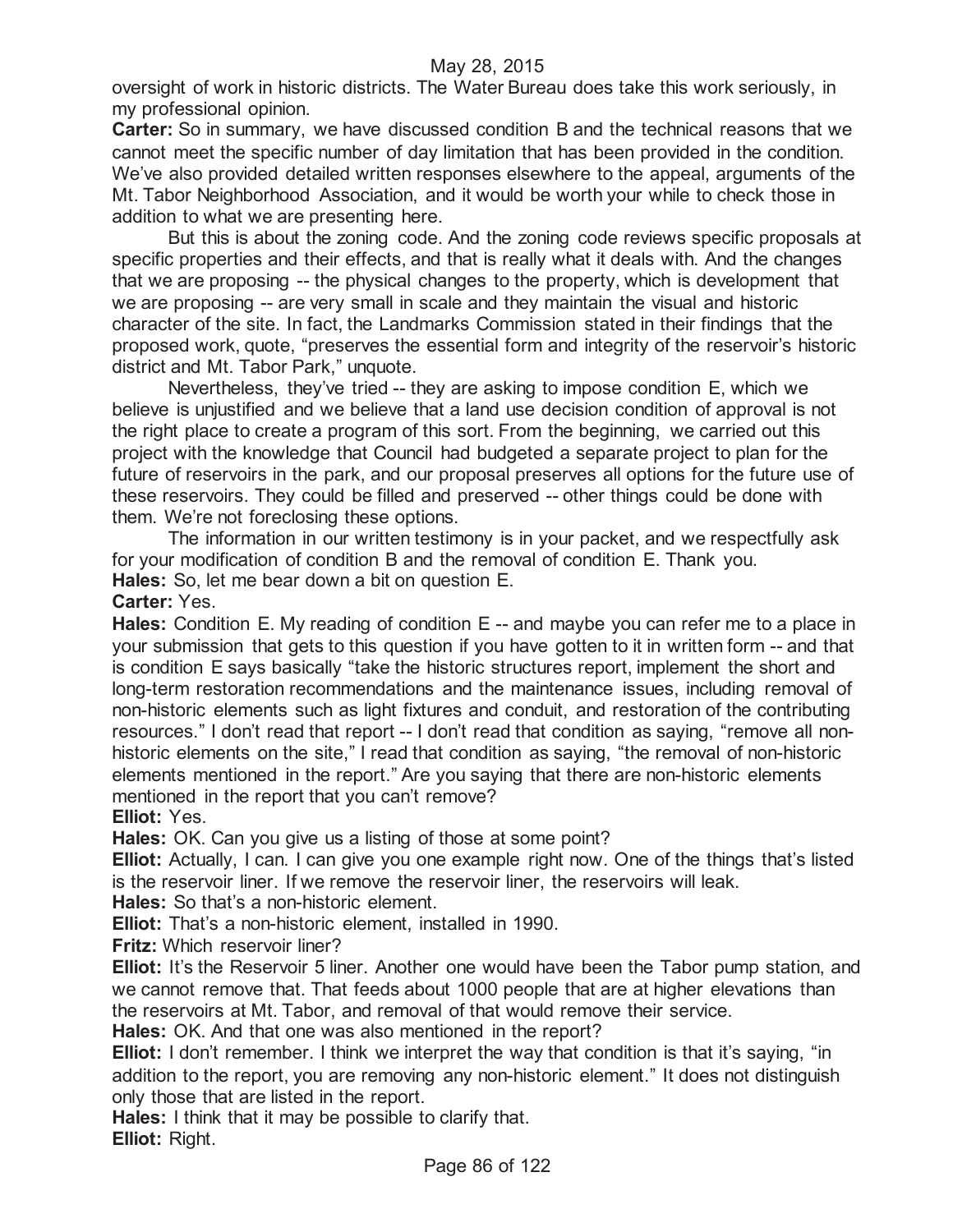**Hales:** And that reasonable people might be able to -- might even be able to agree on which elements that are non-historic can be addressed in a restoration effort and which ones have some important practical value, like a pump station, which most reasonable people would agree needs to stay in operation. So, I'm hoping that the relatively narrow distance between the two appellants here could get narrower if we were able to agree on the list of things that a reasonable person would say would have to stay, and the ones like out-of-era light fixtures that can relatively easily be replaced.

**Fritz:** And it might be worth your looking through this report again, because actually the new liner is said to be good for -- it stopped the deterioration, preserve and maintain it. So, this obviously wasn't the focus of the land use review for the most part. It probably would be good over the time that the record is held open to look through it and figure out which things could be done. We could work on that. I have a question on it, though. You said that one of the elements cost four times more than the report suggests. Four times more than 1.5 is six -- no, \$8 million. How did you get to \$8 million?

**Elliot:** One of the elements -- actually, that's two different items so let me clarify both of them. When we restored the Gatehouse 1, in the report it had a proposed cost of \$35,000 to \$50,000. And that was a planning level budget that was developed. It did not include - and it states in the report that it does not include any design or planning design or construction or permitting. It just is an estimate to figure out whether or not -- to prioritize projects and decide which projects to do. That project actually came in a little over \$200,000. That's four times what it was done in the planning level. So, when we -- and in that report, there are a lot of blank lines where there are no dollars listed at all. For the dollars that are listed, it's \$1.5 million.

**Fritz:** Right.

**Elliot:** So, what we did was we calculated what it would cost to do all of the things that didn't have a dollar attached to it, and then we prorated or projected that forward to 2018 dollars. Since the condition says that we would do the work before 2019, we did future cost and brought that up. Once you applied future costs to all the missing dollars, that brought it up to \$8 million.

**Fritz:** Well, the missing ones are all just maintenance projects.

**Elliot:** Those all cost money, though. And actually, they're not all maintenance projects. There are some that they call category A and category B projects as well. **Fritz:** Thank you.

**Hales:** Question about the tree mitigation issue that the Mt. Tabor Neighborhood Association brought up. Is there a requirement here as they described it to not plant new trees above the new pipeline?

**Elliot:** Yes, there is. I'm actually glad you asked that question. Actually, the Water Bureau's standard does say for all pipes that we don't allow any kind of trees or landscaping without some kind of a root barrier, root protection within 10 feet of our pipeline on either side. Unfortunately, those trees that are on top of the pipelines at Mt. Tabor grew before that standard was developed, but it's been in our standards at least for the 20 years I've been at the Water Bureau. Most of the pipe that we're installing is in roadways, either paved or gravel roadways. There's 25 feet of pipe that goes through a small section of trees. That's the section that they're talking about.

**Hales:** It's not the whole length.

**Elliot:** It's not the whole length. The whole length is mostly in roadways. It's 1500 feet of pipe, and 25 feet go through trees.

**Hales:** OK. Thank you.

**Saltzman:** But the policy is citywide about Water Bureau policy and trees. **Elliot:** Yes, it is. Absolutely.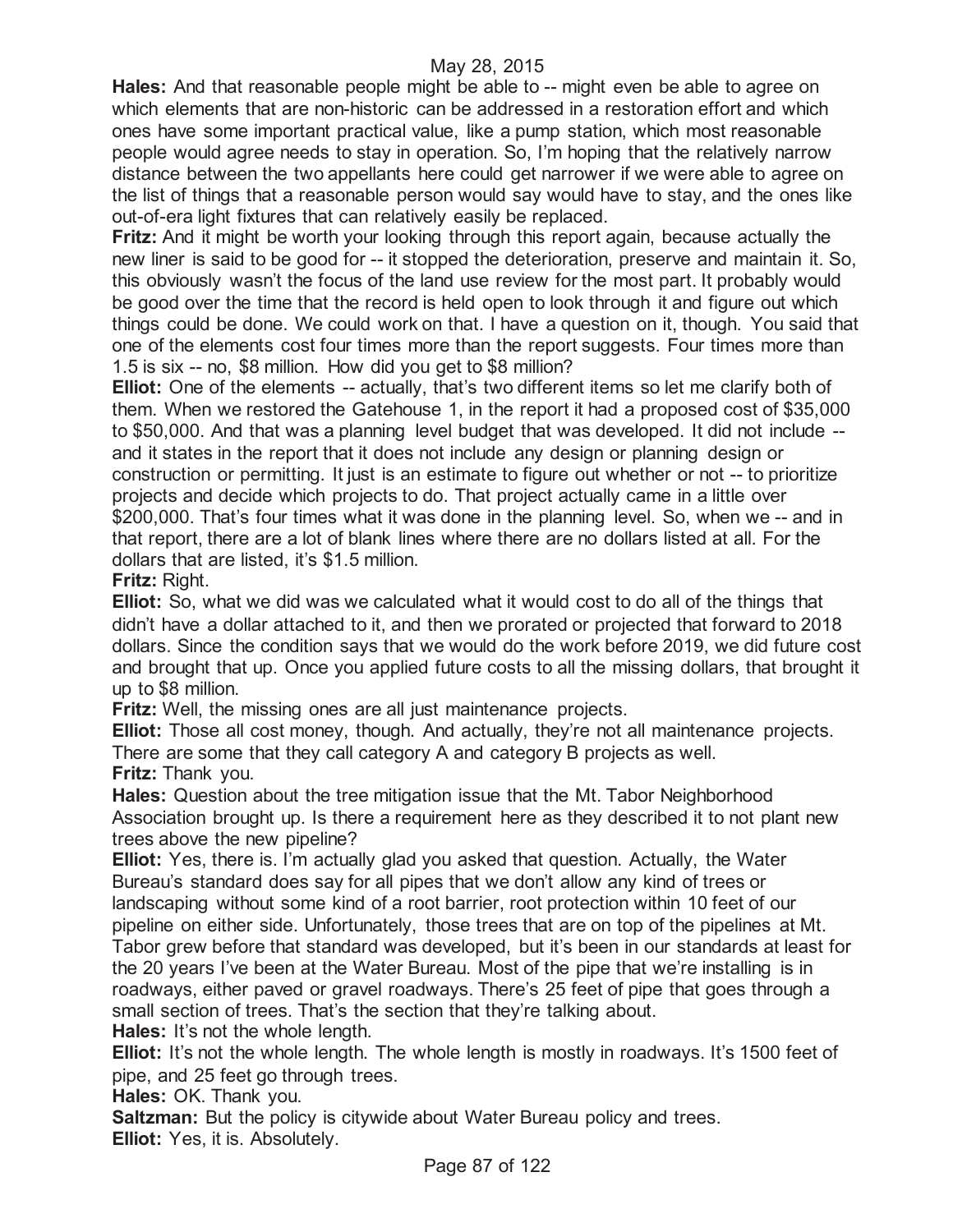**Hales:** Other questions at this point? Thank you very much.

**Fish:** I think it's worth, Mayor -- I'm having a blast from the past. When you say that of the 1500 feet of pipe, only 25 feet is covered by this. And that's because, as I recall, the proposal that you ultimately submitted rerouted the pipe in response to neighborhood concerns on impact on trees, is that correct?

**Elliot:** That is correct. Even before that, most of it was under roads and under paved and gravel roads. There were other areas that were not, but this --

**Fish:** But when the issue of impact on trees came up, you made further adjustments so that to the extent possible you protected the trees.

**Elliot:** That's correct. Yes.

**Hales:** Any other questions? We'll have you back at the end of rebuttal. Thank you very much. OK, let's call on the Mt. Tabor-hood -- Mt. Tabor Neighborhood Association again -- I keep running those two words together. Something about Tabor-hood works, right.

**Wyman:** Thank you, Mr. Mayor. Again, for the record, Ty Wyman here as attorney. I wanted to pick up on a procedural question -- at least it's still a question to me.

Commissioner Fritz was gracious enough to suggest to us a way in which we could perhaps suggest conditions as a way of avoiding a full-blown conditional use process, and that we might be able to submit later in writing. I saw something today -- a slip that mentioned a record open period of June 11th, but I didn't know if that was official -- **Hales:** We have that option and we might exercise it to keep the record open. And if you

want to request that, we can take that request.

**Wyman:** OK. Well, I would have -- I will talk to my client here after we stand down. So, at this point, it's still open whether the record will be left open.

**Hales:** That's correct. We have that option, and particularly if a party requests it, we usually grant it.

**Wyman:** Yeah. Thank you very much. I know that -- I understand that my colleagues here have -- frankly, they want to rebut some of the evidentiary assertions that you have heard here today, and I'm going to hand it over to Stephanie to start that.

**Stewart:** Well, much of the new evidence that you've seen today we haven't seen, so this is us trying to catch up on the fly and so we'll do our best.

First, with the assertion Water Bureau made that the 60-day time limit is mathematically impossible. That is completely new information for us, and -- at the Historic Landmarks Commission hearing, the Commissioners did ask multiple times, "what would that process look like and what would it cost?" And that data was never once asserted. We also in other formats have heard them actually explain that the drain, clean, fill process takes less than a week without overtime pay and that it would need to happen three times a year and they've even given us a cost for that. In fact, in April of 2014, there was an Oregonian article where a Water Bureau staff person quoted that they were in the process of draining and cleaning and then they would refill them, and that that would take four to six days.

**Fish:** Ms. Stewart, let me follow-up on that for a second. Do you believe there's a difference between draining into the sewer system and draining through other pipes, and does that affect the timeline? In other words, one of the things I think they said was it -- **Stewart: Different set of pipes.** 

**Fish:** -- depends on what set of pipes, and if it's disconnected from the system, it goes in the sewer system which has permits because of CSO. Are we talking apples and oranges here?

**Stewart:** We may be, but we haven't had a chance to investigate that. And I think we would like that chance to look at what the difference is between what they've said in the past and what they're saying today. Because what we've got in the record from the past is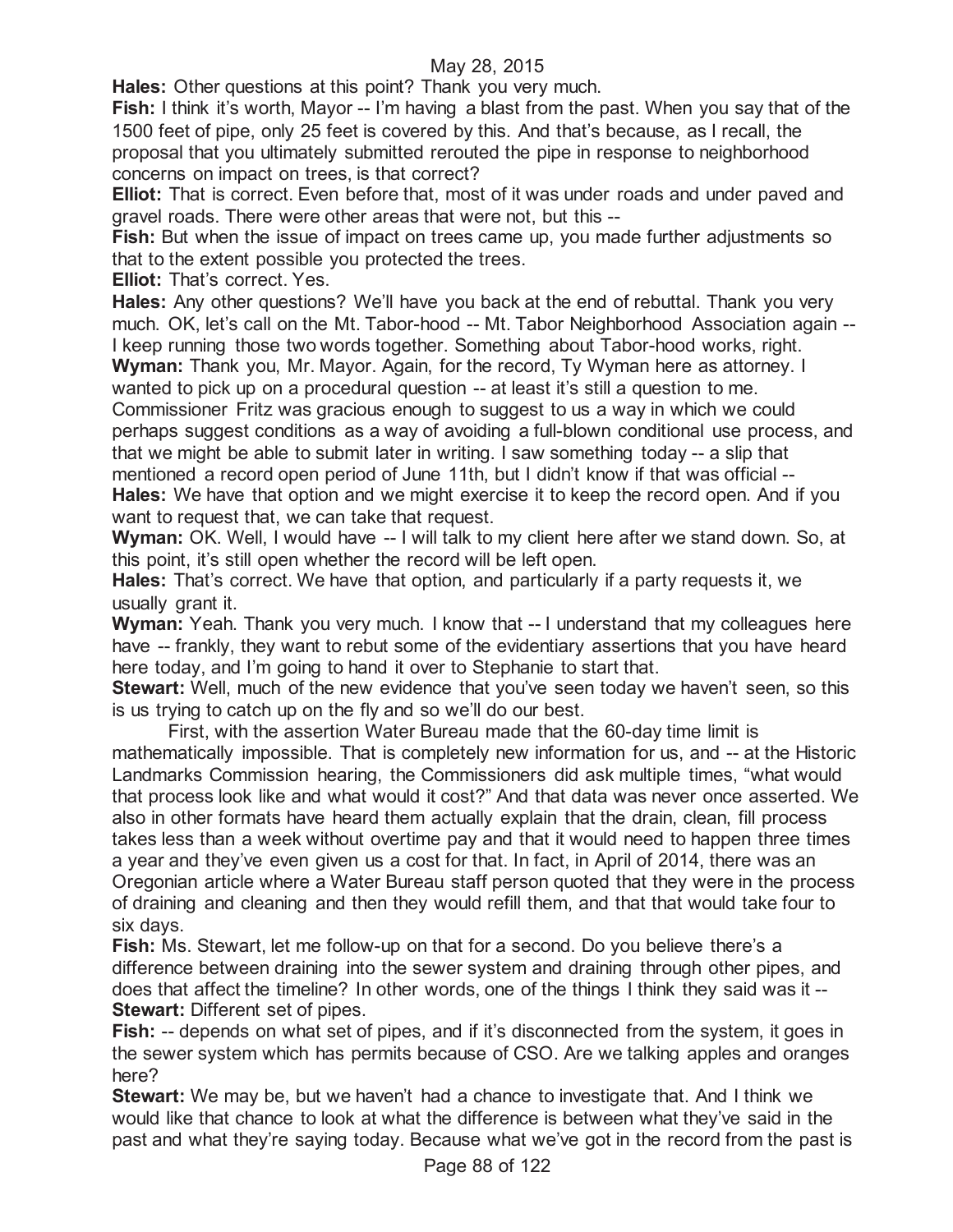an understanding -- and so did the Historic Landmarks Commission -- that the water - what they were trying to protect were those deep iconic views, and having them be there regularly when visitors came to the park. So, we're under the impression that Water Bureau needed a total of three weeks to do the drain, clean, fill, and they doubled that. They very generously doubled that. So, this new idea that it might take 77 days to drain really changes the whole concept of, how do you not trigger the no adverse effect warning from SHPO if you're taking 77 days to drain the water? I think that needs to be looked at. **Fish:** Can I ask you a question, though? We're going to at some point be discussing one standard versus another. It could be a matter of days or weeks that separate them. I think before we get lost in that, it would be important for you to state, what's the underlying concern that you have? We could have a scientist come in and perhaps settle this question to all of our satisfaction. What's your underlying concern?

**Stewart:** My underlying concern is I want these views to be regularly available to citizens when they arrive at our park. And for the last four years, these views have not been regularly available. Reservoir 6 has been below half full more often than it has been full, and that's a distressing thing to find for the character of this park.

**Fish:** Thank you.

**Laursen:** Can I respond to Commissioner Fish's question earlier? Because the four to six days was actually quoted in a newspaper article and I believe on television from the Water Bureau, and it was in reference to what we could call the "pee incident," which you may recall. And so they were saying -- this was in response to "how long will it take to drain and clean and fill the reservoirs?" in response to the pee incident. Unless they were draining that peed water into people's water pipes and had already had been draining down for I believe 45 days or something before they actually start draining to the sewer system -- if they were claiming then that it took four to six days to drain what they were called defiled water --

**Fish:** That is different. As you know, I had something to do with that. The water was drained to another reservoir. It was not introduced into the sewer system, as you know, because the hidden dividend to the decision which some people thought was boneheaded was that water from one reservoir traveled to another. And it wasn't actually discharged into the sewer system for precisely the reason we don't have the capacity to do that. So it migrated from one reservoir to another, which I think they'll tell you is different than discharging the water.

**Laursen:** OK.

**Stewart:** Should I get back to addressing the rebuttal points? **Hales:** Please.

**Stewart:** Then Commissioner Fritz, you asked us to look at the revised language from Water Bureau for condition B. I'm not sure I've seen all of that -- Hillary has just shared with me a paragraph and I'd like a chance to look at that more closely. But the one change I'm seeing in that paragraph is that they are suggesting -- other than eliminating the 60-day time limit -- they are suggesting changing the scrivener's error. Instead of reading 50% to 75% -- and we suggested 65% to 85% -- they are suggesting 50% to 85%. I think we're getting really close to each other's points on this. So while I'd like to check in with my group, I feel like we're coming together.

As to the cost of the historic resource -- sorry, the Historic Structures Report, we're - - we have among our neighbors the one of the experts that actually helped to write this report and she will be speaking to you later.

So we have some familiarity with this report and the stuff that is in it, and the original quote was for 1.5 million. Now, we're hearing from Water Bureau that they estimate it to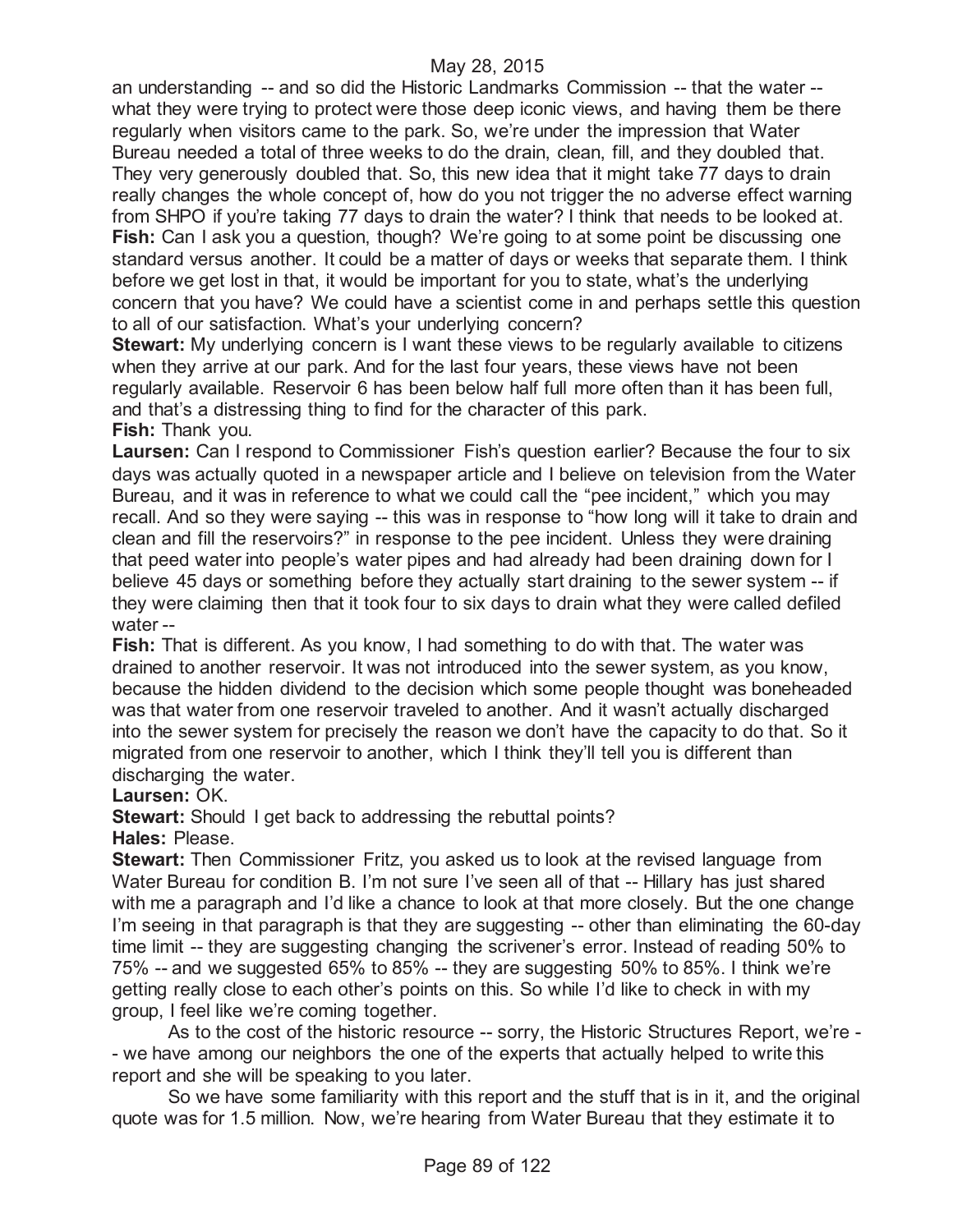now be at \$8 million. I'm struck. That seems like a 400% inflation rate between 2009 and today, and I'm not sure how that really pens out.

But I would like to quote from what we have heard for evidence before now that this just isn't founded thus far. They haven't produced anything before now or even today that backs up this \$8 million and 400% inflation. I'd really like to see how they came to the \$8 million lined out so we could understand that.

But beyond that, the HLC had a good reason for mandating this report, and that was because they felt they needed to mandate future behavior. And they felt that they needed to mandate future behavior because the code requires them to see enough planning to be certain that what is about to happen with the historic structure is going to meet the approval criteria. And there weren't enough plans provided into the record, so they adopted a plan. As Ty has said, our code does not allow wiggle room for your budget. You are required to meet the code and make your budget meet what you need to do to meet the code.

To the point of non-historic elements making the condition E clause a nonstarter - we were under the impression that the non-historic elements that were being requested to be removed would all be the ones that affect the aesthetic of the site, and that's what was in the report and the report would be limited to that.

**Fish:** Stephanie, that sounds to me -- listening to the excellent exchange earlier -- to be another one of those issues that could be resolved --

**Stewart:** I agree.

**Fish:** -- by actually creating a list of what we're talking about. I don't see any great enthusiasm on your side to take out a pump if it has no functional purpose -- **Stewart:** No.

**Fish:** -- or something that prevents a leak. So, that sounds to me like the hearing as it surfaced is something we could get some clarification --

**Stewart:** I agree with that.

**Wyman:** And may I just add on to that? I tip my hat, frankly, to the Water Bureau for coming up with this argument. But underlying it is does anyone think the HLC intended for the liner to be removed or for the non-historic -- no, obviously they didn't. That was not the underlying intent of the condition. And I'm afraid with some of the back and forth today, we're getting away from that underlying intent of the Historic Landmarks Commission, and I'm glad we'll be able to hear directly from some of them. John, did you have anything to add to that?

**Laursen:** Yeah, I want to speak specifically to the question of the Historic Structures Report because I spent a lot of time looking at that and looking at the map. The Water Bureau at the Historic Landmarks Commission said, "well, we've made -- we are planning to do everything in that report. We've informally adopted the report, we just haven't formally adopted it." And so I actually went through -- tried to use the Water Bureau's own testimony about what they had done so far and figured out the rate at which they were accomplishing stuff since 2009, May -- so, six years ago when that report was written. And if they continued under their informal adoption to do things at the same rate of speed that they have been doing them, they would complete the requirements in the Historic Structures Report in 2066. As I said to the Historic Landmarks Commission, I'm sorry I'm going to miss the ribbon cutting. I don't know about the rest of you, but we're not going to be there to celebrate when they finish that.

There are a ton of things in the Historic Structures Report that are not assigned figures because they are maintenance items, as Commissioner Fritz pointed out. And maintenance. Maintenance you would think would be part of what they would normally do and that they would not add those numbers in to try to build that number up to \$8 million.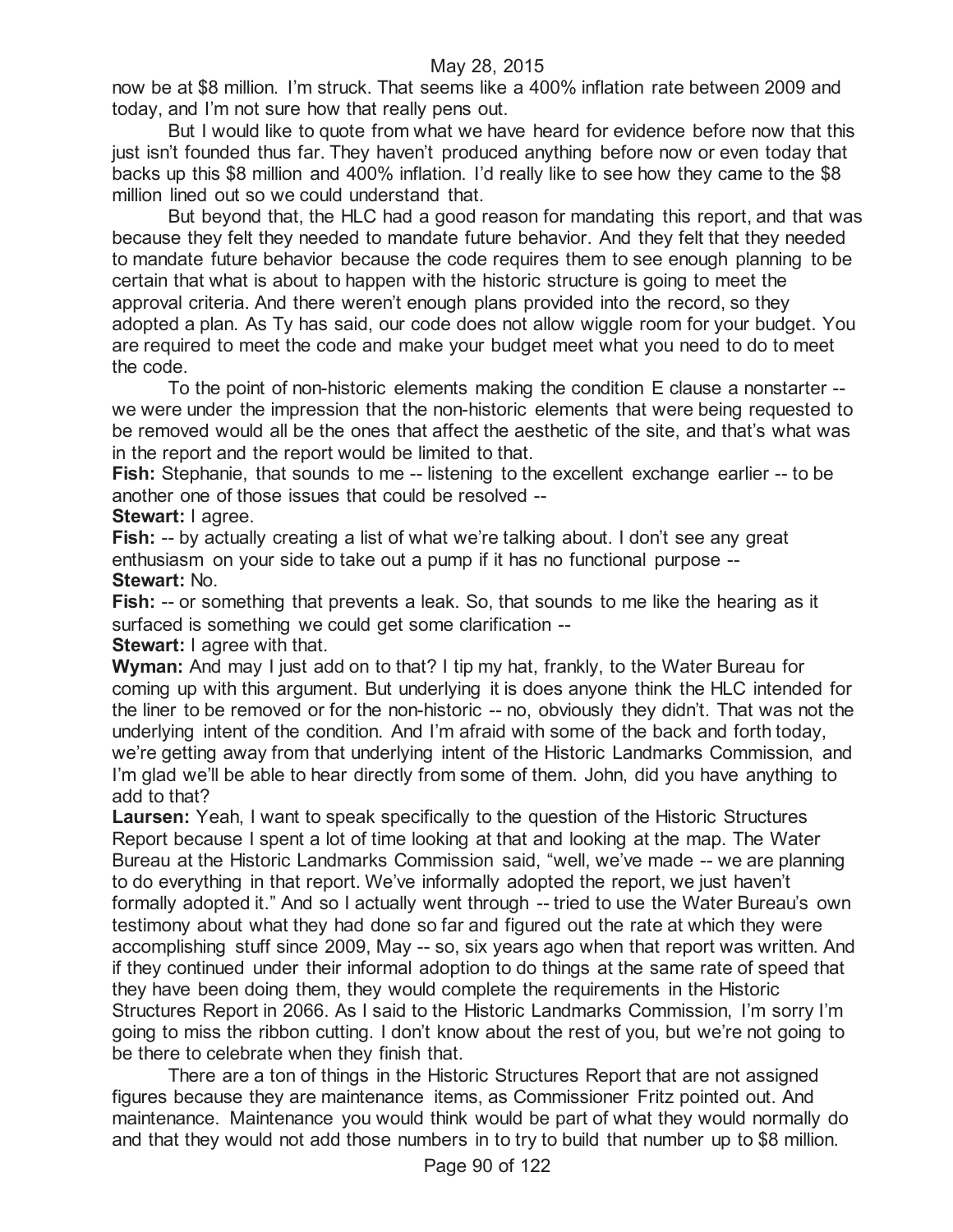And there are things that say option A or option B, but those are options. They're option A, or option B. And you can do one or the other, but you don't add them together to get the price of what it is that you're going to do.

So, I will submit -- we could have had a very robust discussion about all of this if there had been the kind of public involvement that your, that our, that the City of Portland's public involvement principles call for, which say that early in the planning for a major project -- and the Water Bureau keeps saying this is a small project, but for the four Mt. Tabor reservoirs and Mt. Tabor Park, this is an enormous project -- if we had been invited to the table to sit down with them to help them think about and plan this project when they started, we might have been able to arrive at something that would have said, "yes, let's take care of the structures. Let's take care of the water in that even if it's not going to be potable, it could still have been there." We wanted the discussion that we're now having in this truncated little 10 minutes on, 10 minutes off. We would have loved to sit down with them and say, "look, here's a Historic Structures Report that you commissioned years ago, and very little of it has been done. Could some of that be part of this?"

And now they're saying -- the Historic Landmarks Commission -- the only way they could get this thing -- as you heard from Ms. Adams -- the only way the historic Landmarks Commission could come to an agreement to approve the application was to adopt the Historic Structures Report whole. There was no way for a nuanced parsing of that. We would be happy to sit down. But if you look at it -- and it's entered into the record -- that report won't cost \$8 million to do. And why would you put it in 2018 dollars? You could start tomorrow and do it in 2015 dollars. So, saying that we're going to wait to the last minute and inflate the cost -- that's pretty disingenuous in my view. I'm sorry. [applause] **Hales:** Folks --

**Wyman:** Thank you, John. And I really appreciate your one, rolling up your shirtsleeves on this issue, and also the tag teaming. We're doing the best we can here on the fly.

I did want to speak to the form and integrity criterion. There are two really relevant - to really particular material criterion before you. I emphasize the criterion one, which is preservation criterion. I think I've heard the Water Bureau emphasize "well, we're not threatening the form and integrity." I frankly don't see that when I see, first of all, the record of the condition of the historic resources out there. Also, maintaining the integrity of something -- to me, that's very close to preservation. I don't see a material -- in other words, I don't see a material distinction between the two approval criteria that are in play here. So, I would just offer you that.

**Fish:** I just want to give you a chance on this, because you're the lawyer and the expert. You asked us to ask you questions. So, SHPO says no adverse impact. So at least with respect to the work that the Water Bureau is proposing to do, why isn't that relevant? **Wyman:** I don't know if you notice Ms. Stewart leaned into the microphone. She wants to address this, so can we both quickly?

**Hales:** Sure.

**Wyman:** So is that -- that could be evidence, evidence of no adverse impact. First of all, the lawyer in me says that's not dispositive of preservation. And secondly, I understand that as an evidentiary matter, that SHPO statement is somewhat in dispute. Exactly what SHPO was saying there was no adverse effect as to is not the -- it does not relate directly to the resources that the criterion protects.

**Fish:** And if we do keep the record open -- which I'm guessing we will -- you'll bring that to our attention.

**Wyman:** OK, thank you.

**Stewart:** May I speak on that? OK. So, SHPO said no adverse effect as long as certain negotiated provisions were met by the Water Bureau. And those were negotiations they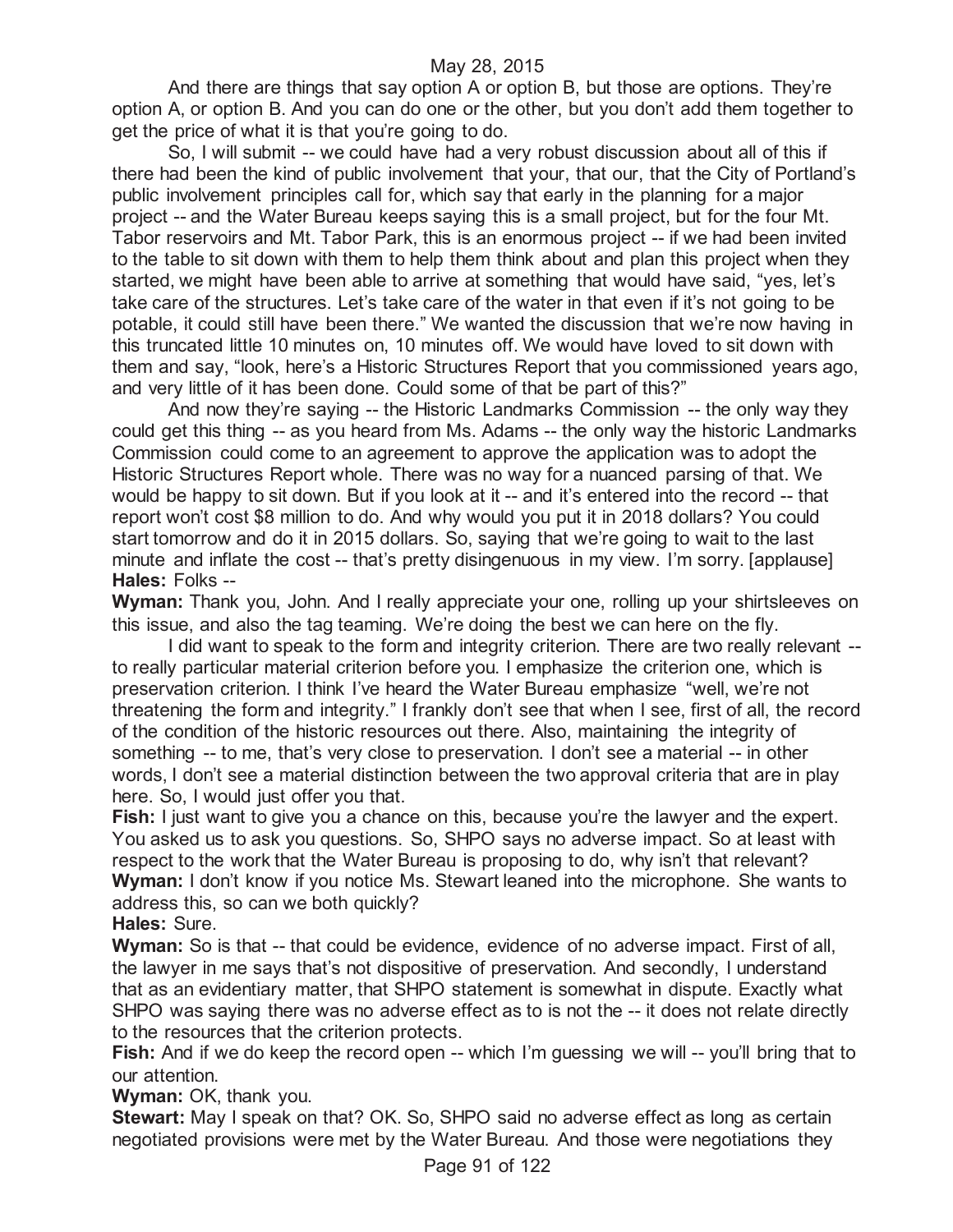had together -- SHPO and the Water Bureau. One of those provisions was you must maintain water in the reservoirs, and the intent behind that provision was to maintain the iconic views.

They had other provisions, and some of the correspondence between Water Bureau and SHPO has been revealed to us by SHPO and that is in the original record with HLC. I can further bring that to the surface for you later if you would like. SHPO did choose to respond to Water Bureau's appeal to you because they did notice that their "no adverse effect" was invoked as a reason for disregarding the Historic Landmarks Commissioners' conditions. SHPO made it very clear that first of all, they were reviewing very different criteria. They were reviewing state level criteria, which is not as specific or rigorous as the local criteria, and secondly, that they fully supported HLC's decision because HLC was looking at a much more rigorous criteria and they supported whatever HLC felt like they needed to do.

**Fish:** Just so we're clear -- we can spend a lot of time talking about intent. We can talk a lot about what's in or not in the record. This is -- there's been many hearings before Landmarks. It's a public hearing now. There's been robust public process before. If there's specific evidence you want to point us to -- a letter, follow-up or something -- if you would, do that with your argument. That's the most useful information, not speculating about intent. Or if something is omitted from the record, you'll bring that to our attention too. But it's specifically -- what are the ground rules.

In these kinds of proceedings, we are often in the role of referees as well as decision makers on the merits. Want to make sure the record is full and complete. And then if you have an argument like with SHPO, you'll highlight hopefully the document and make your argument.

**Stewart:** One of them is actually in the appeal report that was provided to you a month ago. It might be in front of you today.

**Wyman:** But we will provide you -- [speaking simultaneously] -- I know that you are --**Fish:** [indistinguishable] -- give you a lifeline --

**Wyman:** We appreciate that.

**Fish:** Thank you.

**Hales:** Any other questions for the Mt. Tabor Neighborhood Association? Thank you very much. We'll have you back at the ends for rebuttal. We'll begin public testimony, but I do want to give our Historic Landmarks Commission members who are here a chance to come up and speak first. Since they dedicate an enormous amount of volunteer hours to the City, we'll give them at least a little bit of thanks for that. Good afternoon.

**Brian Emerick:** Good afternoon. Thank you, Mayor and Commissioners. We appreciate your time today and the great dialogue that's going on here. I think it's really informative and substantial. I'm Brain Emerick, I'm the chair of the Portland Historic Landmarks Commission. To my right, I've got Jessica Engeman, vice chair of the Landmarks Commission. At the end of the table, Commissioner Harris Matarazzo. We wanted to be here as a resource for you guys if you have questions for us.

A lot of what we've obviously deliberated on and voted on has already been included into the record and staff went through that, so I don't want to repeat a bunch of those points. I want to hit maybe some key points, though.

First, this has been a really difficult process for all parties involved. The Landmarks Commission is deeply concerned about the volume of public opposition in this case, and the Water Bureau's dismissal of that opposition. There was, in our opinion, a lack of public process employed by the Water Bureau in comparison to what we saw with the Washington Parks Reservoir. I think this might go somewhat back to what you had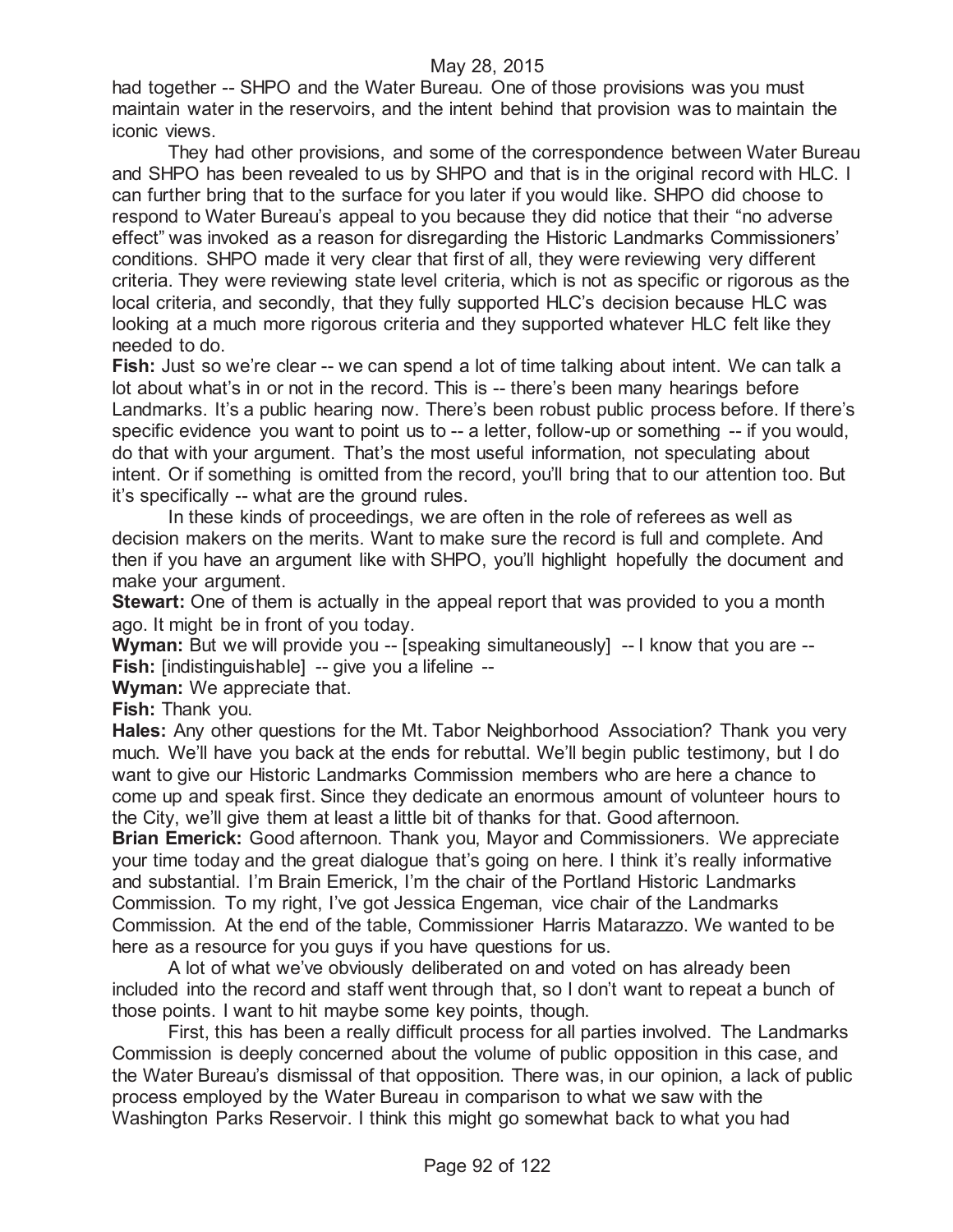mentioned, Commissioner Fish, with the starting at the Type II process and it effectively just got thrown into a Type III process.

**Fish:** No, it didn't get thrown into a Type III.

**Hales:** It was steered.

**Fish:** I have a thick file at home called "no good deed goes unpunished." Just to be clear on the record, the community asked to have this converted to a Type III. I was under no legal obligation to do so. It was not thrown in, I was persuaded by the arguments by very rational people that are here today that we would all benefit from a more robust public process. And I think that's important, because sometimes we allow our view of the merits of this thing to color the way we characterize the procedure. In fairness to people involved both there and here, I think we should be careful.

**Emerick:** OK. I appreciate that clarification. To be clear on our side, I guess it felt like there was less preparation in terms of the process, and we're running directly in parallel and essentially just behind the Washington Parks Reservoir project -- which to mention, too, this is all part of a huge multimillion-dollar water upgrade project for the City of Portland. So, it's kind of odd to look at this in a small silo like this. And that was part of the context we were thinking about there.

Normally, though, with a Type III process, we get a design and advice request to Landmarks Commission. We have a chance for some collaborative dialogue with public input before we really move to a case hearing. In this case, because of the expedited time frames they wanted to move right into the case hearing and quickly through. For a project of this magnitude, the time frame was quite compressed. So that's why -- to clarify, that was my comment was regarding from Type II to Type III.

**Fish:** The time frame you're referring to is the LT2 compliance time frame? **Emerick:** No, I'm referring to the Landmarks time frame. The Washington Park Reservoirs were probably a year in the making, coming back with collaborative sessions and collaborative dialogues with the commission, and this did not go through that same route. In comparison, we actually -- although I know you had a different experience -- when Washington Parks came here, we actually had little public opposition in those forums and a good discussion. We felt they were actually being good stewards of the resource. And we were then surprised to find this going in a different direction, essentially, from our perspective.

**Fritz:** Is that because the environmental review had to be done in 120 days? Did that factor into the time length?

**Emerick:** I'm not clear. I understand the Water Bureau was under some challenges with the time frames that they had to meet, but from our perspective we didn't get the formal process we would usually expect.

**Fritz:** You're not normally constrained by the 120-day clock, is that correct? **Emerick:** Correct.

**Fritz:** I think that may have been a factor of having the environmental review bundle into this -- that by state law has to be done in a certain time frame.

**Emerick:** That may be the case, too. I'm sure staff could talk more about the legalities better than I could.

**Fish:** And by the way, on the point you make about public process, collaboration -- when we got the report on Washington Park, it was an entirely different exercise. The report from the commission, the testimony that I could at least hear during that hearing -- or when it came to us. So regardless of the outcome of this proceeding, I think it's worth debriefing at some point because you're on the ground dealing with this in the first instance, and all bureaus could be learn from a better public process.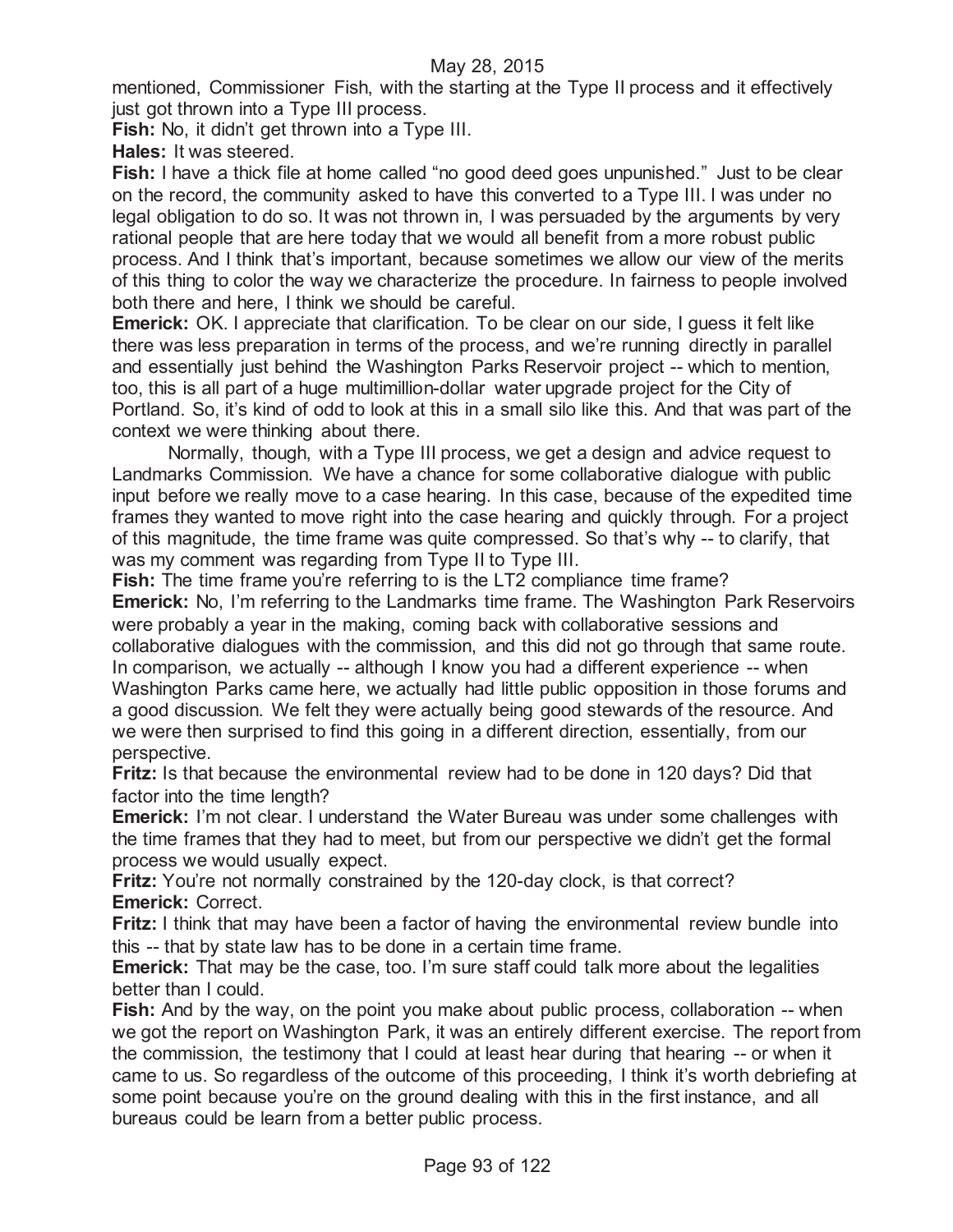**Emerick:** Absolutely, I think that's true. I would say what we saw what Washington Park is the understanding this was historic resource of huge magnitude to the city and interest to citizens, and it was treated that way with very thoughtful approach and more of a dialogue coming back and forth, whereas with the Mt. Tabor one, what we saw was just kind of a "well, we're just going to disconnect it, leave them essentially as they are so there's really no adverse effect. And here's the letter from SHPO stating that so long as the water is in the reservoir and you can't see much, we really haven't changed the historic resource."

And when we asked the Water Bureau how were they practically going to achieve this goal, we really found their answers to be lacking -- to be frank -- which was, how long is it going to take to refill the reservoirs? And we've heard discussion on that already. My understanding was two to three weeks. When they testified earlier, I heard 77 days to drain them down, 14 days to clean, 7 days to refill -- that's 98 days total, not two or three weeks. When I asked how often they were going to have to do that each year to be able to maintain the quality of the water, it was three to four times a year. So, that's -- doesn't add up with 98 days per cycle.

And as was mentioned earlier, we had the peeing incident last year. There was a lot of press over draining one reservoir and refilling that. And now we're talking about draining three reservoirs three to four times a year, and was the environmental cost of that in terms of our perception of the city and also financially, what is the cost to that? It doesn't seem like a sustainable approach. That really gets beyond, though, the purview of the Landmarks Commission. That's why I'm bringing that point to you guys because it hasn't really been discussed here.

It feels like there's a lack of planning, and these could become the most expensive water features in city history. So, is there a big plan behind this? That's really a part of why we were concerned, and also hearing the concerns of the citizens on the maintenance record of the reservoirs and really wanting to make sure those reservoirs were protected going forward and not going to be essentially a water container that was then going to be discarded because it no longer had a utilitarian function.

**Hales:** Thank you. Thanks very much. Good afternoon.

**Jessica Engeman:** I don't really have any prepared remarks. Again, I'm more here to be a resource -- sorry, Jessica Engeman, vice chair of Landmarks Commission.

The comments from the Mt. Tabor Neighborhood Association characterizing our views and expressions during our hearings I would say are very accurate, and especially the discussion of the two approval criteria related to preserve the historic character and the form and the integrity of the resource. We were not just willy-nilly trying to attach any plan or Historic Structures Report to -- that there were approval criteria in mind that we were wanting to assure that this project would be able to meet both in the short and long-term. And so, hence without any prior planning, the best that we could do was to take the historic document that was in place and try to fold that into the conditions as a way to ensure the long-term preservation of the resource.

**Hales:** Harris, you may be prepared to talk about condition E, but if you're not, I just want to throw that out to the three of you. It seems to me that the Council may be called on here to either interpret or maybe to clarify what you intended with condition E, and that is this requirement to implement the restorative recommendations and maintenance recommendations, including removal of non-historic elements such as light fixtures and conduit. Again, I read that meaning if you're restoring an historic structure and there are non-historic light fixtures and conduit on the outside of it, take them off and replace them with period equipment. But we've heard an interpretation of the Water Bureau saying that might mean we have to remove pump houses. Can you elaborate on what you intended with condition E?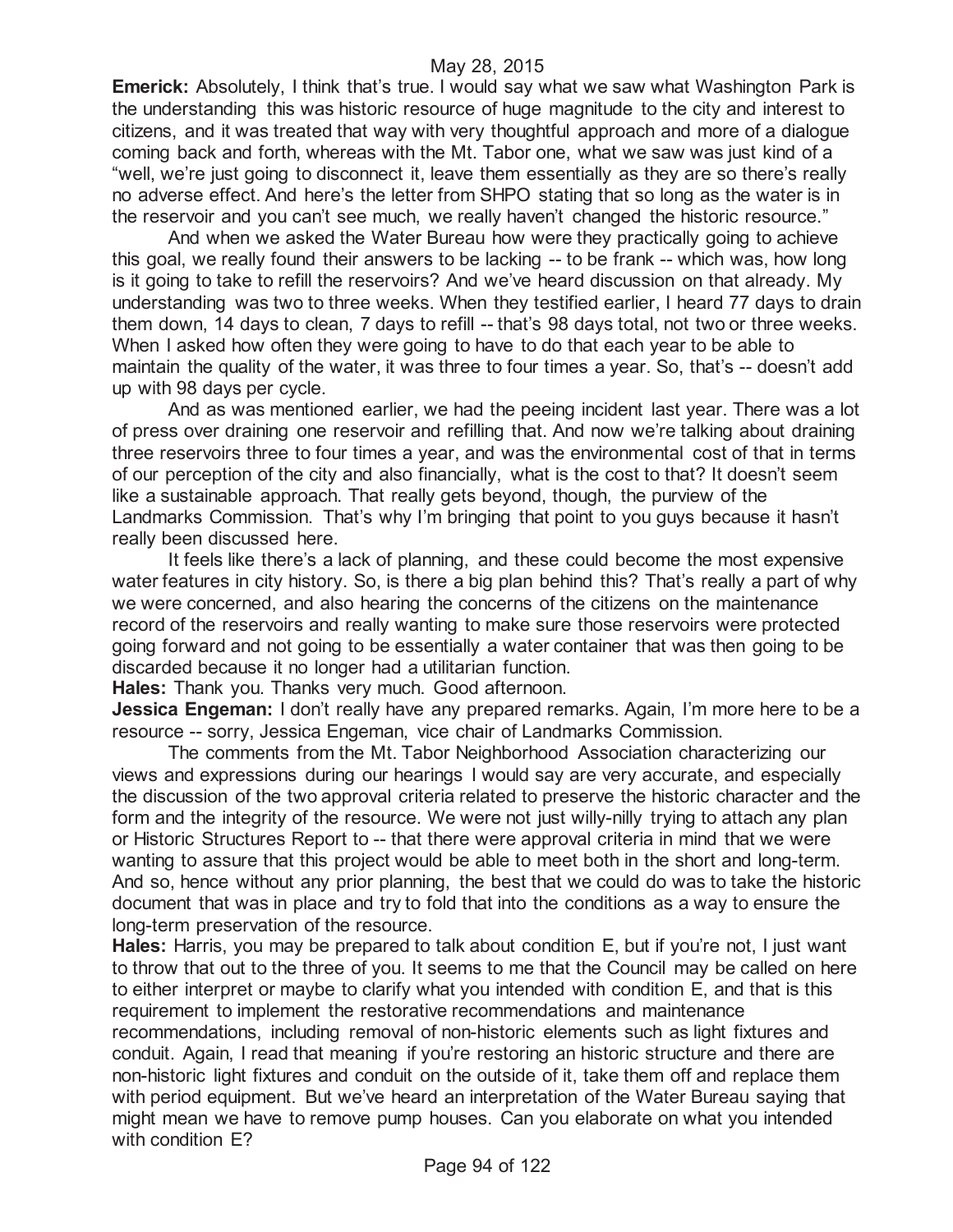**Emerick:** Yeah, it was the former, not the latter. And so lacking a better tool -- which again, an applicant could have brought to the hearing of "here are the things we propose to do," we were left with having to adopt a report which the Water Bureau has -- the neighborhood testified had said they'd already essentially adopted, just not officially. So, the intent was really to get rid of the security lighting which was no longer going to be required because there's no longer public water; and remove some of the effects over time like the conduit and things like that -- not go in and take out functional elements of the water system or pump houses or things of that nature.

**Hales:** Thank you. Harris, welcome.

**Harris Matarazzo:** Thank you. Harris Matarazzo, Landmarks Commissioner. I would reiterate has been said -- and I won't repeat that -- from my fellow commissioners. But I would just like you to know -- which you probably already do -- and that is we met on at least three different occasions -- I've heard four but I think it was only three -- to consider this matter. It was very contentious, probably the most contentious commission meeting I have ever been at. And I attribute that largely to a lack of in communication between the parties. And I'm sorry to say that.

We initially split -- I believe in our second meeting -- as to what to do. We split 3-3. And at that time I asked the parties -- we called them up, spoke to them, and I asked each if they would be willing to submit to some mediation, some kind of dispute resolution, nonbinding, just to talk. The neighborhood association and others agreed. The Water Bureau would not make that kind of a commitment. This again was nonbinding. And that to me really caused me to think in a much different way about what was before us.

I think frankly again today, when we're -- for the first time, this commission is hearing -- about as Brain was talking about -- cost and timelines to drain reservoirs. The removal of pumps, which would obviously make the vessel one that couldn't be used as a reservoir -- none of that was brought up. And certainly, there was time and occasion to do that. And frankly, it's very disheartening and disconcerting, and really wastes all of our time as commission members. I don't want to ascribe any bad intent to anybody, but I have seen here something that I probably would never wish to be involved in again as a commission member and I frankly, if I ever had any aspiration to be a City Council member, those hearings would have completely eliminated that. It was really that horrible of an experience, and frankly a sad one, because this was not a dispute between neighbors but a City agency and the people it serves. [applause]

**Hales:** Folks, please, no applause. Thumbs up are fine. Thank you. **Matarazzo:** Anyway -- briefly. Condition B about the maintenance of the water of the reservoirs' water level -- [beeping] --

**Hales:** He's answering the question, that's fine. Go ahead.

**Matarazzo:** That was included because of concerns that the reservoir not turn into a skateboard park or something like that. That in fact, actually it's there not only was built as utility but also as an aesthetic destination, and that by maintaining a certain level of water, there the aesthetic portion of its purpose could be maintained. Also, we talked a lot about filling and refilling the reservoirs, so this is not a new issue because we didn't want it to become a mosquito breeding ground. The water needs refreshing periodically.

We believed -- as a commissioner, at least, speaking for myself -- I believe as a commissioner that without a detailed plan to make sure that that water was maintained at historic levels, that somebody would be back before you or in court or some other way, and it needs to be resolved at this level and eliminated as an issue.

On the matter of condition E, the implementation of the May 2009 Mt. Tabor Reservoirs Historic Structures Report -- again, it's been spoken to, but here's this report. It's out there. It hasn't really been implemented and it needs to be. Frankly, the Water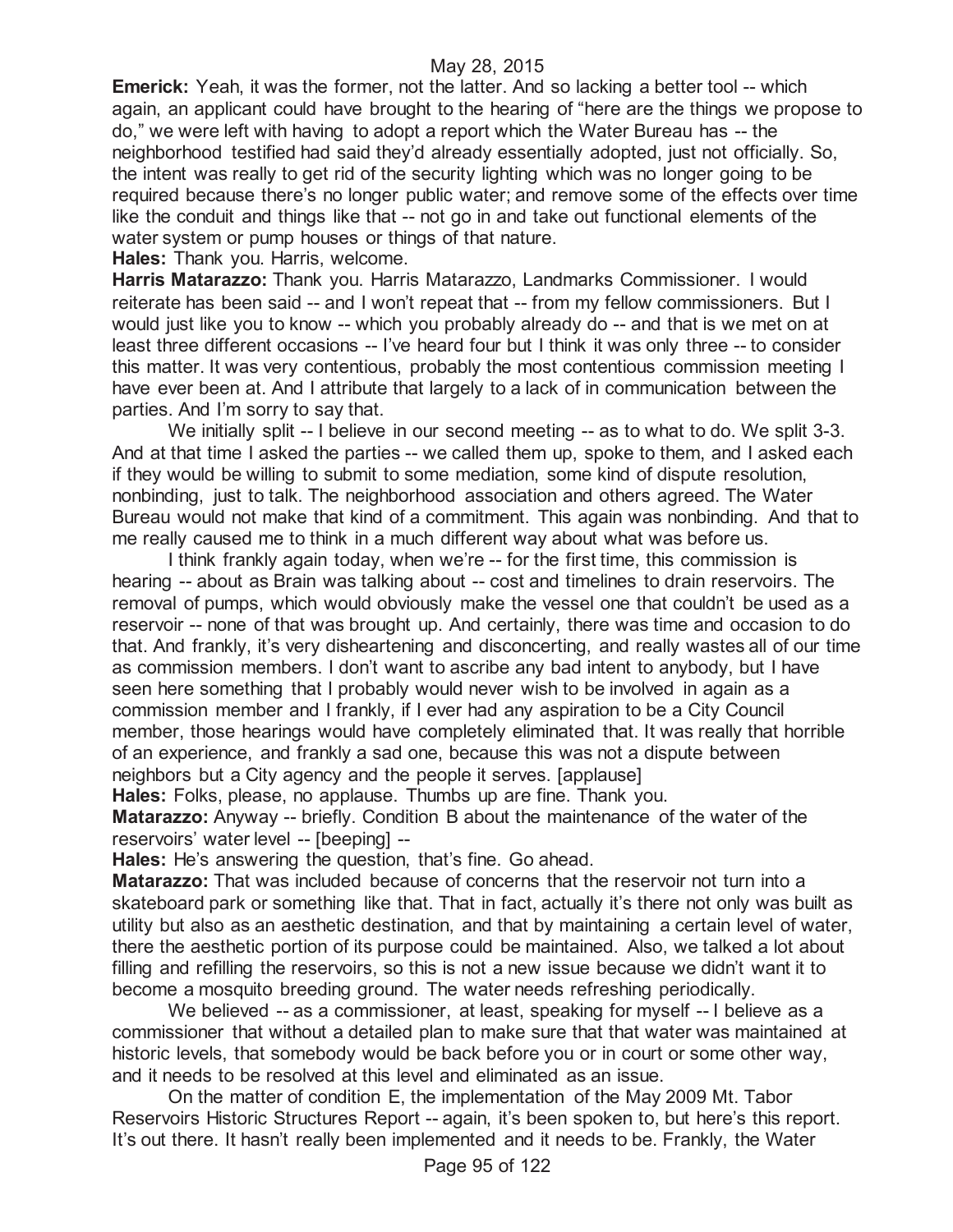Bureau is tasked with providing clean water to our citizens. It is really not in the business of historic preservation. And I believe as a commissioner it really should not be in that business because it's not part of its mission. It does what it does very, very well, and we're lucky to have them, but it needs to be removed from their oversight, in my opinion. This maintenance plan needs to be implemented and there needs to be oversight. If Water Bureau continues to do it, they need to do it with some kind of a plan to make sure that it gets done. Thank you.

**Hales:** Thank you.

**Fish:** May I make one comment, Mayor?

**Hales:** Please.

**Fish:** And I was hoping I wouldn't have to make this comment -- but Harris, I'm the fourth Commissioner-in-Charge of the Water Bureau in two and a half years and so, I'm not going to make this comment because I feel obliged to defend the Water Bureau for all the events of the last decade or beyond. But I will tell you, I think it's a bit disingenuous to say that you didn't understand why there's some conflict over this issue. In the defense of the Water Bureau, it is the City of Portland that has set the policies with respect to the future of the Mt. Tabor Reservoirs, not the Water Bureau. It is the City of Portland that's negotiated timelines with the EPA on LT2, not the Water Bureau. It is the City of Portland that has made the policy decisions consistently putting the Water Bureau on the frontlines of a very contentious debate -- probably the most contentious debate I've ever seen.

So, I would just say in defense of the Water Bureau -- can any bureau do public process better? Yes. Your comments about how to make this a more fruitful proceeding administratively at Landmarks is important. But I think it's very unfortunate to demonize the Water Bureau in this dispute. There is a fundamental disagreement in our community about the future of the reservoirs, and I respect both sides of that debate. I respect the people that are here that have passionately fought against every step of the decommissioning of the reservoirs. But that is the underlying history of this, and Commissioner Fritz and I were at a public forum that was shut down because people didn't want to have a discussion around community process -- **\*\*\*\*\*:** Not true --

**Fish:** It is true. So what I would say to you is to leave that context out I think is unfortunate, and to disparage the Water Bureau I think is unfair. Can we do better? Can the bureau do better? Sure. But again, I'm the fourth Commissioner in two and a half years. What's helpful to us at this proceeding is not making comments like that, but is addressing the merits of the dispute. Because that's how we have to decide, not who wears -- who's the good guy or the bad guy in the case. I regret that we go there, Mayor, and I don't think it's appropriate for this hearing to develop a record in that respect at this hearing. **Matarazzo:** If I may respond. I certainly appreciate what you say, and that was not my purpose to disparage the Water Bureau. But let me tell you something that came up.

First of all, I understand we're a quasi-judicial agency. And I'm just giving you my opinion, and you can look at the testimony I have submitted today. I certainly understand the EPA issues. That is beyond our purview. The thing that -- and I went into this with a completely open mind. But it began to change when the Water Bureau admitted on the record that it had refused to engage with the citizenry. And I don't understand that. I'm not trying to demonize the Water Bureau. What I'm trying to say is open dialogue needs to occur, and I don't think that happened in this situation. I would ask you, if you want to review the oral record that was made, that was really very telling for me. **Hales:** And we have that here, and that's helpful.

**Fish:** We have that, so thank you.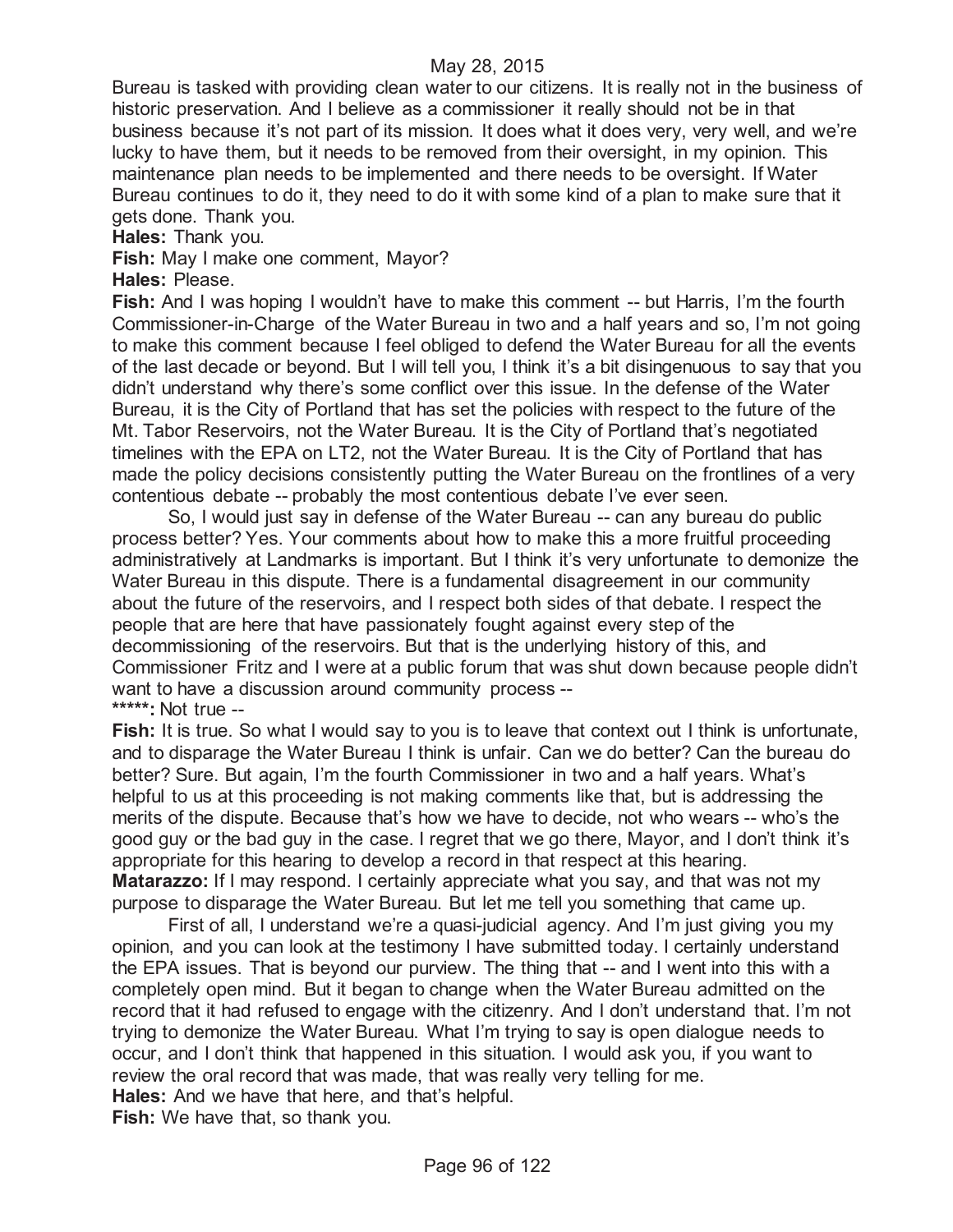**Matarazzo:** And I mean no disrespect. I appreciate your willingness to make your comments to me.

**Hales:** We appreciate the three of you and the rest of your colleagues on the commission for all the hours you put on these cases. Thank you. Other questions? Thank you all very much. Let's move into the sign-up sheet then, please.

**Moore-Love:** The first three people, please come on up. Mary Ann, you got the last word on the budget and you get the first word on this. I don't know how you do it.

**Fish:** Well, there are no cookies today.

**Fritz:** Before everybody starts -- how many do we have signed up, Karla?

**Hales:** About 40, I think.

**Fritz:** About 40 signed up?

**Hales:** Two minutes apiece.

# **Moore-Love:** 52.

**Fritz:** 52. So, yeah. If you can be really diligent about stopping when your time is up, that means we can get to hear from as many people as possible.

**Hales:** Go ahead, Mary Ann, while others are getting queued up.

**Mary Ann Schwab:** Good afternoon. This is Mary Ann Schwab. I'm here today to speak for the Southeast Uplift, and we have a couple questions because we have not -- don't remember being heard on this.

January 21st, we wrote, "Dear Mayor Hales, Commissioners Fish, Fritz, Novick, and Saltzman. Open reservation -- resolution. In 2004, Mayor Katz appointed citizen representative of the community to open reservoirs independent review panel. After six months of review, the panel voted by the majority to retain our open reservoirs at Mt. Tabor in Washington Park. The EPA LT2 drinking water regulation is being reviewed into 2015, so there's time to stop destruction and disconnecting of our open reservoirs. New York City and the utilities of New York, along with New Jersey, are now in discussion with EPA. The City of Portland received scientific evidence to support EPA LT2 waiver. The board of directors of Southeast Uplift request the City of Portland invite Senators Merkley and Wyden, along with the rest of the Oregon congressional delegation to work with New York and New Jersey in requesting the open reservoirs EPA waiver, stopping the costly and unnecessary removal of the open reservoirs, saving money, and keeping our water safe." **Hales:** Mary Ann, I didn't interrupt because you're representing a neighborhood coalition, but your testimony is not on the issue. And that is, we're not here having a hearing on the LT2 issue. We're having a hearing on the Landmarks Commission's decision and the two appeals of that decision. And under state land use law, we have to focus on that decision here, not on the larger question. So, I'm going to give you a minute if you have other points you want to make that are specific to the appeal. And I want to ask others who follow Mary Ann -- again, that's the deal. We have to be on this case because we're acting on a land use case, we're not acting on City policy overall. So, if you have any other specific points about things you agree with either the Water Bureau or the Mt. Tabor Neighborhood Association about, this would be a good time to put those on the record.

**Schwab:** What I'm want to say is December 1st, I did attend the historic land use commission meeting, and I did reference that my conversation with Mr. Fish regarding the level of water he said was going to be 12 inches. I said, "please, in your report, you must quantify the water in those reports and please table this until all reports are finished." And that's what I'm basing this on. I'm asking all of you to stop clock. Let's have a discussion that the attorney Matarazzo has suggested, and let's step back, save some money, and do it. There's no rush. Let's do it right. Thanks you.

**Hales:** Thank you. Good afternoon.

**Mark Bartlett:** Hi. Karla had a handout for you.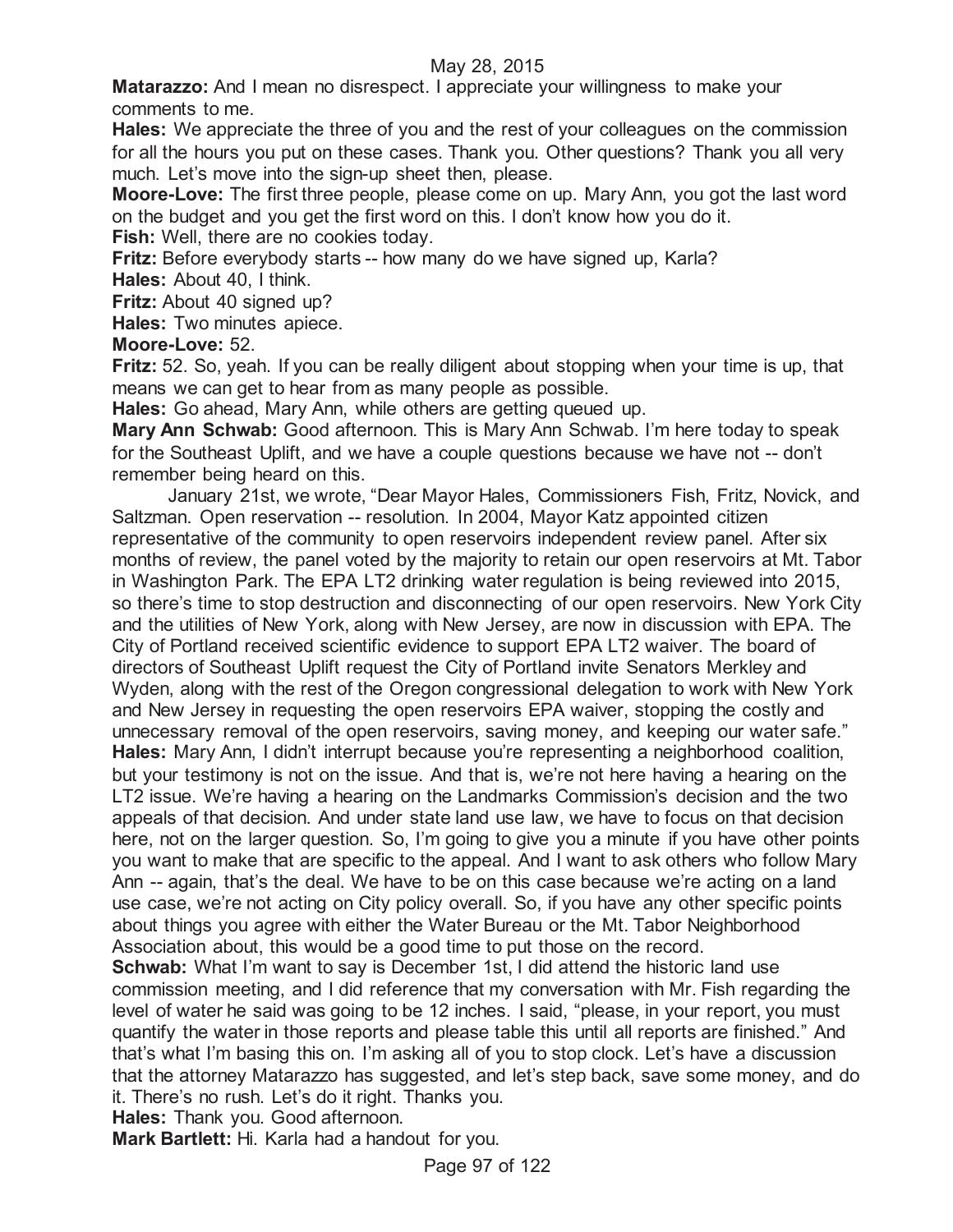**Hales:** Oh, OK. Go ahead. She'll get it to us.

**Bartlett:** Mark Bartlett. I was on the Mt. Tabor neighborhood board for a number of years. I've done land use --

**Fish:** It's hard to hear you.

**Bartlett:** I've done land use for a living, and I've applied for every kind of application you guys offer.

**Hales:** My sympathies. [laughter]

**Bartlett:** I know the drill. I would like to tag on to what John and Stephanie said about the conditional use. It's a procedural issue, and I've questioned it from the beginning once I saw the staff report.

I filed for a new use determination thinking that the old use that they were relying on was no longer valid. I did that on January 5th. You can see I paid the \$850. As of today, I still don't have it. Five months later, I wonder why. No one can answer, they just don't respond. In fact, BDS staff told me that the City Attorney has instructed them not to talk to me or to Mt. Tabor and answer our questions about this, because with that application comes the early assistance meetings and the design review meetings where you get a chance to talk with the staff and to Landmarks. They were at first offering to schedule those meetings for me, but then later I got a phone call from Jill Grenda who said, "we're not going to schedule those meetings for you." Well, why?

**Fish:** Mr. Bartlett, the materials you've given us -- and I'm not familiar with this dispute with the Bureau of Development Services -- but there's an exchange with the district attorney who ultimately --

**Bartlett:** That's my next point.

**Fish:** But the letter you've given us from the DA says he will process your petition if he receives the necessary documents. Is there a follow up document you have?

**Bartlett:** January 5th I filed for the use determination -- or January 7th. February 5th - since they did not respond in a timely fashion, I filed for a document request trying to pull it and extract the information I wanted that way. And so far, they refused to respond to that either, no matter what the DA has said to them.

**Fish:** Well, the DA has said to you that as soon as --

**Bartlett:** I did file those.

**Fish:** Pardon me?

**Bartlett:** I did. You see one of the pages there is I paid the 50% on March 20th.

**Fish:** I'm saying this for your benefit, so just give me one second. The document you've given us is a letter from the district attorney saying that your request is incomplete.

**Bartlett:** No, that was a letter to me just to show just that the DA has intervened. I have seven or eight correspondences with them.

**Fish:** It says, sir, "when I receive the necessary documents, I can turn to your appeal." **Bartlett:** I did send those.

**Fish:** Alright. And did you get a subsequent letter from the district attorney?

**Bartlett:** I got numerous emails. I've been corresponding with him over the period of time. **Fish:** Has his office issued a directive -- [speaking simultaneously]

**Bartlett:** Yes, he has. He said the City Attorney -- they had contacted the City Attorney and they are waiting for a response from them, but that was weeks ago.

And one more issue about the trees. By the construction documents, there's going to be 81 trees impacted, some of which are as large as 48 or 50 inches. So, the representation that the look won't change is just not accurate.

**Hales:** Thank you.

**Bartlett:** So, I would like to hear why I'm not getting the use determination. **Hales:** That's a reasonable question, we'll try to find out.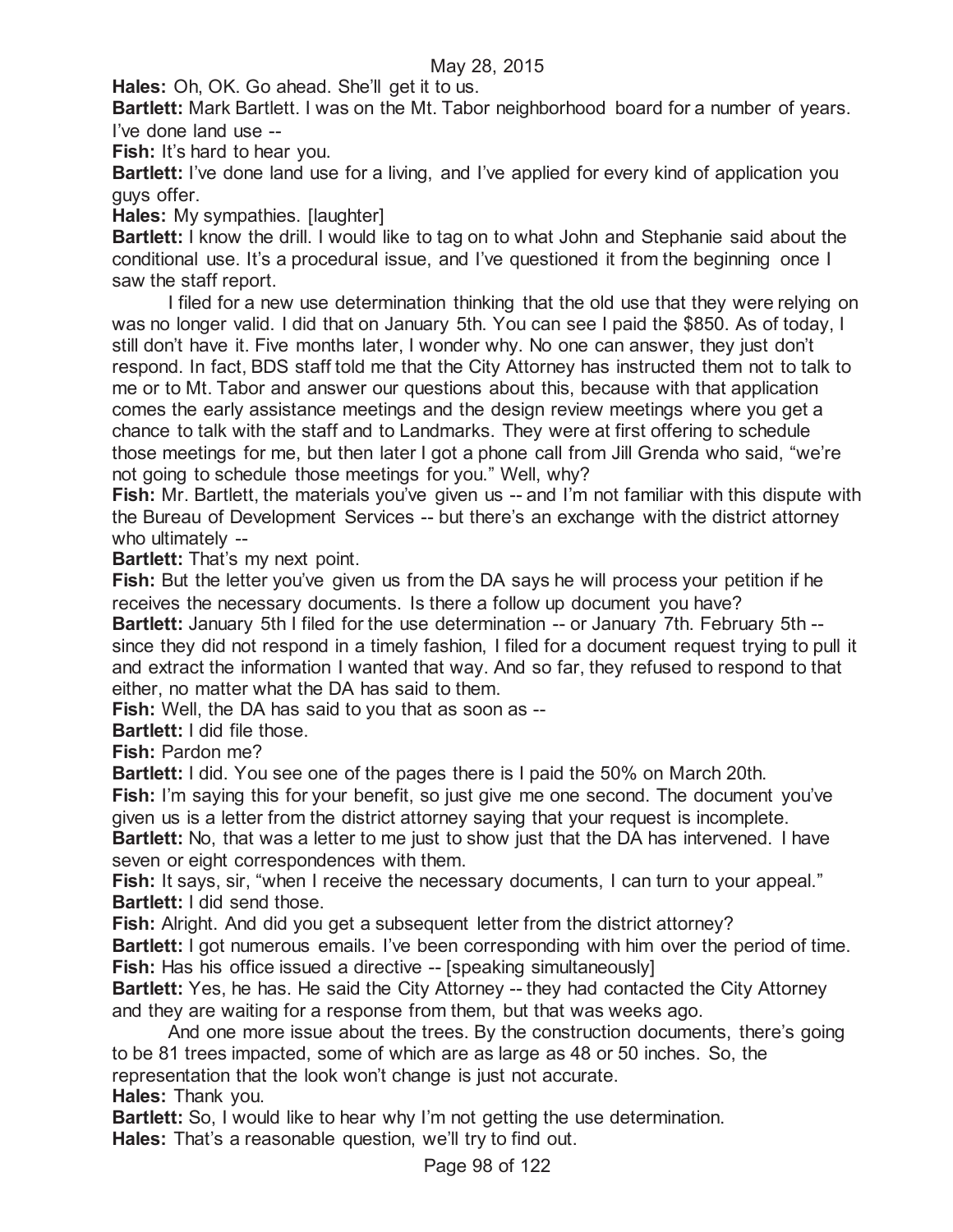**Bartlett:** Five months later they told me it'll take four weeks. **Hales:** OK, thank you.

**Schwab:** Nor has Southeast Uplift received a response from this letter. Thank you. **Hales:** Thank you both. Good afternoon.

**Steve Gordon:** Good afternoon. My name is Dr. Steve Gordon. I'm a citizen, I live at 1209 SE 60th Avenue in Mt. Tabor. I'm an internal medicine physician not by background, but the majority of my career has been spent in executive leadership roles for a number of large health care systems in this region and state. I also serve on a number of public boards and committees, mostly at the state level. So, I'm no stranger to the public process, and I say that in full respect and appreciation for the time and energy and focus that you're providing to the issue today. So, thank you for that.

I'm also a runner. Rain or shine, I jog through Mt. Tabor Park. I go up and down the hill every day, circumnavigating each reservoir -- all three of them -- along the way. After 20 years, I've done this about more than 5000 times. For 20 years therefore, I've also seen the reservoirs cleaned, drained, and filled a number of times.

I wanted to focus my moment here on the issue of accuracy and completeness of cost estimates, and that's come up a number of times here already. The basis of my position was really focused on a figure which hasn't surfaced here today but has been drifting through testimony, oral and written, now for more than a year, and that is the estimation that the Water Bureau has put forward of \$90,000 for cost of cleaning. I have to tell you in running the reservoirs, I have a lot of time to think. And I can't make this number pan out as we have heard it takes two or three guys two or three days to clean the reservoirs, and when I do math it comes out to \$3000 to \$4000. I can't make \$90,000 work, so therefore I'm questioning the validity of the other estimates. And Commissioner Fritz you also said, "how did you get to 8 million?" I'm saying, "how did you get to 90,000?" That's my simple point. Commissioner Fish, you said let's have a valid, factual basis for our discussion, and that's my request of you today.

**Hales:** Thank you very much. Next three. Welcome. I think you're on first, Steve. **Steve Wax:** Thank you. Steve Wax, retired recently as your federal defender, currently director of Oregon's Innocence Project. I'm here to talk about equity and process. Couldn't you guess?

Process. I appreciate, Commissioner Fish, the exchange you had with Mr. Matarazzo. I want to offer a cent or two -- and Commissioner Fritz, this will also I think relate to your comment about process. What is not in the record at this point is that the citizens advisory commission that was constituted and did attempt to and did do some work with the Water Bureau was explicitly told it could not discuss what comes next, that the questions which are currently before you on this appeal were off the table. So while there was some process for which there is appreciation, it's critical for you to understand how limited that process was.

**Fish:** Steve, can I ask a question on that?

**Wax:** Please.

Fish: I understood there was a robust discussion about where the pipes would be located and what trees would or would not be removed. And that's an issue before us. Are you saying that did not happen?

**Wax:** No, those issues were discussed and there was some discussion that did lead to some amendment of the proposal that the Water Bureau submitted what. What was explicitly told was off the table was any conversation about the two conditions that are before you. Is there going to be water? How will that water be maintained? And second, what is going to be done about the crumbling infrastructure?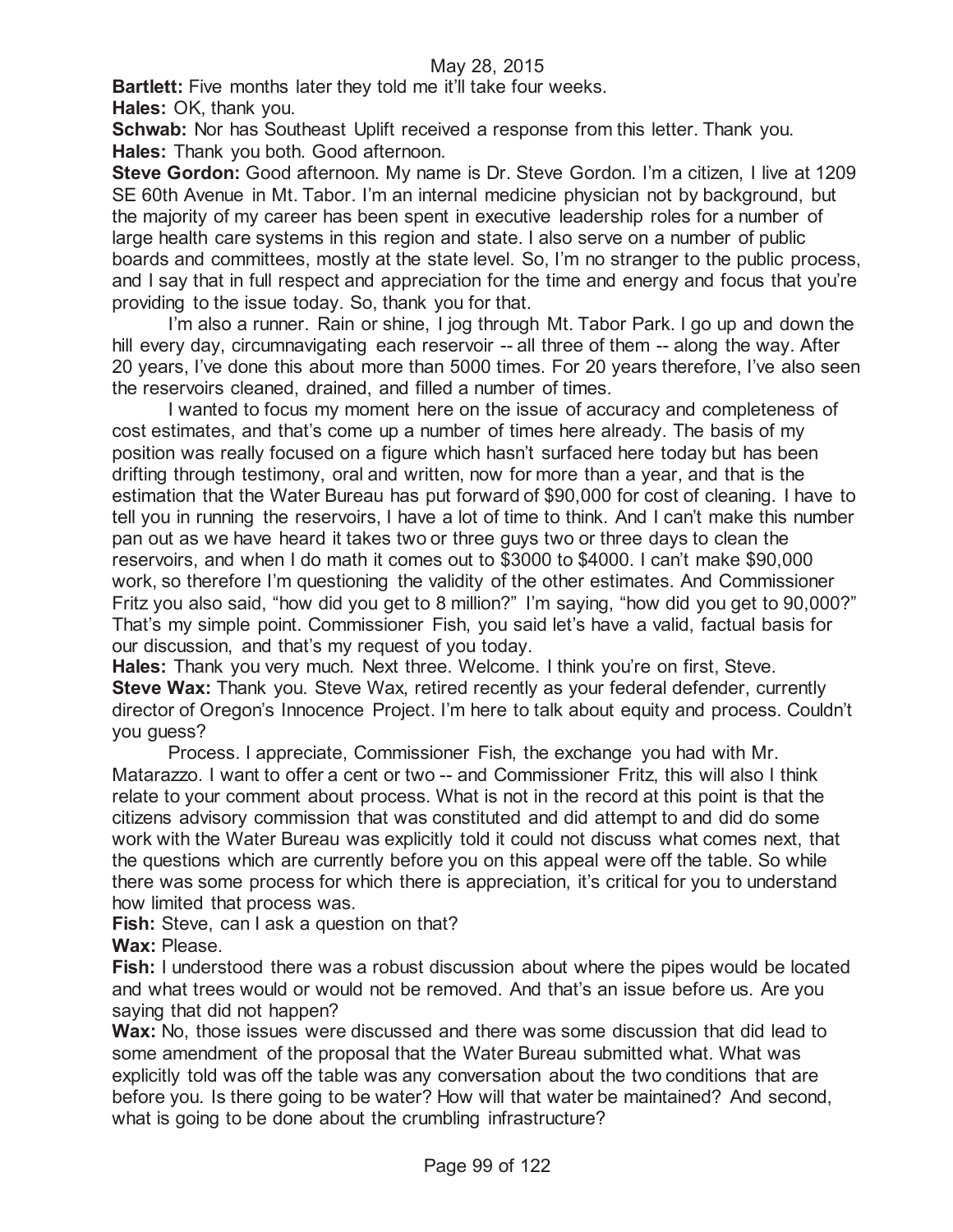Second point I want to make with respect to the record before you and the accuracy of some of the comments that have been made. As a person who, like Dr. Gordon, is in the park every day, I was surprised to hear Ms. Minor say how careful they are in maintaining the park. That is just simply not consistent with my observation. The path around Reservoir 6 when it was repaired a number of years ago -- it is blacktop. And as I walk the paths on all the reservoirs, I'm continually dealing with the uneven nature.

So in terms of some of the comments, the difference between the process with respect to Washington Park and Mt. Tabor Park in terms of equity is something that I think is critical for you to focus on. The acrimony that exists with respect to the decommissioning -- that is something that many of us have attempted to avoid and have attempted to engage with the Water Bureau on these land use issues. And the record is just not accurate.

The SHPO comment -- you have it before you. March 20th of 2015, emails to Ms. Stewart and to Ms. Brady -- they explicitly said that their no adverse effect finding was based on the fact that there would be water in the reservoirs. And what I see and what the Water Bureau is saying is something that I have unfortunately seen too many times in my legal career: the elision critical words. They said -- and it's in front of you -- if the water -- **Hales:** I need you to conclude quickly.

**Wax:** If the water is not maintained, they can reopen the process to make sure that their finding of no adverse effect is met.

**Fish:** Steve, on the equity point, can I just follow up on that? **Wax:** Sure.

**Fish:** When we had the hearing on Washington Park, the reservoir disconnect, the Arlington Heights Neighborhood Association came forward and testified in support of the proposal, which is bury the reservoirs then create a water feature above and do some historic restoration. I think one difference worth noting is I don't believe Mt. Tabor Neighborhood Association ever supported the burial of the reservoir at the site. And you'll correct me if I'm wrong.

**Wax:** Well, with Commissioner Saltzman, my wife was one of the chairs of the group that he assisted in putting together in 2004 that worked diligently to come up with a plan for what goes on top, and that resulted in the roughly \$14 million statement by the either City, Water Bureau at the time.

So, to be sure, some people have been fighting tooth and nail. Many of us have been working diligently to try to preserve what we're talking about today. I can speak for myself and my wife, since we were very, very directly involved with Commissioner Saltzman. Thank you so much.

**Fish:** I want to say, long before this land use proceeding, you actually came to my office and shared some thoughts in a very collegial and helpful way. And so I appreciate the approach you have taken. Thank you.

**Hales:** Thank you. Ms. Brady, welcome.

**Eileen Brady:** Hello. I'm Eileen Brady. I am -- among other things, I sat on the 2004 independent review panel that Commissioner Saltzman put me on to review this issue. He told me it would be a 90-day process, and I'm 11 years into it. So, somewhere -- [laughter]

#### -- **Saltzman:** Me too --

**Brady:** There's going to be retribution. And I understand it's much easier to be an advocate than to be an elected official, and that you have to weigh multiple considerations as you make your decisions. And I know and appreciate that Commissioner Fish and Fritz have tried to bridge the gap around the LT2 requirements, the Water Bureau's needs, and citizens' concerns. Unfortunately, I think you're also seeing an issue -- some of the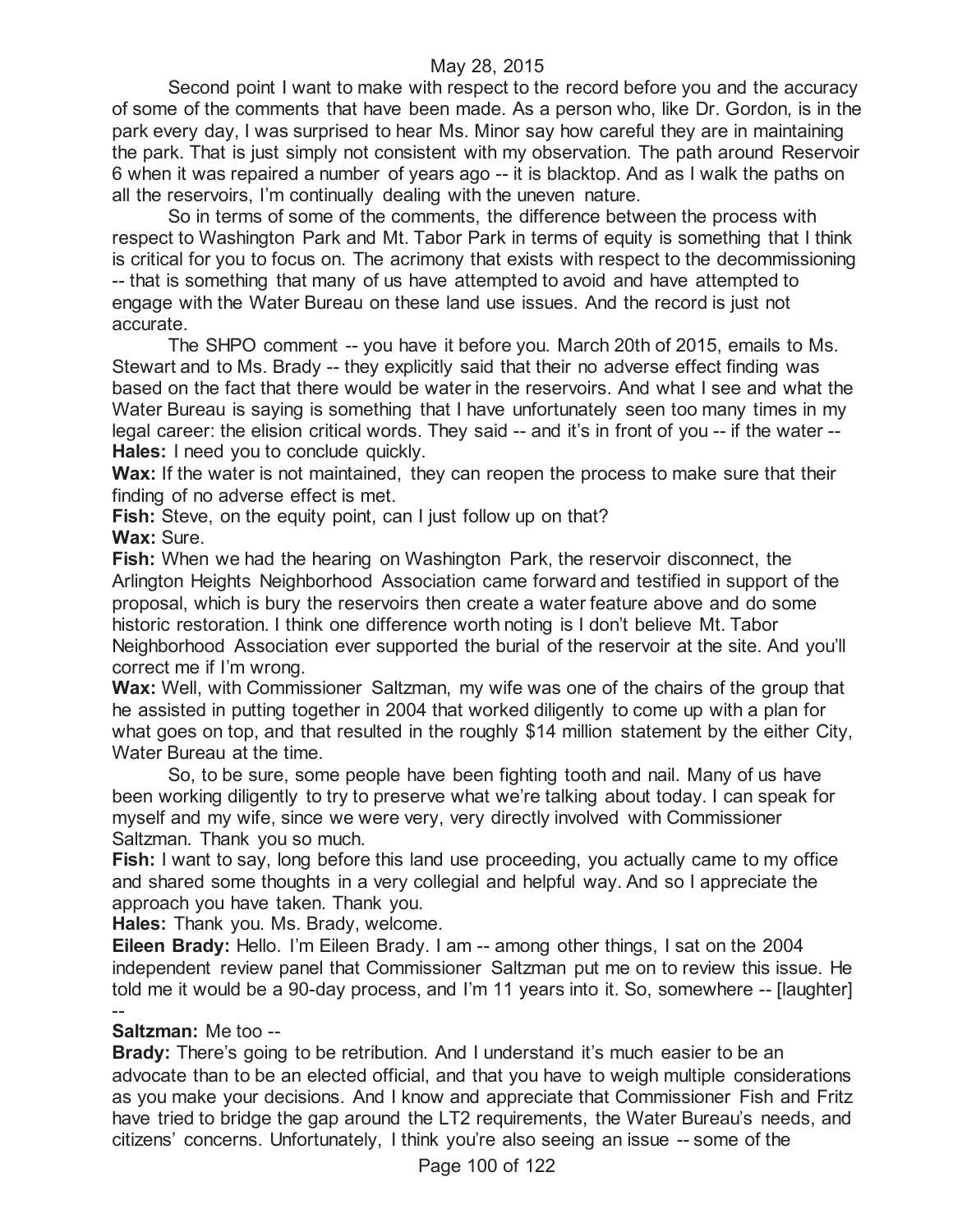underlying issues -- that there's a lack of trust between the Water Bureau and the community that ultimately, I think we all agree nobody wants a distrustful relationship there. So, you're having to struggle with that.

In that spirit, I ask you to carefully review the HLC decision. I sat through the hearings. I think it's a balanced decision. The Historic Landmarks Commission sided -- just remember this -- they sided in favor of disconnecting. Because that was the original application. What the dispute is over is a couple of appendages, a couple of approval conditions.

The commission -- as they indicated -- they listened to testimony, and ad nauseam, I might say. Anything from radon to the disconnection to the disparities between Mt. Tabor Park and Washington Park, and they came up with two very, very reasonable conditions out of that whole basket of things that they wanted to attach to this application. And I would just state that number one of them has to do with "how many days are you going to leave the reservoir empty? Let's get a date." We need to ask these guys. Is it 66, is it 77, is it 98, is it 365? Sadly, I think because the distrust issue, there is a need to say how many days the Water Bureau will leave the reservoirs empty. [beeping]

**Hales:** Give you just a minute to wrap it up.

**Brady:** Sorry about that. The other is about this reasonable amount of preservation the structures are required to maintain. I mean, how much is required to maintain these structures. They told us 1.5 million, which we thought up against Washington Park's \$76 million was kind of a reasonable request. Even up against the \$14 million for the "what goes on top" project from 2004, we thought we were doing OK.

We continued to get surprising information. I don't fault them. I think that they are busy, they're overworked, but it's very difficult to deal with that information. I'm hoping that since condition E was the reason that the commission made a unanimous decision -- it was the condition that got them over it -- that you can find some way of embracing that condition. Thank you very much.

**Fish:** Eileen --

**Hales:** Were you -- [speaking simultaneously] -- oh, sorry, let me follow up that and I'll give you a chance.

**Fish:** You guys had plenty of time to talk. [laughter]

**Hales:** Were you happy with the Landmarks Commission's explanation here that I elicited from them about what they intended with condition E? That it's restore and repair, and if there are non-historic features attached to or appurtenant to those restoration projects, get them right in terms of historic features but don't remove modern pump houses.

**Brady:** Absolutely. Mayor, I think you're on it -- the devil is in the details. We didn't get a chance to get into all the details, and I think there's more agreement than not.

**Fish:** Can I follow up on that? Because I'm so encouraged by you saying that. We have dueling appeals. I think it's important to note that we have two appeals coming to this body. Two different sets of concerns have been raised. And you've had a role in one of the appeals, the Water Bureau on the other. Do you foresee a situation if we are able to identify the areas of disagreement where in effect the Council could ratify some agreement made between the appellants and this matter would end? Meaning, no further appeals? **Brady:** I do. I know in the letter that the Mt. Tabor Neighborhood Association attached -god love 'em, I love the neighborhood's honesty. They said, "we wouldn't be submitting this appeal if the Water Bureau hadn't appealed," and so I think that's an indicator to you the strength of the HLC decision was so strong that the neighbors did support it originally. **Fish:** The reason I ask is because the neighborhood has raised issues that are quite distinct from the issues that the Water Bureau has raised. There's a whole range of other issues which could go on.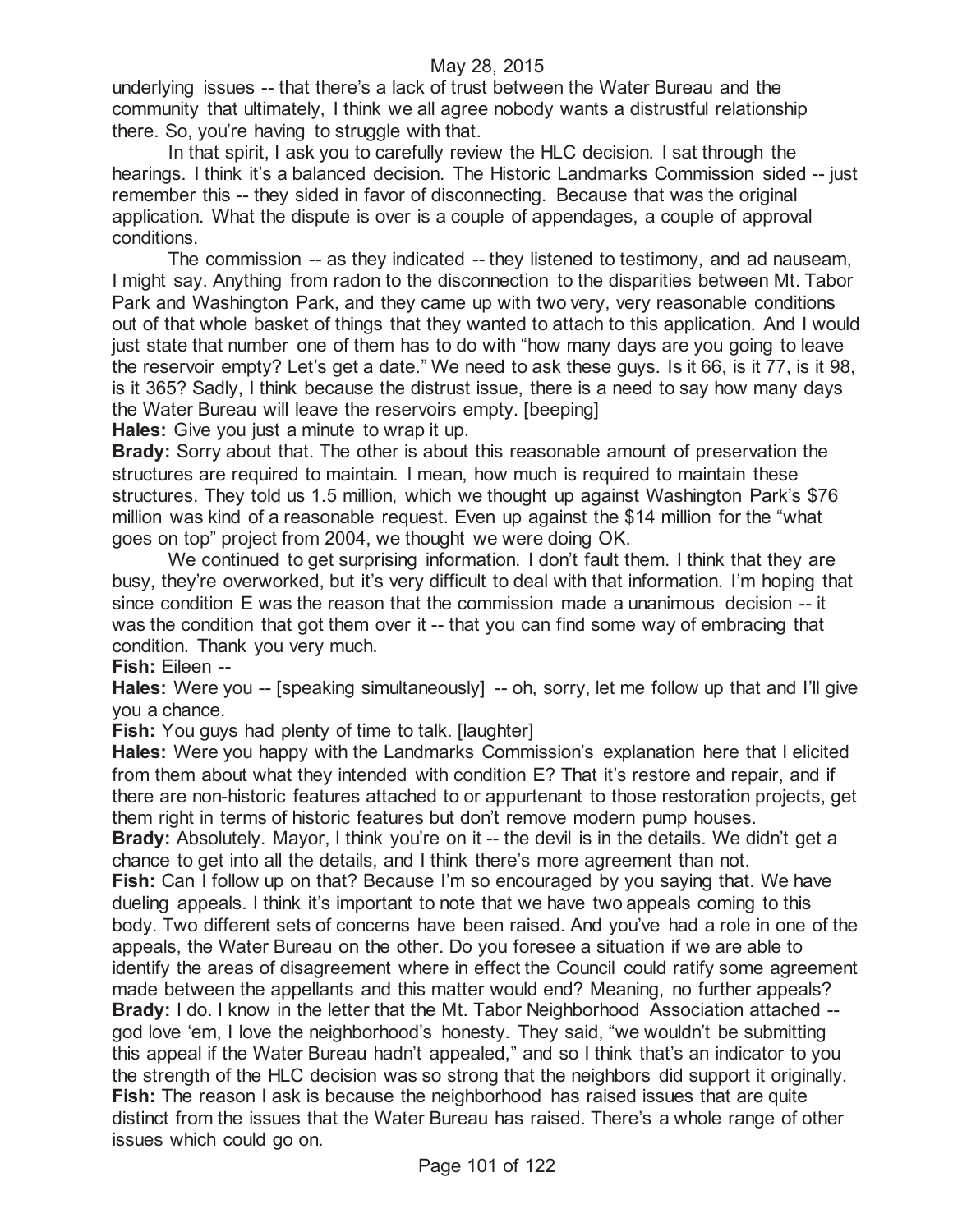**Brady:** I think it certainly was an opportunity to throw in some other -- we have an opportunity to keep the record open, throw in other pieces to the puzzle. I certainly feel the scrivener's error should be corrected, and I know that's a high priority for Stephanie and her team.

**Fish:** I just want to say, I'm encouraged by your view there may be middle ground that parties could agree to. Because we have two appellants, and sometimes the best decisions we make as a deliberative body is we ratify a community agreement. **Brady:** Amen. Thank you.

**Hales:** Thank you. Welcome.

**Daniel Berger:** Good evening. My name is Dr. Daniel Berger, I'm a physician specializing in emergency medicine serving Portland for over 13 years.

Dearest Mayor and City Council, Portland Water Bureau claims to be stewards of these historic resources, yet at the recent Washington Park Historic Landmarks Commission hearing, Portland Water Bureau's own Teresa black states they have been, quote, "stewards of the structure and utility," not the aesthetic elements, as they have let that structure fall into decay.

So, what happens when the utility goes away? One need look no further than the offline Mt. Tabor Reservoir 6, which has contained less than 12 inches of water in it for nearly a year as a prime example of their lack of dedication to the public good. And there are photos attached to my document if you have it in front of you, if you haven't been there recently.

Why is Mt. Tabor a travel destination, postcard picture perfect historic gem of our fair city sitting empty when the Water Bureau claims they are dedicated to keeping it filled? How does this reflect on our city when folks from afar come to visit the legendary Portland? What a disgrace. It's passive aggressive against the community at best, and a failure of management from any perspective.

This only further exemplifies the Portland Water Bureau cannot be blindly trusted to hold our city's best interests at heart as they clearly have contempt and disregard for our history, communities, and citizens, endlessly raising rates for exorbitant projects we don't need, feeding its corporate partners along the way --

**Fish:** Mayor, this is not --

**Hales:** OK, you need to --

**Berger:** Hold on. City Council must --

Fish: It's not especially helpful.

**Berger:** City Council must uphold the HLC's decision and direct Portland Water Bureau to comply, because clearly they will not on their own. And I think that's the intention of the HLC's ruling. In many regards, I'm not sure what even needs deliberation here. Commissioner Fritz's own public survey showed nearly 80% of Portlanders wanted reservoirs to remain full and continue to hold their historic integrity. The City's own appointed Historic Landmarks Commission unanimously voted to approve the project only with these strong conditions. Clearly, this is what the public and experts desire, and it's the cheapest and easiest of all options. So, it seems a no brainer.

I employ you once again, as fellow citizens, please be the heroes we elected you to be. Uphold your pledge towards good governance and justice in representing the will of the people, not our corporate contractors and profiteers. Mt. Tabor Park represents one of the spiritual energy centers of Portland, and its reservoirs are a huge part of this. If we destroy the energy centers of our city, then all its special charm and spirit will go away as well. For the love of all things sacred, please do not let that happen. Thank you for your time and consideration.

**Hales:** Thank you. [applause] Please, folks -- thumbs up, OK, applause not. Thanks.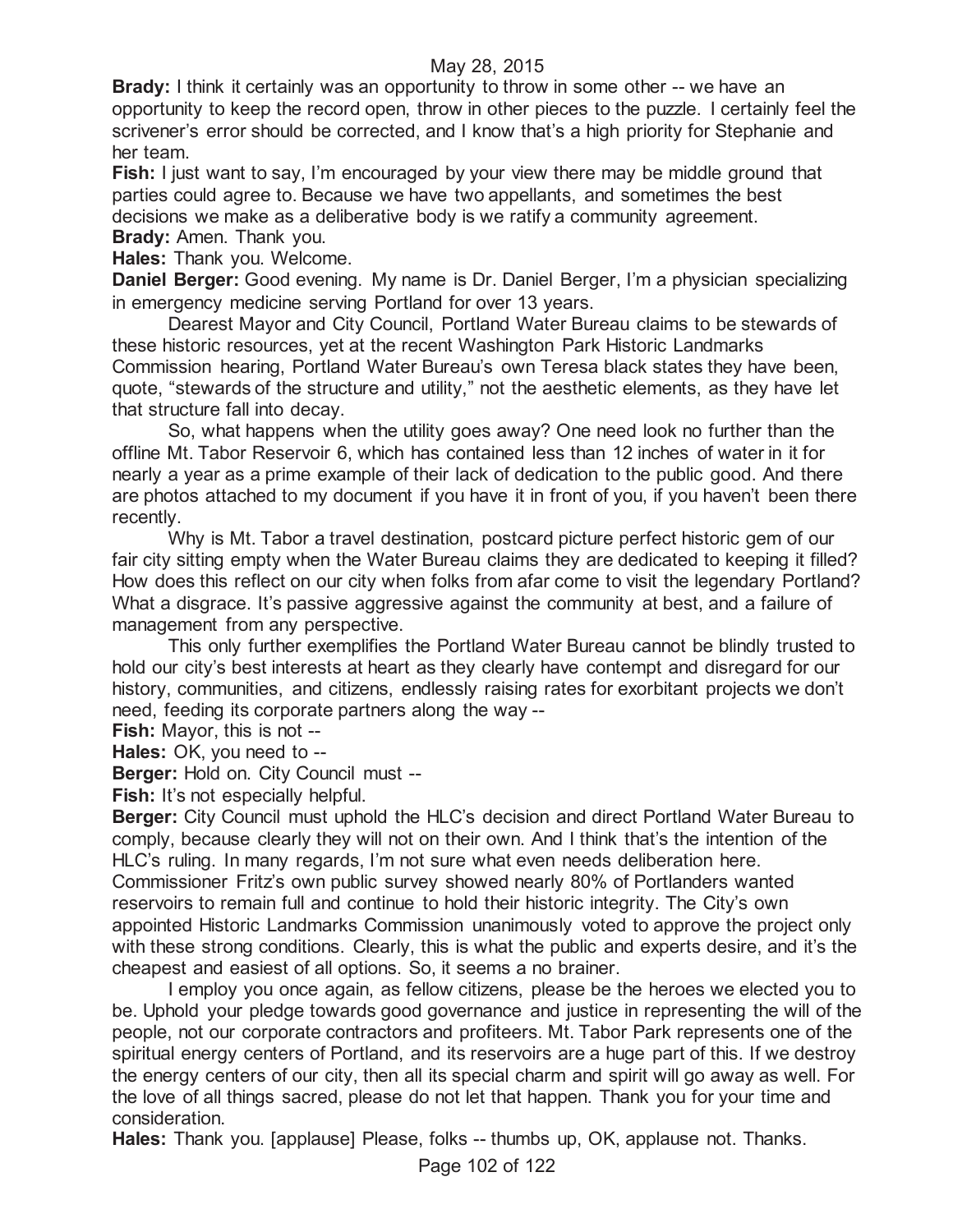\*\*\*\*\*: We encourage you, if you think it's within your quasi-judicial purview, direct the Water Bureau to sit down and we'll try to negotiate.

**Hales:** Thank you. Go ahead. Welcome.

**Brian Rohter:** Mayor, Commissioners, my name is Brian Rohter. I'm the former CEO and board chair of New Season's Market. In that role, I've sat in this chair before as an applicant in land use reviews. As the applicant, it was clear to me I had the burden of proof that all elements of approval criteria would be satisfied. This meant that I had to prepare a detailed and complete application, and that I needed to be responsive to input from BDS staff and from the hearings body. I also knew that I might be subject to conditions, such as offsite improvements.

The contrast between what I experienced as a private citizen and what is happening with the Water Bureau is startling. The Water Bureau initially try to deny that a Type III review was even necessary, which would have shut the community out of the process. The Water Bureau's application was full of holes and lacking information that was essential for the Historic Landmarks Commissioners to make an informed decision. They resisted making adjustments to the proposal, even when requested by BDS staff and by the commissioners. Even when urged by the HLC to engage with representatives of the Mt. Tabor association to try to come to consensus -- which could have avoided this timeconsuming and expensive process -- they refused. Their response to the conditions HLC unanimously placed upon their approval is that they don't have the dollars in their budget.

If I as a private citizen would have been as dismissive to the hearings officer as the Water Bureau was to the HLC, my application would have been denied. If I told the hearings office or I told you, the City Commissioners, that I couldn't meet the criteria because I couldn't afford it but please couldn't I just proceed anyway -- I would have been laughed out of these chambers.

The City has an obligation to expect at least as much from our own bureaus as we do from the business community or from private citizens. In this instance, that threshold has not been met. I urge you to respect and accept the unanimous decision of your Historic Landmarks Commission and to deny the appeal from the Water Bureau. Thank you.

**Hales:** Thank you. Good afternoon. [applause] Folks, again -- no applause but thumbs up are fine.

**Mark Kinnick:** Hi, good afternoon. My name is Mary Kinnick, and I'm here on behalf of the Friends of Mt. Tabor Park board where I serve as co-chair and also as coordinator of -- I guess what some of you have heard -- as the weed warrior program -- weeds being invasive species, I should say that.

One of our goals is to protect and preserve the ecological health of this Doug Fir Western Hemlock woodland. Our board supported the Mt. Tabor Neighborhood Association position presented before the Historic Landmarks Commission. I want to pose some questions and then offer what I think is one answer to all of these questions -- and you will have heard some of these questions already.

Why was there no public process before the Water Bureau presented its initial disconnect plan way back when? Why did the neighborhood association have to initiate a request for citizen involvement? Why has the Water Bureau failed to provide adequate historic maintenance of the reservoirs? Check out Reservoir 1 as did yesterday and you'll want to weep. Why does the Water Bureau not seem concerned about how much water remains in the reservoirs or how long they stand empty? And why early on wasn't their proposal subject to a conditional use review? The new pipe goes beyond Water Bureau land and extends into parks land, claiming more land where no trees may be planted.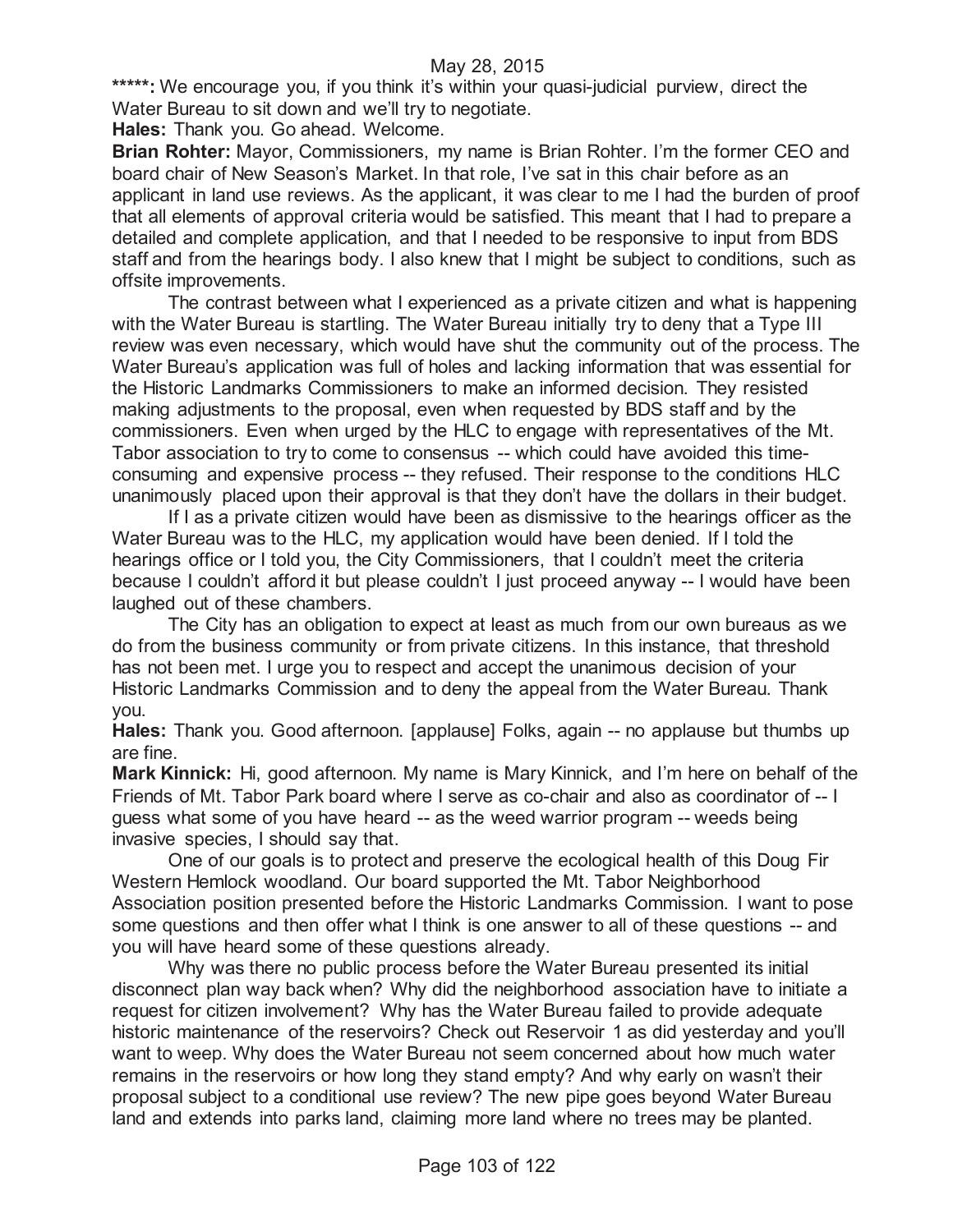The answer that I've come to and our board has come to is because all along the Water Bureau views this only as an engineering project. Why engage the public for small scale technical project involving pipes, nuts, and bolts? But this site is a complex one, and this project must be viewed through the lens of stewardship of a resource listed on the National Register, a lens through which preserving native landscape and aesthetic beauty is a requirement. I urge you to side with the neighborhood association's appeal and protect and preserve this historic park. Thank you very much.

**Hales:** Thank you. Good afternoon.

**Valerie Hunter:** Hi. I'm Dr. Valerie Hunter. I am a radiologist and I was on Commissioner Saltzman's 2002 to 2003 Mt. Tabor open reservoir replacement project citizen advisory panel.

**Fish:** This is like a reunion tour. [laughter] Eileen Brady was on it, Tom Walsh -- who else is here?

**Hunter:** He was on the IRP. It was a different panel.

**Fish:** A different one, OK.

**Hunter:** I want to just sort of harken back to those days of yore when we were making some related decisions. In 2002, the decision had already been made by Council to accelerate by several decades the plan to remove the open reservoirs. The plan was to build buried storage tanks in the footprints of the reservoirs with new park features on top. Commissioner Saltzman appointed a citizens advisory panel, which was called the "What's on Top" panel to guide this redevelopment process. The PAC, after much labor and hundreds of hours, produced a thoughtful design and guidance document emphasizing historic preservation and water. And after that, then there was a design competition, and the winner of the competition was this mind-blowing fantastic project with water features and hardscape and public interaction with water and what not. The estimated cost of this concept was never publicized.

All this raises the question, how much money was really involved in that initial promised effort to build this fabulous park on top of a buried tanks? Because this relates I think to the money we're now talking about not having to do basic maintenance at the reservoirs.

So harkening back, in July 2002 the budget for the reservoir replacement project passed by Council included \$2.5 million for what goes on top. In October 2002, Council passed Water Bureau's new cost estimate of \$13.4 million for what goes on top. In an October 2003 letter to Mayor Katz from Water Bureau and Parks referenced a Councilapproved budget of \$14 million for what goes on top. Now, this was taking place in a climate of the usual City budget shortfalls. [beeping] We have a memo from Mayor Katz to that effect --

**Hales:** I'm going to need you to wrap up.

**Hunter:** OK. What I just want to say is if in 2003 we could promise 14 million to build this fabulous park in addition to preserving historic features, I humbly request that you find some of that money to today to just conserve the treasure that we have and preserve it for our future.

**Hales:** Thanks very much. Next three, please. Welcome.

**Laura Orr:** Good afternoon, Mayor, Commissioners. My name is Laura Orr and I'm a second generation Mt. Tabor resident. By profession, I've been the director of the Washington County Law Library for more than 13 years and founder of the Oregon Legal Research website and blog -- very popular, believe it or not, in my smaller world. I'm here today to ask you to vote in favor of the Historic Landmarks Commission's decision and those suggestions from the neighborhood association that strengthen that decision, such as the request for a conditional use review.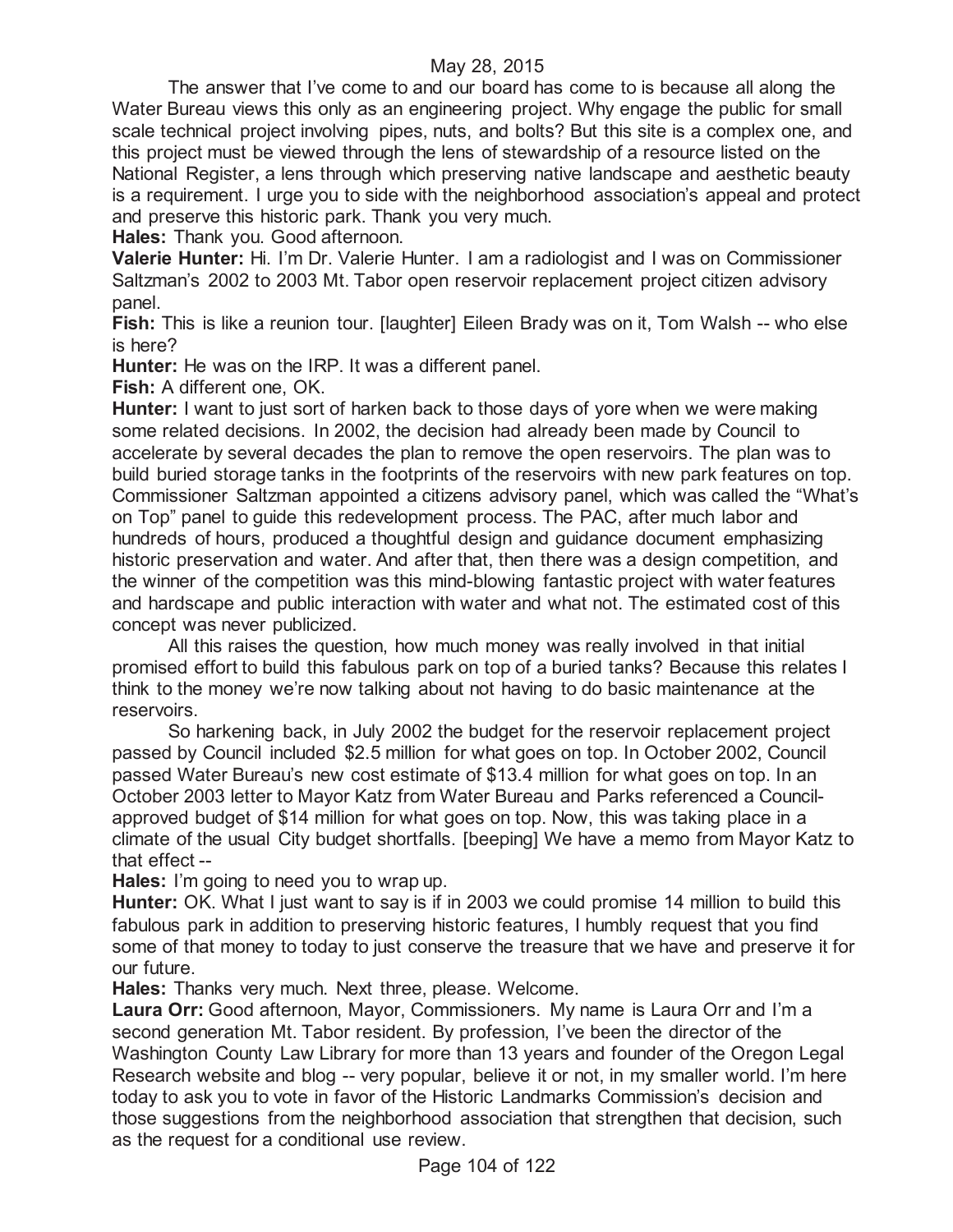Affirming the Historic Landmarks Commission's King Solomon-like solution to this seemingly intractable political problem makes you look sagacious, fair, and maybe even prescient. I didn't realize I needed a dictionary. [laughs] That affirmation may earn you credit later for establishing groundwork and standard of review that will enable future generations of Mt. Tabor Park visitors to experience the most beautiful Portland park between the Willamette River and Mt. Hood and not just view photographs of what it used to be or what it might have been.

Portland Historic Landmarks Commission members do not serve in name only. The commission has proven their professional expertise and diplomatic chops. Like you, I rely on expert advisory boards -- mine are lawyers and judges. I know the risks of not heeding dedicated hard-working advisory board members. We have a continuing need for volunteer board members who are smart, engaged, and better gatekeepers of the spirit of Portland than we can ever be on our own. Who will volunteer as our advisors if we dismiss their work out of hand without understanding fully their concepts and thoughtful reasons for their decisions? Thank you.

**Hales:** Thank you. Welcome.

**Kim Lakin:** Thanks. My name's Kim Lakin, I've been an historic preservation consultant for over 25 years. I am a co-author of the National Register nominations for the Mt. Tabor and Washington Park Reservoirs and the Mt. Tabor Park. I also served as a citizen volunteer advisor to the Water Bureau on the 2009 Historic Structures Report. I urge you to affirm the findings of the Historic Landmarks Commission.

The HLC decision was obviously not made lightly, but with considerable thought. Criterion one states, "retain historic character." Given the reservoirs are recognized locally and nationally, and given that water is a significant part of the historic character of a reservoir, water must be retained in the reservoir basins. The HLC's condition B provides the Water Bureau specifics to adhere to. In this case, the specifics are necessary, as the Water Bureau has consistently demonstrated a lack of respect and understanding for these resources.

Criterion 9 states, "preserve the form and integrity of the historic resources." The HLC has required that preservation procedures be implemented as part of their approval. In order to preserve the integrity and form of the reservoirs, the Historic Structures Report must be funded and implemented. In six years, only one project has been completed and further deterioration has occurred. This demolition by neglect must stop.

I would ask the Council to use its policy and budgetary authority to direct the Water Bureau to carry out the preservation actions out lined in the 2009 Historic Structures Report. The Council has a responsibility to protect one of the city's most significant historic resources. Please exercise your authority and position to sustain this important Portland legacy for future generations.

**Hales:** Thank you.

**Fish:** Kim, thank you for your thoughtful testimony. As I was thinking about what you said. Do you have an opinion as to -- assuming the reservoirs no longer serve any function with respect to the water supply -- as to who in the City government should be the -- who you believe is the appropriate custodian for the reservoir?

**Fritz:** Commissioner, that is so not the subject of this land use review.

**Fish:** I appreciate that --

**Hales:** We should have that discussion, but probably not now.

**Fish:** Thought I would ask the question**.**

**Fritz:** Well, I just kind of know where you're going with it -- [laughter] -- so I want to have that discussion with ourselves.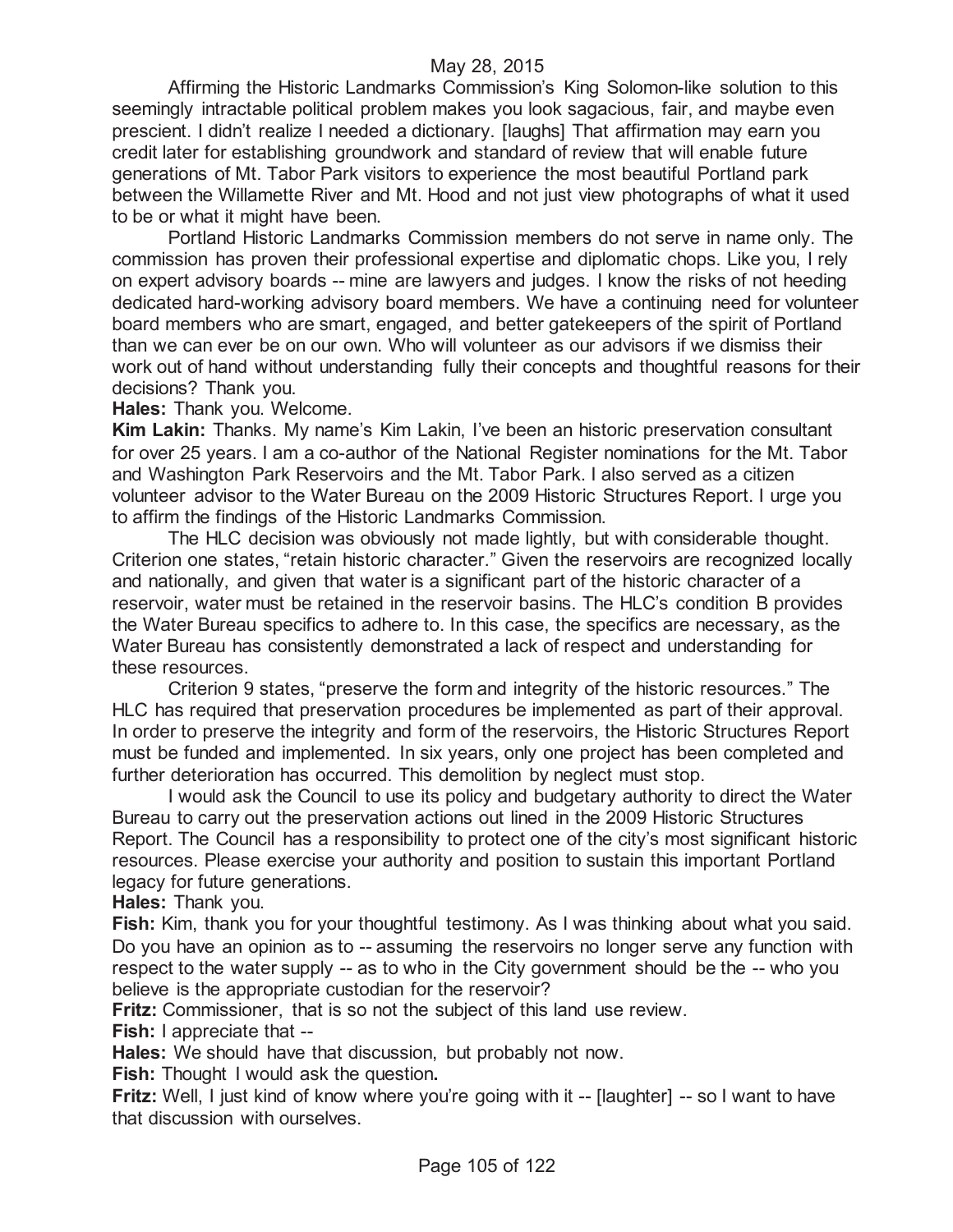**Orr:** And I don't know if I'm the right person to be asking the question. It's a very complex issue because of budget. I mean, it's in the Water Bureau purview right now. They're the ones -- they have money. They have an income stream. Personally, it's probably maybe the best place for it to be as long as there's somebody instructing them to take care of this property and there's money for them to do so. It could very logically going to Parks as a park, but Parks doesn't have a great income stream. So I don't see -- I mean, it's something I've thought about, I've wondered about. I don't have the answer but I mean, it's something that we should figure out. I truly believe we need to fund the preservation and maintenance of these resources.

**Fish:** Let me just say, thank you for testifying today. It's very rare in our proceedings where we have a report that has like -- we had in the 2009 -- that is so fundamental to our decision and someone comes to testify who had something to do with it. So, thank you. **Orr:** Thanks.

**Hales:** Good afternoon.

**Tom Walsh:** Good afternoon, Mr. Mayor, Commissioners. My name is Tom Walsh. I had the pleasure years ago of serving on the Mt. Tabor Reservoir advisory committee. Three very short comments. The importance of this subject which you are hearing about today is significant. The passions are clearly great, and I think the differences are very small. Commissioner Fish, your dialogue with Eileen Brady just a few minutes ago pointed out there are answers available. I think the process that the Council might consider is back with Historic Landmarks Commission decision and whether they serve as a moderator or as mediator -- that in my experience will be the foundation of finding a very, very equitable, very sensible and long-term decision. Thank you.

**Hales:** Thank you. Thank you all. Next three, please. Good afternoon, welcome. **Dave Hilts:** Good morning, Mayor and Council. Dave Hilts. I was an architect for 22 years. Half of that time, I was land use chair for the Mt. Tabor Neighborhood Association, so I was lucky enough to preside over the first "what goes on top" fiasco that was polarizing for our neighborhood.

I'm currently a landlord. I started a business that has three different buildings with apartments ranging from 16 to 25 units, and I choose to maintain them because I have pride in my buildings and pride in my city. Providing residents of Portland with a nice place to live is imperative. As we grow, it becomes even more of an issue.

The Historic Landmarks Commission spent almost two and a half months listening to public testimony and thinking about how best to resolve the issue that they got set in their lap. And that issue was, "how do we maintain the historic viability of the reservoirs without destroying them?" There are two different things. You've got a utility, and you've got a park, and you've got an incredible reservoir system that's operated flawlessly for years. The neighborhood association has come back and forth over the years with issues with the park and the maintenance of the reservoirs, and the Water Bureau clearly has not maintained them. [beeping] So as a landlord, I urge you guys to be a landlord and not a slumlord, and support the neighborhood association and their application to save our reservoirs.

**Hales:** Thanks very much. Good afternoon. Welcome.

**Miriam Berman:** Good afternoon, Mayor and Commissioners. My name is Miriam Berman and I live in Mt. Tabor overlooking Reservoir 6. My husband Michael and I own a local small business called Nutcase Helmets, and we employ 16 other Portlanders in our southeast office. Our helmets are sold across the U.S. and in over 30 countries. We travel the world proudly representing Portland as part of the athletic and outdoor industry, and the creative community that keeps Portland weird.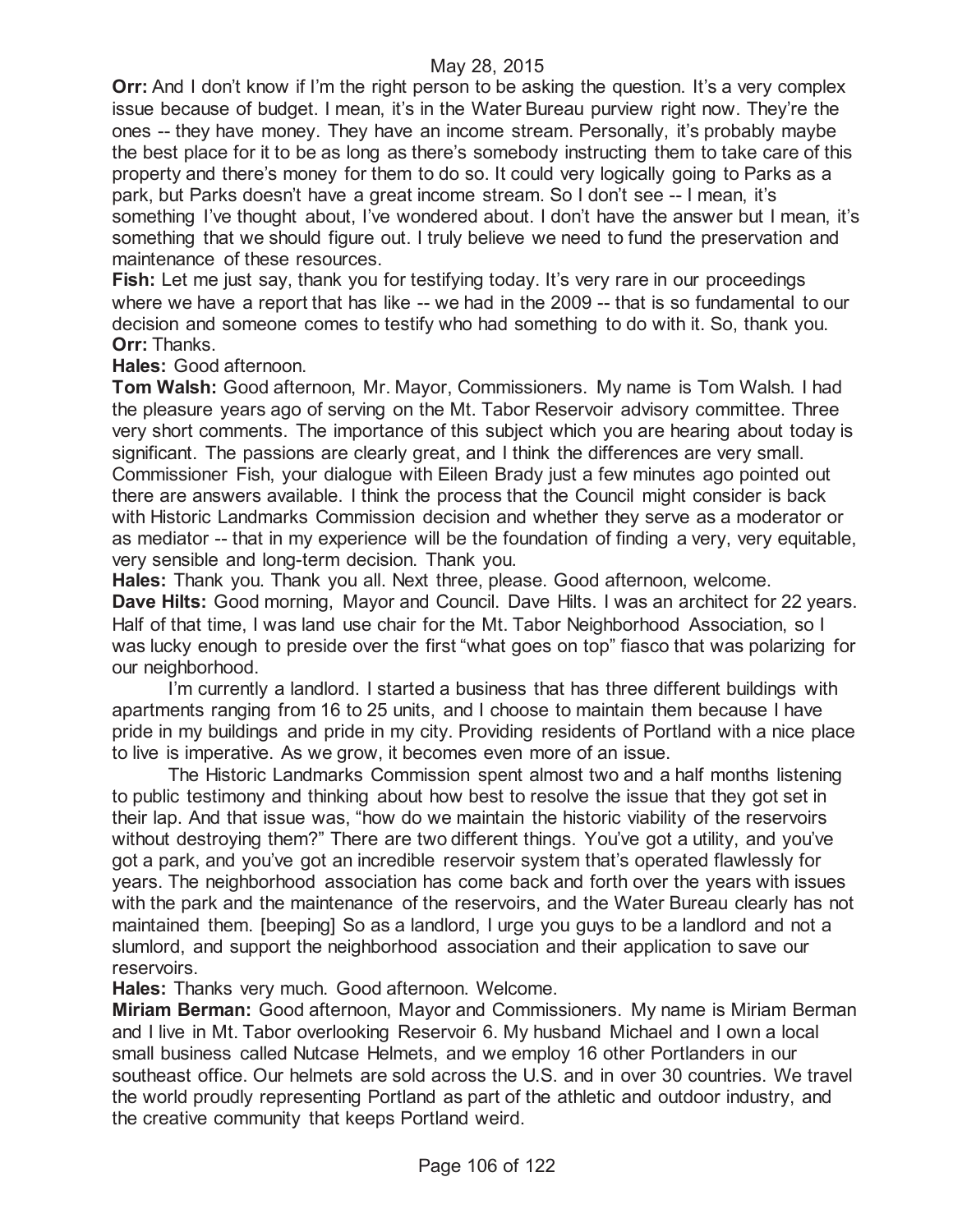Speaking of athletic and outdoors, Mt. Tabor is the eastside home for biking, hiking, picnicking, sledding when we get snow, playgrounds, and my favorite, the dog park. Now, add the beauty of Reservoirs 5 and 6 filled with water. What a treasure. I show it off to my friends and colleagues that visit from around the world.

Unfortunately, I can't imagine people visiting Mt. Tabor seeing an empty or partially filled reservoir -- basically a whole lot of cement -- and deciding to return for their outdoor enjoyment. The reservoirs make Mt. Tabor the southeast Portland show piece that it is.

What you may not know about my prior life is that I used to be a teacher for deaf and hard of hearing students. Sign language can be very expressive. For example, this is the sign for the reservoir of how we would like it to look. Water, full. What it looks like now? Water, not so full. So, hopefully you can get the idea that we would like it more full.

Most importantly, today is my birthday. And for my birthday, I decided to come to support our vision of Mt. Tabor Park and its historic reservoirs. I have one birthday wish, and that is to return Mt. Tabor to the original, grander, air-appropriate lighting, repaired and safe walkways, electrical boxes that are not in disrepair, and basically historic beauty. You're the only ones who can grant me my birthday wish, but to be honest, it's not just for me. It's for all of Portland and our visitors. Restore Mt. Tabor to its majestic beauty. Thank you.

**Hales:** Thank you. Happy birthday.

**Berman:** Thank you.

**Hales:** We'll suspend the rules to say happy birthday. [applause] Welcome.

**Tom Koehler:** Tom Koehler, and I'm a lifelong resident of Portland, Oregon and also on the Portland Public School Board. I'm here today not on that role, but I was thinking that this would be a heck of a case study for our students in high school civics class from the very beginning. It has all the -- it's got it all in terms of what our democracy can and cannot do.

I'm very supportive of the Landmarks position and would hope that you would support it. In summary, it's keeping the reservoirs full for the iconic view and it's also maintaining them. And to answer your question, Commissioner Fish, I hope you take responsibility for these reservoirs because it is a water utility. It is being disconnected, they've made a big deal about reversibility, the whole notion of backup and redundancy. We need to protect and maintain these reservoirs. So, thank you for your consideration. **Hales:** Thank you. Thank you all. Good afternoon, welcome. Go ahead.

**Dawn Smallman:** Hi. My name is Dawn Smallman. I'm homeowner in Mt. Tabor neighborhood. I'm also a member of the MTNA, the neighborhood association. I've worked on reservoir issues for a number of years with the MTNA and with the committee. I'm also a member of the citizen advisory committee that worked on this exact process.

First off, I just want to say thank you to Commissioner Fritz. None of us would be sitting here today if it wasn't for you helping the community get publicly involved in this process. I think the community owes a deep amount of gratitude and debt to you. When we said, "how do we get involved? Why is no one involved?" You said, "let me help pave the way for your involvement, public." So I really feel it's important to acknowledge that you did that for us and thank you for that.

I'm here today to ask you to honor the result of the City's own public process that was the CAC. Neither side got exactly what they wanted, we met in the middle and we came with our specific outcomes of that process. Yet I'm sitting here today, asking you to please honor that process. And that gets to the root of the frustration of being the kind of person in the community who's willing to stand up and sit on these public processes and the frustration of what the actuality of that as a reality means for people who have to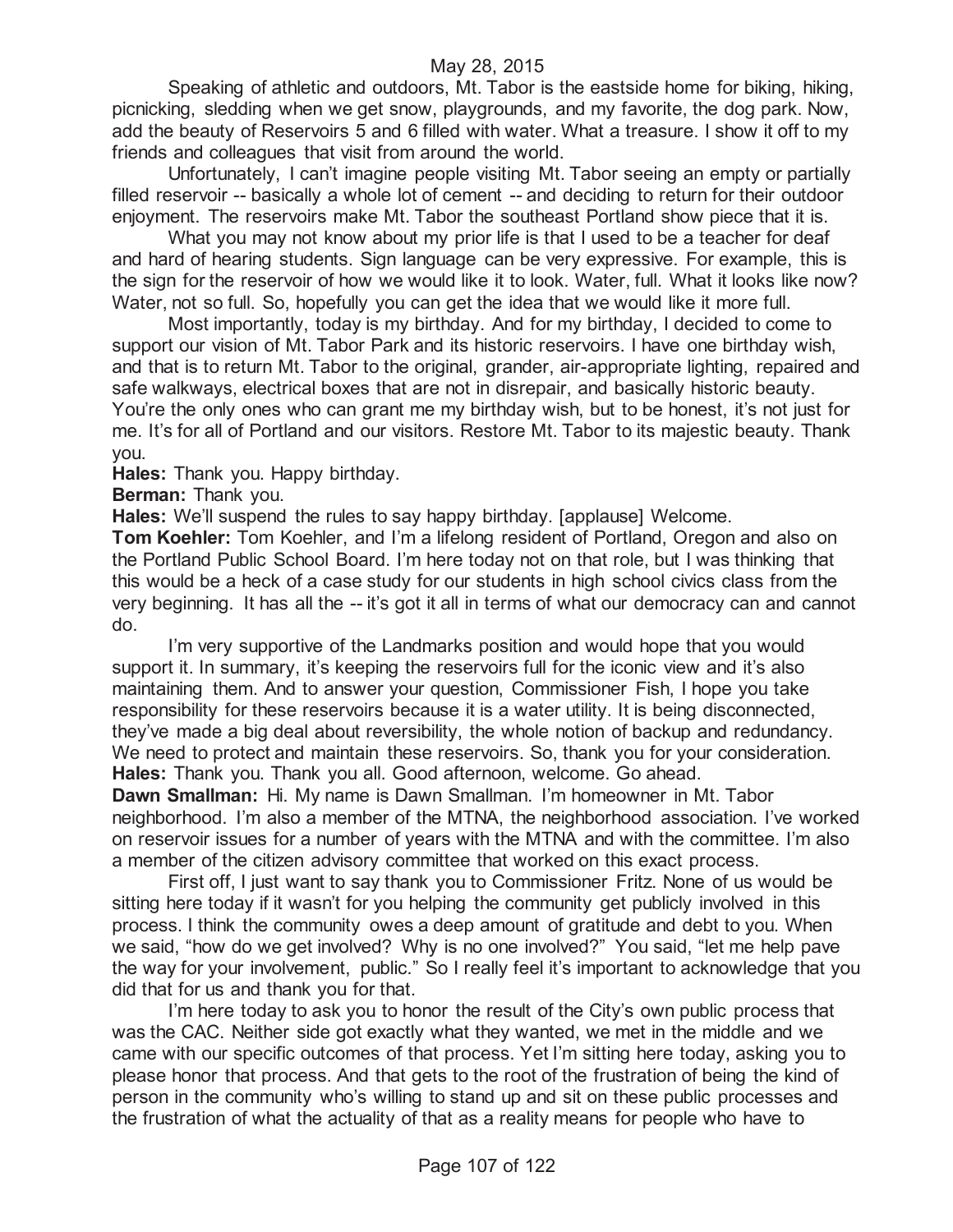donate their time who aren't getting paid the way City employees are getting paid to sit in on the process, and all those kinds of things.

I'm taking the day off work to come here to say please do the things that you agreed with us to do months ago when we sat through many hours of volunteer work. That irony is not lost on me. I'm also sitting across the street listening to an audio and video feed that's not going well instead of sitting in 80 empty seats here, so that isn't lost on me in the public process, either.

I would like you to please deny the Water Bureau's appeal. I would like you to maintain the reservoirs at historic levels -- that is what the CAC called for -- to periodically clean them, refresh them with clean water -- that is what the CAC agreed to -- and preserve them as historic structures. That was in our agreement.

I think it's really important that I able to address this. Other people from the Water Bureau can say the Water Bureau is great stewards. I disagree with that statement. I had a moment during the CAC where it became crystal clear to me when they were going to cut down a large stand of old growth trees, and there were people like me who had no background in how to lay pipes for water system who said, "why can't you go around the trees?" And that's when it became crystal clear to me. The Water Bureau does not value these historical and cultural assets of the reservoirs the same way the community values them. That is the essence of the conflict. That is the essence of the history. And that is a really important thing for you to take in.

So, I really hope that you understand that and that the stewardship as they see it - as the Water Bureau sees it -- is not what anyone in the community would call good stewardship. You can walk up to those walls 10 feet from the photo they showed you of the beautiful staircase that they did repair and did nicely, and you can tap it with your finger like this and it crumbles away. It has exposed wrought iron, which is making the walls crack open deeper because the wrought iron takes on water and expands the walls and makes them crack further. This is demolition by neglect. And so, until they value what we value, it's up to you guys to value it. I'm here asking you to please, value what the community values. Value them as cultural assets, value them as something more than just utilities. Value them as our history, our culture, and the important centerpiece -- the reason the park was built. Thank you.

**Hales:** Thank you. Welcome.

**Martha Mitchell:** Good afternoon. Thank you very much, Mayor and Council, for holding this meeting today. I'm Martha Mitchell. I'm recently retired principal of Clearwater West. I did some important work in the development of the master plan for Mt. Tabor Park in the early offs looking at the impact of human uses on water quality runoff.

As part of doing that work, I spend a lot time in the park and I'm also a neighbor and have been walking the park for 30 years. What I've seen is a very large disparity of standards of maintenance between the park and the Water Bureau. Also, I've seen a lot of resources go away over the years. If you recall, there used to be irrigation and mowing at Mt. Tabor Park long ago and restrooms that were open and maintained as budgets have dwindled over the years. What I've seen is that sort of a program of deferred maintenance in the Water Bureau infrastructure has really turned into a planned obsolescence. It's really unfortunate.

I think there are some solutions here. I think that we always have to think about where the money comes from to maintain the civilization that we all have here. We do have money that we spend on some things and not others. We also have in the bureau of maintenance, which is part of BES -- I was at one time the lead-in environmental person for that bureau. There are 38 crews there that all know how to do big infrastructure things. There are people who are experts in plumbing, in concrete, in anything you want to name.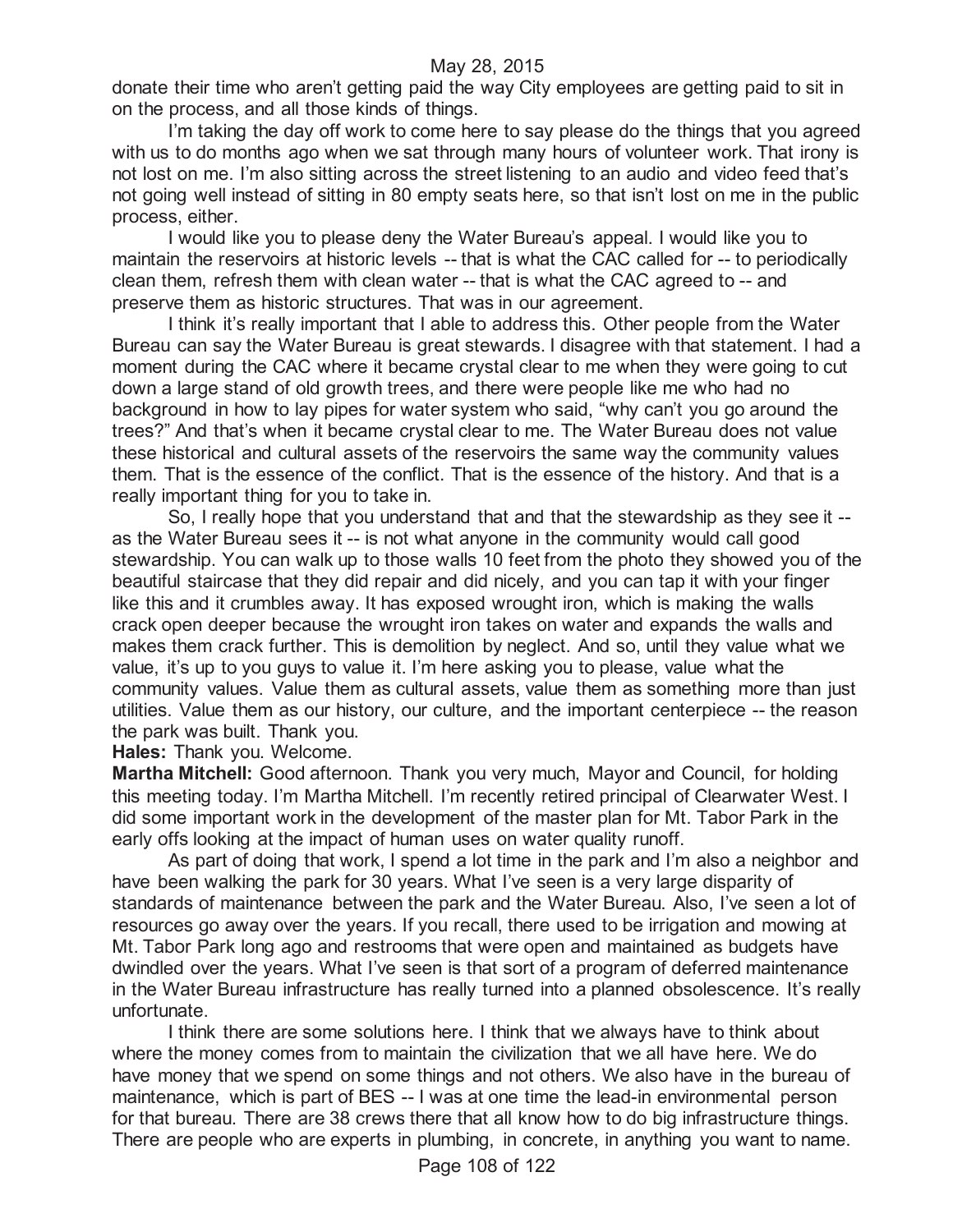They're the people who take care of all our public infrastructure. We have a lot of very informed, well-trained labor in that bureau that might be able to call upon with some extra training to do some of the work that we need to do. I'm hoping that we can find the money to get it done.

**Hales:** Thank you very much. Welcome.

**Robert Bernstein:** Hello. I would like to thank you all. I'm back again. I support the neighborhood association's --

**Hales:** Oh, put your name in the record.

**Bernstein:** I'm Robert Bernstein, homeowner three blocks from Mt. Tabor, 467-year resident of Portland. I get concerned when I hear 25 feet of trees, then I hear 81 trees -- so I would like to see some sort of conditional review and fact-finding about this. I oftentimes find that mitigation is a joke and hoax. You have birds that come through on the fly way. There's a big difference between a little sapling and an 80 or 100-foot tree. Saying that you're going to plant the sapling to take the place of an 80 or 100-foot tree is like me saying, "well, Dan Saltzman, I'm taking away your home, but I'm putting somebody unborn in charge of building you a new home and it might be ready in 100 years." It's a joke. So, really look at the environmental impact. When I look outside my upstairs window, I expect to see trees. I don't expect a meadow. The trees also act as a buffer for the sound for the concerts that are held up on Mt. Tabor. They cleanse our air. They are not simply just something that grows on top of pipes. So, if there's ways to save these trees, that's really important to me.

As to the expensive of the upkeep of Mt. Tabor, I'd like the Council to think about rescinding the hookup fees that were lowered for developers. They certainly caused a lot of harm -- in my opinion -- to the southeast area and they should be paying more. **Hales:** Thank you very much. Thank you all. Next, please. Good afternoon. Welcome. **Mark Schlemmer:** Good afternoon. Mark Schlemmer. Just call me a taxpayer here in town, a father, and somebody who has been really concerned about governance and Portland for some time. I came to this issue of the reservoirs later than many in this room who have not been thanked, and I would like to put a shout-out to Floy Jones and Scott Fernandez and Friends of the Reservoir and many other people that have been involved for a long time. I came to this just last November. I was at the meeting at Warner Pacific College. I was very impressed with my fellow citizens who seemed very knowledgeable about this whole -- everything about this water issue and Mt. Tabor.

After that, trying to learn more, I communicated with Commissioner Fritz and Fish by email. Imagine my astonishment when one of the emails I got from Ms. Fritz stated that it was important to preserve the Mt. Tabor reservoir perhaps to sell water to California or Arizona, no doubt to pay for cost overruns for some of your tanks that are leaking or I don't know what. But the Water Bureau seems to go over its estimates by a large percentage every time I hear about it.

I don't know more accurate way to say this and I don't mean to offend anybody, but you seem bent on pissing away our money to add radon to our water, and I really object to that. I would like you to show leadership and stand up to the EPA for the families that elected you. Thank you.

**Hales:** Thanks. Ms. Eng, welcome.

**Mary Eng:** Hi, my name is Mary Eng. I want to thank everyone who's spoken today, I've heard such eloquent testimony. I especially like the medical doctors, and I'm very honored to be in the same room with Steven Wax who I watched every day of his FBI trial. I hope he is as tough on you guys as he was with the FBI.

**Hales:** He was an attorney in a trial, he was not on trial we should say.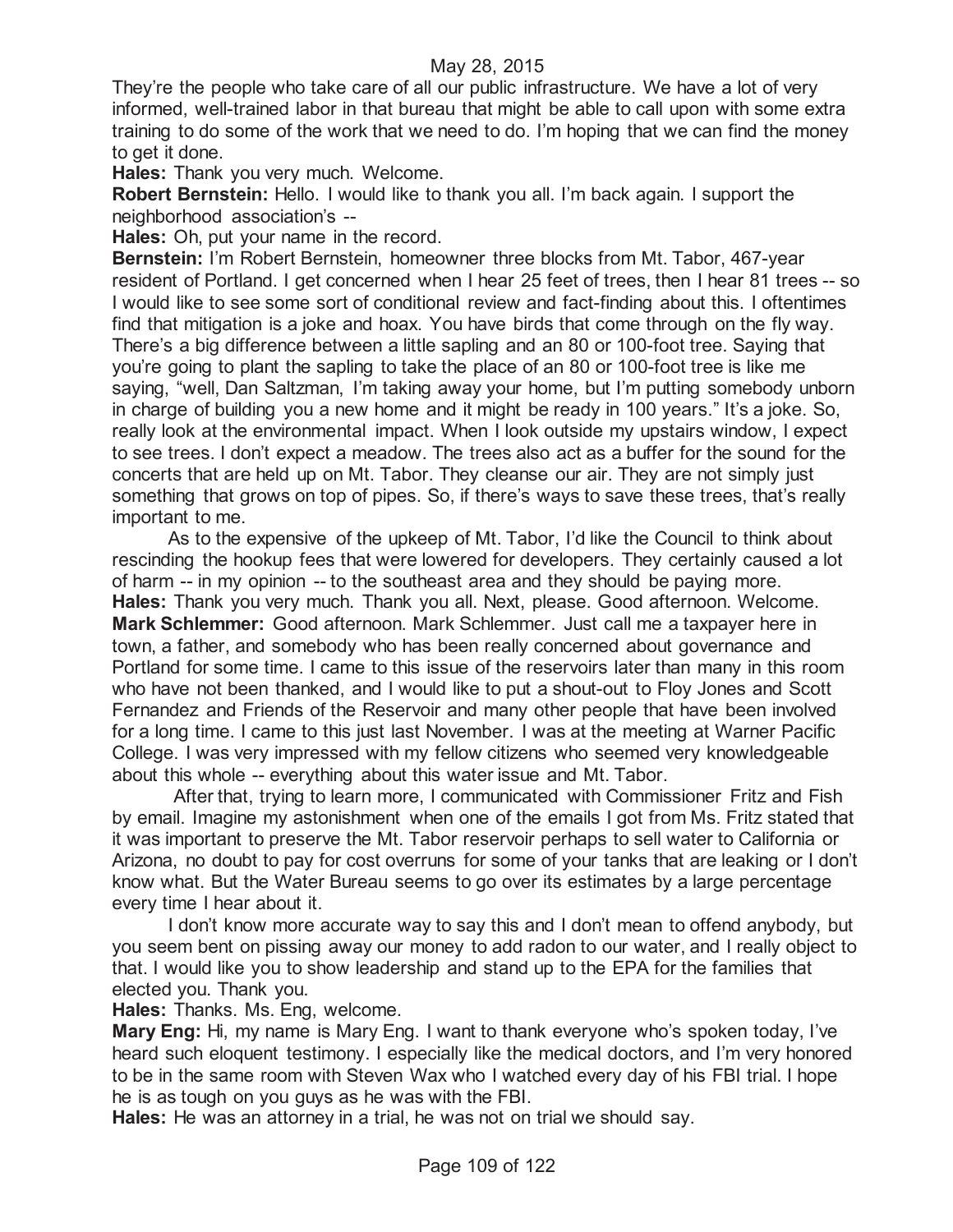**Eng:** Well, I don't know -- he was on trial to me and he's a winner. I want to shout out to the balcony, all the wonderful, imaginary citizens in our imaginary democracy -- [laughter] - - then remind you guys I used to sit around with an environmental law case book and study about the history of the EPA. And if we have an ahistorical and unscientific understanding of what the EPA is and then use it to railroad the public in a situation, we're actually looking -- to me, I see the EPA as an imperfect organism which is under development. **Hales:** Mary, we need to go to the case.

**Eng:** Please don't interrupt me, sir.

**Hales:** We need to go to the case.

**Eng:** Just give me my two minutes.

**Hales:** OK, go ahead.

**Eng:** Can I have my three that you stole?

**Hales:** Go ahead.

**Eng:** OK. I think a hard part for me is we have the dramatic persona, the same cast and crew responsible for your 75 million boondoggle that you're giving to the gorgeous lady in the thin, transparent shirt who hit on Ben Pickering in the lobby, which I am frightfully jealous of despite the turmoil in our relationship. And giving away that money to her for this boondoggle up in Washington Park and then trying to tell me this Tabor thing is wonderful - - I think all the people are very compelling and that the issues with radon and health have yet to be proven. And when the EPA is as aware as we are in the very progressive Pacific Northwest what the radon risks are for human health and cancer -- I thank you for calling me Ms. Eng and not Mary, and thank you for taking into account the disrespect in your demeanor towards me previously, and I appreciate further respect. Thank you. **Hales:** Thank you. Welcome.

**Katherin Kirkpatrick:** Thank you. My name is Katherin Kirkpatrick. I'm an allied health worker and a mother, and I am here to ask you to reject the application. Commissioner Fish asked us to discuss the actual merits of the dispute between Water Bureau and the public, and I agree. That is over whether there is any actually any merit in taking these reservoirs offline.

Applicant has not met its burden and cannot meet its burden of proving under section G 1 that the historic character and avoidance of removal criteria are met because the reservoirs' in-use status as the utilities that provide us with potable water was the defining trait and character specifically mentioned in the register nomination and listing.

Furthermore, I think the HLC erred in saying, "look, we don't have the authority to look at the applicant's contention that this is federally mandated." The applicant raised the issue and has the burden of proving it. I submit that they cannot meet that burden because they haven't even met the basic federal public notification guidelines on notifying the public of the effect of this decommissioning on our radon exposure. And this is my child's life at stake.

So, I called a couple of national experts in nuclear chemistry and radioactive public health and I read the peer-reviewed journals that they sent me, and I've submitted them under separate cover. What they told me was very alarming.

Further, I've looked at the Water Bureau's evidence that they submitted about how this is mandated, and I see the EPA clearly told the Oregon Health Authority that it can allow a deferral, and so I'm asking you to please use your power to not only deny this application but scrap your self-imposed rush deadline so we can do this in a way that really protects my child and the rest of the public. Thank you very much. **Hales:** Thanks very much. Next three. Good afternoon.

**Charles Johnson:** Good morning, Commissioners convened as the land use quasijudicial tribunal. For the record, my name is Charles Johnson. And since we'll be talking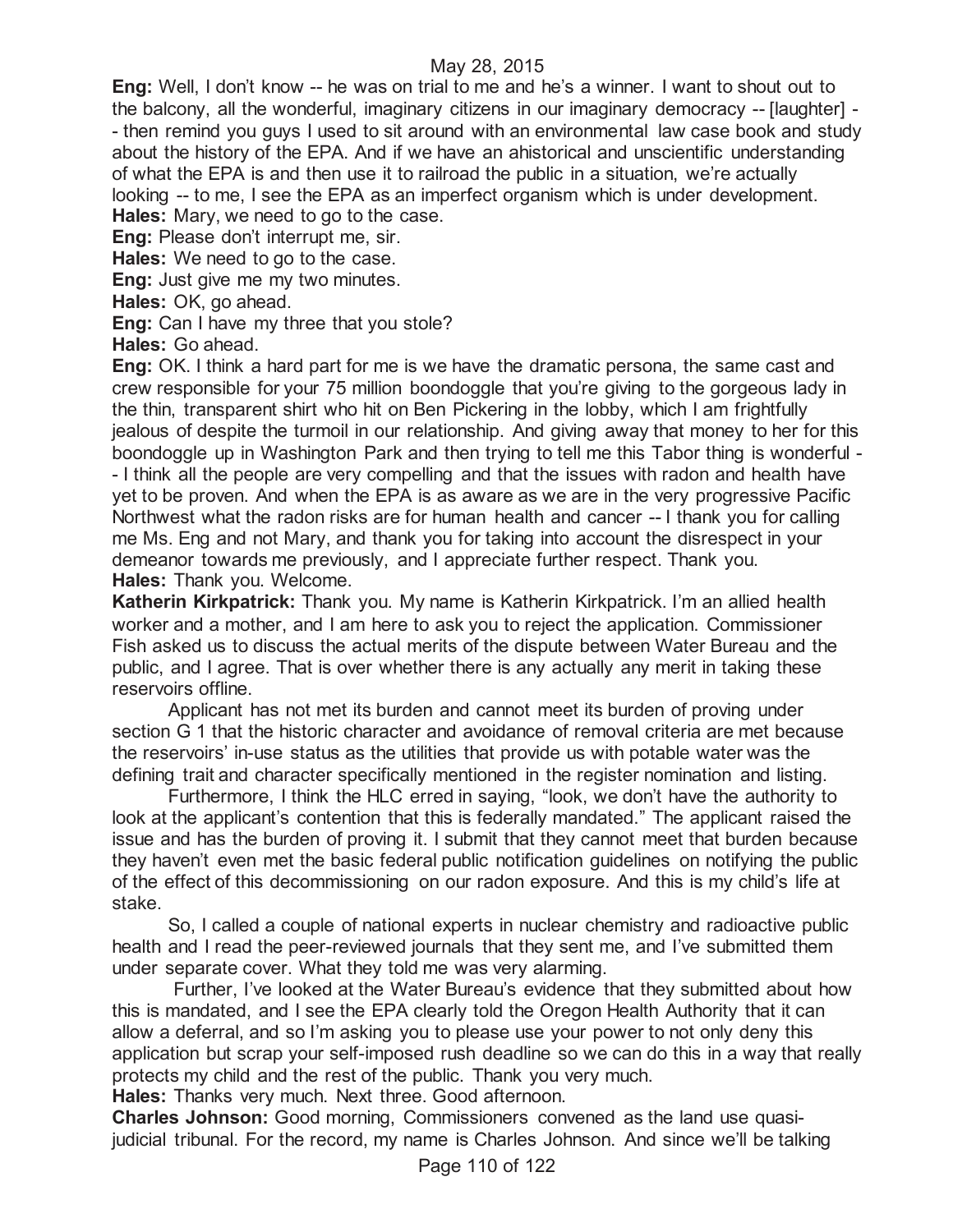about repair work, construction, demolition changes that are under review, we should paraphrase this with an appropriate tool word: screw you. That is the message that the Water Bureau and the recently-departed from his chair, Water Commissioner Nick Fish is sending. There's no way that anybody can say that they're being a public-minded public servant and bringing this crappy BS appeal --

**Hales:** You've gotta stick to the criteria.

**Johnson:** Those words are not prohibited by the Oregon Supreme Court, which will go into this hearing that will go in there.

**Fritz:** You need to stick to the approval criteria on this matter.

**Hales:** Things that aren't relevant don't change the case, so talk about what's relevant. **Johnson:** As was just brought forth to you, this is a land use hearing and we're trying to determine if there's any good reason for this change. And there's not. And there's no good reason for the Water Bureau to be paid extensively over-paid public workers. Coming up here and saying, "we can't do it, and if you make us do it we'll make it cost \$8 million, that's how good of public servants we are."

So, as Commissioner Fritz pointed out at the beginning of this hearing, there's only really one good and proper public interest decision for you to make, and that is to say, "go away, we're going to leave the reservoirs alone until there's a real mandate from the feds," which will never come. So, do what's in the best interest of the citizens, don't change anything at the reservoirs there because there's no compelling public interest, there's no established legal reason. That is in the record, has been since Commissioner Saltzman and when Randy Leonard was on the City Council. You don't need to be spending this money.

And that's another atrocious thing that needs to be on the record. We have tens of millions of dollars to run construction gear up through Washington Park and destroy things but then, oh, my gosh, we can't afford to deal with the conduit on the lighting fixtures at Mt. Tabor Park. You all guys look absurd. [beeping]

**Hales:** Good afternoon, welcome.

**Camille Day:** Hello, my name is Camille Day. I'm a software engineer at Intel, I'm a resident of Portland, and I consider myself a citizen of Cascadia. Time after time, this Council under Mayor Hales' leadership has acted as if Portland was your personal playground, pushing an agenda the residents of Portland have opposed vocally and consistently. Backroom deals, closed balconies, and rushed decisions are not the symptoms of a healthy democracy. So here we are again, your supposed bullies -- as I have read in the papers -- ruining your playground fun. The people are speaking. As an elected representative, you need to learn to listen. Thank you. [applause] **Hales:** Thank you. Good afternoon.

**Brad Yazzolino:** Hello, thanks for the opportunity to speak. I'm Brad Yazzolino. This is a real tragedy unfolding slowly for many years. I want to urge the City Council to uphold the Historic Landmarks Commission and I want to ask you to deny the appeal of the Water Bureau.

There's a lot of truth in the fact that the rush to this is a ridiculous and absurd unfolding. And I won't go into that, though, too much, because it's going to look like that in the future when all of this comes out. You know, all of you, that I've been shooting all this video. And the story will be told. And it's a long, complicated story. But basically, you are robbing us of our own water and indenturing Portland to years of expensive industrial and increased chemicals added water. We used to have our sun, our nearest star, cleansing our rainwater from the Bull Run Watershed. But now, thanks to -- shall I call you villains? Perhaps. We will have dark stored, over-chemicalized, degraded water until we build a new system perhaps to replace the fiasco that you have led us by the nose into.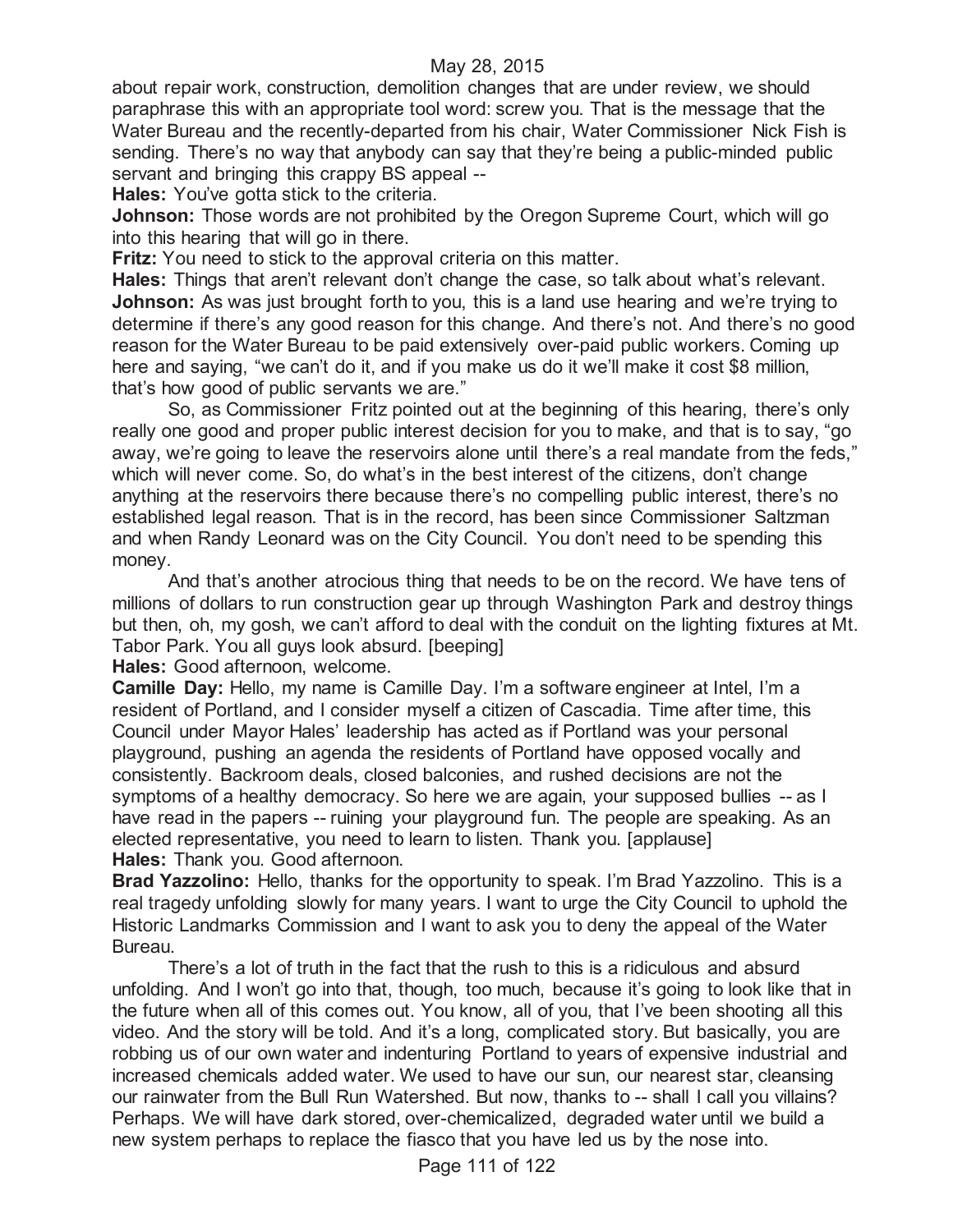So, don't destroy the historic reservoirs. Keep them. Pledge to us that the Water Bureau and you, the City Council, will have to fund and preserve them at full fill levels and they would be historic monuments to our once safe, simple, and exemplary drinking water system. And they may be restored to that someday if we can possibly keep them from being literally shredded apart and utterly destroyed. Thank you.

**Hales:** Thank you. Ms. White, I think you're first.

**Dee White:** I'm Dee White. I live off of Foster. Rochester, New York changed their reservoir plans in 2010 after community opposition. Rochester's three open reservoirs were built in the late 1800s and are set in city parks. Rochester reservoirs are earthen, unlike our concrete reservoirs, which notably were built to last as they have for over 100 years and as they are today.

Here, I will read part of an email from the head of the department in Rochester that was sent to Friends of the Reservoirs in 2010. The City is in the process of implementing improvements to our three finished drinking water reservoirs, Cobbs Hill, Rush, and Highland. Both Highland and Cobbs Hill are located in public access parks within the densely populated areas of the city. Highland reservoir is located in Highland Park, a park that is listed in National Register of Historic Places. The park was designed by Frederick Law Olmstead in 1892. The public is very sensitive to any changes in their open reservoirs because they are considered aesthetic resources.

Thanks to sincere efforts by Mayor Bloomberg and Senator Schumer, the entire EPA LT2 rule, including the open reservoir requirement, is now under revision. New York City and Rochester were granted a deferral until 2028. Not one thin dime will be spent between now and then on treating or covering their open reservoirs. Both cities achieved the relief because they did not fast-track the compliance plan in the first place, unlike the Portland Water Bureau.

Mayor Hales, you had an opportunity to seek this kind of schedule delay from the state of Oregon when you took office in 2013. But sadly, you never even made the request. This is a failure of leadership. I implore you, Mayor Hales, to seek a construction delay from Governor Brown and stop this fast-track processing of dismantling our open reservoirs at Mt. Tabor. It's not too late to do this. Thank you.

**Hales:** Thank you. Good afternoon.

**Paul Cienfuegos:** Hi, my name is Paul Cienfuegos. I live a few blocks from the reservoir at Mt. Tabor. The Historic Landmarks Commission public hearings were the very first government body public hearings in Portland over the last few years on this topic that demonstrated a commitment to actually listen to we the people of this city. I attended two of the three public hearings. I attended the Warner Pacific meeting where the -- what's the word -- where the policy was on the agenda for discussion, and at the point that the policy part of the agenda was finally reached, the two City Council members who were present claimed they had to walk out. So, I've been waiting now for three or four years for some kind of public policy conversation -- ideally from you folks, the City Council -- where the public gets to act as if they're respected as the people that you represent.

And I lead workshops all over the United States on democracy and corporate rule. Here's the first paragraph of our state constitution in Oregon. I don't feel that the City Council and certainly not the Water Bureau is meeting the Oregon state constitution's minimums. Natural rights inherent in people. We declare that all power is inherent in the people, all free governments are founded on their authority, and instituted for their peace, safety, and happiness and they have at all times the right to alter, reform, or abolish the government in such manner as they may think proper.

That's the current first paragraph of the Oregon state constitution. I witnessed the Historic Landmarks Commission attempting to vote no on the disconnect of the reservoir.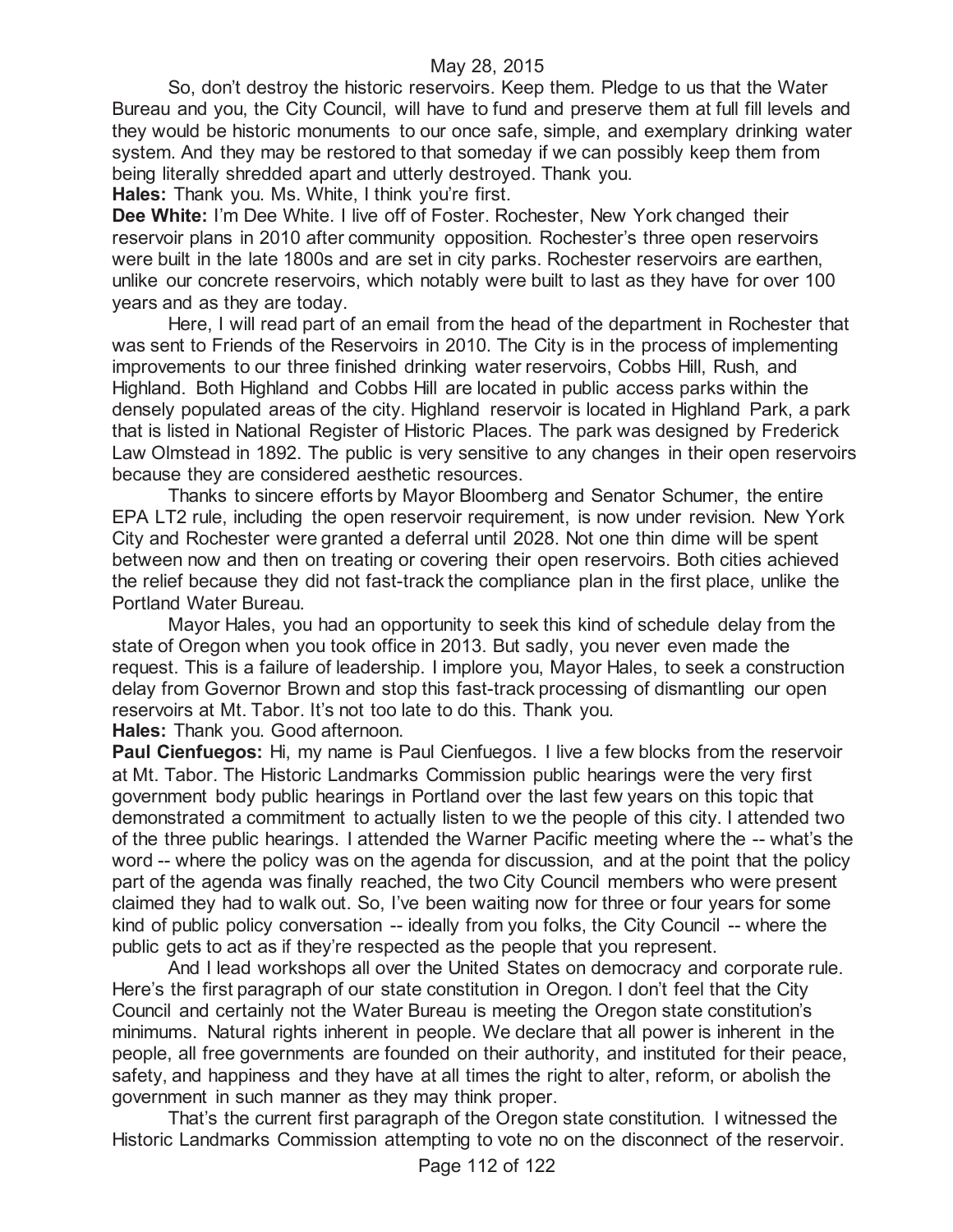But I read their mandate on the website and they're not allowed to vote no. But they would have voted no on the disconnect if that mandate of theirs had allowed it. [beeping] You have -- I still believe that you as a City Council have never properly allowed the public in this city to represent their positions on whether the LT2 is even something that has to be met in the way that you're insisting it has to be met. And I suspect 80% of the public in this city agrees with me. And because you've never allowed a proper public process, that's why there's so much anger in the city today.

**Hales:** Thank you. Next folks, please. Go ahead, welcome.

**Laurel Crissman:** My name is Laurel Crissman. I'm a resident of the Mt. Tabor area. I visit the park frequently, and I've come here to speak from a very heartfelt place. I'm at loss to speak from any other place because it's all been said. All the science is in. All the specifics are in. And there's nothing else to do but speak from the heart, which I can barely do now.

But when we're speaking of beauty, the beauty of our park, Mt. Tabor Park, Washington Park for that matter -- that's a somewhat separate issue -- we're talking about the heart. And I'm just here to implore you to go to your hearts, to go to your conscience, to go to that place where maybe you will go in your quiet times -- I hope you have some quiet times. Because this is really a bigger issue than Mt. Tabor Park or Washington Park. It's a global issue, and it's a global issue about power.

And when you wonder why sometimes people speak disrespectfully, why they yell, why you don't get your peace like you would have it in these chambers, it's because that's sometimes what people do when there's misuse of power and they feel disempowered. Thank you.

**Hales:** Thank you. Welcome.

**Luke Dolkas:** My name is Luke Dolkas. Good afternoon, thanks for letting me speak. I've been a resident of Portland for 20 years. I own a small business in town. I have been enjoying Mt. Tabor for 20 years and I have two small children who are just starting to enjoy it as well. I'm Greek, so democracy is kind of a big deal for me. [laughter]

I just want to say that if the Water Bureau does not step up and take responsibility for the project that they started, the reservoirs will fall into disrepair. They will quickly become the eyesore of Portland as opposed to the gem that we're all used to. The Water Bureau needs to take responsibility for this project. Please do not allow them to get out of this decision that was made by the Historic Landmarks Commission.

The history books of Portland are being written right now today, right here in this room. What do we want them to say? What do we want them to say about us? And what do we want them to say about you, our leaders? We want our children and our children's children to read our history books and smile. Do we want them to say, I'm proud of our history? Do you want them to say that they are thankful our elected leaders fought to preserve our history? Do we want them to say they are proud and they want to emulate their past leaders' courage and foresight? Or do you want them to shrug their heads, sigh, and say they wish their parents, grandparents maintained our history. The reservoirs will fall into disrepair and quickly fall into disrepair and become the eyesores of Portland as opposed to the gem that we're all used to. The Water Bureau needs to take responsibility for this project. Please. Thank you very much.

**Hales:** Thank you. Good afternoon.

**Floy Jones:** Good afternoon. Floy Jones, I'm representing Friends of the Reservoirs. And as most of you know, we've been working on reservoir and all water system issues for over 14 years now.

We're proud to say that we, through our extensive efforts in 2004 -- which model of the efforts of Mt. Tabor Neighborhood Association on this issue -- were successful in winning the 2004 reservoir panel. And the way we were able to do that is be did invest a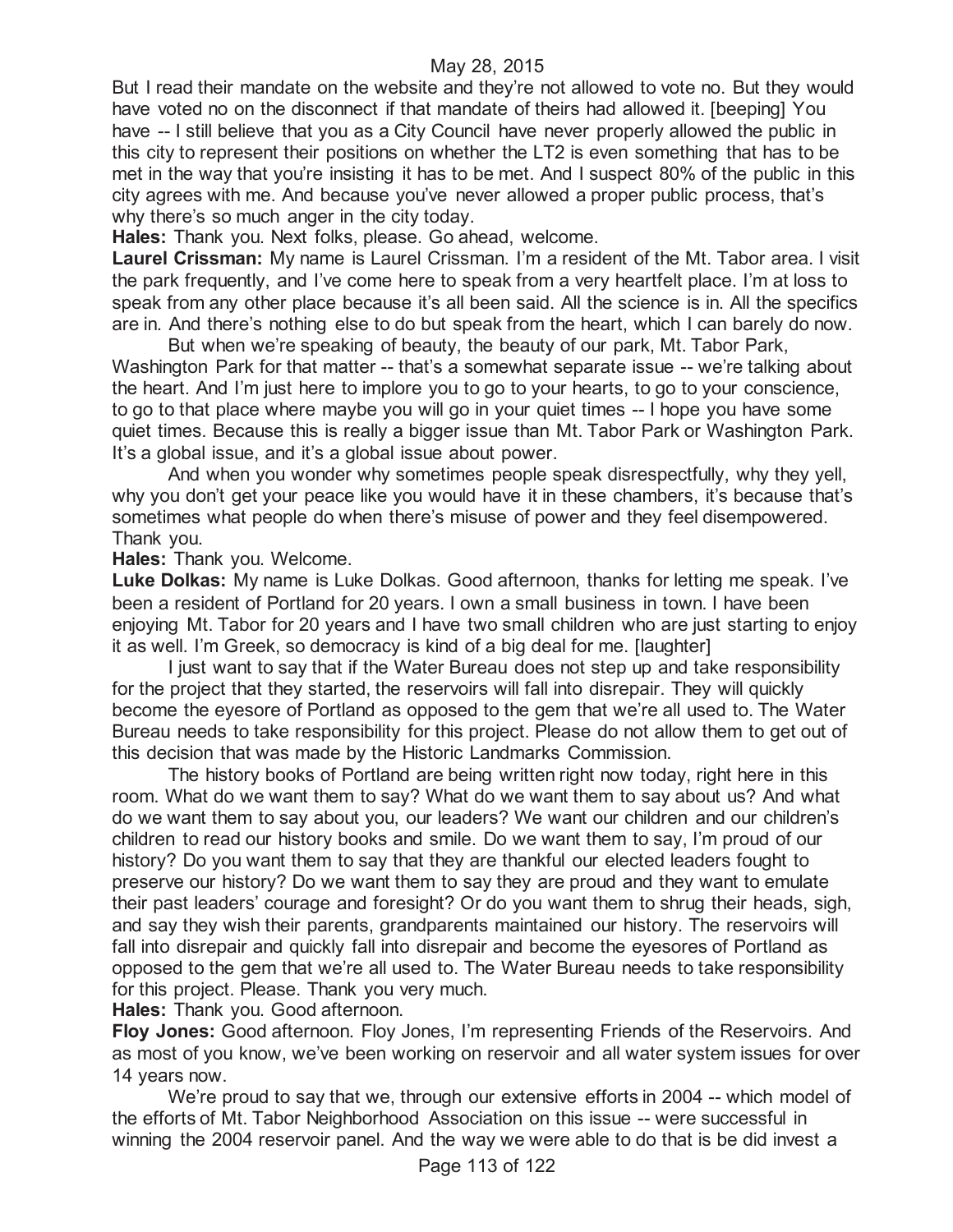significant amount of time, but we were able to have dialogue back and forth on a weekly basis. And it was difficult, because at each step the Water Bureau would submit misleading information -- and I've heard it again today -- on the water level issue, on the cost issue -- those were the same tactics used at the reservoir panel. But when you're able to dig into documents and sit together and analyze the information, reasonable people come to the same conclusion. That's why the majority of the reservoir panel supported us.

And for the record, there have been a lot of false statements made to the media. There is no mandate to eliminate open reservoirs. There absolutely is no mandate to do that.

I submitted 10 pages of comments addressing all of the land use issues, including ownership, water level, all of the significant issues. I'm not sure that I have time at this moment to cover those. So regarding the costs, when the Water Bureau wants to expend money, even though that's not in the budget, it's not really an issue. And we can look to Washington Park in 2006. There was nothing in the budget to engage in infrastructure upgrades and aesthetic upgrades at that park. But within a month or two, that money was in the budget and they were putting in \$100,000 new wrought iron fencing replacing the cyclone fencing. They spent hundreds of thousands of dollars on the grand open staircase, new sidewalks. We didn't support having to do that on a rush schedule. And we of course support maintaining and supporting historic open reservoirs. So, there's no doubt in my mind that there's money available to take care of the historic structure items that have been supported by the Landmarks Commission. So obviously, we don't support decommissioning the reservoirs, but we do support the position of the Historic Landmarks Commission.

**Hales:** Thank you very much. Thank you all. Welcome, go ahead.

**Kathryn Cherie Lambert Holenstein:** Good afternoon. My name is Kathryn Cherie Lambert Holenstein, and I do not need two minutes today and this City Council does not need to do this. The EPA is revisiting their ruling, and they'll give a report next year. So my question is, why the rush? But I find that this City Council is in a very big hurry to demolish and destroy -- whether it's very livable homes and make more homeless people, or destroy our reservoirs, the best water system in this country. Water is life. Do not destroy our reservoirs. Thank you.

**Hales:** Thank you, welcome. Good afternoon.

**Janet Marcley-Hayes:** Good afternoon. I'm Janet Marcley-Hayes, and I just want to say you people are supposed to be representing us. Please do that. Thank you. **Hales:** Thank you. Good afternoon.

**Jessie Sponberg:** Thank you guys. My name is Jessie Sponberg, or as you guys nicely referred to me in the news all week, a bully. Let me explain something to you. When I came here today, I was so torn. First, I wanted to talk about your campaign donations and people like Joe Glick are going and actually writing these things. Then you said something today. You said were the fourth person in charge of the Water Bureau since Commissioner Saltzman. I would challenge that none of you have been in charge of the Water Bureau, and that this whole time it's been developers that are in charge of the Water Bureau, the same developers that are keeping you all elected because if you don't do what they say, you won't get the money for your fancy television commercials. You're only going to be here for one more year, buddy, slow it the hell down. I don't even recognize this city that you took over three years ago. You met at Mark Weiner's house with the Uber people and you brought Airbnb in here, Division Street doesn't look like it used to look like and still afford to live there, and you guys are jumpin' at the bit to get more money, to get more contracts to build more stuff so more consultants or more contractors. Who do you work for? Like, seriously, who do you work for? Us?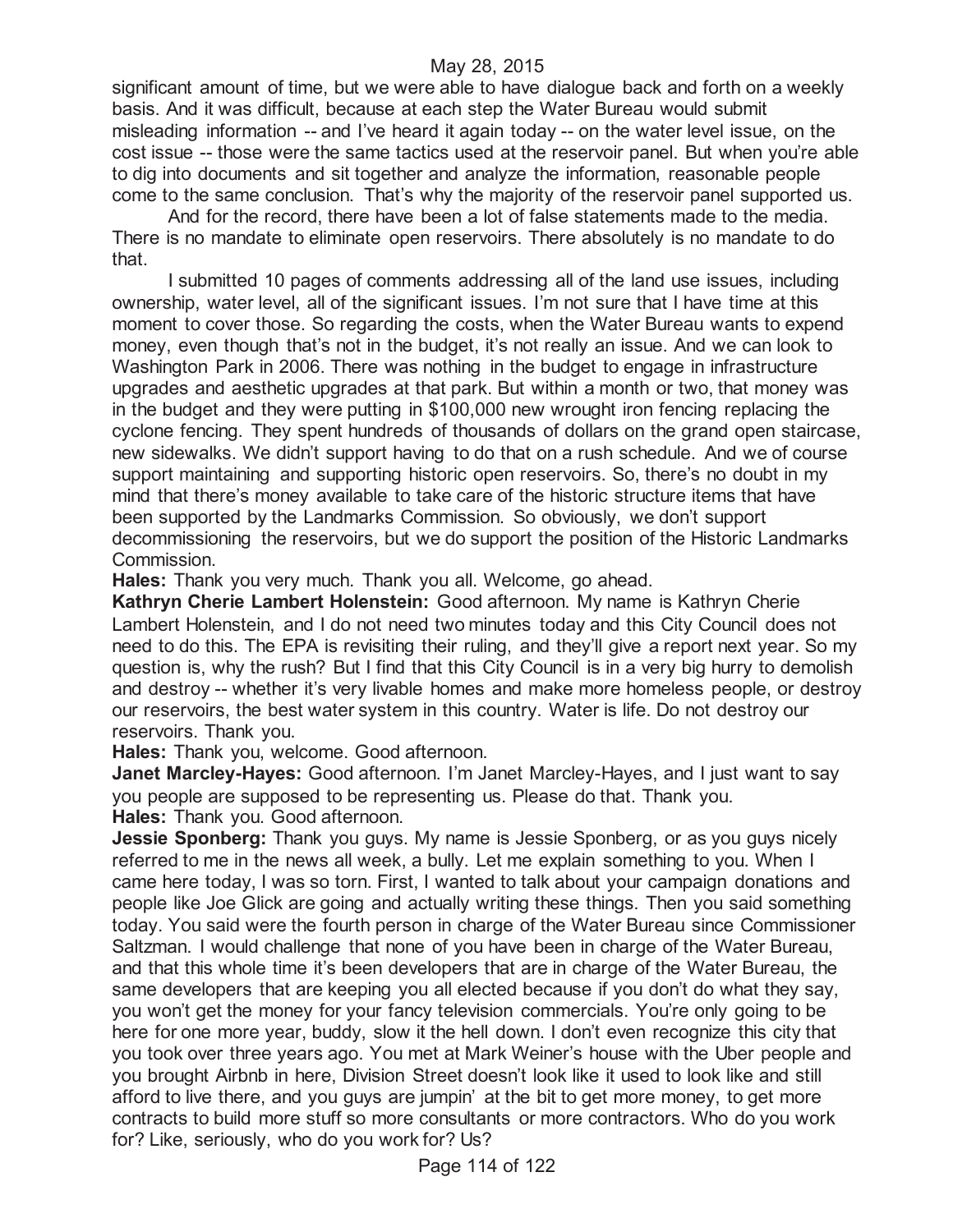That picture right above you, that's a picture of Mt. Tabor. Are you going to go up and paint condominiums on it? Just like the one on Division, the old reservoir that was allowed to fall into disrepair until there was no other choice? But let's put condos up there. Look at SE Division Street. Do you think we believe there's any sincerity going on here? These people behind me all took time off of work. I took time off of work. These people have been taking time off of work to go to historic land use commissions and neighborhood meetings and Warner Pacific only to get walked out on. Dan Saltzman walks out in the middle of four people's testimony, he comes back. You walked out in the middle of four people's testimony. How insincere is this circus going on? Not for one minute I do think any of you guys -- maybe Commissioner Fritz about 50% -- but the rest of you, you've got people in your pockets, putting money in your pockets, and I want to say this is a travesty. If that makes me a bully, well that's what happens when somebody's gone 15 years without being listened to. Thank you for your time. [applause]

**Hales:** Thank you. Next? Come on up, if you still want to. May be the last word. Anyone else who wants to speak?

**Moore-Love:** Any of those names I called, please come on up.

**Hales:** Anyone else whose names were called, come on up. Good afternoon. **Carole Scholl:** Good afternoon. My name is Carole Scholl, I'm a taxpayer and a homeowner and a proud resident of Montevilla, the eastside of Mt. Tabor. Every week, I ride my bike over Mt. Tabor. And these days, I look at the trees with little tags on them, they are going to be chopped down for the disconnect project, and it just breaks my heart. Every week also, I walk the stairs along with hundreds of other residents and tourists and I sit at the top of Mt. Tabor under those giant trees and I look down at the beautiful reservoirs and I'm so proud to live in Portland when I see that sight.

So, I'm here -- I also took most of the day off work to be here -- in praise of my park and to urge you all to uphold the Historic Landmarks Commission ruling and deny the Water Bureau's appeal. And trees count. And views bring tourists. And tourists bring money to our great city. Again, thank you all for your work. One part of the Historic Landmarks Commission's ruling was to create some educational plaques. Now, I'm an educator, and wouldn't it be great if our kids in the future could see your names up there on those plaques as being the champions of Mt. Tabor? You know, Mt. Tabor's history is just fantastic. I've learned so much in this process. Thank you, Amanda Fritz, for helping us all members of the public get to know what's going on. Thank you all for your work. Again, let's preserve Mt. Tabor.

**Hales:** Thank you. Good afternoon, welcome.

**Nan Wigmore:** I'm Nan Wigmore, and I would like to. I'm 78 years old today, and I don't want applause. [laughter] But 68 of those years have been spent within 10 blocks of Mt. Tabor Park. My husband and I built a house we purchased five blocks from this park because it was so close to the park. We could raise our children and come here every day. So my kids played in the huge pool that was here, sometime gone. I skidded out the seat of my jeans coming down the old volcanic caldera. I found courage, and so did my grandchildren, in the playground. We found strength. And there are things that I talk about that I've heard here that sound sentimental. Please, sirs; please, ma'am; we do not come here because of sentimental value. We come here for the future, as you must have done when you started out with your careers. And I've heard you say, Amanda, that you took a vow. I appreciate that you care, but something along the way has caused something to change. And I don't know what it is exactly, but I know that we deserve better now. We deserve at least what our parents saw as a wonderful place to raise their children. I learned to play tennis on the tennis court here -- the first sport I learned. [beeping] And I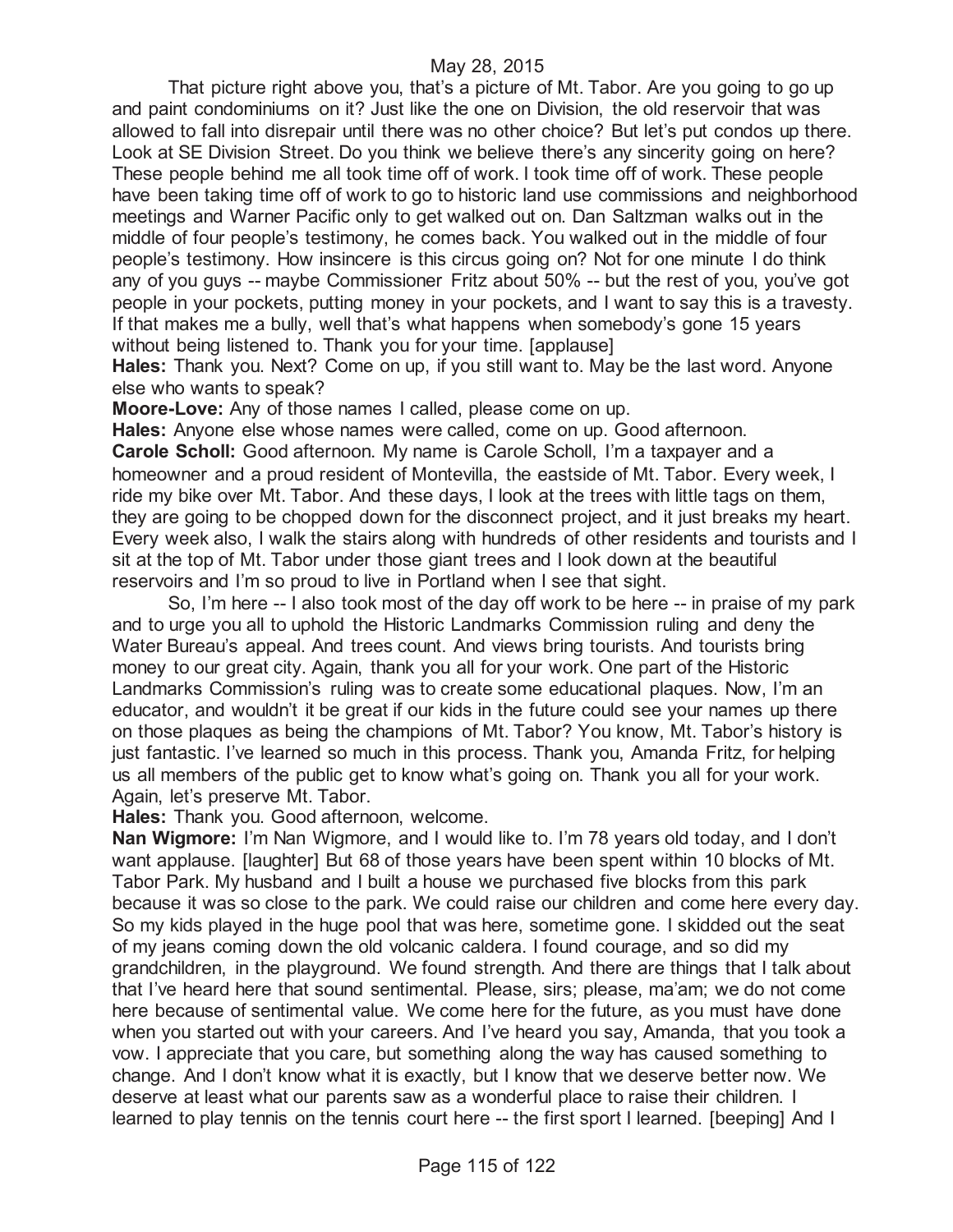didn't finish writing my notes, so I don't know if I can have more say, I don't know how much time I have but I could talk a while, you know. [laughter]

**Hales:** We appreciate you very much being here.

**Fish:** I move to suspend the rules.

**Hales:** Yeah, we're happy to give you some more time.

**Wigmore:** Excuse my enthusiasm. So, for the history of Mt. Tabor, I used to take people on tours of Mt. Tabor and the park. I would explain to them what I knew, which wasn't a lot. I know that I took romantic drives and walks with my ex-husband before we were married. I remember that great-grandparents came here when they were older -- relatives came from a long way across the country -- for picnics at the top of the mountain where we can no longer drive. Perhaps the City will someday -- I hope -- think about that kind of thing. How do you get those who have some disability or aged to the top of the park again? That would be a good way to spent one of those dollars.

I remember a good friend who was about my age telling me she came up here on her honeymoon from San Francisco when she was about 20 years old. She's gone now. But that was the kind of reputation Portland had at the time. I think I've said enough, but I want to thank you very much for being here and listening this one time. Because somehow, I feel you're listening to us, and the people have some wisdom here. Please listen. [applause]

**Hales:** Thank you. Let's suspend the rules for that. Sir, that's a very hard act to follow, but you're welcome to try.

**Michael Conley:** Well, if I last another 30 years maybe you'll let them clap for me, too. **Hales:** I think so. Please just put your name on the record.

**Conley:** Yes, my name's Michael Conley, and a citizen, taxpayer, ratepayer -- I guess in that order. I want to ask to be excused -- I had to step out on some personal business, so some of what I am going say may have been said already.

But the main thing I want to say is that I believe that the whole idea of demolishing these reservoirs is a wonton act. And it remind me of the way people used to act towards nature when European settlers first came out here and they just, "well, let's run roughshod over it, let's do what we want." They didn't think of it like that, they didn't have that awareness. Same thing with pollution and everything else. I know that's a little bit off the topic, but to me it's just a wasteful act that doesn't really fit with the Portland ethos that we're famous for around the country.

I believe it's very ironic that this whole thing was set in motion by an EPA ruling which normally -- yeah, go EPA! But you know what? In this case, they were wrong. We didn't fight it. So now, we're having this conversation about destroying these wonderful reservoirs, and possibly impacting the quality of our drinking water for generations to come.

As a ratepayer, I also want to note -- I was here during much of the discussion but I missed the last hour but I took some notes during the talk about the gatehouse restoration. Well, that came in four times over budget, around \$200,000, four times the estimate. So that makes me wonder, what about the whole \$8 million? Is it going to be \$32 million? Is that going to be \$40 million? Because as we all know, these kind of cost overruns are common in public projects. [beeping]

I think that when Commissioner Fish said that he was defending the Water Bureau and he said there's a fundamental disagreement among citizens, I don't think that's correct. Because like I said, I was out, but I haven't seen a whole bunch of regular citizens come up and say yeah, destroy the things, like all the truckloads of material and those huge contracts. I don't think anybody's really in favor of that. We don't want to pay it for,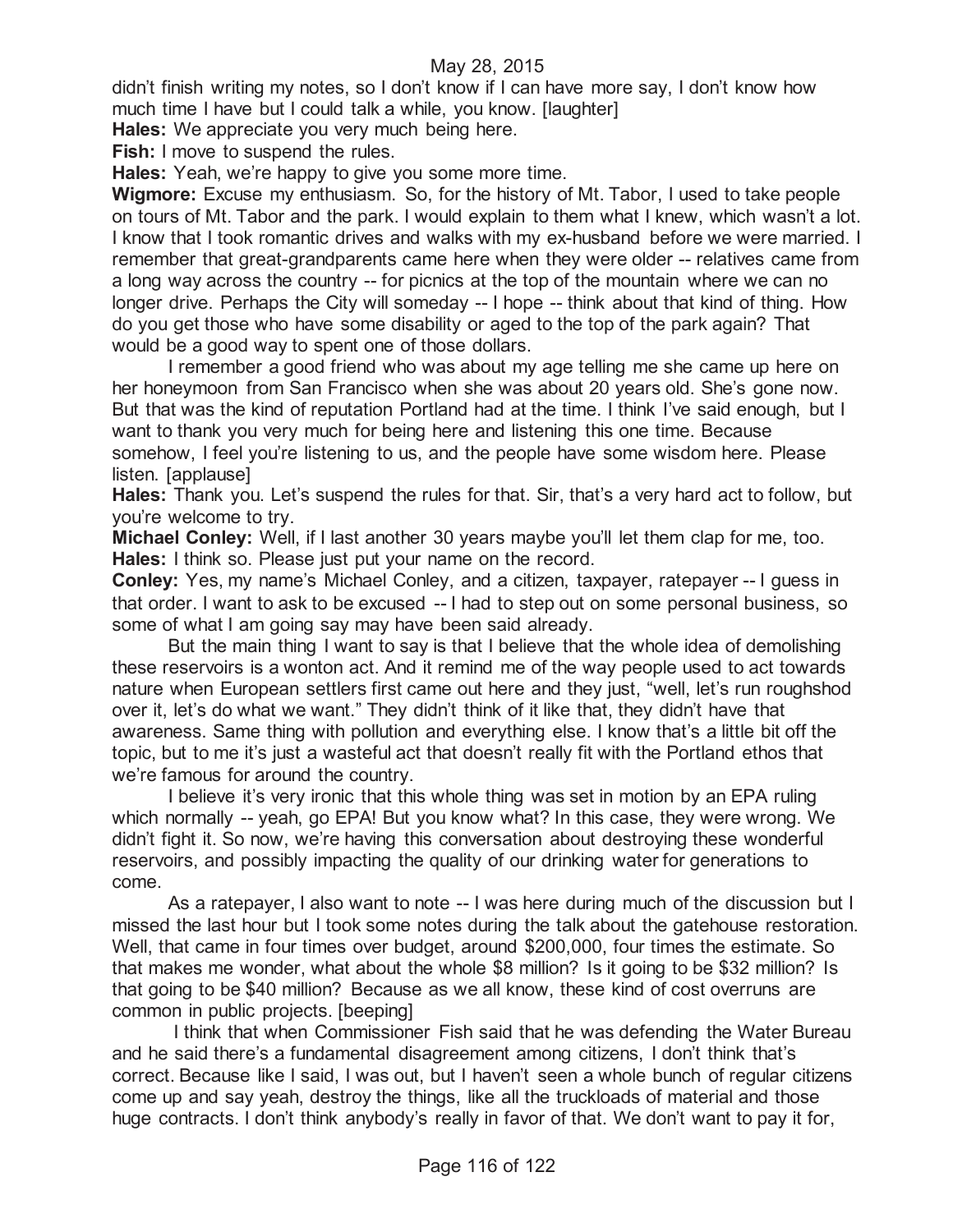we don't want to live through it, and also we're going to be -- it's very wasteful to our legacy of our water infrastructure.

**Hales:** Thank you very much. OK, I think that we've covered the list of folks that wanted to speak?

**Moore-Love:** That's all who signed up. There was a request to speak from someone who didn't sign up.

**Hales:** OK.

**Moore-Love:** Ma'am, if you're still here?

**Hales:** Sure, come on up, please. Good afternoon.

**Joy Ellis:** Hi. My name is Joy Ellis, I'm a Portland native, I'm an attorney, I lived a block from Mt. Tabor Park for the last 19 years as homeowner, and I'm also coming to you as a mother. I've never had to testify before you before, I've never felt moved to need to testify in front of you. So I'm sorry if my voice shakes, but the issue is near and dear to me.

I was disturbed by the decision to disconnect the reservoirs and take them offline, but I was far more disturbed when I attended a tour of the project last summer and realized quickly that the Water Bureau had little interest in maintaining the reservoirs whatsoever. I asked a question about what would happen to the reservoirs once the disconnect project was complete and was told by a glib Water Bureau representative that it was no longer their problem. And this choice of words seemed odd to me, since the reservoirs were never a problem to anybody, near as I could tell and calling them that was revealing indeed. When did this historic treasure, this incredible public works project, this amazing story about our city's drinking water become a "problem" and not a civic asset that sets this grand park apart from all the others?

I support the conditions set on the Water Bureau's permit. The mandate for repair and maintenance to these historic structures is basic common sense. If the Water Bureau cannot live with those conditions, then the bureau should not be permitted to proceed with the disconnection project and wreck out park.

We need more historic beauty in the city. It compensates for the dense urban development we all tolerate. Those reservoirs offer that respite from the modern world and from our density. They give us a play to go and walk off a stressful day, exercise the dog, take the kids for a safe ride walk away from traffic, and the expanse of those deep pools allow us all to take a deep breath and realize how lucky we are to live in this wonderful city.

In addition to beauty, however, we need more accountability. Allowing the Water Bureau to simply walk away from repairing and maintaining the historic district in the manner they should have done all along as a steward of the city's resources would be a mistake. And I see it as an irreversible one that sends the wrong message at a time when the City of Portland and the City Council specifically needs to send a very different message. I therefore call on you, my City Council, to let the unanimous Historic Landmarks Commission decision stand, allowing Mt. Tabor Park to be intact and inviting for generations to come. Thanks.

**Hales:** Thank you. [applause] Welcome, good afternoon.

**Georgie Lampros Obradovich:** Hi. I came up with Joy to be in solidarity. I hate to be the last person to speak here today. I'm Georgia Lampros Obradovich. I grew up here in Portland. Love Washington Park. Grew up there, grew up in Mt. Tabor the second half of my life. I love this City. I love the park. I think they are treasures. People come here to see Mt. Tabor Park. I take all my husband's people that come from out of town up to our reservoirs to see the beauty of Portland. So, I think it should be protected.

I need you to invest in it. And places like this must be preserved for our children. You can make this happen. Don't stand for anything less than keeping our Mt. Tabor Park alive with the now-historic reservoirs. They're historic reservoirs and they need to be kept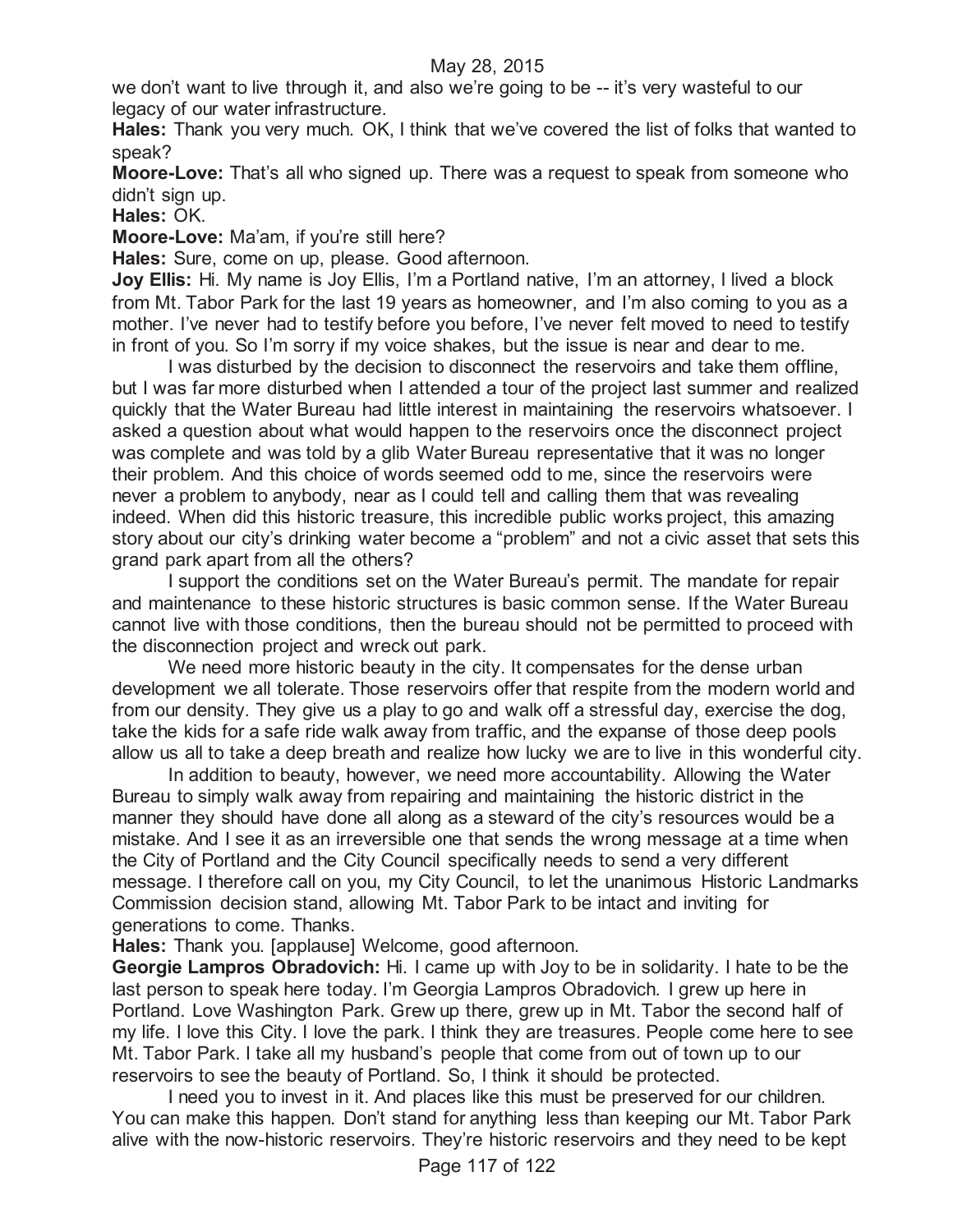intact. Even if they no longer serve to provide us with water -- if that should happen, they should be maintained for their pure beauty and peacefulness.

We moved here to Mt. Tabor 23 years ago, and we raised two kids, three dogs in this wonderful neighborhood. We pay \$11,000 a year in property tax on Salmon Street. I go up there every day, and I don't care about that because I love my park. I think we would gladly pay more if you could keep it the way it is, maintain it. Don't pass the buck, make somebody stand for keeping it the way it is -- either the City or the Water Bureau -- it needs to remain as it is. Don't chop down the trees down, please. Thank you. **Hales:** Thank you, thank you both. [applause] OK, I want to give the parties an opportunity for rebuttal because we have that in the schedule here, and then we can decide whether

we want to keep the record open and proceed that way or not.

**Rees:** So --

**Hales:** -- but we'll give the Water Bureau first -- sorry, am I messing up? **Rees:** Typically, rebuttal follows the close of the record.

**Hales:** OK, so we're going to decide if we're going to close the record, sorry -- **Rees:** If you want to do rebuttal and more rebuttal later, you can do that -- [speaking simultaneously]

**Hales:** So we'll hear from the Council about whether you want to keep the record open and whether there's a request from either the Water Bureau or the Mt. Tabor Neighborhood Association to keep the record open for some time, because we'll take that into consideration. You're call on whether you'd like that or not.

**Wyman:** Mr. Mayor, Ty Wyman again, and I will take that as an invitation to address you. And I will be brief here. I do think new information has been submitted today -- quite a bit of it by the Water Bureau. More importantly, I sense that there remain questions in the minds of the Commissioners. And really, when you make that decision, there shouldn't be any questions left. Some of the questions I think even are factual at this point. That really lends itself to an open record period, and so we would request one.

**Hales:** How much would you like? I would recommend a couple weeks.

**Wyman:** Yeah, I think the two weeks was fine.

**Fish:** And so if we were to do that, Council, we could then set a hearing where we would reconvene for the purposes of rebuttal, since the record would then close, and we'd have a chance to ask the parties questions that may have come up. And then we would either deliberate rate or schedule another time to deliberate rate. Does that make sense?

**Wyman:** Absolutely, it does. I want to stress -- I think all of us ought to be at your disposal in making this decision and give you whatever availability you think you need. As we said, there's a big record here, it's gotten a little bit bigger. We want to be responsive.

**Fish:** Mayor, I might just informally suggest that we keep the record open for a couple weeks -- we've done that in some recent hearings -- and then set a time for rebuttal. And at rebuttal, we can decide whether to deliberate or take additional time, which is also within our purview.

**Hales:** I would like that. I've got some questions from the hearing --

**Fish:** Teresa, do you object to that?

**Elliot:** What's that?

**Fish:** There's been a request to keep the record open and then we'd reconvene for rebuttal.

**Elliot:** Actually, we would like to have a couple minutes to talk amongst ourselves. **Hales:** OK.

**Fish:** It would be I think unusual for an applicant to not agree to that.

**Elliot:** I don't think that we disagree with that, but do I know we want to have a couple minutes.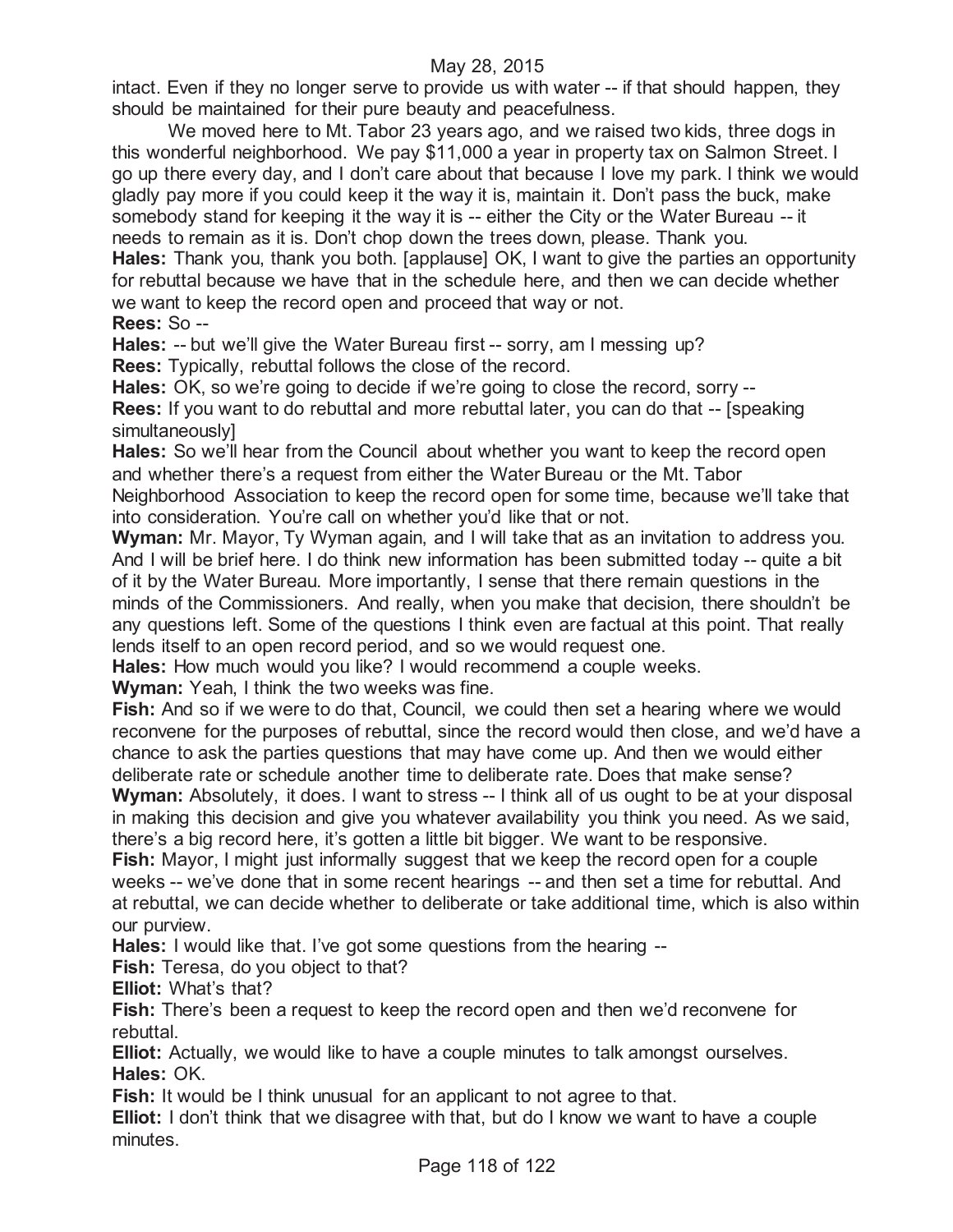**Fritz:** Are we required to leave the record open if there's been new evidence submitted? **Hales:** I'll give you a minute to confer, but we've got a request from one of the parties and an interest in the Council in keeping the record open. So, I'd need to hear an awfully good argument as to why we shouldn't do that.

**Fritz:** I just want to know from the City Attorney --

**Wyman:** Mr. Mayor, I would offer to fill the interim with a minute's work of remarks -- my own remarks about the open record -- how I view the open record period.

**Fish:** Since they're conferring --

**Saltzman:** How about stand-up comedy, maybe? [laughter]

**Wyman:** You'd actually have to go to my son for that.

**Hales:** I'd actually ask you not to do that.

**Rees:** I'm sorry, I was asked a question by Commissioner Fritz on that topic, so I'd like to at least jump in here. This is not the initial evidentiary hearing that was held before the historic Landmarks Commission, so you're under no obligation to grant it, and it's at your discretion of whether you wish to grant some more time for people to respond to the information today.

**Fritz:** Thank you. And then I have a follow-up question. Are there restrictions on the abilities of the parties and or members of the Council to talk amongst ourselves to try to get to an agreed-upon solution?

**Rees:** You all are still under the ex parte rules set by our code and state law, which provides that you are not supposed to be talking about this with interested parties in the interim. That doesn't preclude the party from having those discussions, but the members of the adjudicatory body are not supposed to be doing that.

**Fish:** I think also I know where my colleague may be going on that, and I would say in the interim is that because a number of people were not able to testify today -- a number of people were called and didn't testify -- because we've had a claim there was some new information, I still think it's the better practice to keep the record open so that everyone has a chance to be heard, and then to reconvene for rebuttal so Council has a chance to make sure. At that point, I think we can consider alternative ways for resolving the dispute. But there's a couple of issues for me that have to be sharpened before I would -- so I would urge that we come back -- I think you've suggested Mayor, two weeks. That makes sense. Have the rebuttal testimony, and then we as a Council can decide next steps.

**Hales:** Right. And I have some specific questions and direction I'd like to give to the parties in the meantime. They are free to confer between themselves, even though we're not free to have those conversations.

**Carter:** May I take a couple minutes? We'd like to just say where we think we are in the hearing. And we're fine with having the record open, that sounds great. Looks like there will be some good opportunities to work some things out. But I wanted to point out that about condition B -- that as we mentioned, we've got a proposal that we designed to preserve options for whatever future uses the City might select --

**Fish:** I'm sorry, I have to jump in, Mayor. This sounds like rebuttal.

**Carter:** You don't want to hear -- OK -- [speaking simultaneously]

**Fish:** With all due respect, we want to give you a full opportunity to do that on both sides, but that's why we're suggesting a two-week set-over and then we can come back and hear everyone's arguments. I know you have something important to tell us but it's quarter of six and it would be better to have the record open for two weeks.

**Carter:** Sure.

**Hales:** While you're both here, I have some issues that I'd like to hear from you on at rebuttal. One, we've heard new information about the cycle time involved in draining, cleaning, and refilling the reservoirs. I'd like more precise information about what that will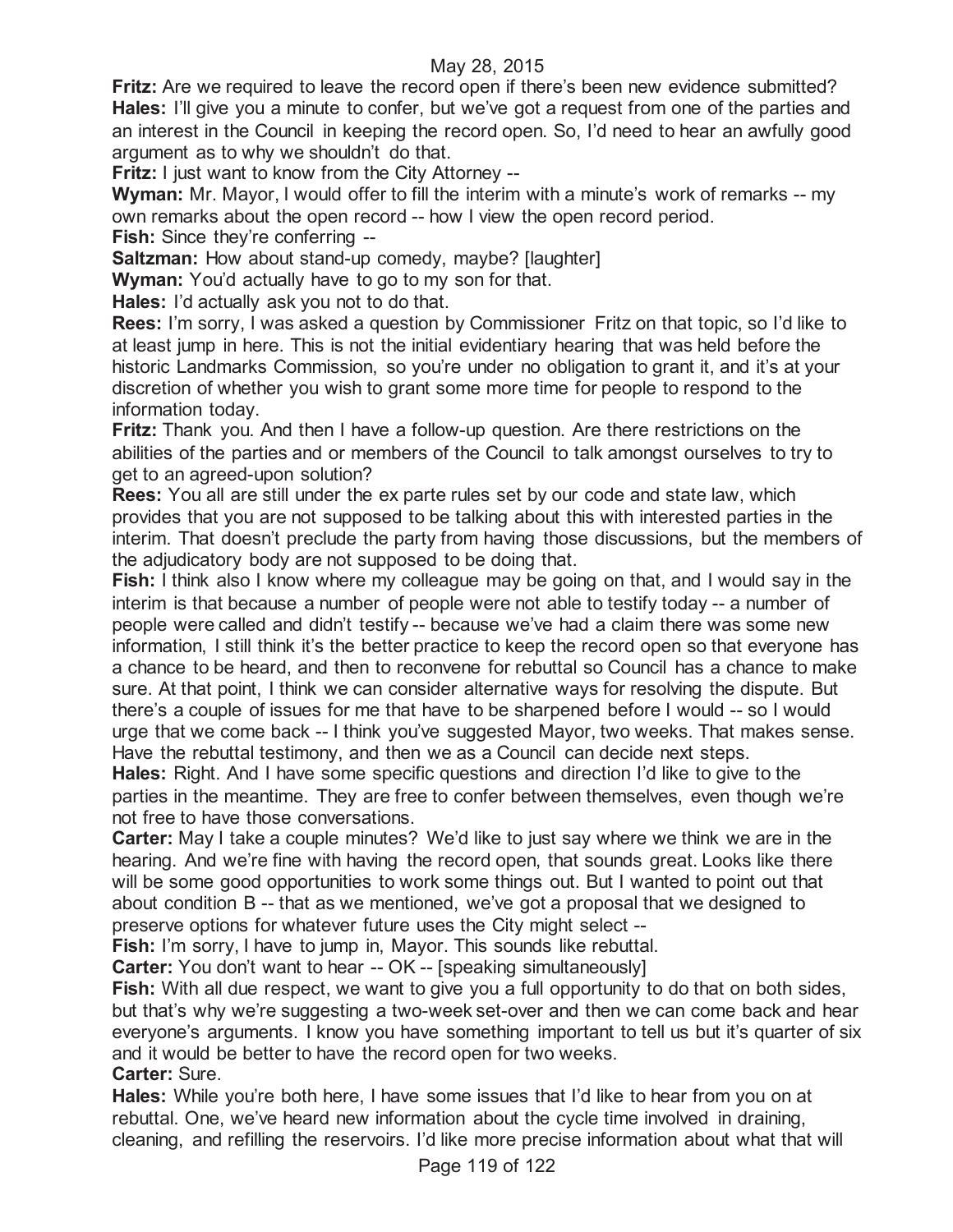be in reality -- what that is likely to be in reality. And given that cycle time, an estimate of how many days each year of reservoirs would actually be full or near-full. Given the fact that it sounds like it's going to take 100 days -- nearly 100 days to drain and refill them and the year is only 365 days long, I'm pretty concerned about that. So, I want to hear more about what that will be in reality, given that the condition is talking about that the reservoirs must continue to hold water within the normal historic operating range. It sounds like given what we heard from the Water Bureau today -- and I may not have understood the mechanics as they were described -- but it may not be physically possible for the Water Bureau to meet that condition given what you've testified to today. So, I need to hear more about that.

I believe that condition E, as better explained by the members of the Landmarks Commission that were here, was intended to mean -- was not to be slavishly interpreted, but was to be interpreted in a focused way towards restoration and maintenance projects, and that the removal of non-historic elements such as light fixtures and conduits that are attached to or involved with those maintenance and restoration projects are what they were intending when they referenced non-historic elements, not all of the non-historic elements mentioned in the Mt. Tabor Reservoirs Historic Structures Report.

So, I would urge the parties to confer in general, because it's always good in a land use case and people can go off and settle things. It doesn't always happen, but it's nice. But I would urge those two parties to confer anyway. But I would particularly like them to confer about the question of, realistically, what restoration and maintenance projects are we talking about, and is there a list that at least there might be general agreement on between the Water Bureau and the Mt. Tabor Neighborhood Association? Those seem to me to be a couple of productive areas from what I've heard in this hearing that might help us get to a better decision, or at least understand that one might not be possible. **Fish:** Mayor, can I build on that for a second?

**Hales:** Mm-hmm.

**Fish:** In addition to that request, we heard some testimony that the 2009 report may also have some alternative approaches that are discussed. So if there is a fork in the road and an alternative approach, it would be good if you are conferring to have that conversation as well so we don't come back and find out we've identified what structures are covered and what aren't, but we're not in agreement as to the level of preservation. So, if there is an alternative approach, I would ask you to have that as part of the dialogue.

In addition, there was -- I think the record -- there's some question in my mind about what SHPO did or didn't do, and to the extent they determined there was no adverse impact, what they were referring to. This is a -- and I understand from prior testimony that we have the record in front of us. What I would say is if there's something either of you would like you to specifically focus on and you want to submit the letter or the history or the history in a highlighted thing, that's very helpful to us when we have a substantial record, because then we know exactly what you're talking about and what you think is important. So, thank you.

# **Hales:** Other requests?

**Fritz:** I've heard from two of my colleagues some interest in doing at least some of the projects in the Historic Structures Report from 2009, so I'm going I understand date my support for that approach. And so I encourage the Water Bureau to look at these tables from page nine to 16 in the report to figure out which ones can be done.

And then the question of how to pay it for is a different question. So, that's the Council's responsibility. Somebody testified that we could start doing it tomorrow. Actually, it would have to be in a capital improvement plan, which would have to be figured out into the rates. So the earliest it could start would probably be next years. So, I do have some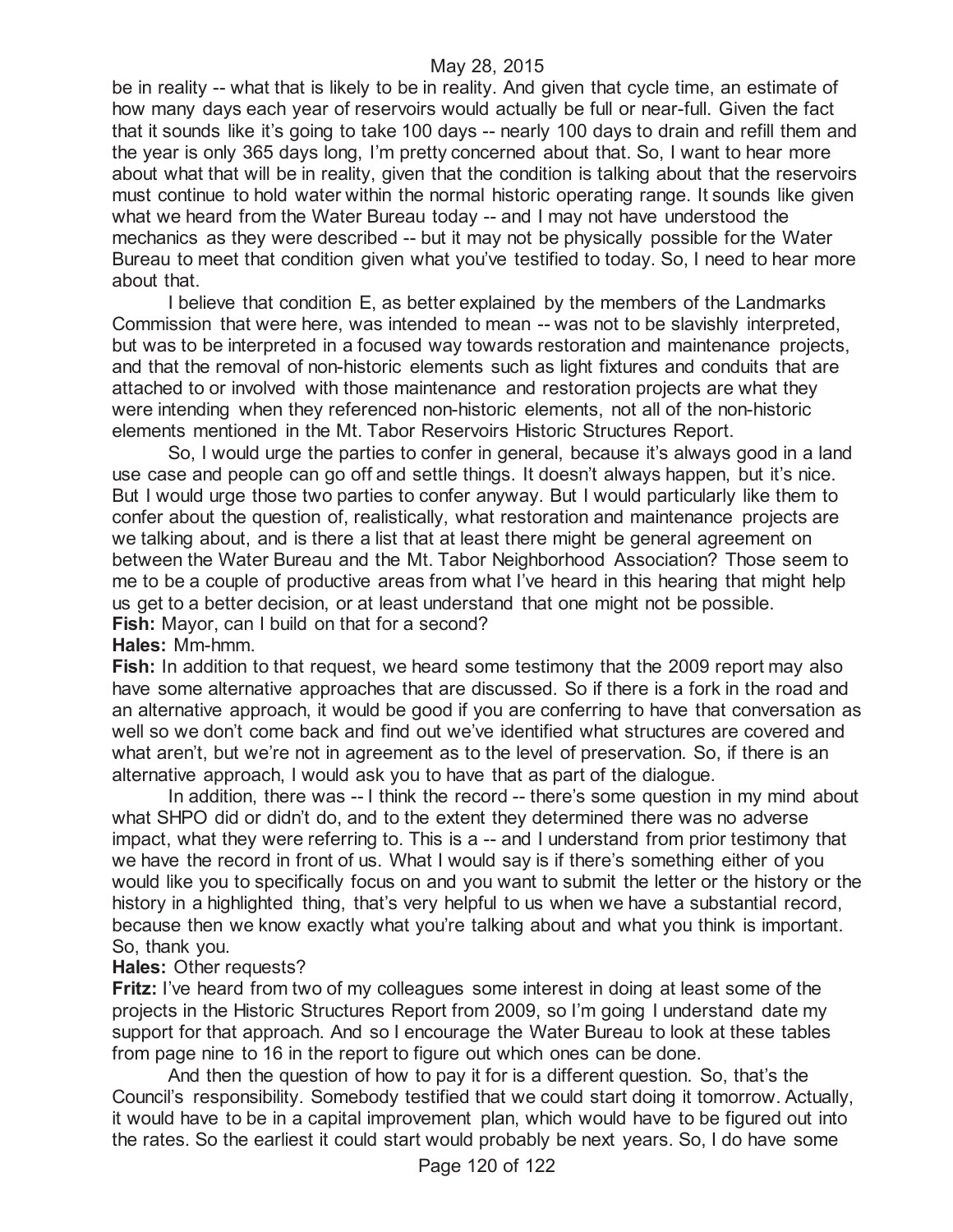concerns and a question about realistically how quickly could those be done without raising the rates 10% or whatever it might be. I think that's certainly something the current Commissioner-in-Charge of the Water Bureau and the Mayor have been very reluctant to raise overall sewer and water rates over 5% for the past two years. So, the timeline for the number of projects we think are appropriate. And in looking through this, it looks to me like almost all of them are basic maintenance and repair with associated occasionally removing stuff. I'd like to know from the Water Bureau -- in an ideal world, factoring in that ratepayers are going to have to pay for this, what would that condition look like specifying which projects to do, and also specifying perhaps a different timeline? Because even though 2019 sound like a long time away, it really is just around the corner in terms of budgeting and getting things done.

**Fish:** And Mayor, I also want to acknowledge -- Tom Koehler spoke earlier -- I think he's probably gone. He talked about civic rituals, these civic exercises where we come together and have these debates and these discussions. This week we also had the Grant High School constitution team come to Council and a group young people that won the national championship. I think it's the second or third time in five years they have done so. It's the best in the country in grappling with big questions under the constitution that don't have a ready answer. I would like to echo the spirit of what Tom said, Mayor, which is that this has been a long afternoon and a very passionate debate, but I think it was in the way Portland traditional in the way Portland debates these issues, and I deeply appreciate that -- people took time and came out and shared their views. And I think, frankly, the record will gives us basis for making a more informed decision on this than we would have otherwise. So, I want to just acknowledge that.

**Hales:** Thank you.

**Fritz:** In terms of the of the way forward, I'm not sure that it's realistic to be able to expect the parties to be able to both get the information that we've asked and meet together and come to some agreement in two weeks. So, what we had previously suggested to come back at the closure of the record, the rebuttal and such. Commissioner Fish, you engaged some consultants at the beginning of this process to do some mediation facilitation, which that process seemed to go very well. It might be something we consider after the two weeks to see if we could quickly get the two parties together, since you and I can't be involved in it. To have a third party mediator. Can we do that? The City Attorney's looking a little bit nervous. No?

**Hales:** She just does that naturally. [laughter]

**Fish:** That's her job.

**Hales:** Whenever we talk!

**Fish:** We pay her to be nervous.

**Rees:** Just in terms of scheduling to make sure you're aware, we were aware that it would be possible that the record be held open until June 11th, and we've identified a time for Council to come back for rebuttal and deliberations June 25th at 2:00. If there's a way to make that work, that's great. If there's not, we would find a different time frame. **Fish;** I would urge to hold that date, the 25th.

**Hales:** I like that.

**Fish:** That gives a prescribed time for the record -- for the people to put additional information in the record, and provides about a month for the process that you contemplated, Commissioner.

**Fritz:** Except there isn't a Council session to hear the rebuttals.

**Hales:** No that will be on the 25th.

**Fish:** That is when it originally was -- we were going to -- the proposal was to come back on the 25th for rebuttal.